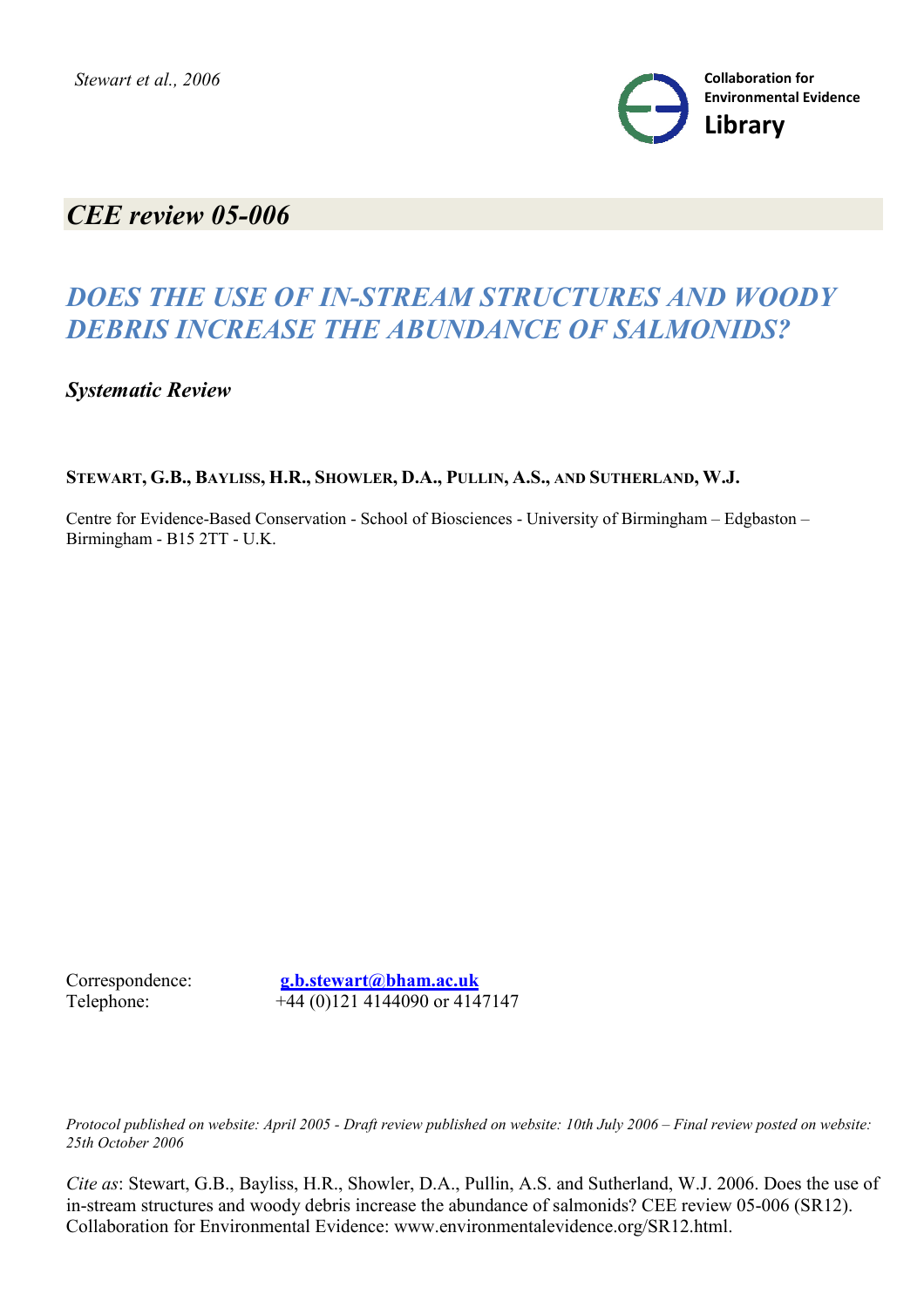# **SYSTEMATIC REVIEW SUMMARY**

### **Background**

In-stream structures (such as flow deflectors, weirs and woody debris) have been in widespread use for the last eighty years to increase the production of fish stocks, primarily salmonids, but also species of conservation concern such as European Bullhead *Cottus gobio*. A large number of studies, of variable quality, have been undertaken to assess the effectiveness of in-stream structures, often with conflicting results. It has therefore been hard to develop a consensus regarding the utility of in-stream structures despite their continued use. This systematic review formally synthesises empirical evidence regarding the effectiveness of in-stream structures in terms of impact on abundance of salmonid fish and *C. gobio* using a documented *a priori* protocol.

# **Objectives**

To assess the impact of in-stream structures on the abundance of salmonids and *Cottus gobio.*

To assess the impact of hydrological and ecological variables on the effectiveness of in-stream structures.

#### **Search strategy**

Electronic searching of ISI Web of Knowledge, Science Direct, Directory of Open Access Journals, Copac, Scirus, Scopus, Index to Theses Online, Digital Dissertations Online, Agricola, Europa, Wildlink, JSTOR. Publication searches of Canadian Wildlife Service, Countryside Council of Wales, Department of Agriculture and Rural Development, Department of Environment, Food and Rural Affairs, English Nature, Environment Agency, Food & Agriculture Organisation of the United Nations, Fisheries Management Science Programme, Fisheries and Oceans Canada, FRS Freshwater Laboratory (formerly Freshwater Fisheries Laboratory), Joint Nature Conservancy Council, United States National Parks and Wildlife Service, Scottish Natural Heritage. Searched Fishbase.org, BiologyBrowser.org, Graylit.osti.gov, Librarian's Internet Index, Google Scholar, Scirus and Google. Hand-searches of bibliographies of accepted articles. Personal contact with researchers.

### **Selection criteria**

Any studies examining the impact of in-stream structures on the abundance of salmonids or *Cottus gobio*. Appropriate spatial or temporal controls were a prerequisite for studies to be included in quantitative analysis.

### **Main results**

A total of 137 studies fulfilled the inclusion criteria of which 38 provided quantitative data regarding the impact of in-stream structures on salmonids or *Cottus gobio,* suitable for meta-analysis. Fifty four independent data points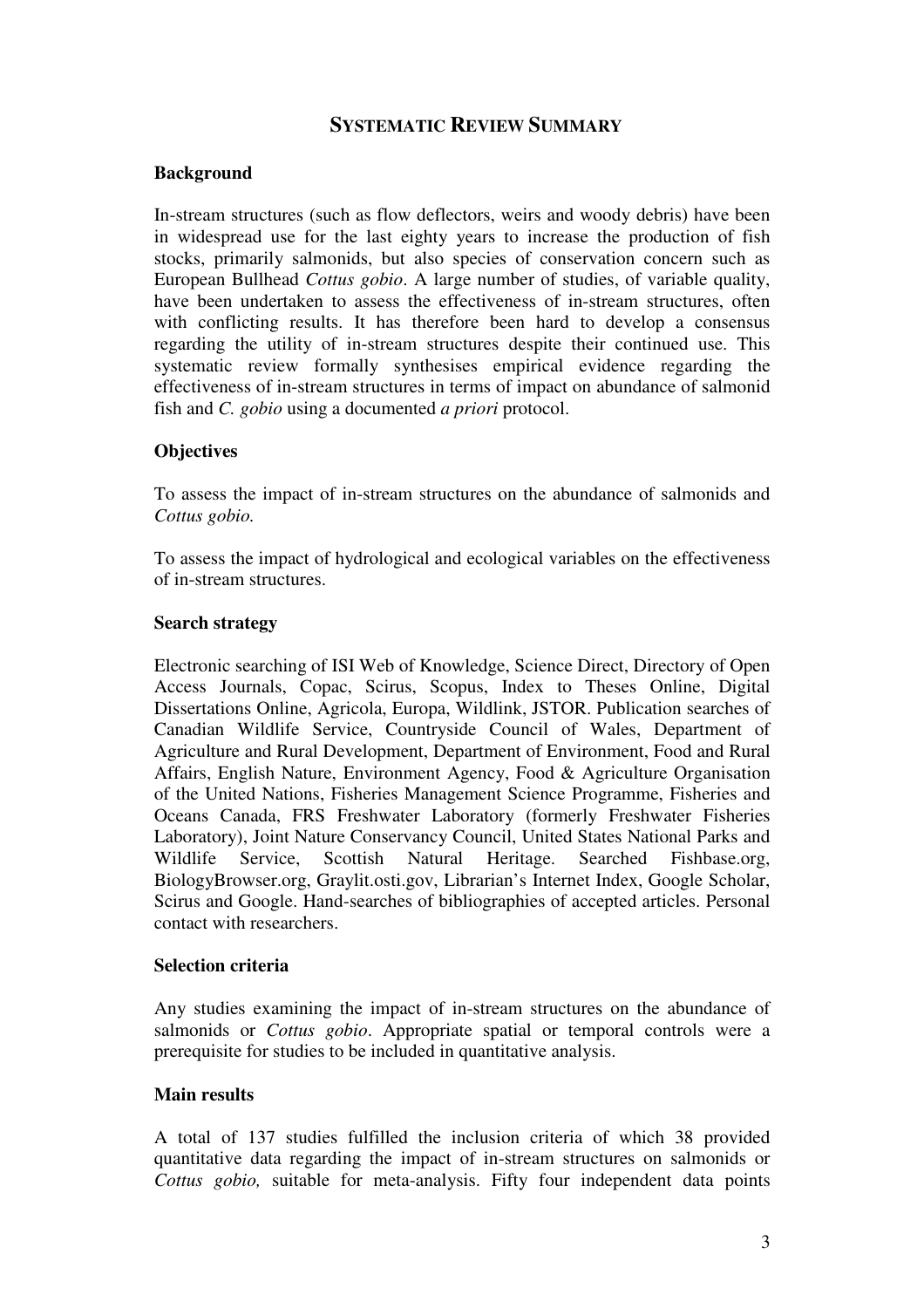provided evidence regarding the impact of engineered in-stream devices on salmonids, with a further 30 data points regarding woody debris and nine concerning *Cottus gobio.* 

Meta-analytical synthesis results in a weakly significant positive impact of engineered in-stream habitat structures on salmonid populations. No ecologically significant impact on salmonid population size or habitat preference was evident. There are no significant relationships between the effectiveness of engineered instream structures and hydrological or ecological variables at a population level, although there is limited evidence that in-stream structures provide preferential habitat at higher discharges.

Woody debris has a significant impact on salmonids resulting in increased population abundance. This is especially pronounced for Brook Trout *Salvelinus fontinalis*. There is a lesser, but still significant, positive impact on microhabitat preference. Woody debris provides more preferential habitat at longer timescales and higher discharges, but appears to be less effective for Coho salmon *Oncorhynchus kisutch* than other salmonid species.

Riffles increase local abundance of *Cottus gobio* but deflectors do not.

# **Reviewers' conclusions**

### *Implications for conservation*

Available evidence does not demonstrate an ecologically significant impact of engineered in-stream structures on populations of salmonids, although they may provide preferential habitat where discharge is high  $(56m^3s^1)$ .

Available evidence suggests that woody debris does increase the population abundance of salmonids, especially the brook trout *Salvelinus fontinalis*. It may also provide more preferential habitat over time (>4years) where discharge is high (>1m<sup>3</sup> s -1) but does not appear to provide preferential habitat for *Oncorhynchus kisutch*.

*Cottus gobio* populations are not increased by deflectors but riffles may provide preferential habitat.

### *Implications for further research*

Further long term work is required to corroborate the evidence presented in this systematic review. Much currently available data is of inadequate duration and assesses habitat preference rather than long-term population change. Reach and water-shed scale studies are also rare in comparison to habitat unit studies. The use of independent treatments and controls, replication, and rigorous parameters of abundance is advocated.

Numerous confounding variables operate in riverine systems and sample sizes are currently too small to assess the impact of many factors in a robust manner. Further monitoring is required to fully evaluate the potential impact of time,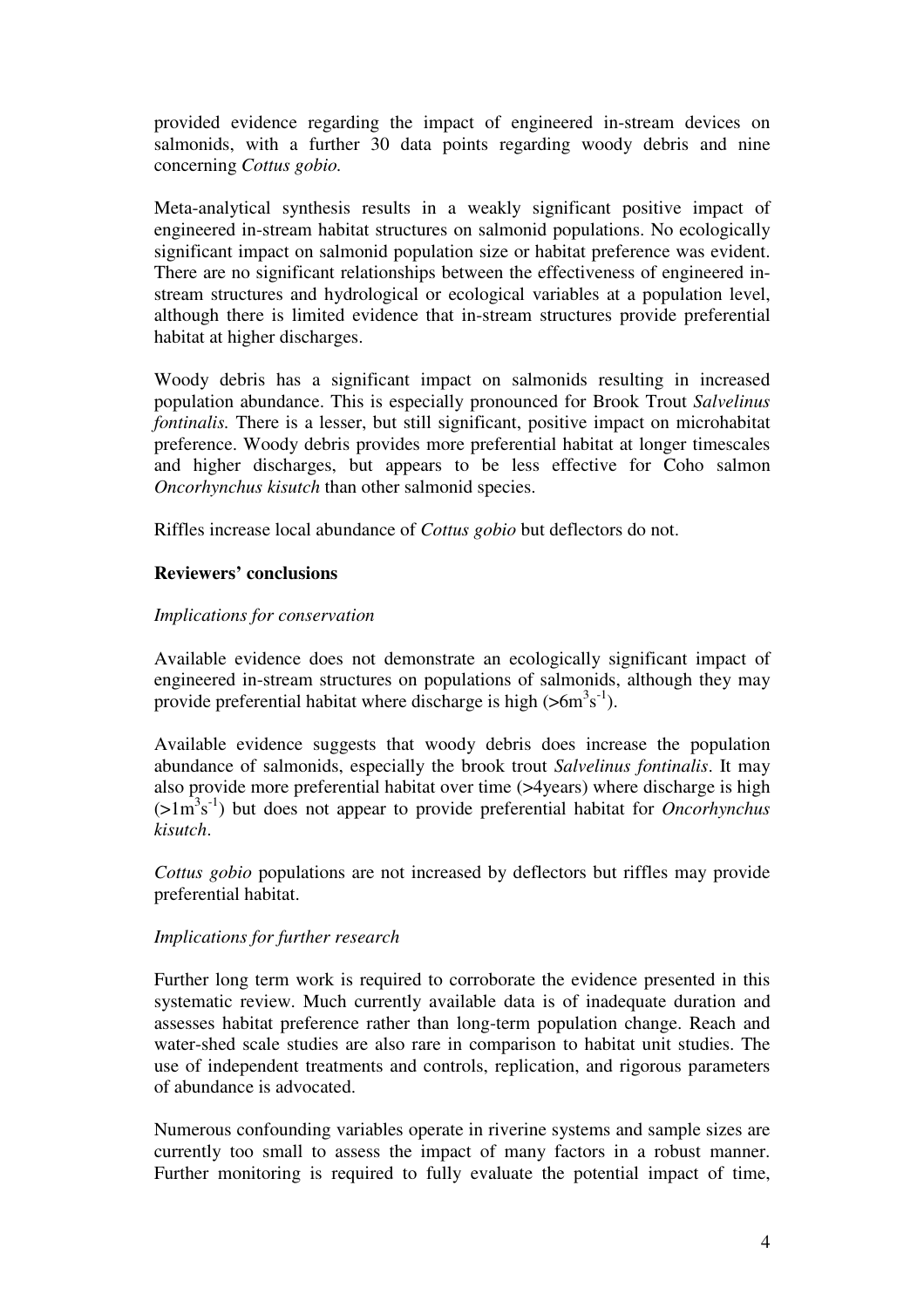discharge and species. Other hydrological and ecological factors such as stream gradient, proportion of cobbles in the substrate, degree of existing modification, water quality and canopy cover are insufficiently reported and studied, although they are known to impact fish populations.

# **1. BACKGROUND**

In-stream structures have been widely adopted as a form of river restoration since the early  $20^{th}$  Century (Bayley 2002; Thompson 2006), although the type of work carried out and any associated monitoring varies widely (Bash & Ryan 2002; Holmes 1998). The earliest examples of in-stream structures were hard, engineered solutions (Bayley 2002), whereas the trend towards the later part of the century was toward more natural structures, which are believed to be more effective (Schmetterling 2001). The current paradigm embraces a holistic watershed approach, including land use management and catchment area planning along with the use of in-stream structures (Hendry *et al*. 2003; Kauffman *et al*. 1997; Opperman 2004).

In-stream habitat structures are used in an attempt to redress habitat degradation and enhance salmonid (and other fish) stocks, in streams and rivers. A wide range of techniques are employed, often in combination during restoration work. The interventions fall into two broad categories: structures designed to change flow patterns, water velocities and turbulence (deflectors, weirs, riffles); or structures which stabilize banks by reducing erosion and sediment inputs (riprap, rock revetments, gabions, livestock fencing). Woody debris, such as fallen trees, logs and root wads, is also considered here, independently of engineered structures, because it can act as a deflector or weir, changing flow patterns and potentially increasing the amount of pool habitat (Rosenfeld  $& Huato, 2003$ ). Woody debris is now often deliberately introduced into rivers to influence flow and scour, and to create favourable habitat for many species, although it had previously been cleared from many salmonid rivers as it was thought to form a barrier to migration (Kauffman et al, 1997; Opperman et al, 2006). Both engineered in-stream structures and woody debris are sometimes used in combination with wider catchment management (e.g. contour ploughing to reduce sediment input, provision of bank-side cover). Other interventions, designed to improve habitat such as the provision of gravel for spawning may be important elements in restoration but are not the focus of this review.

A large number of studies, of variable quality, have been undertaken to assess the effectiveness of in-stream structures, often with conflicting results (Bayley, 2002; Roni et al, 2002, 2005; Thompson, 2006). Studies have shown that confounding variables such as fishing pressures have not been taken into account, and may be responsible for changes in salmonid abundance (Thompson 2006). There is also concern that some studies report positive outcomes which are not supported by the underlying statistics (Roni, 2002). It has therefore been hard to develop a consensus regarding the utility of in-stream structures despite their widespread and continued use. This systematic review formally synthesises empirical evidence regarding the effectiveness of both engineered in-stream structures and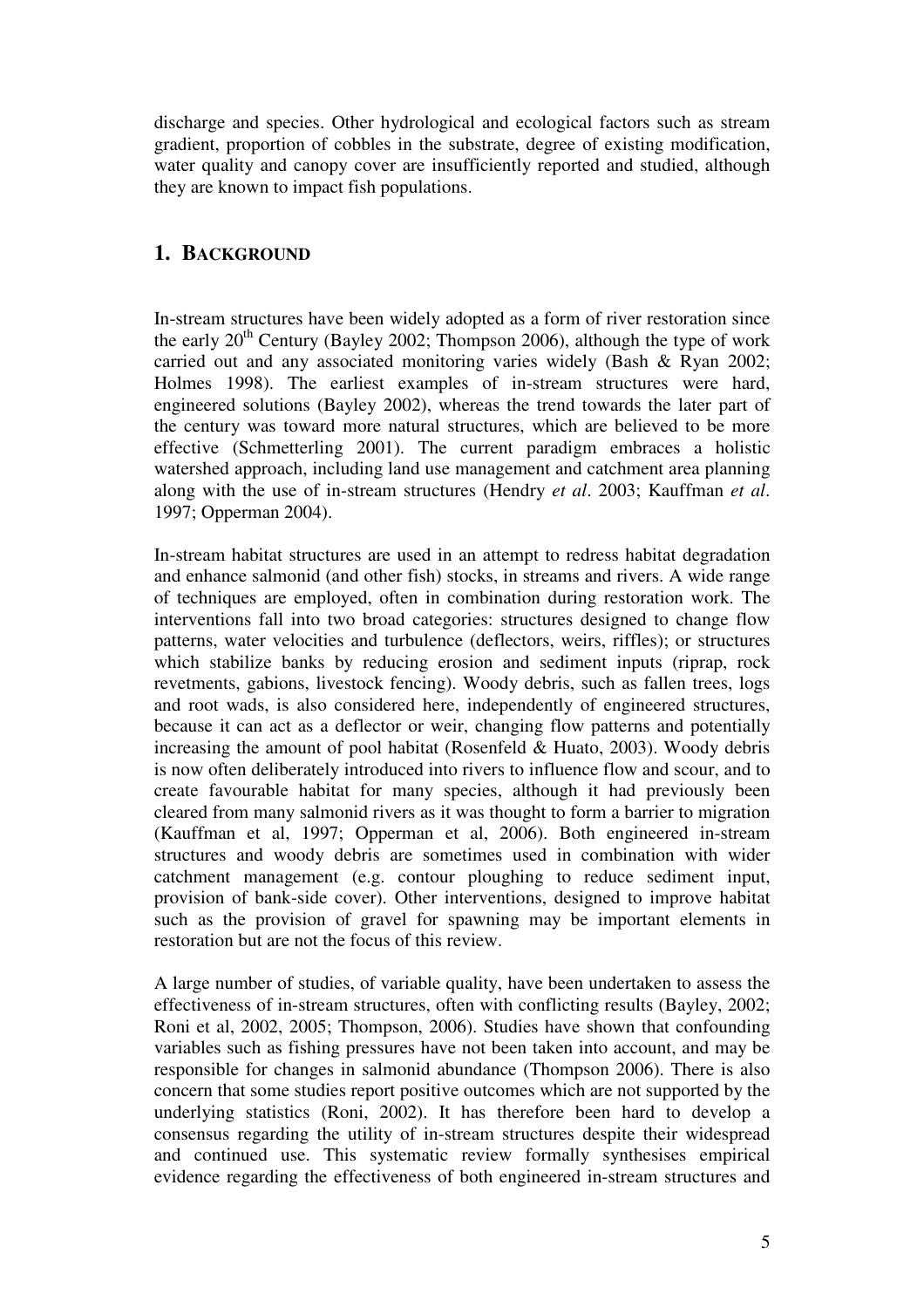woody debris using a documented *a priori* protocol. The effectiveness of instream structures may be affected by local gradient and valley confinement, proportion of cobbles in the substrate, degree of existing modification, distance from source, water quality, flow, stream size and canopy cover. The impact of these potential effect modifiers was also investigated.

# **2. OBJECTIVES**

To assess the impact of in-stream structures on the abundance of salmonids and *Cottus gobio.*

To assess the impact of hydrological and ecological variables on the effectiveness of in-stream structures.

# **3. METHODS**

# **3.1 Question formulation**

The Environment Agency identified the need for a systematic review to evaluate the effectiveness of in-stream devices. The review question and review protocol were developed by dialogue between CEBC and the Environment Agency. The need to differentiate between increasing carrying capacity (population change) and redistribution of the population (habitat preference) was highlighted.

# **3.2 Search strategy**

Relevant studies were identified through computerised searches of the following electronic databases: ISI Web of Knowledge, Science Direct, Directory of Open Access Journals (DOAJ), Copac, Scirus, Scopus, Index to Theses Online (1970 present), Digital Dissertations Online, Agricola, Europa, English Nature's "Wildlink", JSTOR.

The search terms used to search the databases were: Trout\*, Salmo\*, Bullhead\*, Cottus AND gobio, River\* AND flow\*, Stream\* AND flow\*, Deflector\* AND flow\*, Grazing AND fish\*

\* Denotes the use of a wildcard e.g. Salmo\* is used in order to pick up salmon, salmo, salmonids etc.

These search terms yield huge quantities of results, and in order to make the web and organisational searches more specific and efficient, and to address the more limited search functionality of these sites, the search terms were revised to reflect the terminology used in the relevant papers already retrieved.

The search terms used for web and organisation searches were: river restor\* AND (salmo\* OR trout), in-stream structures AND (salmo\* OR trout), woody debris OR large woody debris OR lwd, river restoration habitat improvement.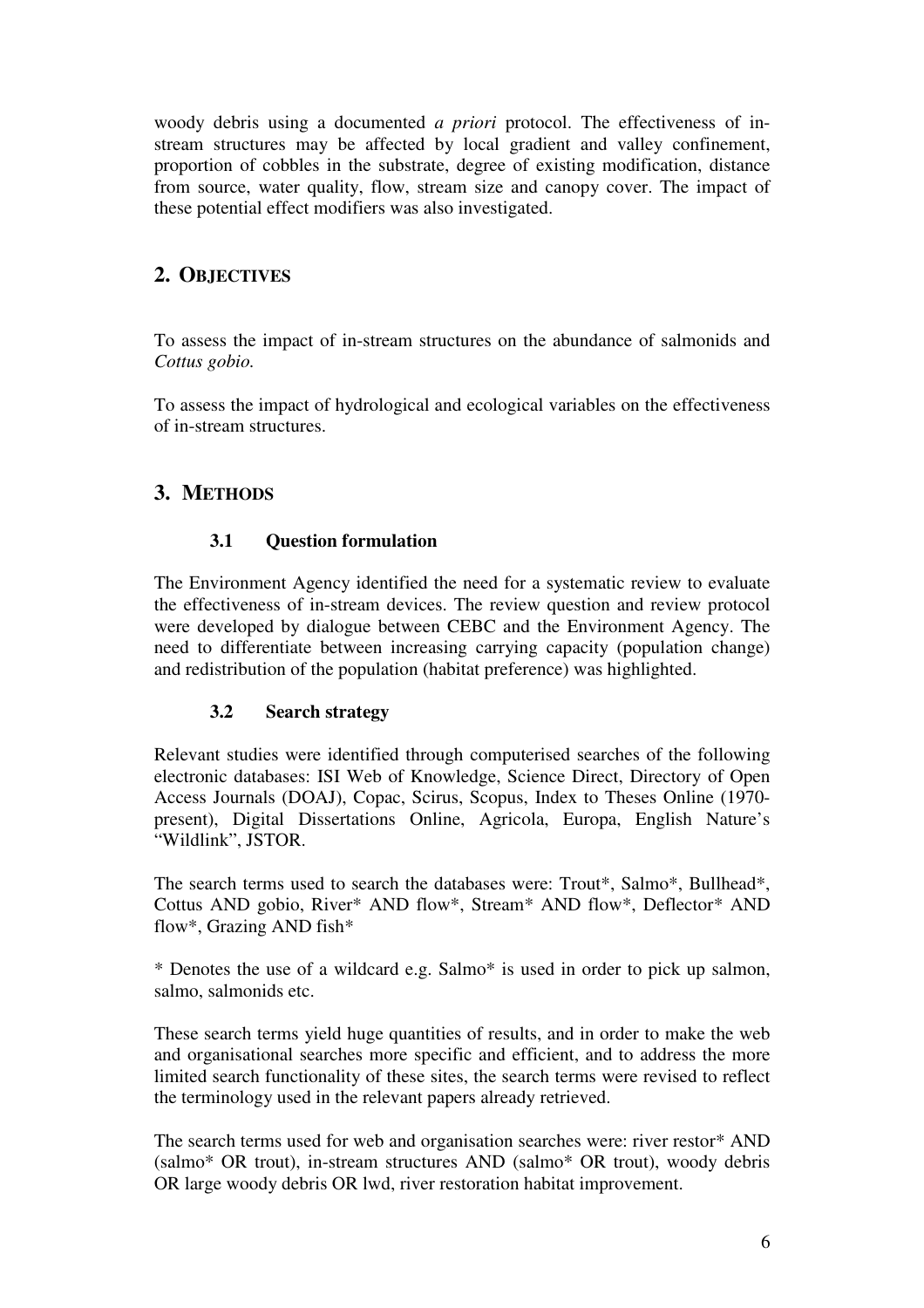Publication searches were undertaken on conservation and statutory organisation websites (Canadian Wildlife Service, Countryside Council of Wales, Department of Agriculture and Rural Development, Department of Environment, Food and Rural Affairs, English Nature, EA, FAO, Fisheries Management Science Programme, Fisheries and Oceans Canada, FRS Freshwater Laboratory (formerly Freshwater Fisheries Laboratory), Joint Nature Conservancy Council, US National Parks and Wildlife Service, Scottish Natural Heritage). In addition bibliographies of articles viewed at full text were searched. Authors, experts and practitioners were also contacted for further recommendations and for provision of any unpublished material or missing data that may be relevant.

Web searching was undertaken using the same terms as used for the organisational searches. Sites searched were Wiley InterScience E-Journals Interface, Fishbase.org, BiologyBrowser.org, Graylit.osti.gov, Librarian's Internet Index, Google Scholar, SOSIG Environmental Science, Scirus, Exalead and Google. Exalead and Google were also searched specifically for spreadsheet files. The first 50 hits were checked for relevance, and then any that appeared relevant in the next 50.

Foreign language searches were not conducted for this review. However, the search identified studies on a global scale (e.g. studies from North America and Japan) all of which were included in the systematic review process, irrespective of geographical location.

# **3.3 Study inclusion criteria**

Studies were initially filtered by title and any obviously irrelevant articles were excluded. Subsequently, the abstracts of the remaining studies were examined with regard to possible relevance to the systematic review question. A random subset of these articles  $(n = 152)$  were assessed for relevance by a second independent reviewer; agreement on inclusion between the reviewers was deemed to be "substantially good" (Cohen's Kappa test:  $K = 0.745$ ). Studies were accepted for viewing at full text if it appeared that they contained information pertinent to the review question, or if the abstract was ambiguous and did not allow inferences to be drawn about the content of the article. The criteria, which studies had to meet for inclusion into the final stage of the systematic review, were:

- 1. *Subject*: rivers and streams containing trout, salmon and/or *Cottus gobio* populations.
- 2. *Intervention*: In-stream habitat structures e.g. flow deflectors, riffles, revetments, weirs, woody debris, riprap and other bank-stabilisation.
- 3. *Outcome*: the primary outcome was change in abundance of trout, salmon or *C. gobio.* However, studies were not rejected on the basis of outcome.
- 4. *Type of study*: any empirical study. Only studies with appropriate spatial or temporal controls and (pseudo) replication were included in quantitative analysis.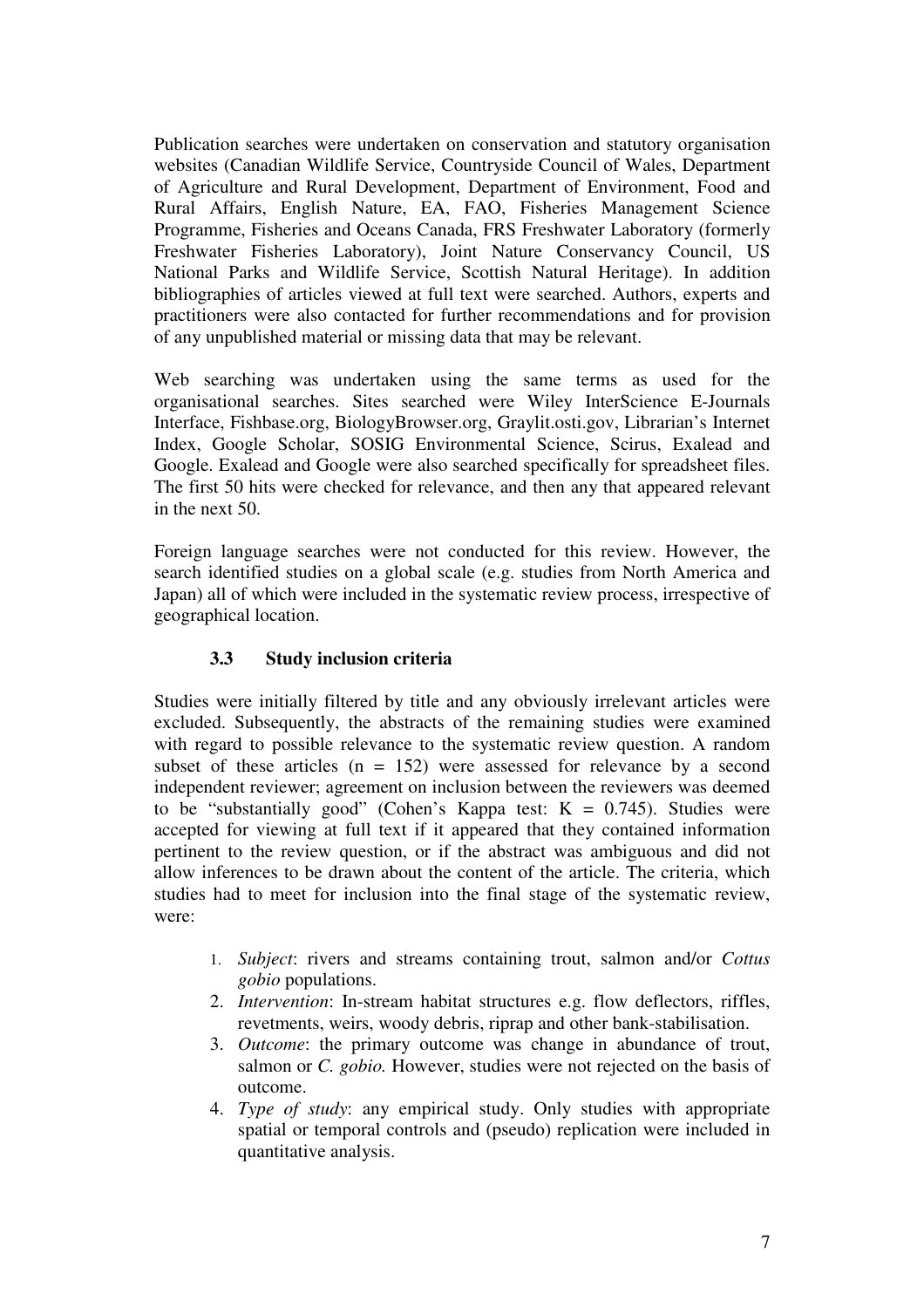#### *Studies which were not included:*

- 1. Data regarding fish steps and other fish passage devices have not been included in this review as they are not a form of in-stream improvement.
- 2. Data regarding comparisons of natural vs. rivers altered away from natural habitat have not been included as this was not an intentional attempt to improve fish habitat, rather degradation.
- 3. Data regarding spawning behaviour and gravel were not included unless either as part of confounded habitat changes, or as a specific attempt to improve in-stream habitat.
- 4. Data about non-salmonids (except *Cottus gobio*) was not included in metaanalysis (other fish or species or habitat quality data was summarised due to lack of rigour and small sample sizes).

# **3.4 Study quality assessment**

Reviewers considered articles viewed at full text excluding or admitting them to different categories of information quality, Qualitative data and quantitative data without comparators or variance measures were summarised in qualitative tables with a summary of methodology in lieu of study quality assessment. Quantitative data regarding change in salmonid or *Cottus gobio* stocks with comparators were subject to more rigorous critical appraisal.

Details of the methodology (e.g. study design, timescale), were recorded on data extraction forms. The biases resulting from study design were considered and an explicit statement regarding the source, and where possible, magnitude and likely impact was included.

The difference between population change and habitat preference has been referred to in the literature (Johnson 2005), and this distinction was made based on scale and methodology. Where data were collected over a number of years at a reach or sub-reach scale using a robust replicated assessment of abundance (electrofishing or mark-recapture), they were classified as population change data. Where data were collected over short timescales and/or at a micro-habitat level with little replication they were considered more likely to represent habitat preference than population change. The criteria used to distinguish these groups are included in Appendix 4.

Study quality assessment was undertaken by one reviewer with reference to a second in cases of uncertainty.

# **3.5 Data extraction**

The details of study methodology and outcome were summarised in tables where qualitative data, data without comparators or variance, and data regarding outcomes other than change in the abundance of salmonids or bullhead were presented. Quantitative data regarding engineered in-stream structures was considered separately to data regarding woody debris. Engineered woody structures such as log weirs and dams were included as engineered in-stream structures. The quantitative data regarding salmonid and *Cottus gobio* populations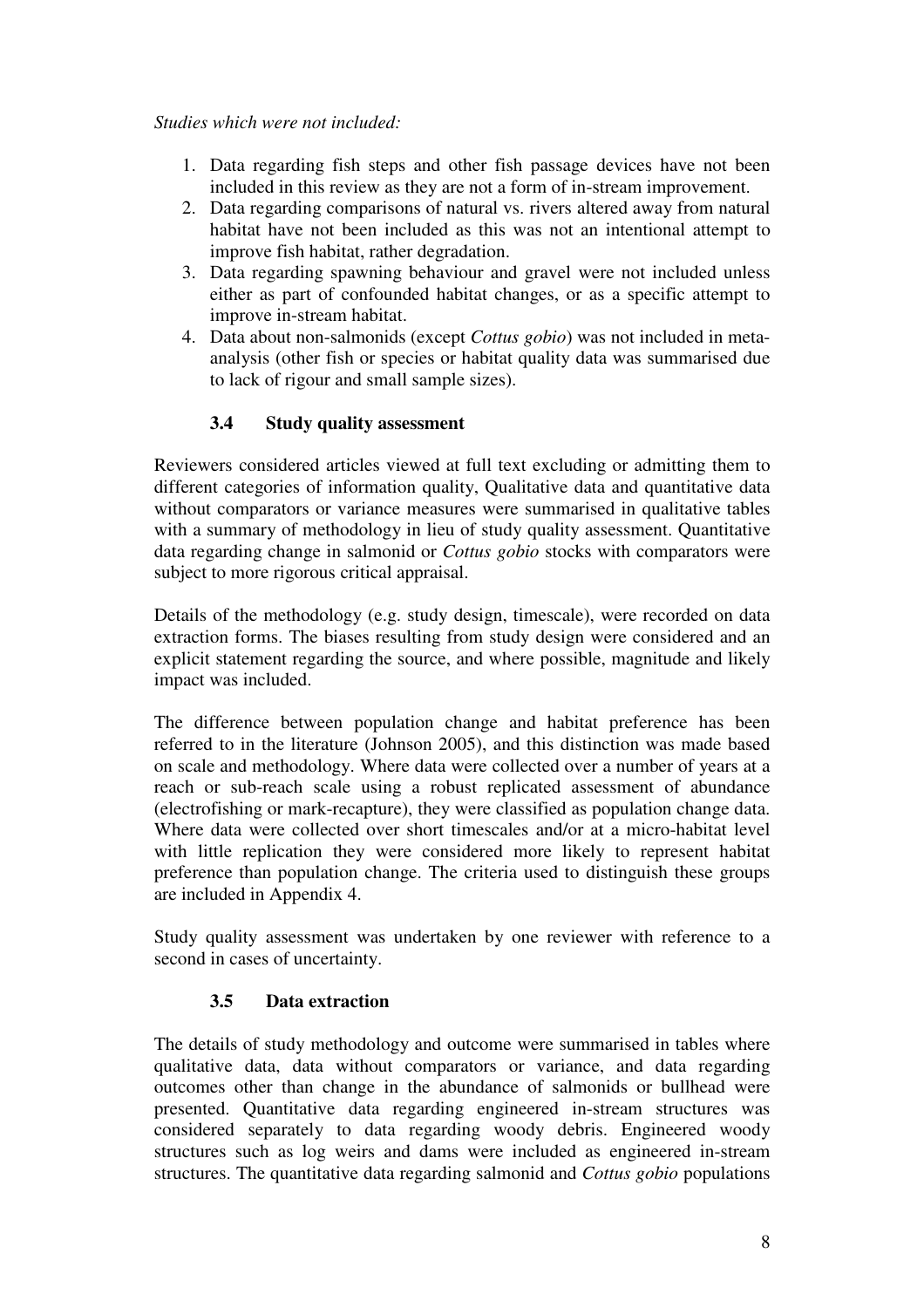were extracted using *a priori* rules to minimise bias, and standardised tables (Appendix 1) to increase transparency.

The site conditions (reasons for heterogeneity) identified in the protocol were extracted where presented, and recorded in a spreadsheet. These were not always extractable, for example where studies covered a range of streams with different characteristics. The characteristics of interest include local gradient, valley confinement, proportion of cobbles in the substrate, degree of existing modification, distance from source, water quality, flow, stream size and canopy cover.

Mean abundance data were extracted as a continuous outcome. Change in mean difference at treatment and control sites was extracted when Before-After, Control-Intervention (BACI) data were presented, but mean difference was extracted from site comparisons (treatment and reference) and time-series (before and after treatment) when other data were unavailable. Data were extracted from the longest time range where there was a choice to maximise predictive power. Independent data points were extracted, although different species in the same river were considered independent and where habitat manipulation occurred, data from different conditions were treated independently.

Data were extracted preferentially at the reach scale, with variance derived from within-reach replication. However, some manuscripts presented data at the reach scale with genuine replication. These authors were contacted, and asked to provide raw data to allow extraction of variance from within-reach measures. Data points based on between reach variance were included where authors did not respond as it was deemed better practice to include data across scales with downweighting than to exclude it altogether. Likewise, when change in mean difference was extractable but change in variance was not, pooled variance was included resulting in down-weighting rather than exclusion. Variance was also imputed where p values were presented, and from summary data where no other measures were available. Sensitivity analyses were performed to examine the impact of these data extraction techniques where sample size allowed.

Data extraction was undertaken by one reviewer with a second reviewer checking data hygiene and verifying the robustness of the data extraction.

# **3.6 Data synthesis**

The impact of the in-stream structures was explored using meta-analysis and meta-regression (Cooper and Hedges 1994, Scheiner and Gurevich 2001, Deeks *et al* 2001); these analyses were performed on fish abundance estimates (primarily counts and densities). Cohen's D effect sizes (Deeks *et al*. 2001) were derived from the treatment and control means, standard deviations and sample sizes. This effect size is generated by dividing the mean difference by pooled standard deviation (Cooper and Hedges 1994, Deeks *et al*. 2001) expressing the magnitude of the effect in relation to its variance. Data were pooled and combined across studies using DerSimonian and Laird random effects meta-analysis based on standardised mean difference (SMD) (DerSimonian and Laird 1986; Cooper and Hedges 1994). The random effects model anticipates that the true effect size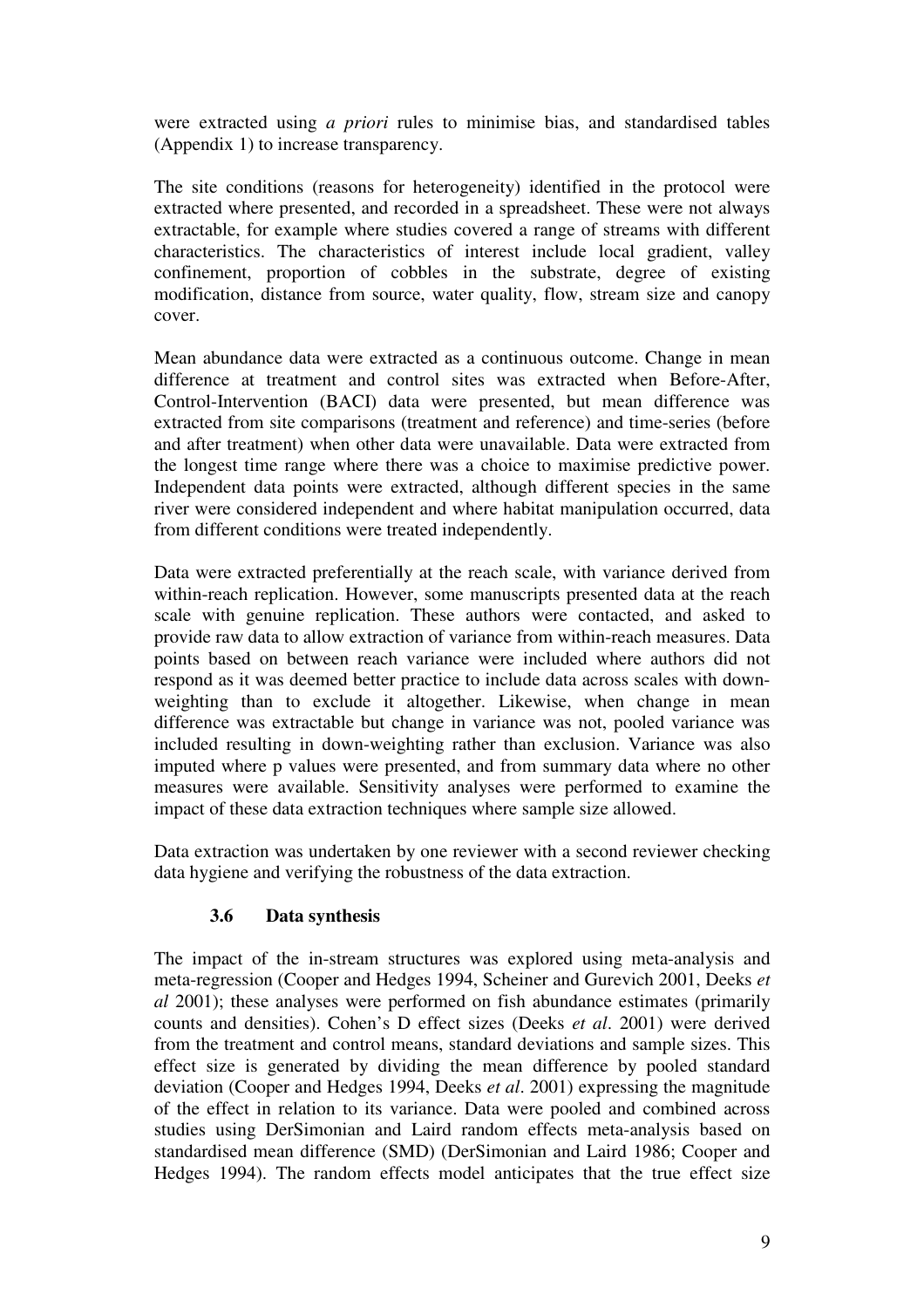differs among studies and the aim of the analysis is to quantify such variation in the effect parameters; it is therefore appropriate for ecological questions where the true effect is likely to vary between studies (Gurevitch and Hedges 1999). The standardised mean difference method expresses the size of the treatment effect in each study relative to the variability observed in that study (Deeks *et al*. 2001) allowing combination of the different fish abundance parameters reported in the primary studies.

Separate analyses were performed on in-stream structures, woody debris and *Cottus gobio*. Small sample sizes and the widespread use of combinations of instream structures in restoration projects precluded further comparison of types of in-stream-structure. The data was further split into population change and habitat preference (for salmonids), and the impact of riffles and deflectors were analysed separately for *Cottus gobio*. The impact of the in-stream structures or woody debris was examined by inspection of Forrest plots of the estimated treatment effects from the studies along with their 95% confidence intervals, and by formal tests of homogeneity undertaken prior to each meta-analysis (Thompson and Sharp 1999). Publication bias was investigated by examination of funnel plot asymmetry (Egger *et al* 1997).

The relationship between the impact of in-stream-structures or woody debris and explanatory variables was tested by examining the associations of treatment effects with time, discharge and stream width, using random effects SMD metaregression in Stata version 8.2 (Stata Corporation, USA, 2003) using the program Metareg (Sharp 1998). Sub-group analysis was used to explore variation in impact amongst different species where sample size was sufficient. Other hydrological and ecological factors such as stream gradient, proportion of cobbles in the substrate, degree of existing modification, water quality and canopy cover were insufficiently reported for robust analysis.

# **4. RESULTS**

# **4.1 Description of studies**

Searching was completed in June 2006. 181 studies remained in the systematic review after the abstract stage filter stage (Table 1); 89 were captured using electronic database searches and 92 were found via other sources including Google Scholar. 18 studies selected at the abstract stage have not been obtained at full text for further examination, as they were unavailable from the British Library or other sources. Another 3 relevant studies were gathered through communication and feedback with authors and subject experts.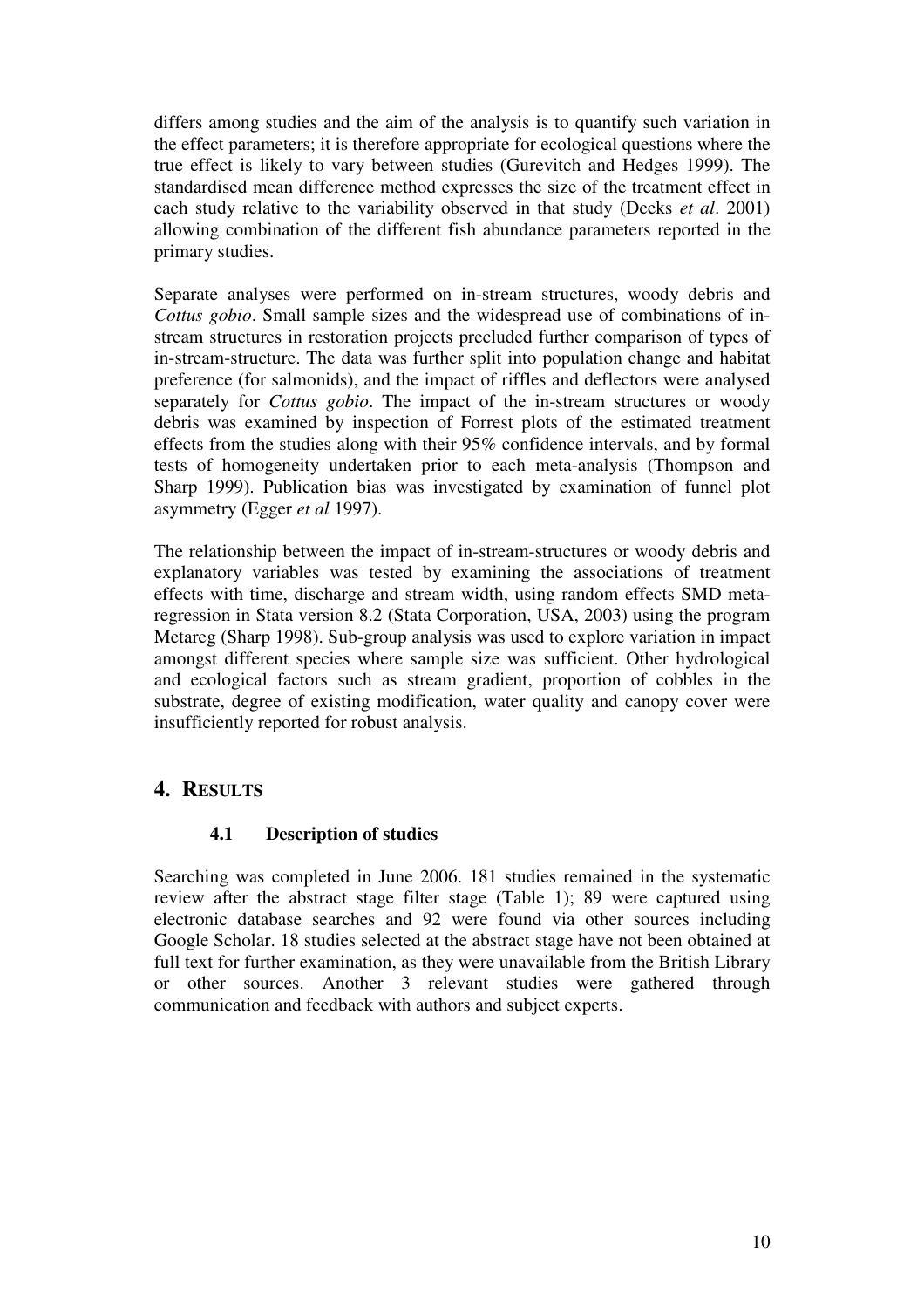| <b>Table 1:</b> Number of studies included during each of the systematic review |  |
|---------------------------------------------------------------------------------|--|
| filtering stages.                                                               |  |

| <b>Systematic review stage</b>                                   | No. of studies |
|------------------------------------------------------------------|----------------|
| Studies captured using search terms in electronic databases      | $*33,500$      |
| (excluding duplicates)                                           |                |
| Studies captured using search terms in electronic databases      | 152            |
| remaining after title filter                                     |                |
| Studies from web and organisational searches after title filter  | 171            |
| Studies remaining after abstract filter                          | 181            |
| Studies remaining after full text filter                         | 134            |
| Relevant studies retrieved through correspondence at draft stage | 3              |
| Studies used in meta-analysis                                    | 38             |
| Studies summarised in qualitative tables                         | 99             |

\*Approximate figure only

The review included 137 studies. Of these, 99 studies were assessed as non-metaanalysable. 27 were reviews or of broad interest and have been summarised in Appendix 2. 72 studies were qualitative or did not have comparators or variance measures. These have been broadly classed by intervention and are summarised in Appendix 3. Twenty six studies compared multiple interventions, either through multiple in-stream structure types, other interventions such as riparian management or by combining data from multiple sites that had been subjected to different restoration works. Six studies were concerned with land use management and catchment scale works such as riparian cover, grazing and logging. Seven studies compared microhabitat characteristics, which provided correlative data rather than control-intervention. 9 studies were concerned with flow modification and in-stream devices- either with regards to altered flow levels or rechannelisation. 16 studies have been summarised that focus on woody debris. The other studies look at various other types of in-stream devices.

Thirty-eight studies provided quantitative measurements of salmonid or *Cottus gobio* abundance data associated with in-stream structures or woody debris, with a comparator and variance measures. In total 54 independent data points were extracted regarding the impact of engineered in-stream structures on salmonids, with a further 30 data points regarding woody debris and nine concerning *Cottus gobio*. These include additional data points supplied by authors.

There is considerable variation in the key characteristics of quantitative studies (Tables 3-6).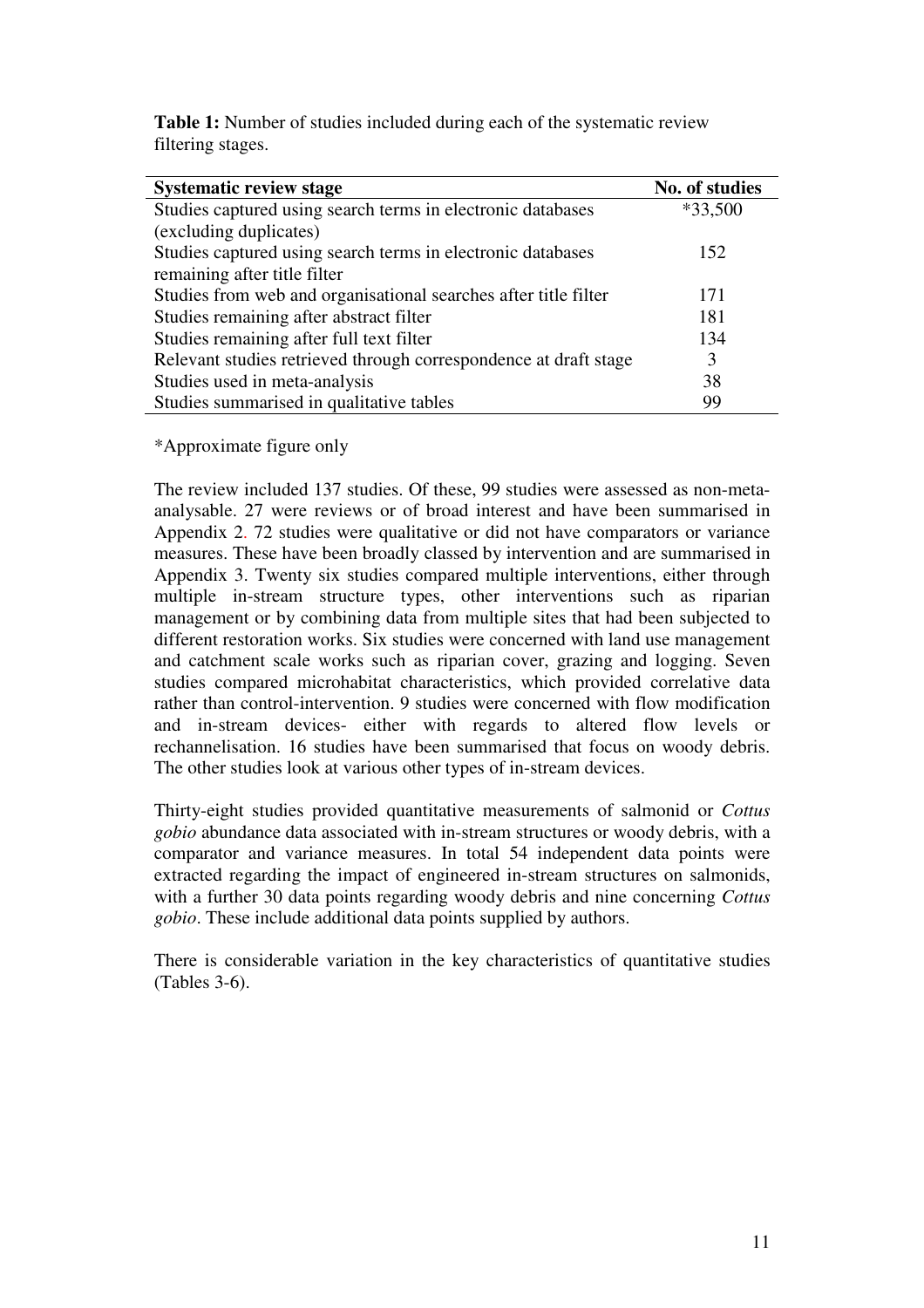**Table 2:** Characteristics of studies included in meta-analysis – in-stream structures and population studies

# **Key:**

? Value unclear or not presented (x) Shown after author names, this denotes the number of data points extracted from the paper if more than one.

|                                |                                |                        | Outcome                                                   | Methodological                                             |                         | <b>Ecological</b>             |                       | <b>Hydrological</b>            |                               |
|--------------------------------|--------------------------------|------------------------|-----------------------------------------------------------|------------------------------------------------------------|-------------------------|-------------------------------|-----------------------|--------------------------------|-------------------------------|
| <b>Study</b><br><b>Authors</b> | Intervention(s)                | <b>Mean difference</b> | Abundance measure                                         | Design                                                     | <b>Time</b><br>(months) | <b>Species</b>                | Age<br>class<br>(yrs) | <b>Discharge</b><br>$(m^3s^1)$ | <b>Stream</b><br>Width<br>(m) |
| Hartzler<br>1983               | Half-log covers                | 4.38                   | Change in mean number<br>over time (from a 380m<br>reach) | <b>BACI</b>                                                | 36                      | Salmo trutta                  | >1                    | 0.5                            |                               |
|                                |                                | 1037                   | Change in total number                                    | <b>BACI</b>                                                | 96                      | Oncorhynchus<br>kisutch       |                       |                                |                               |
| House<br>1996(3)               | Multiple devices               | 26                     | (from a 1.7Km reach)                                      | <i>(variance)</i><br>pooled and                            |                         | Oncorhynchus<br>mykiss        | Juvenile              | 0.04                           | 8                             |
|                                |                                | $-0.03$                | Change in density $m2$                                    | imputed)                                                   |                         | Oncorhynchus<br>clarki clarki |                       |                                |                               |
| Linløkken<br>1997              | Four rock weirs,<br>deflectors | $-6$                   | Change in number per 100<br>m                             | <b>BACI</b><br><i>(variance)</i><br>pooled and<br>imputed) | 96                      | Salmo trutta                  | Mostly<br>>2          | 0.95                           | $\overline{\mathcal{L}}$      |
|                                |                                | $-55.85$               |                                                           | <b>BACI</b>                                                |                         | <b>Salvelinus</b>             |                       |                                |                               |
|                                |                                | $-19.75$               |                                                           | (variance                                                  |                         | fontinalis                    |                       |                                |                               |
| Wang et                        | Riprap, fencing,               | $-82.15$               | Change in annual catch                                    | derived                                                    | 120                     |                               | $\gamma$              | $\gamma$                       | $\gamma$                      |
| al.2002(4)                     | watershed management           | $-16.875$              |                                                           | from<br>independent<br>reaches)                            |                         | Salmo trutta                  |                       |                                |                               |
| Wu et al.                      | Stream bank cover              | 0.43                   | Number m <sup>2</sup>                                     | Site                                                       | $\gamma$                | Oncorhynchus                  | $\gamma$              | 0.05                           | 3.09                          |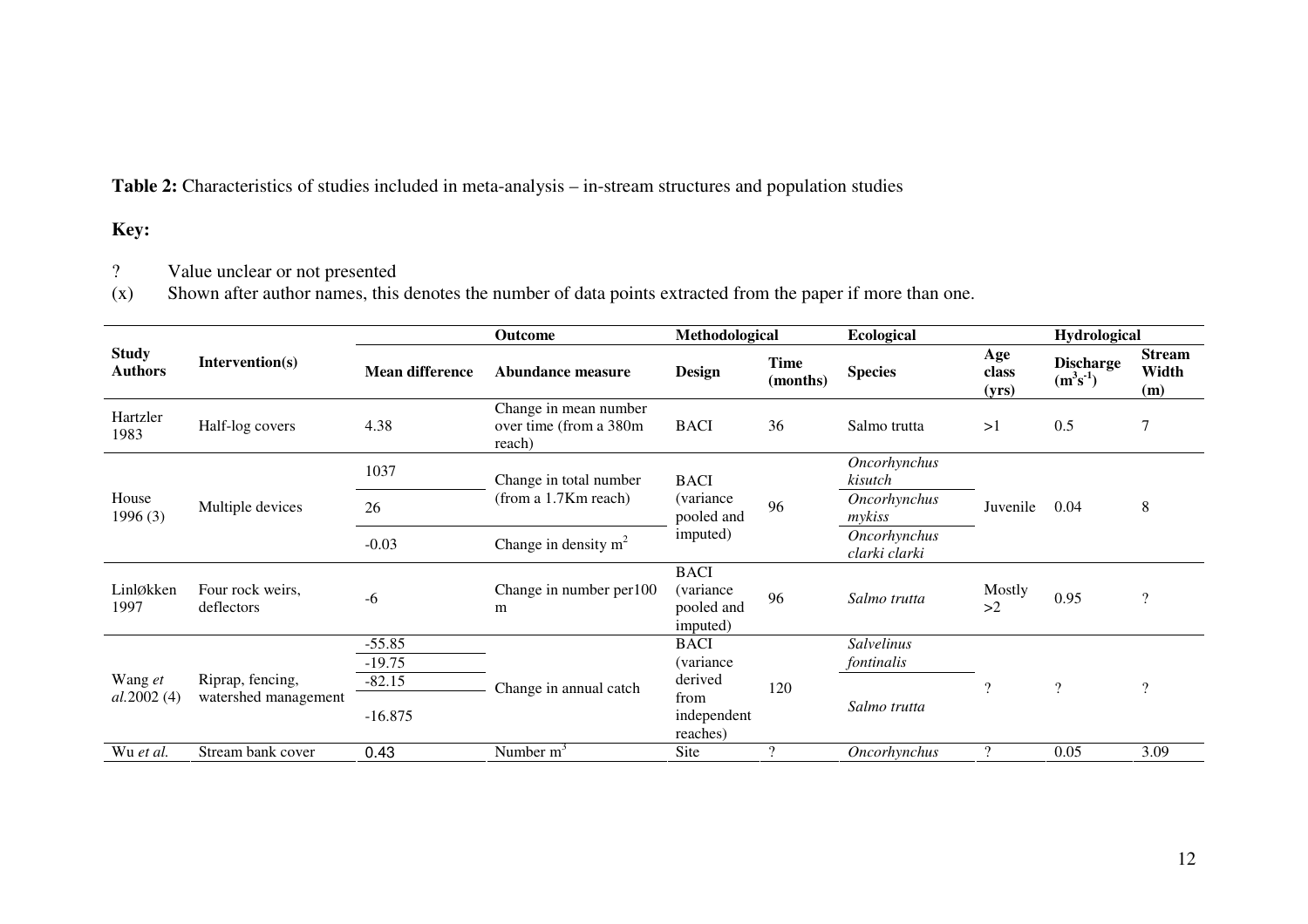| 2000(2)                         |                                        | 0.32       |                                 | comparison                                                                               |                      | mykiss                                                 |                    | 0.59           | 8.18           |
|---------------------------------|----------------------------------------|------------|---------------------------------|------------------------------------------------------------------------------------------|----------------------|--------------------------------------------------------|--------------------|----------------|----------------|
| <b>Binns</b><br>2004            | Multiple devices                       | $-600$     | Numbers per mile                | Site<br>comparison<br>across 35<br>Wyoming<br>rivers                                     | Presumed<br>variable | Oncorhyncus,<br>Salmo, &<br>Salvelinus trout<br>genera | Presumed variable  |                |                |
| Binns &<br>Remmick<br>1994      | Multiple devices,<br>fencing           | 135        | Numbers per mile                | Pre and<br>post impact                                                                   | 132                  | Oncorhynchus<br>clarki utah                            | Variable 2         |                | 5              |
| Fjellheim<br>et al. 2003        | Weir creation, boulders                | 56         | Density $100m^2$                | Pre and<br>post impact<br><i>(variance)</i><br>derived<br>from t test<br>and<br>imputed) | 72                   | Salmo trutta                                           | Mostly<br>$\leq$ 1 | $\overline{?}$ | $\gamma$       |
| Revetments, weirs,<br>Gargan et |                                        | $-0.00057$ | Change in minimum               |                                                                                          |                      | Salmo trutta                                           | $\langle 2$        |                |                |
| al. 2002<br>(2)                 | rubble mats, lateral<br>scour pools.   | 0.083486   | density $(m^2)$                 | $\boldsymbol{\mathcal{C}}$<br><b>BACI</b>                                                |                      | Salmo salar                                            | <1                 | $\gamma$       | $\gamma$       |
| <b>Hunt 1974</b>                | Bank cover, deflectors                 | 0.275      | Annual production<br>$g/m^2/yr$ | Pre and<br>post impact                                                                   | 84                   | <b>Salvelinus</b><br>fontinalis                        | Mostly<br>$\leq$   | $\mathcal{P}$  | 9.7            |
| Hvidsten                        | Weirs, revetments,                     | 30         |                                 | Site                                                                                     |                      | Salmo salar                                            |                    |                |                |
| & Johnsen<br>1992(2)            | bouldering                             | $-5$       | Density $(m^2)$                 | comparison                                                                               | $72\,$               | Salmo trutta                                           | $\leq$ 1           | $\overline{?}$ | 20             |
| Langford                        | Bouldering, fencing,                   | 0.2167     |                                 | Site                                                                                     |                      | Salmo trutta                                           | $\overline{?}$     |                |                |
| et al. 2001<br>(2)              | bank alteration                        | 6.927      | Density 100 $m2$                | comparison                                                                               | 24                   | Salmo salar                                            | Parr               | $\gamma$       | $\gamma$       |
| Mesick<br>1995                  | Pool creation                          | 0.5        | survival index                  | Site<br>comparison                                                                       | 12                   | Salmo trutta                                           | $0 - 3$            | 6.7            | 8              |
| Quinn &                         | Revetments, planting                   | $-310$     | Change in density               | <b>BACI</b>                                                                              | 24                   | Salmo trutta                                           | At least           | 86             | $\overline{?}$ |
| Kwak<br>2000(4)                 | stabilization, in-stream<br>structures | 700        | (fish/ha)                       | (variance)<br>pooled and                                                                 |                      | Oncorhynchus<br>mykiss                                 | some<br>$>2+$      |                |                |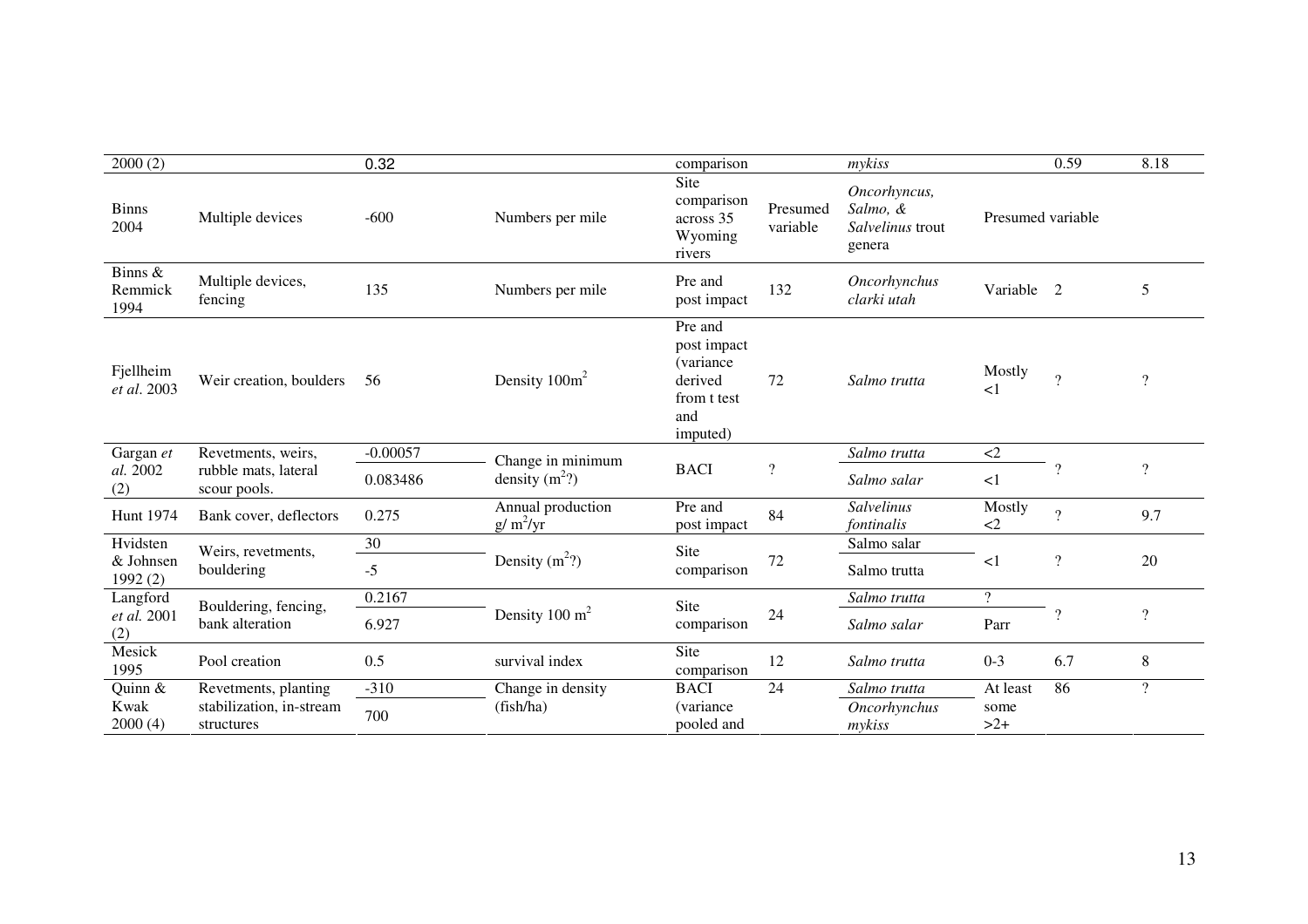|                       |                               | 940     |                  | imputed)               |                                | Salvelinus<br>fontinalis                 |                 |  |
|-----------------------|-------------------------------|---------|------------------|------------------------|--------------------------------|------------------------------------------|-----------------|--|
|                       |                               | 20      |                  |                        |                                | <i>Oncorhynchus</i><br>clarki clarki     |                 |  |
| Scruton et<br>al.1998 | Rewatering and dam<br>removal | $-2.57$ | Density 100 $m2$ | Pre and<br>post impact | $\overline{\phantom{a}}$<br>12 | Salvelinus<br>fontinalis, Salmo<br>salar | Mostly<br>$>0+$ |  |

**Table 3:** Characteristics of studies included in meta-analysis – in-stream structures and habitat preference studies

|                                |                                                           |                        | Outcome                     | Methodological                              |                         | <b>Ecological</b>       |                       | Hydrological                      |                               |
|--------------------------------|-----------------------------------------------------------|------------------------|-----------------------------|---------------------------------------------|-------------------------|-------------------------|-----------------------|-----------------------------------|-------------------------------|
| <b>Study</b><br><b>Authors</b> | Intervention(s)                                           | <b>Mean difference</b> | <b>Abundance</b><br>measure | Design                                      | <b>Time</b><br>(months) | <b>Species</b>          | Age<br>class<br>(yrs) | <b>Discharge</b><br>$(m^3s^{-1})$ | <b>Stream</b><br>Width<br>(m) |
| Knudsen                        | Riprap                                                    | 148                    | Petersen & Seber            | <b>BACI</b>                                 | 0.75                    |                         | >1                    | 6.4                               | $\Omega$                      |
| & Dilley<br>1987(15)           | Streambank relocation,<br>riprap, streambed<br>alteration | $-722$                 | population estimates        | <i>(variance)</i><br>pooled and<br>imputed) |                         |                         |                       | 0.64                              |                               |
|                                | Riprap                                                    | $-19$                  |                             |                                             |                         | Oncorhynchus<br>kisutch |                       | 0.4                               |                               |
|                                | Streambank relocation,<br>riprap, streambed<br>alteration | 35.1                   |                             |                                             |                         |                         |                       | 4.9                               |                               |
|                                | Riprap                                                    | $-333$                 |                             |                                             |                         |                         |                       | 2.4                               |                               |
|                                | Streambank relocation,<br>riprap, streambed<br>alteration | 333                    |                             |                                             |                         | Oncorhynchus<br>mykiss  |                       | 6.4                               |                               |
|                                | Riprap                                                    | $-57$                  |                             |                                             |                         |                         |                       | 0.64                              |                               |
|                                | Streambank relocation,<br>riprap, streambed<br>alteration | $-4$                   |                             |                                             |                         |                         |                       | 0.4                               |                               |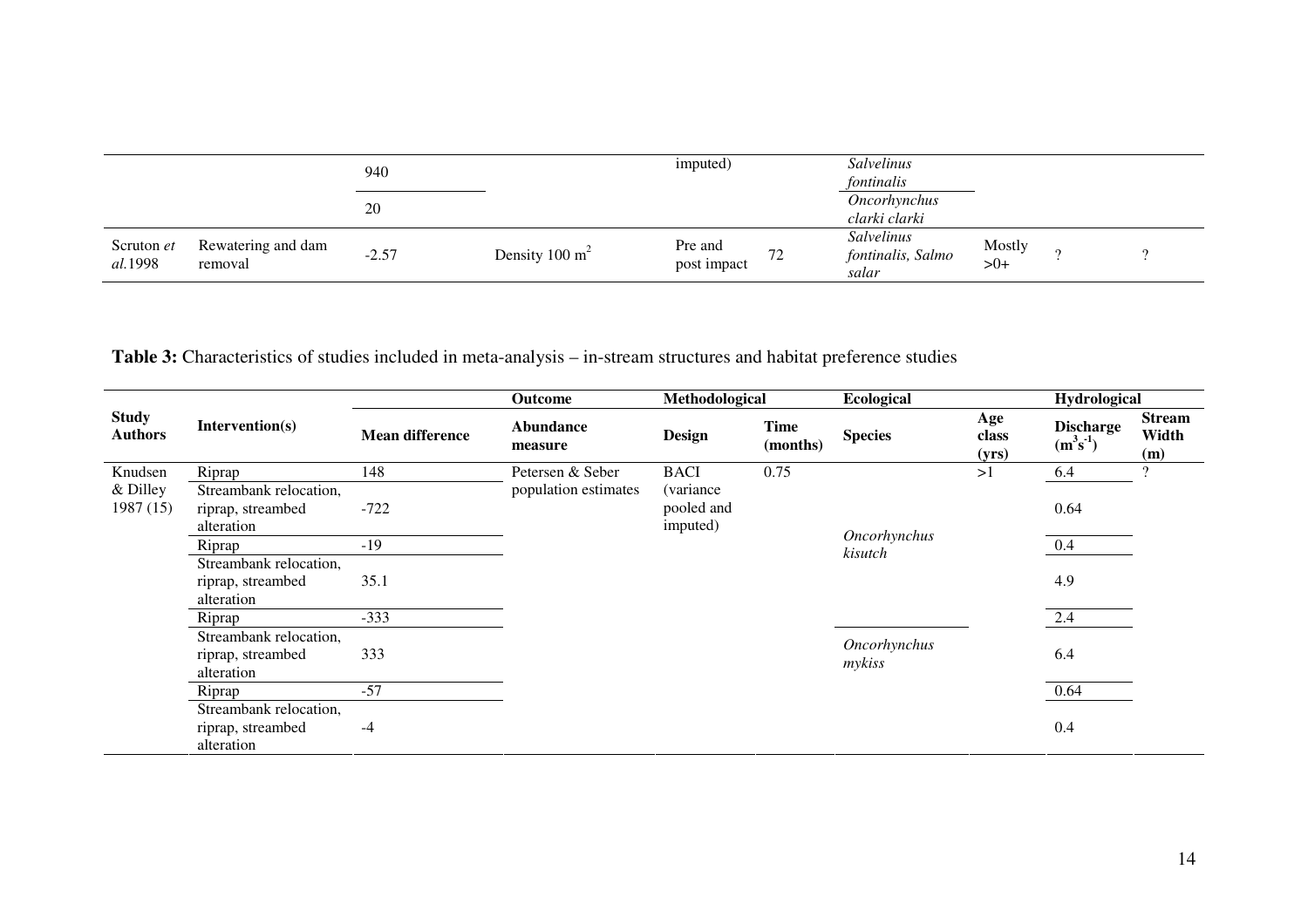|                       | Riprap                                                         | 401             |                                                  |                                                    |      |                             |                  | 4.9                      |          |
|-----------------------|----------------------------------------------------------------|-----------------|--------------------------------------------------|----------------------------------------------------|------|-----------------------------|------------------|--------------------------|----------|
|                       | Streambank relocation,                                         |                 |                                                  |                                                    |      |                             |                  |                          |          |
|                       | riprap, streambed<br>alteration                                | $-119$          |                                                  |                                                    |      |                             |                  | 2.4                      |          |
|                       | Riprap                                                         | $\overline{13}$ |                                                  |                                                    |      |                             |                  | 6.4                      |          |
|                       | Streambank relocation,<br>riprap, streambed<br>alteration      | 17              |                                                  |                                                    |      |                             |                  | 0.64                     |          |
|                       | Riprap                                                         | $-1.1$          |                                                  |                                                    |      | Oncorhynchus                |                  | 0.4                      |          |
|                       | Streambank relocation,<br>riprap, streambed<br>alteration      | 22              |                                                  |                                                    |      | clarki                      |                  | 4.9                      |          |
|                       | Riprap                                                         | $-17$           |                                                  |                                                    |      |                             |                  | 2.4                      |          |
|                       | Riparian cover                                                 | $\overline{2}$  |                                                  | <b>BACI</b>                                        |      |                             |                  |                          |          |
|                       | Undercut bank cover-                                           | $-3.1$          | Change in number of                              | (variance                                          |      |                             |                  |                          |          |
| Bjornn et<br>al 1991  | Large boulder cover                                            | 3.3             | salmon in $>26.1$ m <sup>2</sup><br>(reach mean) | derived from<br>independent<br>reaches)            | 0.36 | Oncorhynchus<br>kisutch     | Mostly<br>age 0+ | 0.03                     | 3        |
| Brusven et<br>al 1986 | Artificial cover<br>simulating undercut<br>bank                | 17              | Mean number per<br>7.6m x 2.5m section           | Site<br>comparison                                 | 0.06 | Oncorhynchus<br>tshawytscha | Juvenile         | 0.05                     | 2.5      |
| Jones et al<br>2003   | Ramps, v-weirs, vanes<br>and groins in an<br>artificial stream | $-8.9$          | Change in density $m3$                           | <b>BACI</b><br>(variance<br>pooled and<br>imputed) | 30   | Thymallus<br>arcticus       | Adults           | $\overline{\mathcal{L}}$ | $\gamma$ |
|                       | <b>Bank</b> devices                                            | $-0.5$          |                                                  |                                                    |      |                             |                  | 0.032                    |          |
|                       | Mid-channel devices                                            | $-1$            |                                                  | Experimental                                       |      |                             |                  |                          |          |
| Mitchell et           | <b>Bank</b> devices                                            | 0.2             | Numbers $(100 \text{ m}^2)$                      | site                                               | 1.25 | Salmo salar                 | Variable?        | 0.063                    | 3        |
| al.1998               | Mid-channel devices                                            | $-0.7$          |                                                  | comparison                                         |      |                             |                  |                          |          |
|                       | <b>Bank</b> devices                                            | 0.2             |                                                  |                                                    |      |                             |                  | 0.13                     |          |
|                       | Mid-channel devices                                            | $-0.7$          |                                                  |                                                    |      |                             |                  |                          |          |
| Moerke &<br>Lamberti  | Remeandering, riparian<br>growth, gravel, riffles              | $-26.92$        | Fish per $100m^{-1}$                             | Site<br>comparison                                 | 36   | Oncorhynchus<br>kisutch     | Mostly<br>$\leq$ | 0.03                     | 3        |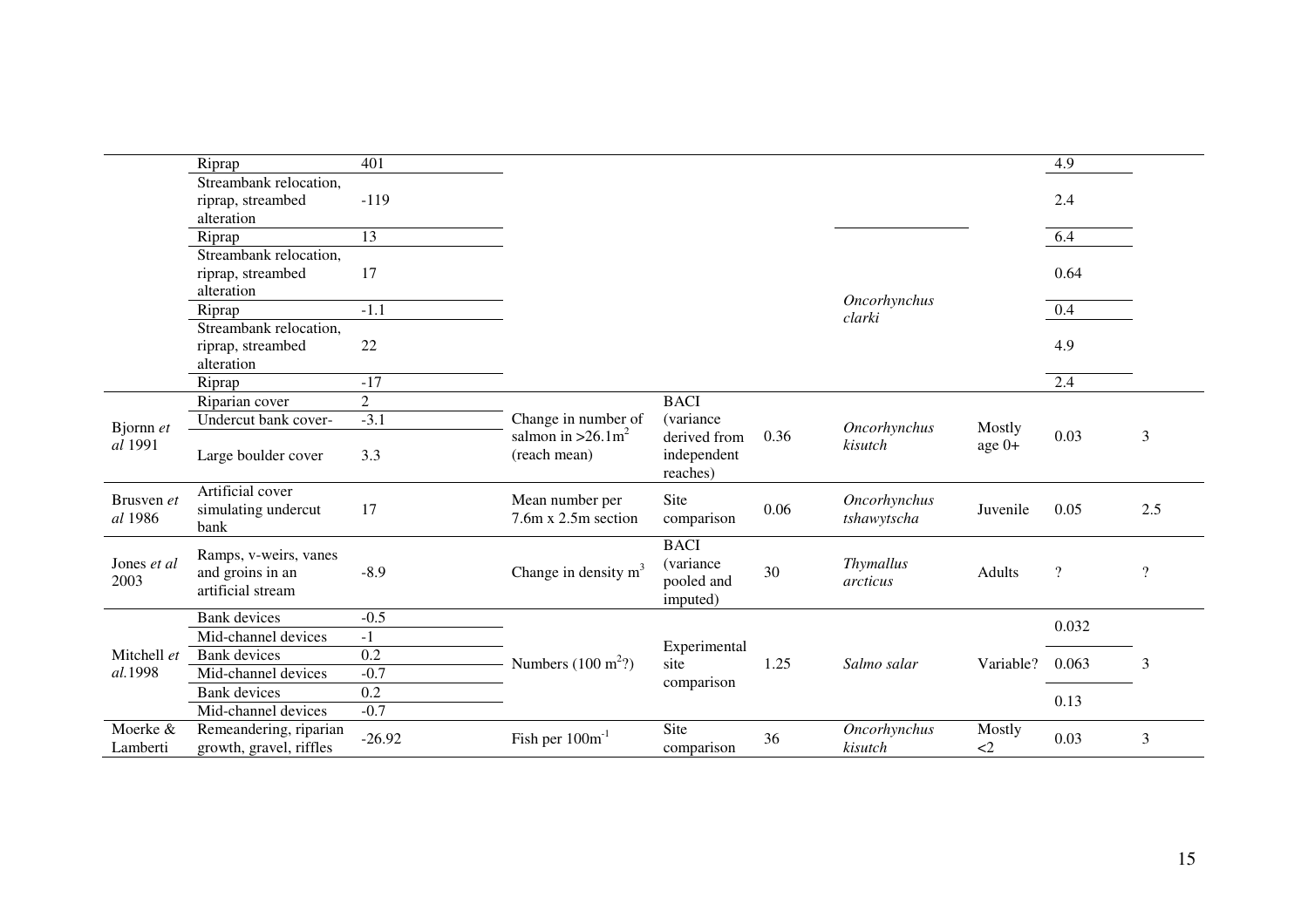| 2003 | ጉሥ<br>'also<br>. Jaun<br>the contract of the contract of the contract of the contract of the contract of the contract of the contract of |
|------|------------------------------------------------------------------------------------------------------------------------------------------|
|      | include                                                                                                                                  |

### **Table 4:** Characteristics of studies included in meta-analysis – woody debris and population studies

|                                       |                                    |                             | Outcome                                          | Methodological                                                                       |                         | Ecological                                             |                       | Hydrological                   |                               |
|---------------------------------------|------------------------------------|-----------------------------|--------------------------------------------------|--------------------------------------------------------------------------------------|-------------------------|--------------------------------------------------------|-----------------------|--------------------------------|-------------------------------|
| <b>Study</b><br><b>Authors</b>        | Intervention(s)                    | <b>Mean difference</b>      | Abundance measure                                | <b>Design</b>                                                                        | <b>Time</b><br>(months) | <b>Species</b>                                         | Age<br>class<br>(yrs) | <b>Discharge</b><br>$(m^3s^1)$ | <b>Stream</b><br>Width<br>(m) |
| Mossop $&$<br><b>Bradford</b><br>2004 | Large wood debris                  | 119                         | Number per 100m                                  | Site<br>comparison<br><i>(variance)</i><br>imputed<br>from<br>summary<br>statistics) | 72                      | Oncorhynchus<br>tshawytscha                            | Juvenile              | 0.1 <sub>m3s</sub>             | 4.4                           |
| Gowan $&$<br>Fausch<br>2006(8)        | Large woody debris<br>(structures) | 130<br>75<br>13<br>63<br>44 | Change in number per<br>250m section             | <b>BACI</b><br><i>(variance)</i><br>pooled and<br>imputed)                           | 72                      | Salvelinus<br>fontinalis                               | Adults<br>and         | $\gamma$                       | 4.4                           |
|                                       |                                    | $-25$<br>48<br>5.80         |                                                  |                                                                                      | na                      | Salmo trutta<br>Oncorhynchus<br>mykiss<br>Salmo trutta | Juveniles             |                                | $\gamma$                      |
| Inoue $\&$<br>Nakano<br>1998          | Large and fine woody<br>debris     | 1000                        | Density N $100m^{-2}$                            | Site<br>comparison                                                                   | 60                      | <b>Oncorhynchus</b><br>masou                           | Juveniles             | $\gamma$                       | 15.6                          |
| Johnson et<br>al. 2005                | Large woody debris                 | 1950                        | Population (thousands) in<br>a 25.5 km treatment | Pre and<br>post impact                                                               | 60                      | Oncorhynchus<br>mykiss                                 | Age $0+$              | $\overline{?}$                 | 15.6                          |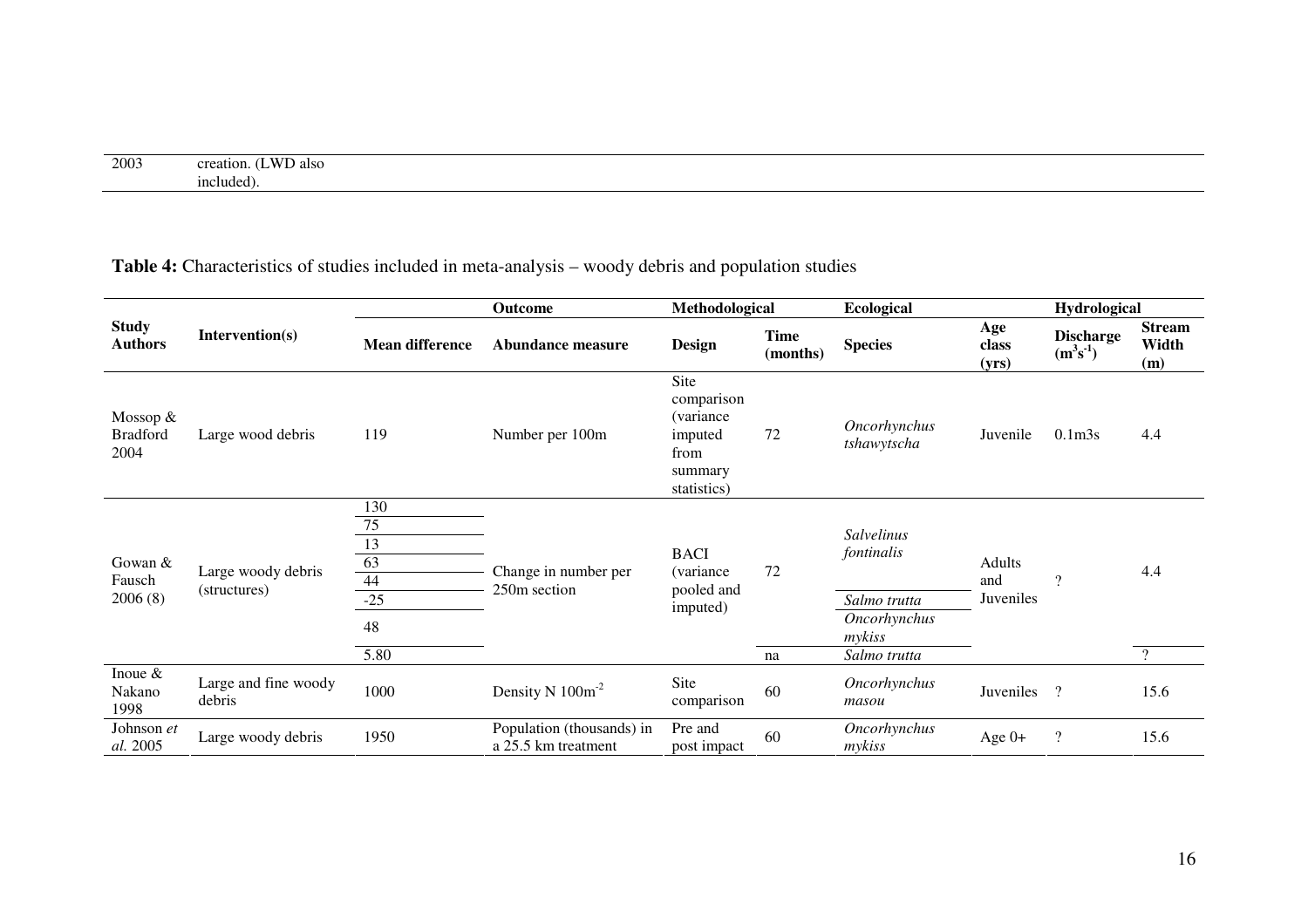| (3) | 150<br>$-1$ | stretch | Oncorhynchus<br>clarki clarki         | Adult  |                                | $\tilde{\phantom{a}}$<br>15.6 |
|-----|-------------|---------|---------------------------------------|--------|--------------------------------|-------------------------------|
|     | 119         |         | <i><b>Oncorhynchus</b></i><br>kisutch | Age 0+ | 0.1m3s<br>$\sim$ $\sim$ $\sim$ | 4.4                           |

**Table 5:** Characteristics of studies included in meta-analysis – woody debris and habitat preference studies

|                                |                    |                    | Outcome                             | Methodological                                                                    |                         | <b>Ecological</b>       |                    | <b>Hydrological</b>            |                               |
|--------------------------------|--------------------|--------------------|-------------------------------------|-----------------------------------------------------------------------------------|-------------------------|-------------------------|--------------------|--------------------------------|-------------------------------|
| <b>Study</b><br><b>Authors</b> | Intervention(s)    | Mean<br>difference | <b>Abundance measure</b>            | <b>Design</b>                                                                     | <b>Time</b><br>(months) | <b>Species</b>          | Age class<br>(yrs) | <b>Discharge</b><br>$(m^3s^1)$ | <b>Stream</b><br>Width<br>(m) |
|                                | Large Woody debris | $-0.1$<br>1.4      |                                     | Experimental<br>site                                                              |                         |                         |                    |                                | 5.9                           |
| Giannico $&$<br>Hinch 2003     |                    | $-0.0375$<br>0.62  | Fish density<br>(unspecified units) | comparison<br><i>(variance)</i><br>imputed<br>from<br>summary<br>statistics)      | 12                      | Oncorhynchus<br>kisutch | Juveniles          | 0.09                           | 6.18                          |
| Nickelson<br>et al.1992        |                    | 0.29               | Change in density $m2$              | <b>BACI</b><br>(variance<br>pooled and<br>imputed)                                | 24                      | Oncorhynchus<br>kisutch | Juveniles          | $\gamma$                       | $\overline{\mathcal{L}}$      |
| Cederholm<br>et al.1997        |                    | 263.2267<br>95.9   | Number (unspecified<br>units)       | Pre and post<br>impact<br>(variance)<br>imputed<br>from<br>summary<br>statistics) | 36                      | Oncorhynchus<br>kisutch | Smolt              | 1 <sub>m</sub>                 | 10                            |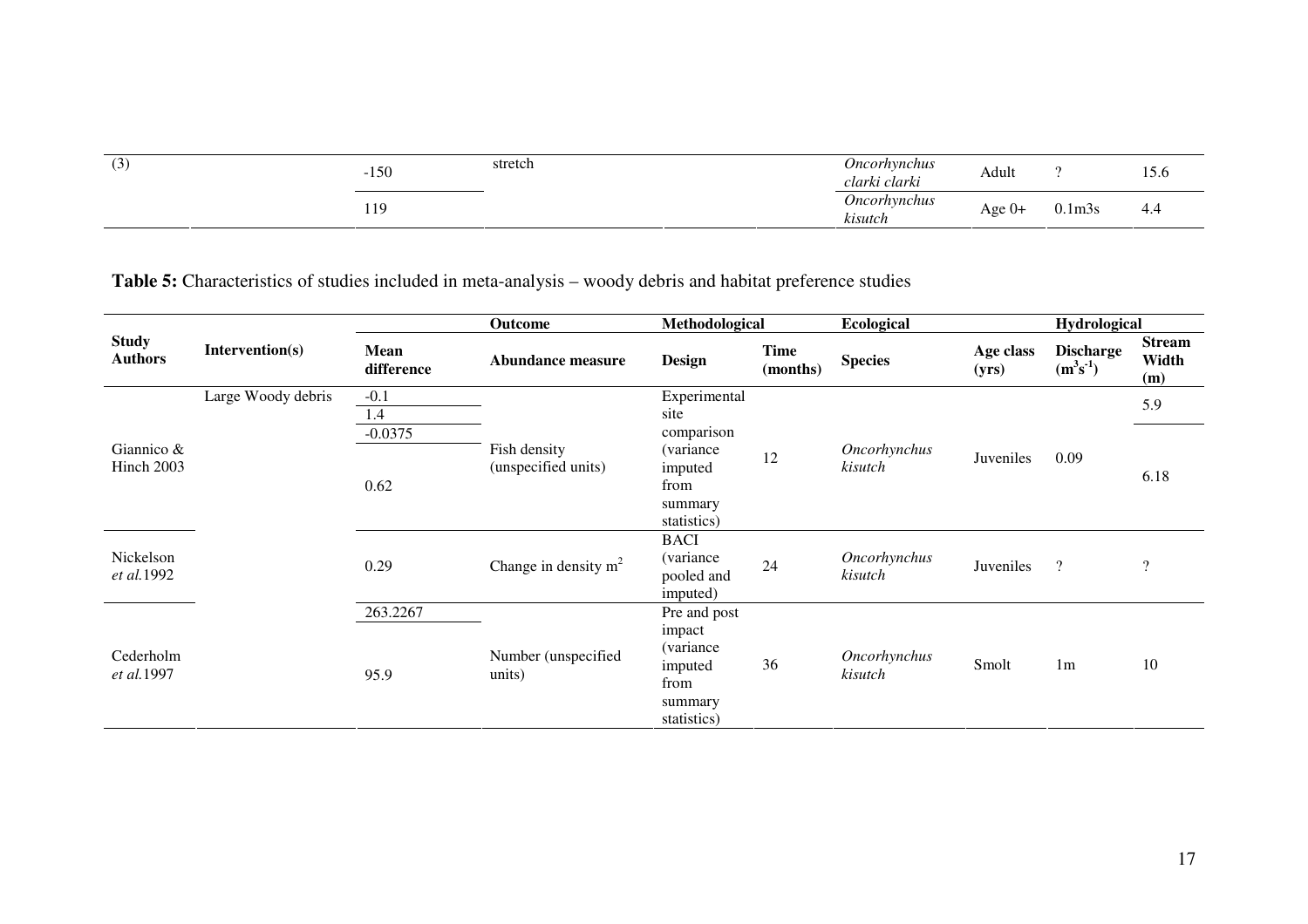| Culp et al<br>1996         | 0.9     | Change in density $m2$                                                         | <b>BACI</b><br>(variance<br>pooled and<br>imputed)                           | $\overline{3}$ | Oncorhynchus<br>mykiss                    | Fry              | 1.43               | 23           |
|----------------------------|---------|--------------------------------------------------------------------------------|------------------------------------------------------------------------------|----------------|-------------------------------------------|------------------|--------------------|--------------|
| Flebbe<br>1999             | $-1.62$ | Trout numbers per<br>sampling unit (md is<br>equivalent to -0.05 fish<br>$m^2$ | Site<br>comparison<br>(variance<br>derived from<br>KW test and<br>imputed)   | $\gamma$       | Oncorhynchus<br>mykiss                    | Juveniles?       | $\gamma$           | 3.5          |
| Sweka &<br>Hartman<br>2006 | 1.42    | Change in density 100<br>m <sup>2</sup>                                        | <b>BACI</b><br>(variance<br>pooled and<br>imputed)                           | 48             | <b>Salvelinus</b><br>fontinalis           | Age $1+$         | $\overline{\cdot}$ | small        |
| Zika and<br>Peter 2002     | 49      | Number per 100m<br>stream                                                      | Site<br>comparison<br>(variance<br>imputed<br>from<br>summary<br>statistics) | 36             | Salmo trutta                              | Mostly $<$ 2     | $\cdot$ ?          | 4            |
| Giannico<br>2000           | $-0.08$ | proportional distribution                                                      | Site<br>comparison                                                           |                | <b>Oncorhynchus</b><br>kisutch            | Fry              | 0.04               | $\mathbf{2}$ |
| Lehane et<br>al. 2002      | 21.8    | Change in numbers per<br>25m segment                                           | <b>BACI</b>                                                                  | 21             | Salmo trutta                              | Variable         | 0.45               | 4.7          |
| Horan et al                | 6.4     | Fish/100 $m^2$                                                                 | Correlative-<br>site<br>comparison                                           |                | <b>Oncorhynchus</b><br>clarki pleuriticus | All              | $0.4 - 0.6$        |              |
| Bjornn et al<br>1991       | $-6.4$  | Change in number of<br>salmon in $>26.1$ m <sup>2</sup><br>(reach mean)        | <b>BACI</b><br>(variance<br>derived from<br>independent<br>reaches)          | 0.36           | <b>Oncorhynchus</b><br>kisutch            | Mostly<br>age 0+ | 0.03               | 3            |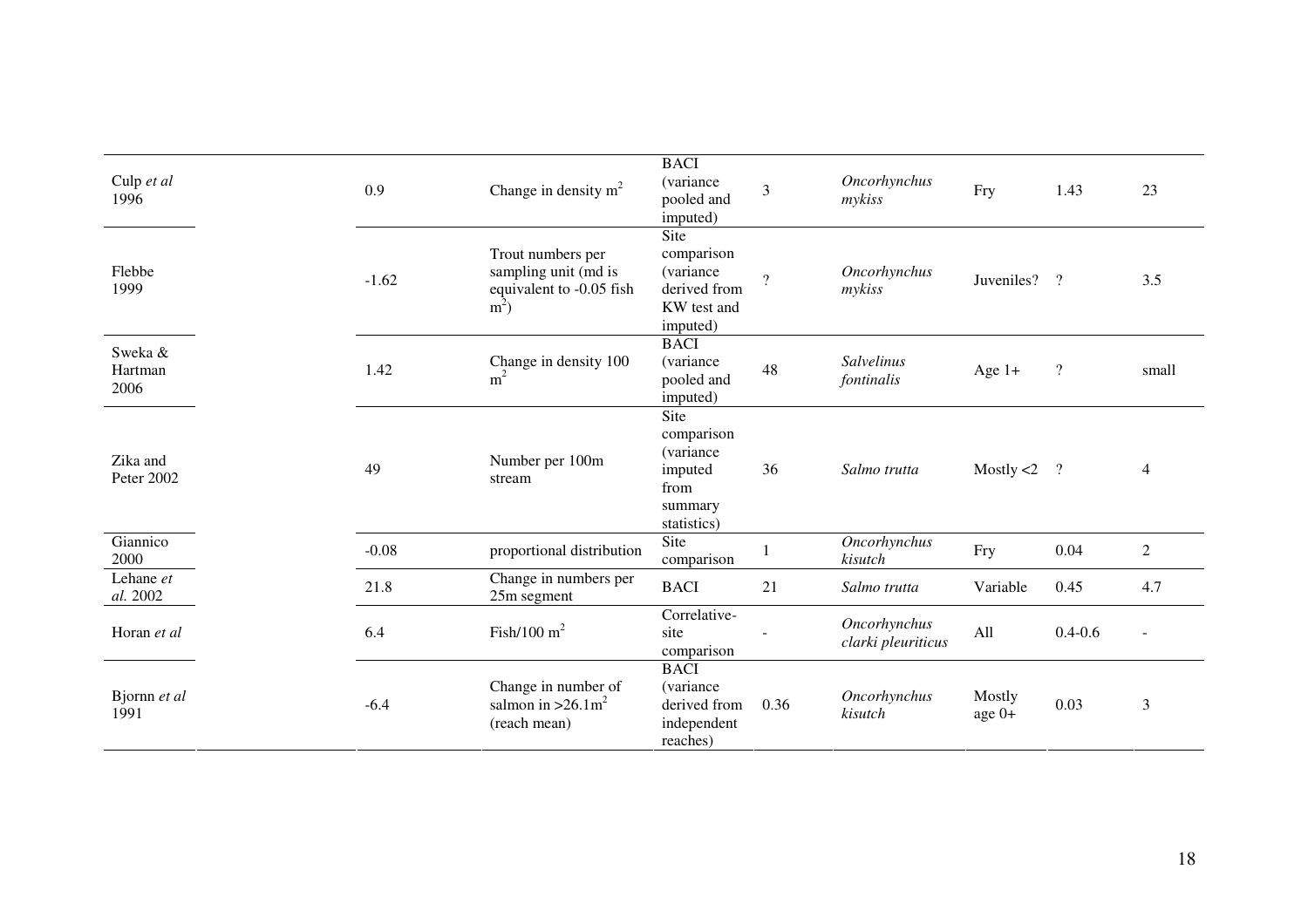#### **4.2 Meta-analysis**

#### *In-stream structures population abundance*

Engineered in-stream structures resulted in a small, statistically significant increase in salmonid population abundance (DL SMD 0.566, z 2.01, *p* 0.044) when considering all available data (Figure 1). Exclusion of data with imputed variance resulted in a larger but non-significant effect size (DL SMD 0.823, z 1.66, *p* 0.096). The range of variation in characteristics of the studies resulted in significant heterogeneity in effect size (chi-squared 209.53, df 26, *p*>0.001). Seven individual data points had significant positive effects whilst three had a significant negative effect (Figure 1). This was not related to time (coef  $-0.007$ , z  $-$ 0.92, *p* 0.359), discharge (coef -0.001, z -0.16, *p* 0.872) or stream width (coef-0.07, z -0.78, *p* 0.438). Analysis by species was not possible due to small sample sizes.



**Figure 1:** Forrest plot of in-stream structure population study effect sizes. Solid boxes represent the effect size of individual studies; box size is related to sample size; error bars are 95% confidence intervals; the open diamond is the pooled effect size generated using standardized mean difference random effects meta analysis. Note different axis scales when comparing Forrest plots.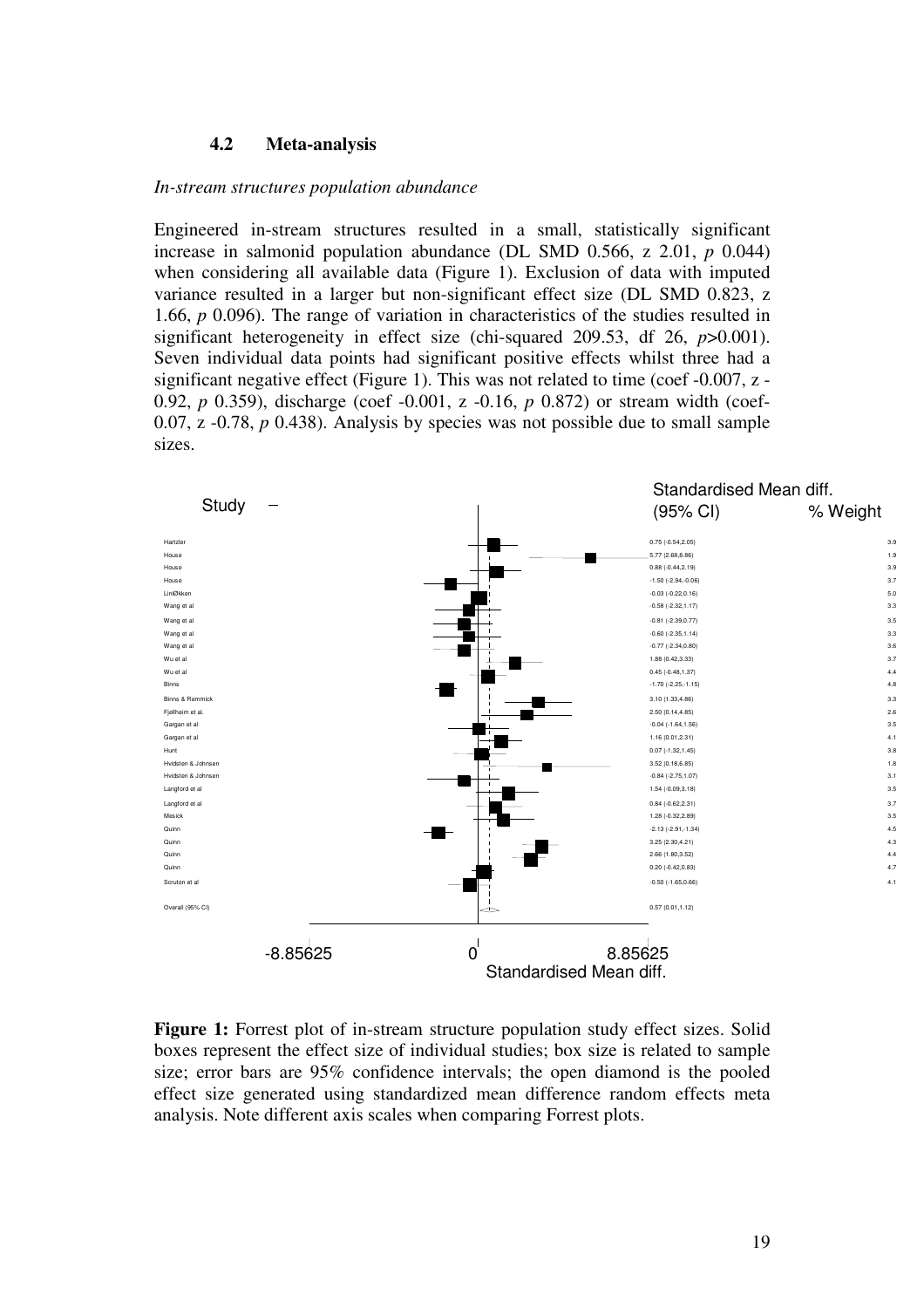#### *In-stream structures-habitat preference*

Engineered in-stream structures had no detectable effect on local salmonid abundance, indicating no habitat preference for in-stream structures (DL SMD - 0.47, z 1.26, *p* 0.206; DL SMD excluding imputed variance data, -0.41, z 0.96, *p* 0.337) (Figure 2). The range of variation in characteristics of the studies resulted in significant heterogeneity in effect size (chi-squared 169.92, df 26, *p*<0.001). Six individual data points had significant positive effects whilst eight had a significant negative effect (Figure 2). This was not related to time (coef -1.789, z - 1.60, *p* 0.111) but there was a small significant relationship with discharge, indicating that in-stream structures may provide preferential habitat at higher discharges (coef 0.437, z 3.15, *p* 0.002). Analysis by species was not possible due to small sample sizes.



**Figure 2:** Forrest plot of in-stream structure habitat preference study effect sizes. Solid boxes represent the effect size of individual studies; box size is related to sample size; error bars are 95% confidence intervals; the open diamond is the pooled effect size generated using standardized mean difference random effects meta analysis. Note different axis scales when comparing Forrest plots.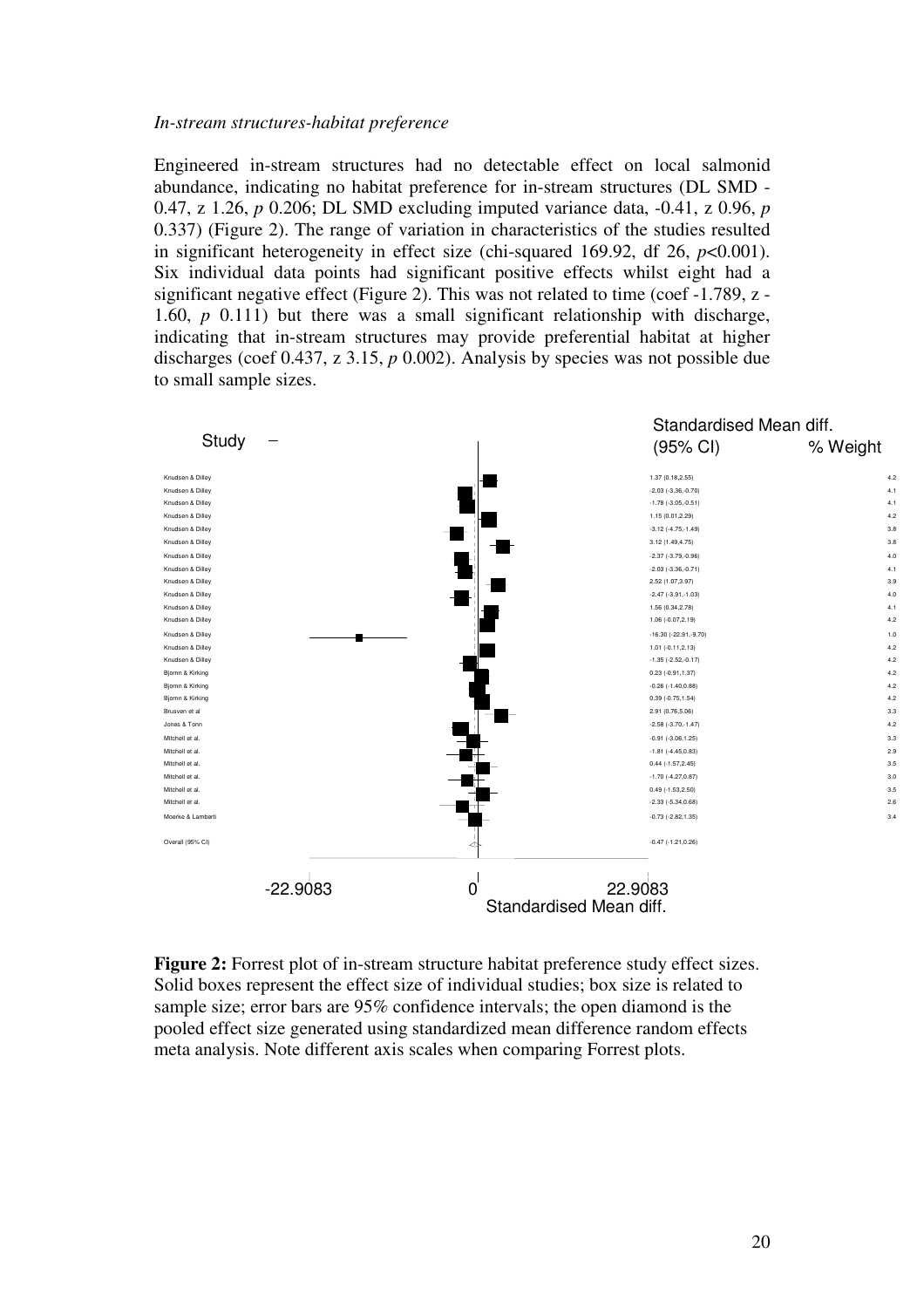Funnel plot asymmetry and the Egger test suggest that there is no significant publication bias in the in-stream data set (Egger bias 0.262, *p* 0.658) (Figure 3).



Figure 3: Funnel plot of in-stream structure effect size - standard error relationship. The line perpendicular to the x axis represents pooled effect size, with studies outwith the triangle illustrating positive or negative bias.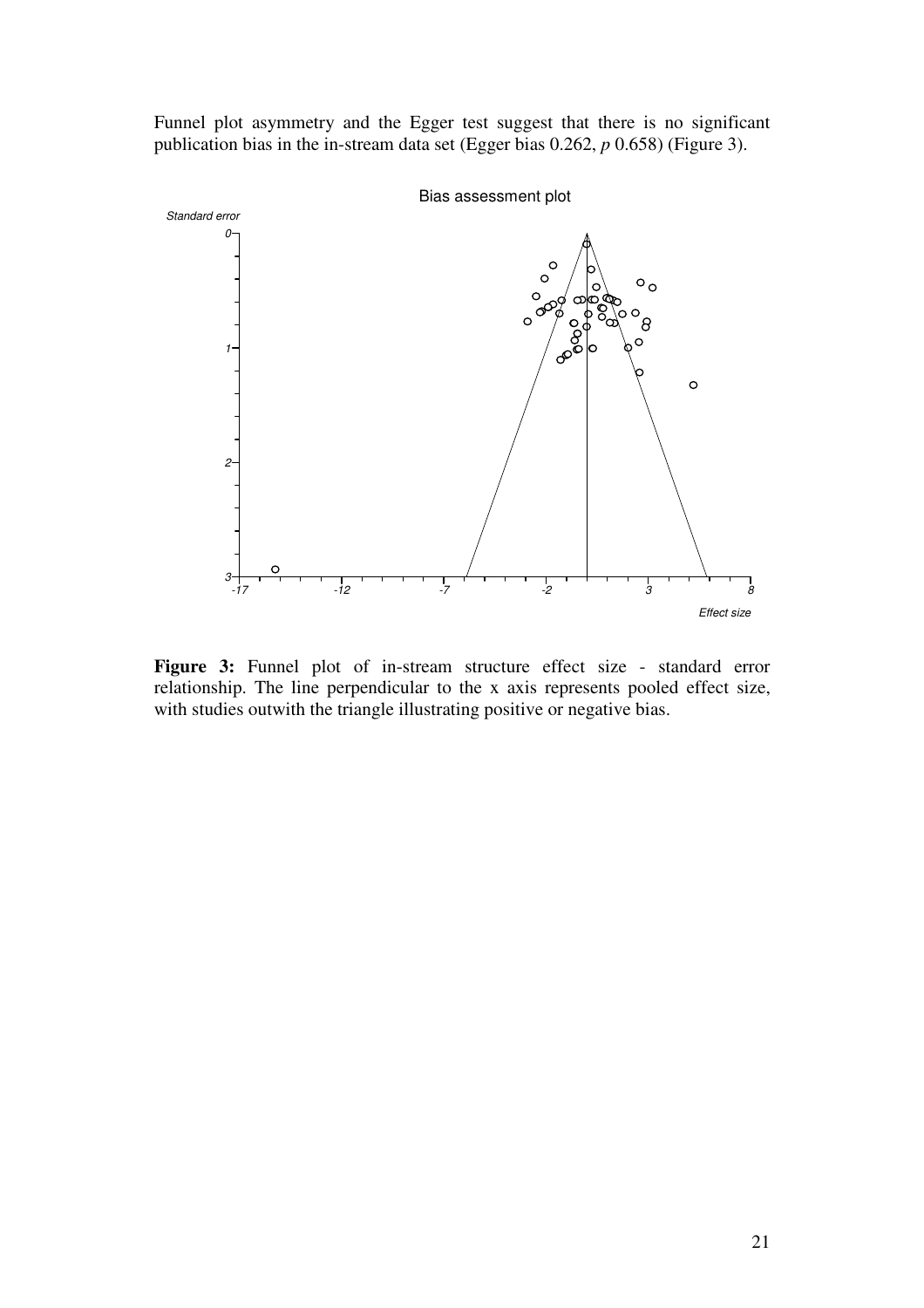#### *Woody debris and population abundance*

Presence of woody debris resulted in the largest increase in salmonid population (DL SMD 5.32, z 4.31, *p*<0.001) when considering all data, including those with imputed variance. (Figure 4). The range of variation in characteristics of the studies resulted in significant heterogeneity in effect size (chi-squared 127.56, df 12, *p<*0.001). Six individual data points had significant positive effects whilst none had a significant negative effect (Figure 4). Some variation is due to species as *Salvelinus fontinalis* has a bigger significant effect size than data combined across species (DL SMD 17.29, z 3.53, *p*<0.001) indicating that woody debris has a bigger impact on *Salvelinus fontinalis* than salmonids in general. Analyses of other species were not possible due to small sample sizes.



**Figure 4:** Forrest plot of woody debris population study effect sizes. Solid boxes represent the effect size of individual studies; box size is related to sample size; error bars are 95% confidence intervals; the open diamond is the pooled effect size generated using standardized mean difference random effects meta analysis. Note different axis scales when comparing Forrest plots.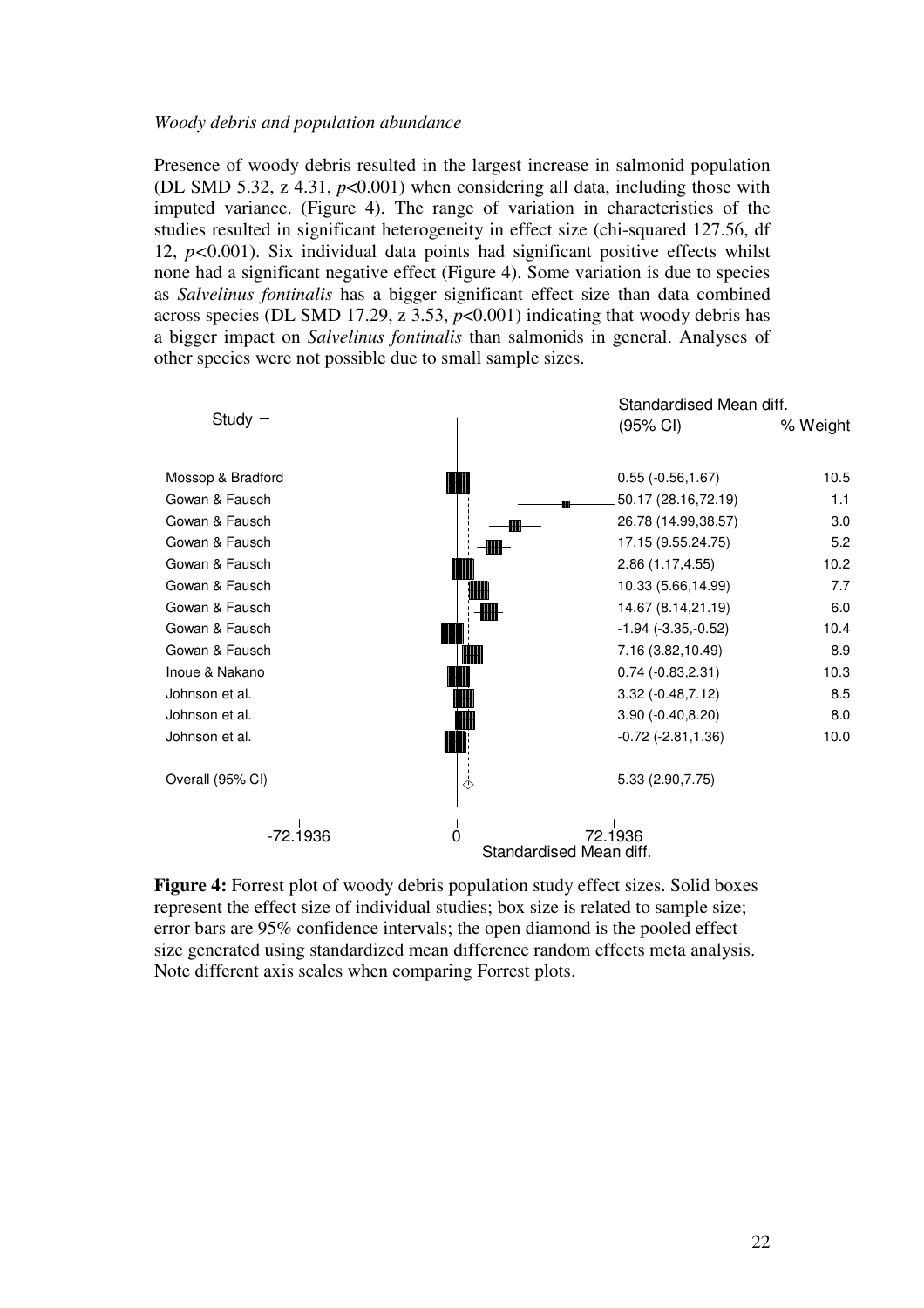#### *Woody debris and habitat preference*

Presence of woody debris resulted in an increase in local salmonid abundance, indicating some habitat preference for woody debris (DL SMD 0.936827 (z= 2.79  $p = 0.005$ ) (Figure 5). Exclusion of data with imputed variance resulted in a smaller non-significant effect size (DL SMD 0.49706 ( $z= 1.46$  p = 0.146). The range of variation in characteristics of the studies resulted in significant heterogeneity in effect size (chi-squared 99.83, df 13, *p*<0.001). Six individual data points had significant positive effects whilst none had a significant negative effect (Figure 5). This was weakly related to time (coef 0.08, z 2.93, *p* 0.003) and discharge (coef 1.85, z 3.32, *p* 0.001), but not stream width (coef 0.104, z 1.65, *p* 0.1) indicating that woody debris may provide preferential habitat over longer time periods and at higher discharges. Further heterogeneity was accounted for by species. Sub-group analysis indicated that *Oncorhyncus kisutch* local abundance did not increase significantly in response to woody debris although salmonids in general did (DL SMD 0.899, z 1.59, *p* 0.111). Small sample sizes precluded investigation of other species..



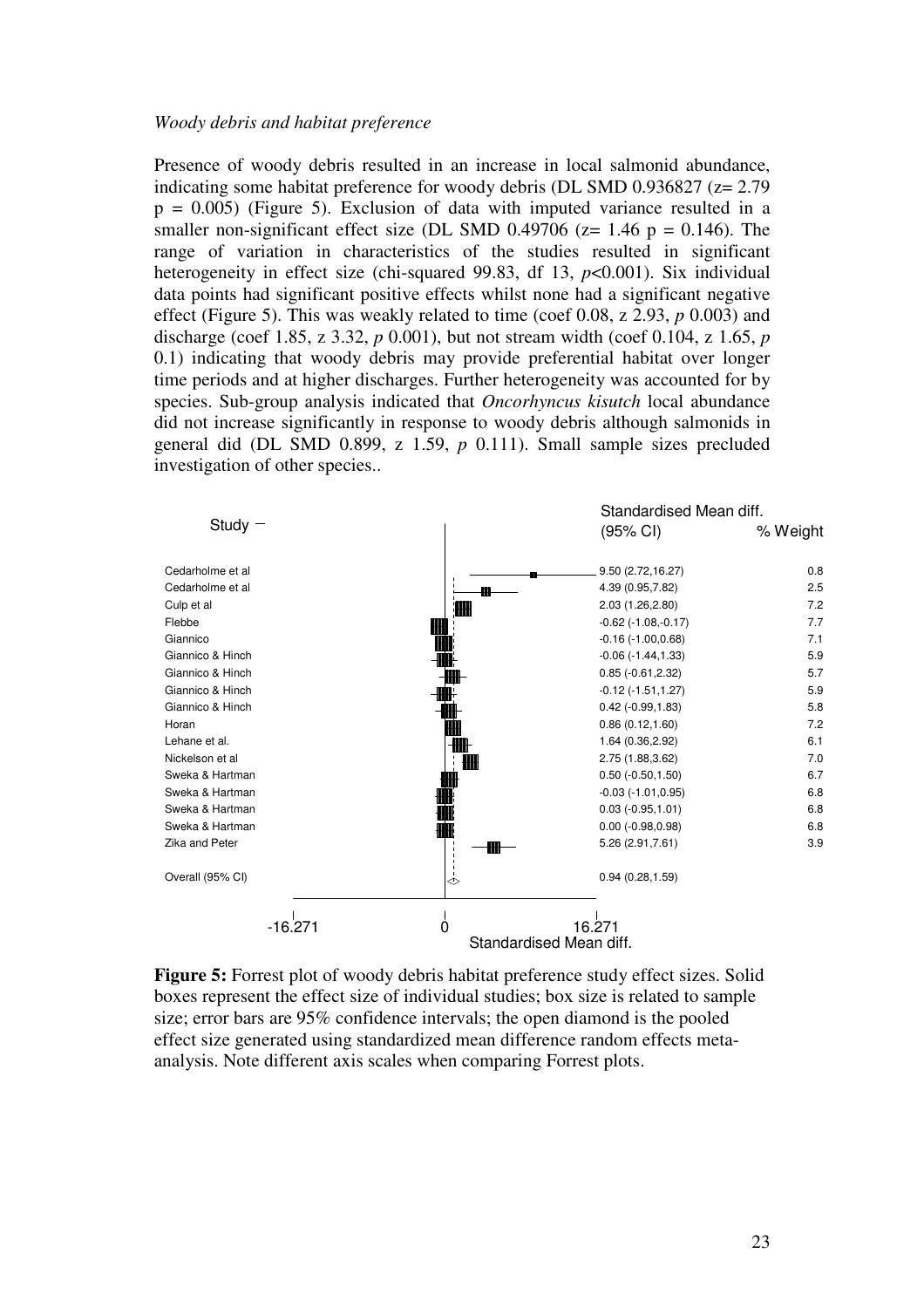Funnel plot asymmetry and the Egger test suggest that there is considerable bias in the woody-debris data set as there are fewer small negative studies than one would expect (Egger bias 3.847427 , *p* < 0.0001) (Figure 6).



**Figure 6:** Funnel plot of woody debris effect size - standard error relationship. The line perpendicular to the x axis represents pooled effect size, with studies outwith the triangle illustrating positive or negative bias.

The following table (Table 5) summarises the results of the meta-analyses.

| Meta-analysis         | Statistical significance | Ecological significance |
|-----------------------|--------------------------|-------------------------|
| In-stream structures- | s(0.566)                 | ns                      |
| population abundance  | p<0.05                   |                         |
| In-stream structures- | $ns(-0.47)$              | ns                      |
| habitat preference    | p > 0.05                 |                         |
| Woody debris-         | s(5.32)                  | S                       |
| population abundance  | p<0.001                  |                         |
| Woody debris-habitat  | s(0.936827)              | ns                      |
| preference            | p<0.001                  |                         |

**Table 5**: Summary of statistical significance of meta-analyses

ns = not statistically significant  $s =$  statistically significant  $() = DL SMD$ 

Statistical significance does not mean that an outcome is ecologically significant.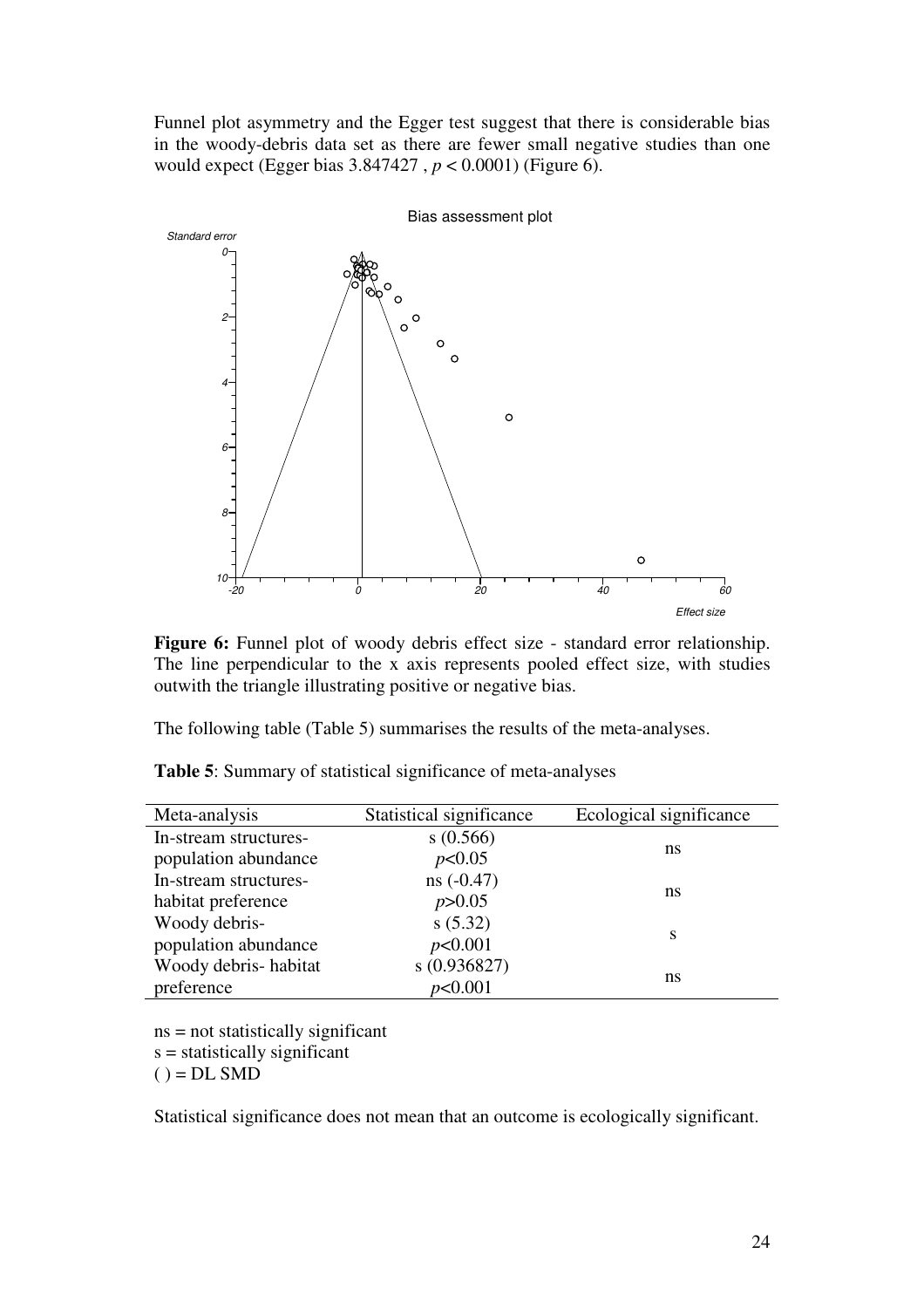#### *Cottus gobio*

Raw data were provided by Pretty to enhance those provided in Pretty *et al* 2003 allowing comparison of the effects of specific in-stream devices, namely deflectors and riffles, on the bullhead, *Cottus gobio*. Deflectors resulted in no significant change in abundance (DL SMD 0.238, z 0.84, *p* 0.4) with no significant heterogeneity between data points (.chi-squared 0.51, df 3, *p* 0.918) (Figure 7a). Riffles resulted in a significant increase in local abundance (DL SMD 0.804, z 2.01, *p* 0.044) with significant heterogeneity between data points (chisquared 13.32, df 4, *p* 0.01) due to the Knapkens *et al* (2002) data point showing a significant positive impact, whereas the Pretty *et al* data points showed no significant impact (Figure 7b).

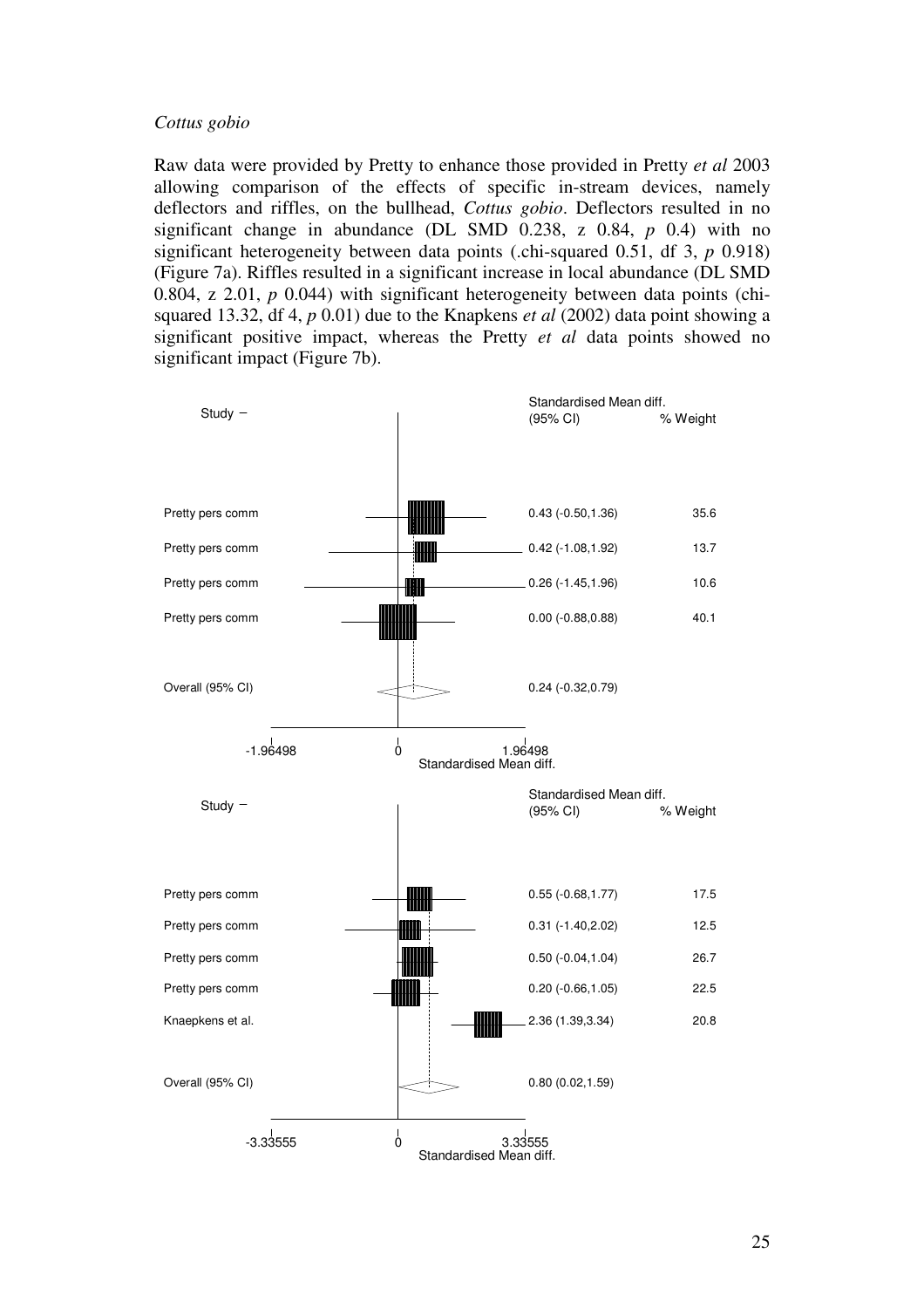**Figure 7:** Forrest plot of *Cottus gobio* study effect sizes. The upper plot (a) = deflectors, the lower plot  $(b)$  = riffles; Solid boxes represent the effect size of individual studies; box size is related to sample size; error bars are 95% confidence intervals; the open diamond is the pooled effect size generated using standardized mean difference random effects meta analysis. Note different axis scales when comparing Forrest plots.

# **5. DISCUSSION**

# **5.1 Evidence of effectiveness**

This systematic review provides substantial evidence that engineered in-stream structures have little or no ecologically significant impact on salmonid population size, and do not provide a preferred habitat. The overall population analysis for engineered in-stream structures is statistically significant but the effect size is small, reflecting both the small mean differences of the included studies and high variance. Other analyses lack statistical significance. Much of the variance cannot be explained by covariates with the limited data presented (see below).

Some practitioner experience suggests that engineered structures are successful in otherwise healthy waterways (O'Grady, 2006). Water quality and degree of existing modification are considered critical limiting factors which may mask any impact of in-stream habitat remediation (Roni, Cowx and O'Grady pers comm.).

Insufficient and inconsistent reporting of water quality precludes robust investigation but studies reporting high water quality (i.e. LinlØkken 1997) do not demonstrate increased effectiveness. This may reflect confounding by other variables such as degree of existing modification.

Studies with a high degree of existing modification (LinlØkken 1997, Scruton 1998, Wang 2002 and Quinn & Kwak 2000) demonstrate lower effectiveness than studies with a lesser degree of modification (Binns and Remick 1994; Langford 2001). Thus, engineered in-stream devices are less effective where existing habitat modification is high. As with water quality, lack of standardized reporting and small sample sizes prevent formal analysis. Support for the effectiveness of instream structures in otherwise healthy waterways therefore remains speculative.

Available evidence suggests that woody debris has a significant impact on salmonids resulting in increased population abundance. The effect size is large (>5) reflecting the large mean differences and low variance of most studies. There is a lesser, but still significant, positive impact on habitat preference, although exclusion of imputed variance data reduces statistical significance below the 0.05 threshold, probably explained by lack of power  $(n=6)$ .

Sample sizes are small for analyses of *Cottus gobio,* with only two studies providing four data points for deflectors and five for riffles. The available evidence suggests that riffles provide *C. gobio* with preferential habitat but deflectors do not appear to increase population size. However, the generality of these conclusions is clearly open to question, given the limited work available.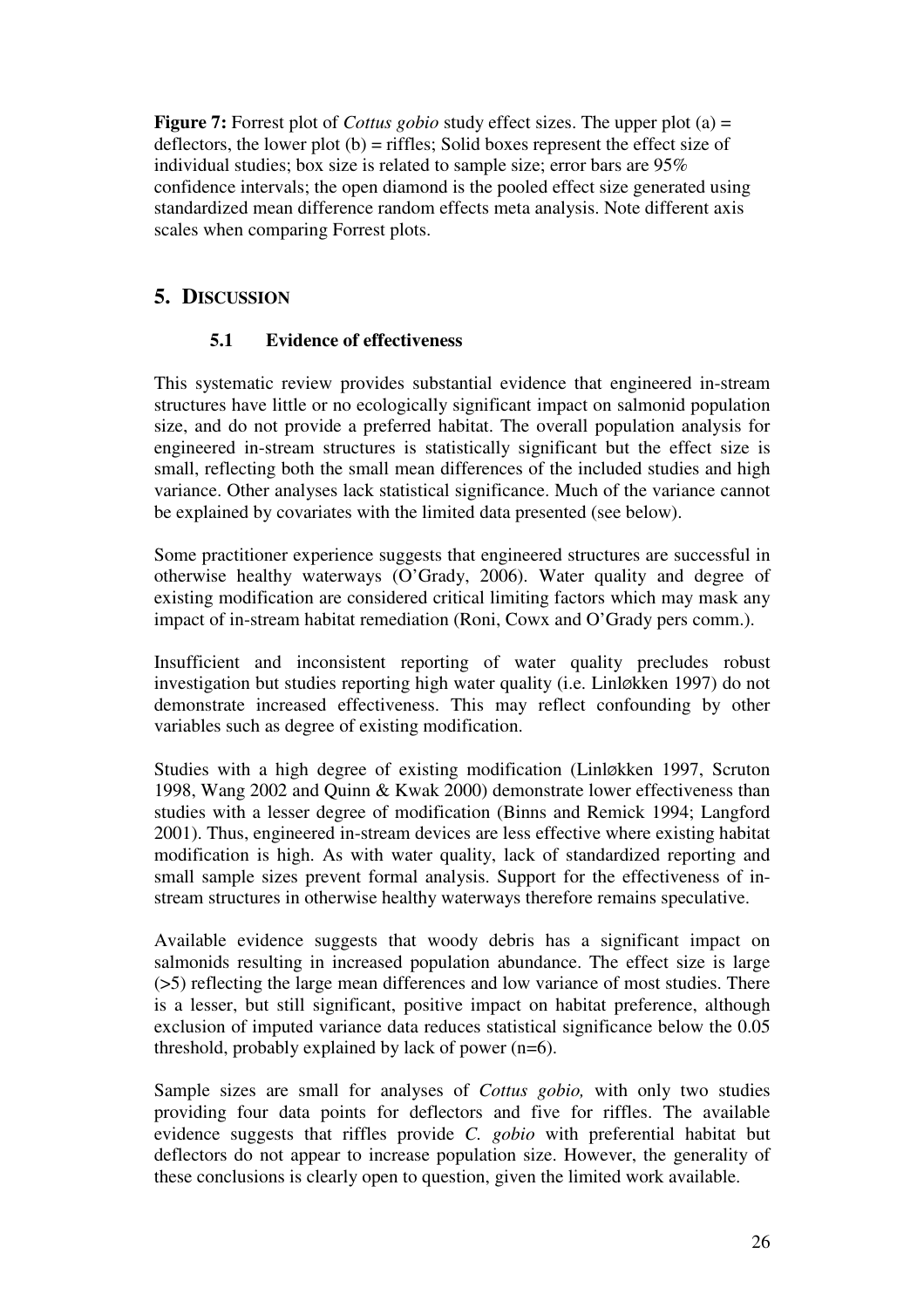Comparisons between the relative effectiveness of in-stream structures and woody debris can only be made indirectly. Given the lack of direct head to head comparisons, results must be interpreted carefully. Available evidence suggest that woody debris is effective at increasing salmonid populations and provides preferential habitat, whereas engineered in-stream structures are much less effective. Furthermore the effect size for change in salmonid abundance is an order of magnitude higher for woody debris than for engineered in-stream structures. It is possible that the different context of woody debris (generally found in low order, high gradient, mountain streams) and engineered in-stream structures (all streams) may be responsible for the perceived variation in impact; although investigation of reasons for variation suggests otherwise (see below).

# **5.2 Reasons for variation in effectiveness**

There are no significant relationships between the effectiveness of in-stream structures and measured hydrological or ecological variables at a population level, although there is limited evidence that engineered in-stream structures provide preferential habitat at higher discharges. However, the impact of many variables was not investigated because of lack of reporting and small sample sizes. It is interesting to note that other authors have suggested that in-stream structures are more effective at higher discharges (Mitchell *et al* 1998) and lower gradients (Hamilton 1989).

The positive impact of woody debris is especially pronounced for *Salvelinus fontinalis.* Woody debris provides more preferential habitat at longer timescales and higher discharges, but is less effective for *Oncorhynchus kisutch* than other salmonid species. As with in-stream structures, lack of reporting and small sample sizes precluded investigation of all variables of interest, including analysis of other species. It must also be recognised that some of these correlations may be misleading, as numerous study characteristics could account for the differences in effect size. Nevertheless, the results are consistent with other workers who suggest that woody debris is most effective as a habitat refuge at high flow (Bunt *et al* 1999) and over long timescales (Opperman 2004). The apparent variations between salmonid species may be related to differences in age groups. For example, the data for *Oncorhynchus kisutch* were taken from juvenile or smolt counts, and research suggests that salmonids use different habitat types at different stages of their life cycle (APEM Ltd. 1996).

# **5.3 Concurrence with excluded literature**

Literature excluded from the meta-analysis suggests that engineered structures have variable impacts on salmonids whereas literature regarding the physical habitat suggests that favourable habitat conditions should be increased. The former is consistent with the meta-analysis but the latter indicates a discrepancy between biological and physical outcome measures. This suggests that either the beneficial effects of the engineered in-stream structures are being countered by other variables or that the conditions do not improve as expected.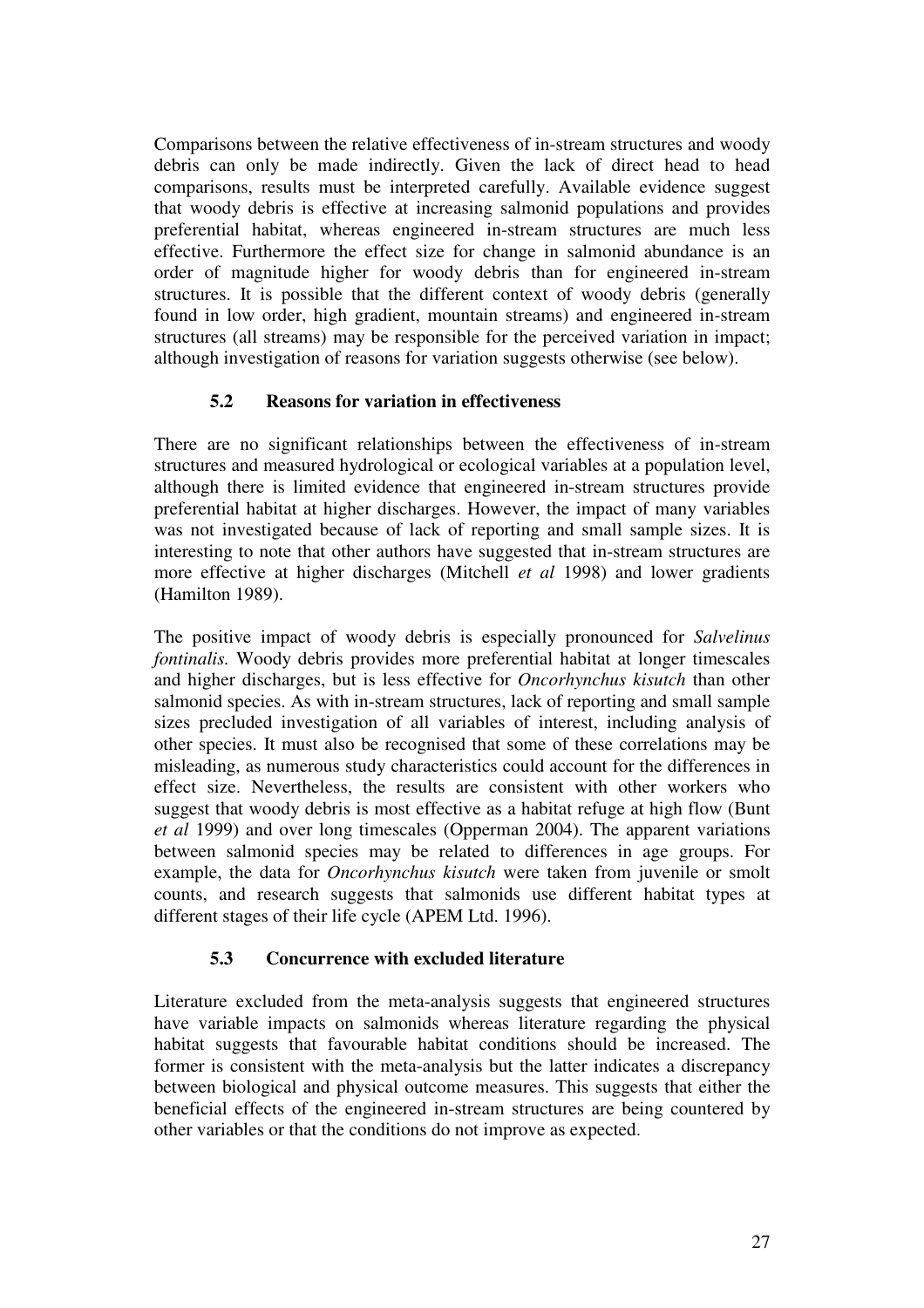Literature regarding the use of woody debris does suggest that it increases salmonid abundance at both a population, and, especially during some life stages, at a micro-habitat scale. This concurs with the findings of the meta-analyses.

Literature also reports some detrimental effects of woody debris, as it can act as a barrier to migration, provide habitat for predators, and alters hydrological flow. Managers must balance these conflicting trade-offs to achieve suitable outcomes for their site.

# **5.3 Methodological limitations**

There are three possible methodological limitations to this overview that need to be borne in mind: limitations of the original research, extraction of data and publication bias.

The original research synthesised in the analyses is of variable quality. Much currently available data is of inadequate duration, poorly replicated and reported. This problem is exacerbated by the combination of BACI designs, time series data and site comparisons. Numerous methodological factors vary along with ecological and hydrological modifiers, presenting intractable complexity given the sample sizes available.

Data extraction introduces bias where variance is imputed, particularly if the variance is calculated from summary statistics. The method is defensible provided the bias does not overweight the study, but the combination of large numbers of studies with imputed variances remains problematic. We tried to partly address any shortcomings using sensitivity analysis to clarify areas of uncertainty but were hampered by sample size and could not run sensitivity analysis for woody debris population data as only four points from two studies did not have imputed variance.

Although steps were taken to minimize publication bias by searching grey literature, we are aware of literature that exists that has not been captured. It is therefore possible that there are some studies that we have not identified despite our systematic efforts to do so. The Egger Test (Egger *et al.* 1997) uses a regression method to assess the symmetry of funnel plots, and shows evidence of asymmetry, with less favourable results unreported (hence possible publication bias) for woody debris The practical effect of this is that the magnitude of the effectiveness of woody debris may be smaller than our estimates suggest.

# **6. REVIEWERS' CONCLUSIONS**

# **6.1 Implications for conservation**

Available evidence suggests that engineered in-stream structures do not have an ecologically significant impact on the populations of salmonids, although they may provide preferential habitat where discharge is high  $(56m^3s^{-1})$ . High levels of heterogeneity between studies suggests that conservation managers may need to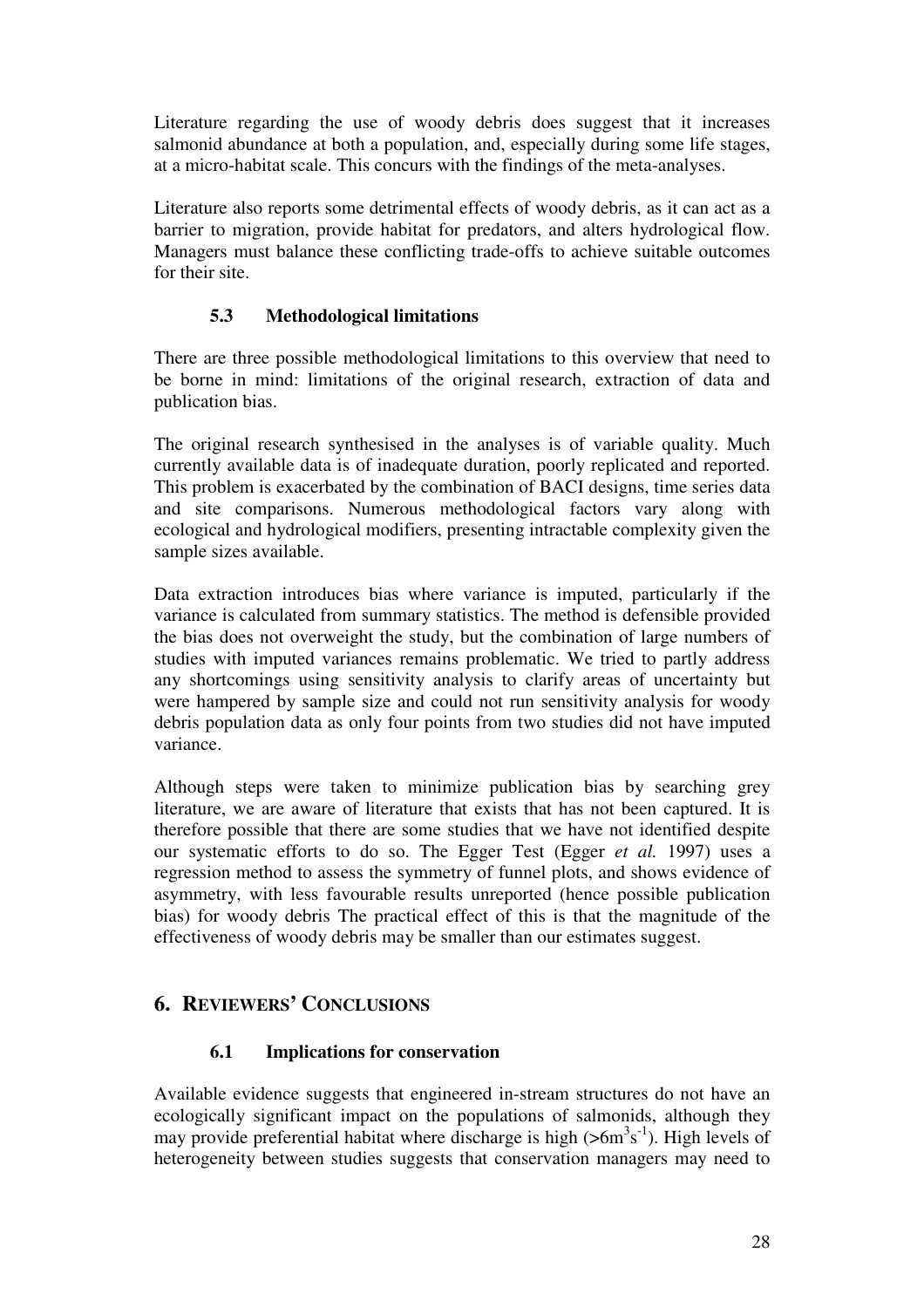consider other underlying environmental factors when considering the most appropriate action for each site.

Woody debris can increase the population abundance of salmonids, especially *Salvelinus fontinalis*. It may also provide more preferential habitat over time (>4 years) where discharge is high  $(>\frac{1}{3}$ s<sup>-1</sup>) but does not appear to provide habitat for *Oncorhynchus kisutch*. Managers need to consider the wider role of woody debris within their sites to assess whether it acts as a barrier to migration or may offer more beneficial effects.

*Cottus gobio* populations are not increased by deflectors but riffles may provide preferential habitat.

### **6.2 Implications for research**

Much currently available data is of inadequate duration and assesses habitat preference rather than long-term population change. Reach and water-shed scale studies are also rare in comparison to habitat unit studies. The use of independent treatment and controls, replication, and rigorous parameters of abundance should be encouraged.

Numerous confounding variables operate in riverine systems and sample sizes are currently too small to assess the impact of many factors in a robust manner. Further monitoring is required to fully evaluate the potential impact of time, discharge and species. Other hydrological and ecological factors such as stream gradient, proportion of cobbles in the substrate, degree of existing modification, water quality and canopy cover are insufficiently reported and studied, although they are known to impact fish populations.

# **7. ACKNOWLEDGEMENTS**

We would like to acknowledge the support of Mark Diamond and Miran Aprahamian and thank them for their encouragement and advice during the review process. Peter Bayley, Ian Cowx, Patricia Flebbe, Guillermo Giannico, Nils Arne Hvidsten, E. Eric Knudsen, Terry Langford, Carl Mesick, Nigel Milner, Martin O'Grady, Geoff Petts, James Pretty, Phil Roni, Terry Rowell, John Sweka and Doug Thompson also provided data and feedback and shared their knowledge with us. Thanks also to colleagues within the CEBC. This review was funded by the UK Natural Environment Research Council.

# **8. POTENTIAL CONFLICTS OF INTEREST AND SOURCES OF SUPPORT**

No potential conflicts if interest reported. Financial support from NERC Knowledge-transfer/ Environment Agency funding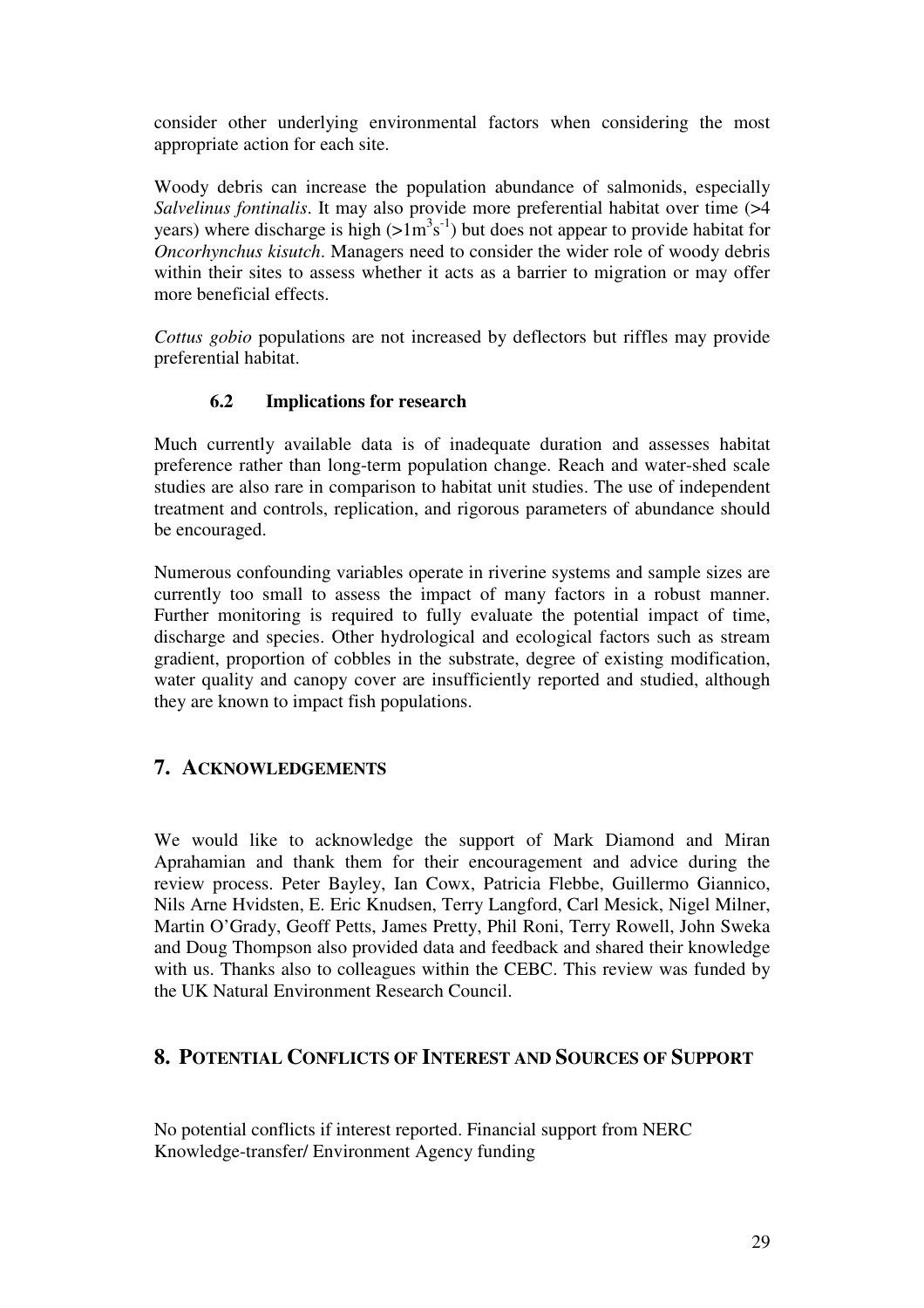# **9. REFERENCES**

Allouche, S. (2002) Nature and functions of cover for riverine fish. *Bulletin Francais De La Peche Et De La Pisciculture*:365-366 297-324.

APEM Ltd (1996) Restoration of Riverine Salmon Habitats - A Guidance Manual. In *Fisheries Technical Manual 4*, Environment Agency.

Armstrong, J. D., Kemp, P. S., Kennedy, G. J. A., Ladle, M. and Milner, N. J. (2003) Habitat requirements of Atlantic salmon and brown trout in rivers and streams. *Fisheries Research,* **62** 143-170.

Bash, J. and Ryan, C. (2002) Stream Restoration and Enhancement Projects: Is Anyone Monitoring? *Environmental Management,* **29** 877-885.

Bayley, P. (2002) A review of studies on responses of salmon and trout to habitat change, with potential for application in the Pacific Northwest. *Report to the Washington State Independent Science Panel, Olympia, WA*.

Biggs, J., Corfield, A., Gron, P., Hansen, H., Walker, D., Whitfield, M. and Williams, P. (1998) Restoration of the Rivers Brede, Cole and Skerne: A joint Danish and British EU-LIFE demonstration project, V- Short-term impacts on the conservation value of aquatic macroinvertebrate and macrophyte assemblages. *Aquatic Conservation: Marine and Freshwater Ecosystems,* **8** 241-255.

Bilby, R. E., Fransen, B.R., (1992) Effect of habitat enhancement and canopy removal on the fish community of a headwater stream. *Northwest Science,* **66** 137.

Binns, N. A. (1994) Long-term responses of trout and macrohabitats to habitat management in a Wyoming headwater stream. *North American Journal of Fisheries Management.,* **14** 87-98.

Binns, N. A. (2004) Effectiveness of habitat manipulation for wild salmonids in Wyoming streams. *North American Journal of Fisheries Management,* **24** 911- 921.

Binns, N. A. and Remmick, R. (1994) Response of bonneville cutthroat trout and their habitat to drainage-wide habitat management at Huff Creek, Wyoming. *North American Journal of Fisheries Management,* **14** 669-680.

Bjornn, T. C., Kirking, S.C., Meehan, W.R., (1991) Relation of cover alterations to the summer standing crop of young salmonids in small southeast Alaska streams. *Transactions of the American Fisheries Society,* **120** 562-570.

Booker, D. J. and Dunbar, M. J. (2004) Application of physical habitat simulation (PHABSIM) modelling to modified urban river channels. *River Research and Applications,* **20** 167-183.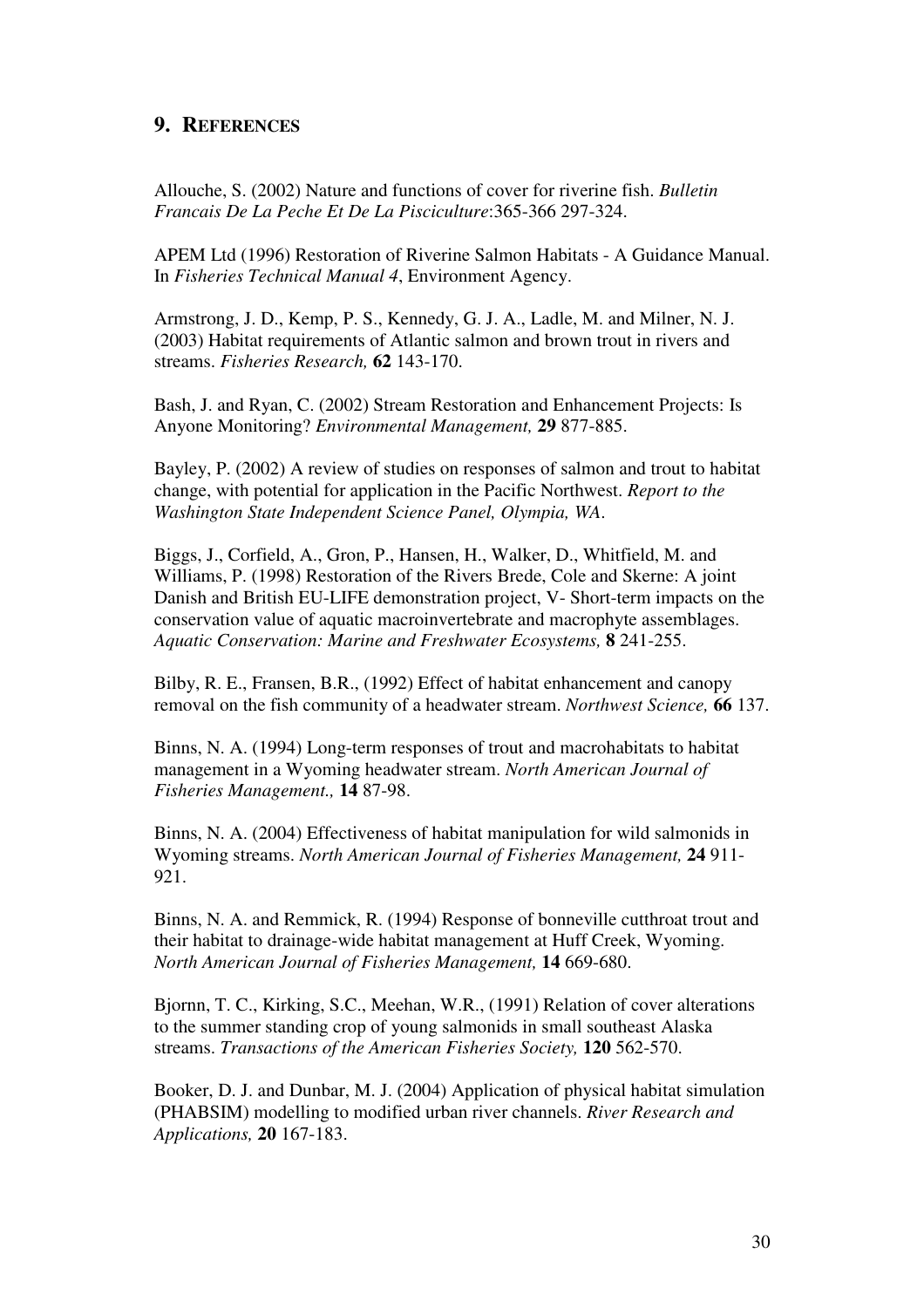Brooks, A. P. and Peter C. Gehrke, J. D. J., Tim B. Abbe, (2004) Experimental reintroduction of woody debris on the Williams River, NSW: geomorphic and ecological responses. *River Research and Applications,* **20** 513-536.

Brusven, M. A., Meehan, W.R., Ward, J.F., (1986) Summer use of simulated undercut banks by juvenile chinook salmon in an artificial Idaho channel. *North American Journal of Fisheries Management.,* **6** 32-37.

Bryant, M. D., Edwards, R. T. and Woodsmith, R. D. (2005) An approach to effectiveness monitoring of floodplain channel aquatic habitat: salmonid relationships. *Landscape and Urban Planning,* **72** 157-176.

Bunt, C. M., Cooke, S. J., C. Katopodis and R. Scott Mckinley (1999) Movement and summer habitat of brown trout (*Salmo trutta*) below a pulsed discharge hydroelectric generating station. *Regulated Rivers: Research & Management,* **15** 395-403.

Capra, H., C. Sabaton, V. Gouraud, Y. Souchon, P. Lim, (2003) A population dynamics model and habitat simulation as a tool to predict brown trout demography in natural and bypassed stream reaches. *River Research and Applications,* **19** 551-568.

Cederholm, C. J., Bilby, R. E., Bisson, P. A., Bumstead, T. W., Fransen, E. R., Scarlett, W. J. and Ward, J. W. (1997) Response of juvenile coho salmon and steelhead to placement of large woody debris in a coastal Washington stream. *North American Journal of Fisheries Management,* **17** 947-963.

Champoux, O., Biron, P. M. and Roy, A. G. (2003) The Long-Term Effectiveness of Fish Habitat Restoration Practices: Lawrence Creek, Wisconsin. *Annals of the Association of American Geographers,* **93** 42-54.

Connolly, P. J., and Jezorek, I.G., (2001) Juvenile and resident fish populations in the Wind River watershed. Volume III, Report D In; Connolly, P.J. ed. *Wind River watershed project 1999 Annual Report*, Project number 1998-019-00. Prepared for: Bonneville Power Administration, Portland, Oregon

Connor, E. J. and Pflug, D. E. (2004) Changes in the distribution and density of pink, chum, and Chinook salmon spawning in the upper Skagit River in response to flow management measures. *North American Journal of Fisheries Management,* **24** 835-852.

Connor, W., Burge, H., Yearsley, J. and Bjornn, T. (2003) Influence of Flow and Temperature on Survival of Wild Subyearling Fall Chinook Salmon in the Snake River. *North American Journal of Fisheries Management,* **23** 362-375.

Cooper, H. and Hedges, L.V. (1994) (eds.) *The Handbook of Research Synthesis*. Russell Sage Foundation, New York.

Coulston, P. and Maughan, O. (1983) Effects of removal of in-stream debris on trout populations. *J. Elisha Mitchell Sci. Soc,* **99** 78–85.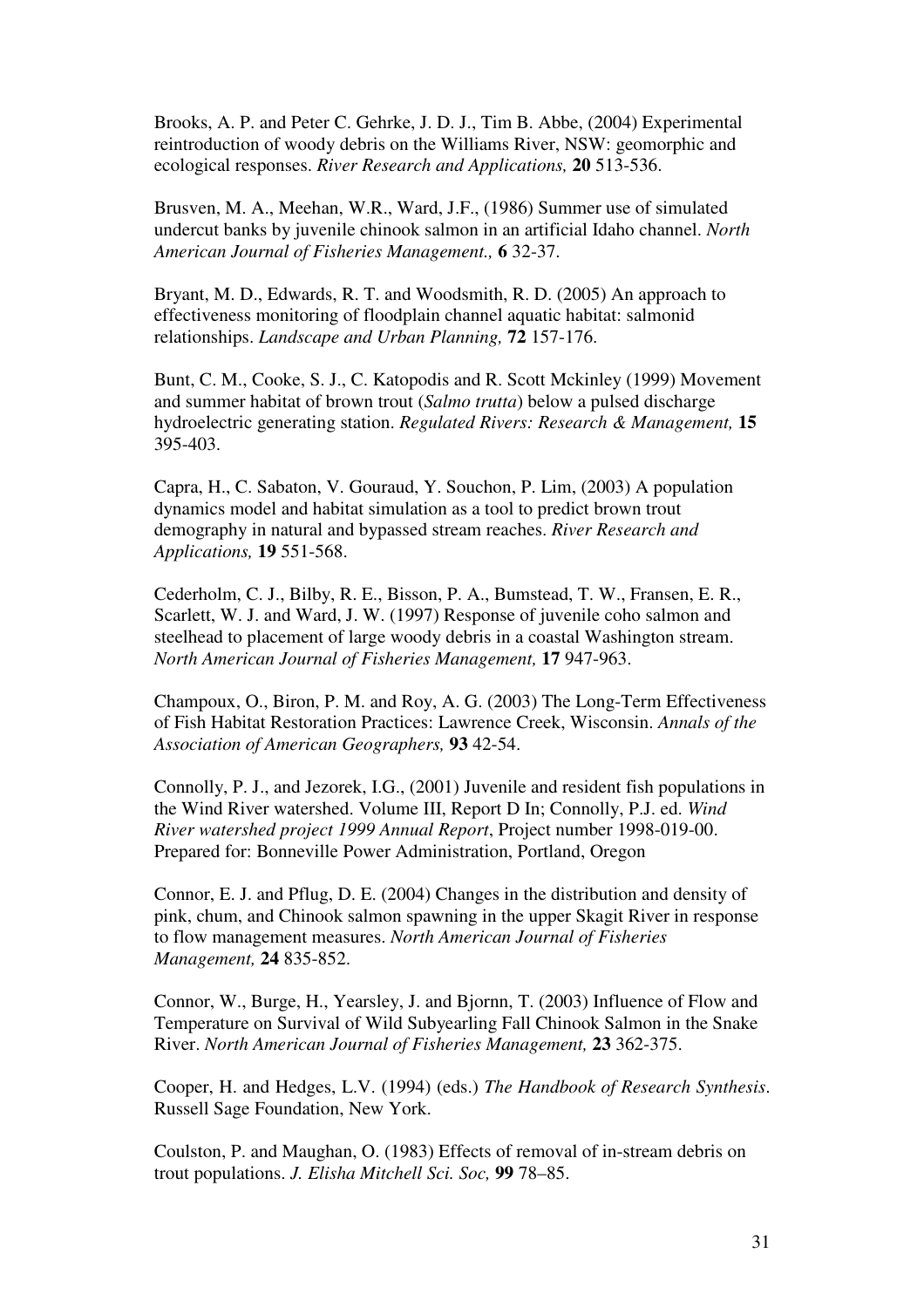Covington, J. S. and Hubert, W. A. (2003) Trout population responses to restoration of stream flows. *Environmental Management*. **31** 135-46

Cowx, I. G. and van Zyll de Jong, M. (2004) Rehabilitation of freshwater fisheries: tales of the unexpected? *Fisheries Management and Ecology,* **11** 243- 249.

Cowx, I. G., Welcomme, R.L. (1998) Rehabilitation of rivers for fish., European Inland Fisheries Advisory Commission, FAO, Rome.

Cowx, I. H., JP (2003) Monitoring the Bullhead, Cottus gobio. In *Conserving Natura 2000 Rivers Monitoring Series No. 4*, English Nature, Peterborough.

Culp, J. M., Scrimgeour, G.J., Townsend, G.D., (1996) Simulated fine woody debris accumulations in a stream increase rainbow trout fry abundance. *Transactions of the American Fisheries Society,* **125** 472-479.

De Jong M.C. van Zyll, I. G. C., David A. Scruton, (1997) An evaluation of instream habitat restoration techniques on salmonid populations in a Newfoundland stream. *Regulated Rivers: Research & Management,* **13** 603-614.

de la Hoz Franco, E. and Budy, P. (2005) Effects of biotic and abiotic factors on the distribution of trout and salmon along a longitudinal stream gradient. *Environmental Biology of Fishes,* **72** 379-391.

Deeks, J.J., Altman, D.G. and Bradburn, M.J. (2001) Statistical methods for examining heterogeneity and combining results from several studies in metaanalysis. In, *Systematic Reviews in Health Care: Meta-analysis in Context*. M. Egger, G. Davey-Smith and D.G. Altman. (Eds.) pp. 285-312. (British Medical Journal Publishing Group, London.)

DerSimonian, R. and Laird, N. (1986) Meta-analysis in clinical trials. *Controlled. Clinical Trials,* **7** 177-188.

Egger, M., Davey-Smith, G., Schneider, M. and Minder, C. (1997) Bias in metaanalysis detected by a simple graphical test *British Medical Journal* **315** 629-34.

Environment Agency (2003) *River Wye Salmon Action Plan*. Environment Agency, pp. 29.

Erman, D. C. and Mahoney, D. (1983) *Recovery after logging in streams with and without buffer strips in Northern California*. California Water Resources Centre, University of California, Davis, California, pp. 50 pp.

Everest, F., Sedell, J., Reeves, G. and Wolf, J. (1985) *Fisheries enhancement in the Fish Creek basin--an evaluation of in-channel and off-channel projects*, 1984. Vol. 228 U. S. Dept. of Energy, Bonneville Power Administration, Division of Fish and Wildlife, Portland, OR.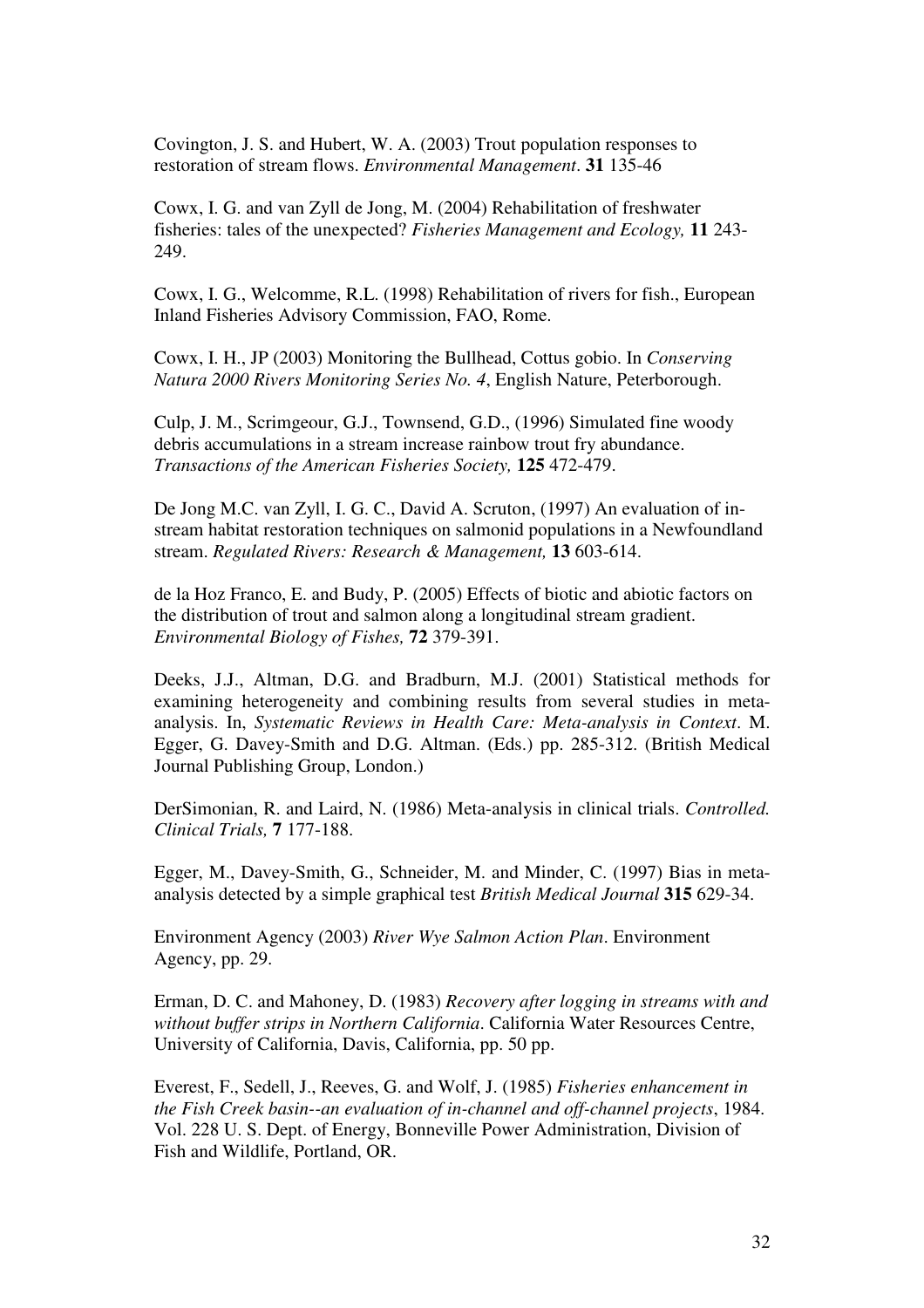Everest, F. H., Reeves, G.H., Sedell, J.R., Wolfe, J., Hohler, D. and Heller, D. (1985) *Abundance, behaviour, and habitat utilization by coho salmon and steelhead trout in Fish Creek, Oregon, as influenced by habitat enhancement*. Annual report. Funded by Bonneville Power Administration, Division of Fish and Wildlife, Portland, Oregon. pp. 108

Fausch, K. D. and Northcote, T. G. (1992) Large woody debris and salmonid habitat in a small coastal British Columbia stream. *Canadian Journal of Fisheries & Aquatic Sciences,* **49** 682-693.

Finlayson, B., Somer, W., Duffield, D., Propst, D., Mellison, C., Pettengill, T., Sexauer, H. and Skaar, D. (2005) Native inland trout restoration on national forests in the western United States: Time for improvement? *Fisheries Management and Ecology,* **30** 10-19.

Fjellheim, A., Barlaup, B. T., Gabrielsen, S. E. and Raddum, G. G. (2003) Restoring fish habitat as an alternative to stocking in a river with strongly reduced flow. *Ecohydrology and Hydrobiology,* **3** 17-26.

Flebbe, P. A. (1999) Trout use of woody debris and habitat in Wine Spring Creek, North Carolina. *Forest Ecology and Management,* **114** 367-376.

Gargan, P. G., O'Grady, M.F., Delanty, K., Igoe, F., Byrne, C., (2002) The effectiveness of habitat enhancement on Salmon and Trout stocks in streams in the Corrib Catchment. In *13th International Salmonid Habitat Enhancement Workshop*, Central Fisheries Board, Westport, Co. Mayo, Ireland.

Giannico, G. (2000) Habitat selection by juvenile coho salmon in response to food and woody debris manipulations in suburban and rural stream sections. *Canadian Journal of Fisheries and Aquatic Sciences,* **57** 1804-1813.

Giannico, G. R. and Hinch, S. G. (2003) The effect of wood and temperature on juvenile coho salmon winter movement, growth, density and survival in sidechannels. *River Research and Applications,* **19** 219-231.

Glen, D. I. (2002) Recovery of Salmon and Trout following habitat enhancement works: review of case studies 1995-2002. In *13th Salmonid Habitat Enhancement Workshop*, Westport, Co.Mayo.

Goldberg, H., Rublee, B. and Mitchell, A. C. (1995) Development of Fish Habitat for Mitigation Below Hydro Diversions. *Journal of Energy Engineering-Asce,* **121** 52-72.

Gore, J., Crawford, D. and Addison, D. (1998) An analysis of artificial riffles and enhancement of benthic community diversity by physical habitat simulation (PHABSIM) and direct observation. *Regulated Rivers: Research & Management,* **14** 69-77.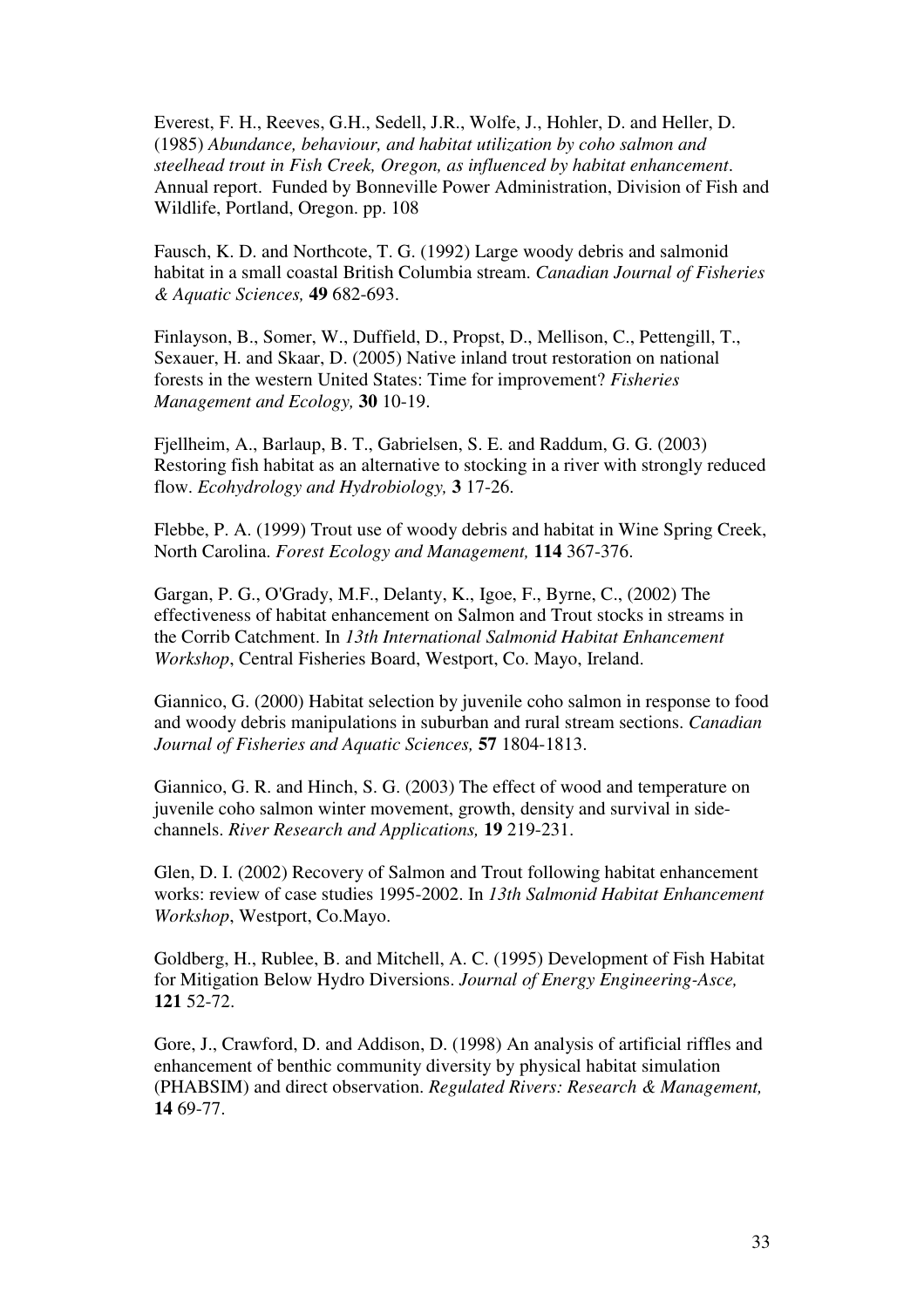Gore, J. A. and Hamilton, S. W. (1996) Comparison of flow-related habitat evaluations downstream of low-head weirs on small and large fluvial ecosystems. *Regulated Rivers: Research & Management*, **12** 459-469

Gowan, C. (1995) Trout responses to habitat manipulation in streams at individual and population scales. Colorado State University, pp. 232.

Gowan, C. and Fausch, K. D. (2006) Long-term demographic responses of trout populations to habitat manipulation in six Colorado streams. *Ecological Applications,* **6** 931-946.

Gurevitch, J., and Hedges, L.V. (1999) Statistical issues in ecological metaanalyses. *Ecology*, **80** 1142-1149.

Gurnell, A,. Tockner, K., Edwards, P., and Petts G. (2005) Effects of deposited wood on biocomplexity of river corridors. *Frontiers in Ecology and the Environment*. **3** 377–382

Hagen, J. and Baxter, J.S., (2004) Conservation status of Salmo River Rainbow Trout: radio telemetry investigations of habitat use and abundance. Prepared for Columbia Basin Fish and Wildlife Compensation Programme.

Hale, J. (1969) An evaluation of trout stream habitat improvement in a north shore tributary of Lake Superior. *Minnesota Fisheries Investigations,* **5** 37-50.

Hamilton, J. B. (1989) Response of Juvenile Steelhead to In-stream Deflectors in a High Gradient Stream. In: R.E. Gresswell, B.A. Barton, and J.L. Kershner (eds); Practical approaches to riparian resources management. American Fisheries Society, Montana Chapter, Bethesda, MD. pp 149-157.

Hartzler, J. R. (1983) The effects of half-log covers on angler harvest and standing crop of brown trout in McMichaels Creek, Pennsylvania. *North American journal of fisheries management,* **3** 228-238.

Harvey, B. C. (1998) Influence of large woody debris on retention, immigration, and growth of coastal cutthroat trout (Oncorhynchus clarki clarki) in stream pools. *Canadian Journal of Fisheries and Aquatic Sciences,* **55** 1902-1908.

Hendry, K., Cragg-Hine, D., O'Grady, M., Sambrook, H. and Stephen, A. (2003) Management of habitat for rehabilitation and enhancement of salmonid stocks. *Fisheries Research,* **62** 171-192.

Holmes, N. (1998) A review of river rehabilitation in the Uk, 1990-1996. In *Technical Report W175*, Environment Agency.

House, R. N. A. J. o. F. M., pp. 272-281 (1996) An evaluation of stream restoration structures in a coastal Oregon stream, 1981-1993. *North American Journal of Fisheries Management,* **16** 272-281.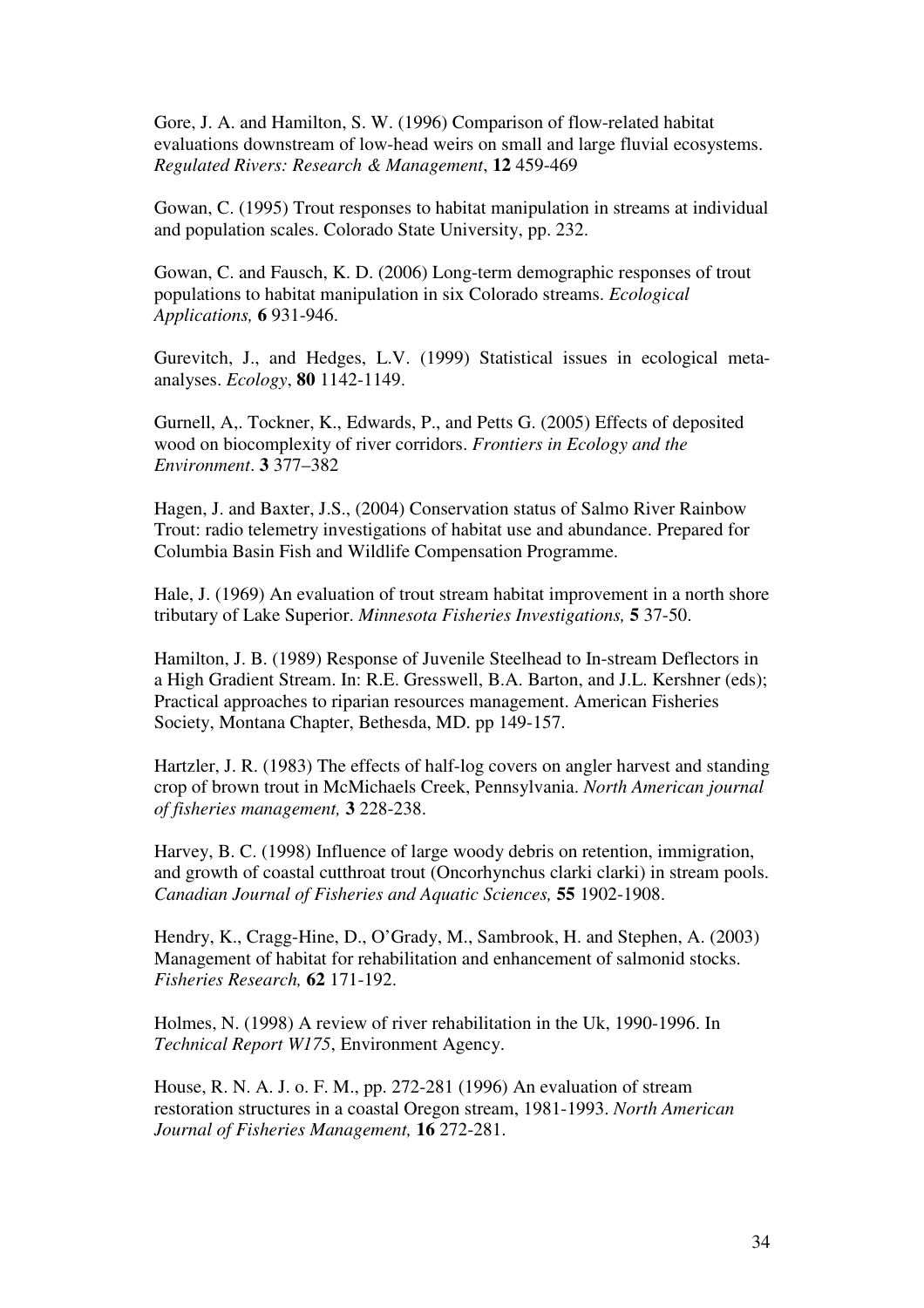Hubert, W. A., Joyce, M.P (2005) Habitat associations of age-0 cutthroat trout in a spring stream improved for adult salmonids. *Journal of Freshwater Ecology,* **20** 277-286.

Hunt, R. (1969) Effects of habitat alteration on production, standing crops and yield of brook trout in Lawrence Creek, Wisconsin. In *Symposium on salmon and trout in streams*, ed. T. G. Northeote, 281–312. H. R. MacMillan Lectures in Fisheries. Vancouver: University of British Columbia.

Hunt, R. (1974) *Annual production by brook trout in Lawrence Creek during eleven successive years*. Wisconsin Department of Natural Resources Technical Bulletin No, **82**.

Hunt, R. (1976) A long-term evaluation of trout habitat development and its relation to improving management-related research. *Transactions Of the American Fisheries Society,* **105** 361-364.

Hunt, R. L. (1976a) In-stream habitat improvement of trout habitat. *Trout*: Supplement Winter 1976 26-31.

Hunt, R. L. (1992) *Evaluation of Trout Habitat Improvement Structures in three high-gradient streams in Wisconsin.* Department of Natural Resources, Madison, Wisconsin, pp. 40p.

Huusko, A. and Yrjänä, T. (1997) Effects of in-stream enhancement structures on brown trout, Salmo trutta L., habitat availability in a channelized boreal river: A PHABSIM approach. *Fisheries Management and Ecology,* **4** 453-466.

Hvidsten, N. A. and Johnsen, B. O. (1992) River bed construction: impact and habitat restoration for juvenile Atlantic salmon, Salmo salar L., and brown trout, Salmo trutta L. *Aquaculture & Fisheries Management,* **23** 489-498.

Inoue, M. and Nakano, S., (1998) Effects of woody debris on the habitat of juvenile masu salmon (Oncorhynchus masou) in northern Japanese streams. *Freshwater Biology,* **40** 1-16.

Johnson, S. L., Rodgers, J. D., Solazzi, M. F. and Nickelson, T. E. (2005) Effects of an increase in large wood on abundance and survival of juvenile salmonids (Oncorhynchus spp.) in an Oregon coastal stream. *Canadian Journal of Fisheries and Aquatic Sciences,* **62** 412-424.

Jones, N. E., Tonn, W. M., Scrimgeour, G. J. and Katopodis, C. (2003) Productive capacity of an artificial stream in the Canadian Arctic: assessing the effectiveness of fish habitat compensation. *Canadian Journal of Fisheries and Aquatic Sciences,* **60** 849-863.

Jutila, E., Ahvonen, A. and Julkunen, M. (2001) In-stream and catchment characteristics affecting the occurrence and population density of brown trout, Salmo trutta L., in forest brooks of a boreal river basin. *Fisheries Management and Ecology,* **8** 501-511.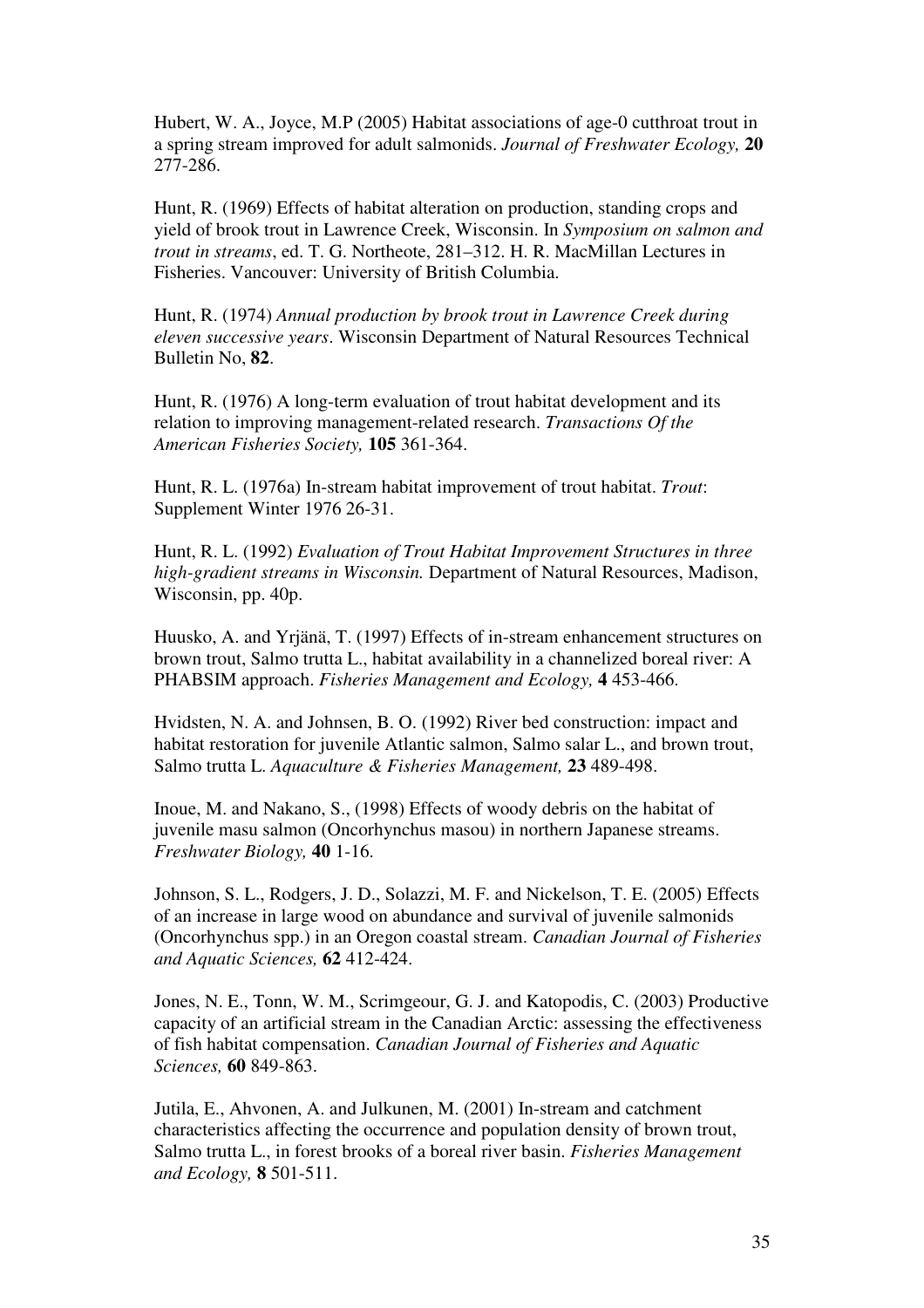Kauffman, J., Beschta, R., Otting, N. and Lytjen, D. (1997) An ecological perspective of riparian and stream restoration in the western United States. *Fisheries,* **22** 12-24.

Kauffman, J. and Krueger, W. (1984) Livestock Impacts on Riparian Ecosystems and Streamside Management Implications. *Journal of Range Management,* **37**5.

Kauffman, J.B., R.L. Beschta, and W. S. Platts. 1993. *Fish habitat improvement projects in the Fifteenmile Creek and Trout Creek basins of central Oregon: Field review and management recommendations.* USDE, Bonneville Power Administration, DOE/PB-18955-1, July 1993. pp. 52.

Keeley, E., Slaney, PA. and Zaldokas, D. (1996) Estimates of production benefits for salmonid fishes from stream restoration initiatives. In *Watershed Restoration Management Report No.4*, Ministry of Environment, Lands and Parks, and Ministry of Forests, Province of British Columbia, pp. 22.

Keim, R. F., Skaugset, A. E. and Bateman, D. S. (2002) Physical aquatic habitat II. Pools and cover affected by large woody debris in three western Oregon streams. *North American Journal of Fisheries Management,* **22**:1 151-164.

Keith, R. M., Bjornn, T.C., Meehan, W.R., Hetrick, N.J., Brusven, M.A., (1991) Response of juvenile salmonids to riparian and in-stream cover modifications in small streams flowing through second-growth forests of southeast Alaska. *Transactions of the American Fisheries Society,* **127** 889-907.

Knaepkens, G., Bruyndoncx, L., Bervoets, L. and Eens, M. (2002) The presence of artificial stones predicts the occurrence of the European bullhead (Cottus gobio) in a regulated lowland river in Flanders (Belgium). *Ecology of Freshwater Fish,* **11** 203-206.

Knapp, R. A., Vredenburg, V. T. and Matthews, K. R. (1998) Effects of Stream Channel Morphology on Golden Trout Spawning Habitat and Recruitment. *Ecological Applications,* **8** 1104-1117.

Knudsen, E. E., and Dilley, S.J., (1987) Effects of riprap bank reinforcement on juvenile salmonids in four western Washington streams. *Canadian Journal of Fisheries and Aquatic Science.,* **7** 351-356.

Koed, A., Baktoft, H., Bak, B.D., (2006) Causes of mortality of Atlantic Salmon (Salmo salar) and Brown Trout (Salmo trutta) smolts in a restored river and its estuary. *River Research and Applications,* **22** 69-78.

Kondolf, G. M., Vick, J. C. and Ramirez, T. M. (1996) Salmon spawning habitat rehabilitation in the Merced, Tuolumne, and Stanislaus Rivers, California: An evaluation of project planning and performance. *Report - University of California Water Resources Center,* **1996** 90.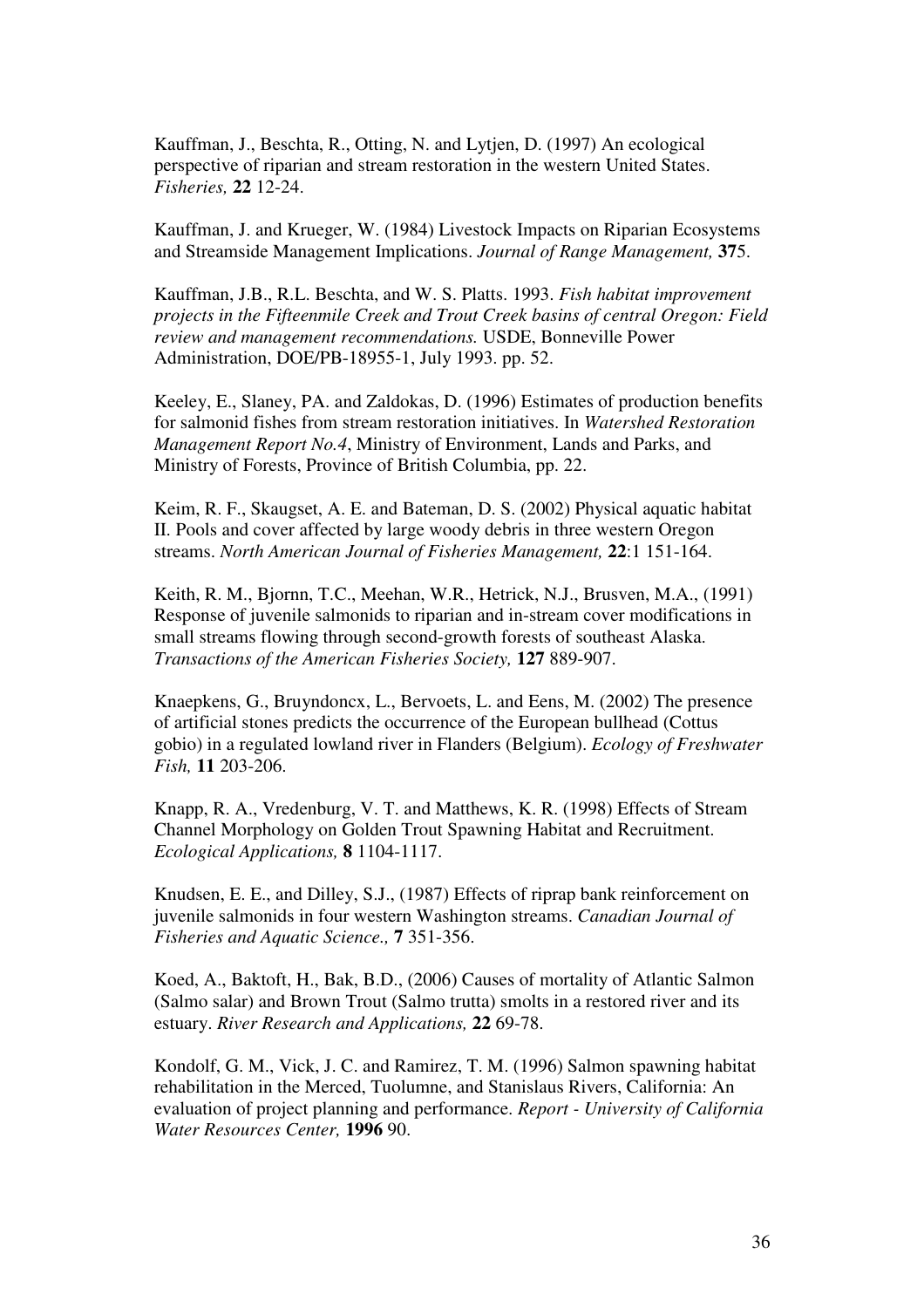Lacey, R. W. J. and Millar, R. G. (2004) Reach scale hydraulic assessment of instream salmonid habitat restoration. *Journal of the American Water Resources Association,* **40** 1631-1644.

Lamouroux, N. and Capra, H. (2002) Simple predictions of in-stream habitat model outputs for target fish populations. *Freshwater Biology,* **47** 1543-1556.

Langford, T. E. L., Somes, J.R., Bowles, F. (2001) *Effects of physical restructuring of channels on the flora and fauna of three Wessex rivers.* Pices Conservation Ltd, pp. 107.

Larson, M. G., Booth, D.B., Morley, S.A., (2001) Effectiveness of large woody debris in stream rehabilitation projects in urban basins. *Ecological Engineering,* **18** 211-226.

Legalle, M., Mastrorillo, S., Santoul, F. and Cereghino, R. (2005) Ontogenetic microhabitat shifts in the bullhead, Cottus gobio L., in a fast flowing stream. *International Review of Hydrobiology,* **90** 310-321.

Legalle, M., Santoul, F., Figuerola, J., Mastrorillo, S. and Cereghino, R. (2005) Factors influencing the spatial distribution patterns of the bullhead (Cottus gobio L., Teleostei Cottidae): a multi-scale study. *Biodiversity and Conservation,* **14** 1319-1334.

Lehane, B. M., Giller, P. S., O'halloran, J., Smith, C. and Murphy, J. (2002) Experimental provision of large woody debris in streams as a trout management technique. *Aquatic Conservation-Marine and Freshwater Ecosystems,* **12** 289- 311.

LinlØkken, A. (1997) Effects of in-stream habitat enhancement on fish populations of a small Norwegian stream. *Nordic Journal of Freshwater Research,* **73** 50-59.

Maki-Petays, A., Vehanen, T. and Muotka, T. (2000) Microhabitat use by age-0 brown trout and grayling: Seasonal responses to streambed restoration under different flows. *Transactions of the American Fisheries Society,* **129** 771-781.

Marmorek, D. R., Parnell, L. J., M., P., Pinkham, C., Alexander, C. A. D., Peters, C. N., Hubble, J., C.M., P. and T.R., F. (2004) A multiple watershed approach to assessing the effects of habitat restoration actions on anadromous and resident fish populations., (Ed, Prepared for ESSA Technologies Ltd., V., B.C. for Bonneville Power Administration, Portland, OR), pp. 420..

McGrath, C. (2003) *Biological Opinion on Potential Effects of Whitewater Parks on In-Stream Trout Habitat*. Submitted to Recreational Engineering and Planning, Inc., Boulder, CO. pp. 12.

McPhail, J. D., Baxter, J.S. (1996) *A review of Bull Trout (Salvelinus confluentus) life history and habitat use in relation to compensation and improvement opportunities*. Department of Zoology, U.B.C., Vancouver, pp. 39.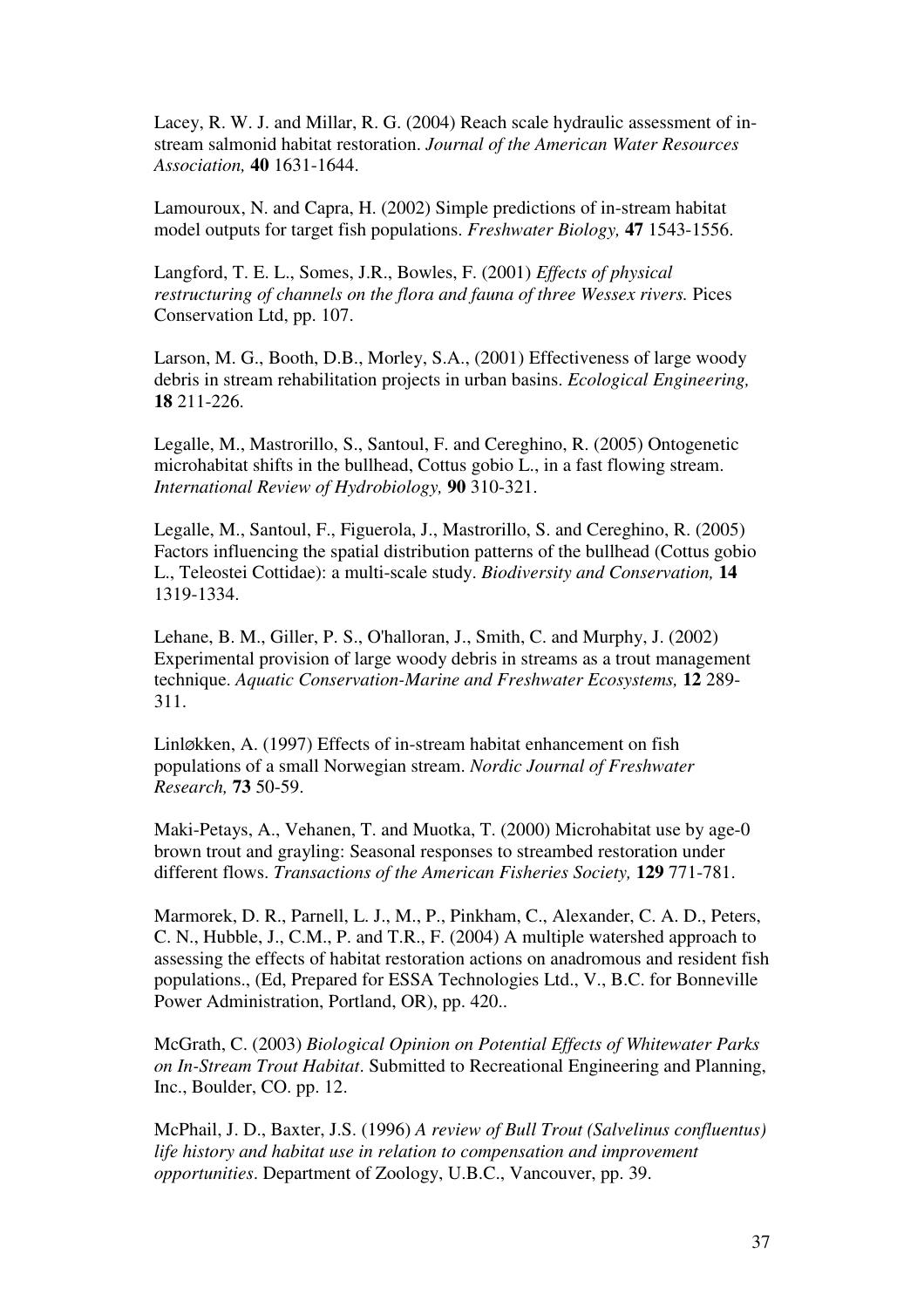Mesick, C. F. (1995) Response of brown trout to streamflow, temperature, and habitat restoration in a degraded stream. *Rivers,* **5** 75-95.

Mitchell, J., Mckinley, R. S., Power, G. and Scruton, D. A. (1998) Evaluation of Atlantic salmon parr responses to habitat improvement structures in an experimental channel in Newfoundland Canada. *Regulated Rivers: Research and Management,* **14** 25-39.

Moerke, A. H. and Lamberti, G. A. (2003) Responses in fish community structure to restoration of two Indiana streams. *North American Journal of Fisheries Management,* **23** 748-759.

Mossop, B. and Bradford, M. J. (2004) Importance of large woody debris for juvenile chinook salmon habitat in small boreal forest streams in the upper Yukon River basin, Canada. *Canadian journal of forest research,* **34** 1955- 1966.

Mott, N (2005) 'Managing Woody Debris in Rivers and Streams'. Staffordshire Wildlife Trust, UK. Stafford, George Street Press.

Neumann, R. M. and Wildman, T. L. (2002) Relationships between trout habitat use and woody debris in two southern New England streams. *Ecology of Freshwater Fish,* **11** 240-250.

Nickelson, T. E., Solazzi, M. F., Johnson, S. L. and Rodgers, J. D. (1992) Effectiveness of selected stream improvement techniques to create suitable summer and winter rearing habitat for juvenile coho salmon (Oncorhynchus kisutch) in Oregon coastal streams. *Canadian Journal of Fisheries & Aquatic Sciences,* **49** 790-794.

Nicol, S. J., Lieschke, J. A., Lyon, J. P. and Koehn, J. D. (2004) Observations on the distribution and abundance of carp and native fish, and their responses to a habitat restoration trial in the Murray River, Australia. *New Zealand Journal of Marine and Freshwater Research,* **38** 541-551.

Nislow, K. H., Folt, C. L. and Parrish, D. L. (1999) Favorable foraging locations for young Atlantic salmon: Application to habitat and population restoration. *Ecological Applications,* **9** 1085-1099.

O'Grady, M. (1995) The enhancement of salmonid rivers in the Republic of Ireland. *Journal of the Institution of Water and Environmental Management.,* **9** 164-172.

O'Grady, M., Gargan, P., Delanty, K., Igoe, F., Byrne, C., (2002) Observations in relation to changes in some physical and biological features of the Glenglosh River following bank stabilisation. In *13th International Salmonid Habitat Enhancement Workshop*, Central Fisheries Board, Westport, Co. Mayo, Ireland.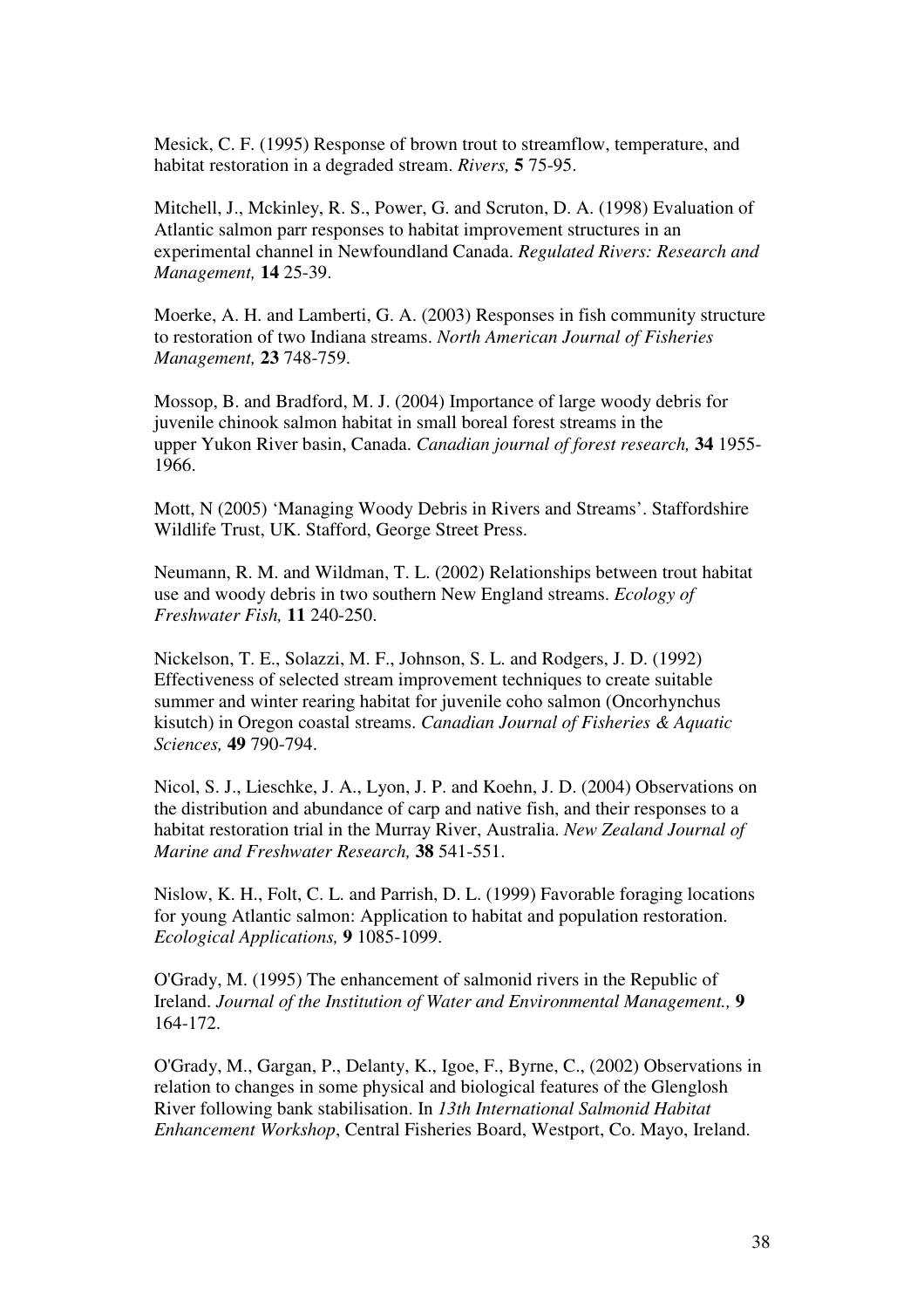O'Grady (2006) *Channels and challenges: the enhancement of salmonid rivers*. Ireland: Central Fisheries Board.

Opperman, J. J. and Merenlender, A. M. (2004) The effectiveness of riparian restoration for improving in-stream fish habitat in four hardwood-dominated California streams. *North American Journal of Fisheries Management,* **24** 822- 834.

Opperman, J. J., Merenlender, A., Lewis, D., (2006) *Maintaining wood in streams: a vital action for fish conservation.* Division of Agriculture and Natural Resources, University of California, California, USA.

Ortlepp, J. and Murle, U. (2003) Effects of experimental flooding on brown trout (Salmo trutta fario L.): The River Spol, Swiss National Park. *Aquatic Sciences,* **65** 232-238.

Oscoz, J., Leunda, P. M., Miranda, R., GarcÃ-a-Fresca, C., Campos, F. and Escala, M. C. (2005) River channelization effects on fish population structure in the Larraun river (Northern Spain). *Hydrobiologia,* **543** 191-198.

Pess, G.R., Liermann, M., McHenry, M., Bennett, T., Peters, R., Kiffney, P. and Coe, H. (2005) *Juvenile and adult salmonid response to the placement of logjams in the Elwha and Stillaguamish Rivers: preliminary results*. Report submitted to Stillaguamish Tribe of Indians, Lower Elwha Klallam Tribe and Washington Trout. pp. 49.

Pretty, J. L., Harrison, S. S. C., Shepherd, D. J., Smith, C., Hildrew, A. G. and Hey, R. D. (2003) River rehabilitation and fish populations: assessing the benefit of in-stream structures. *Journal of Applied Ecology,* **40** 251-265.

Pusey, B. J. and Arthington, A. H. (2003) Importance of the riparian zone to the conservation and management of freshwater fish: a review. *Marine and Freshwater Research,* **54** 1-16.

Quinn, J. W. and Kwak, T. J. (2000) Use of rehabilitated habitat by brown trout and rainbow trout in an Ozark tailwater river. *North American Journal of Fisheries Management,* **20** 737-751.

Raastad, J. E., Lillehammer, A., Lillehammer, L., Kaasa, H. and Eie, J. A. (1993) Effect of habitat improvement on Atlantic salmon in the regulated River Suldalslagen. *Regulated Rivers: Research & Management,* **8** 95-102.

Rich, C. F., McMahon, T. E., Rieman, B. E. and Thompson, W. L. (2003) Localhabitat, watershed, and biotic features associated with bull trout occurrence in Montana streams. *Transactions of the American Fisheries Society,* **132** 1053- 1064.

Rieman, B., Peterson, J. T., Clayton, J., Howell, P., Thurow, R., Thompson, W. and Lee, D. (2001) Evaluation of potential effects of federal land management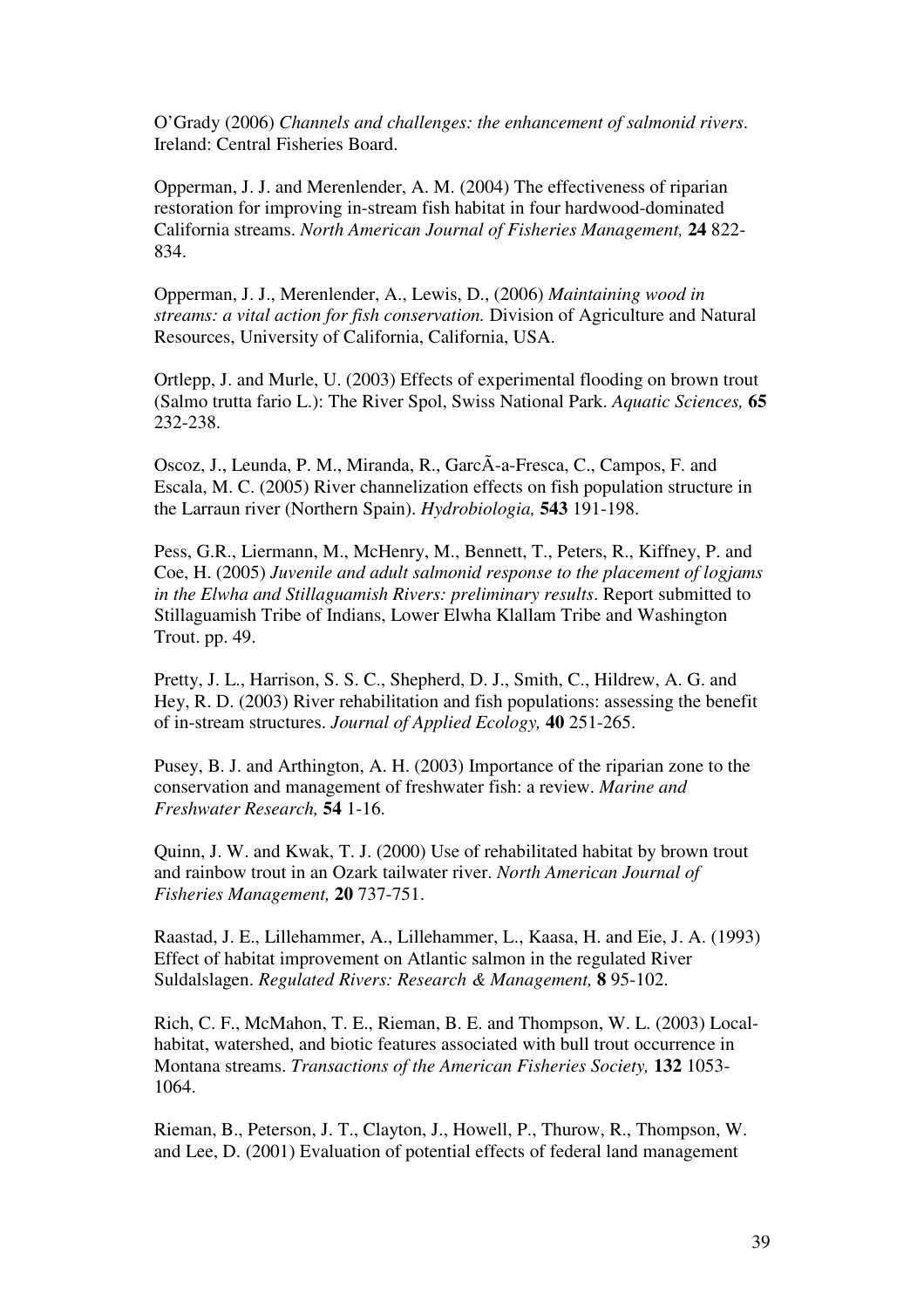alternatives on trends of salmonids and their habitats in the interior Columbia River basin. *Forest Ecology and Management,* **153** 43-62.

Roni, P. and Quinn, T.P. (2001) Density and size of juvenile salmonids in response to placement of large woody debris in western Oregon and Washington streams. *Canadian Journal of Fisheries and Aquatic Science*. **58** 282-292

Roni, P. (2002) Habitat use by fishes and pacific giant salamanders in small western Oregon and Washington streams. *Transactions of the American Fisheries Society,* **131** 743-761.

Roni, P., Beechie, T.J., Bilby, R.E., Leonetti, F.E., Pollock, M.M., Pess, G.R. (2002) A review of stream restoration techniques and a hierarchical strategy for prioritizing restoration in Pacific Northwest watersheds. *North American Journal of Fisheries Management.* **22** 1-20

Roni, R., Hanson, K., Beechie, T., Pess, G., Pollock, M., Bartley, D.M., (2005) Habitat rehabilitation for inland fisheries: global review of effectiveness and guidance for rehabilitation of freshwater ecosystems. In *FAO Fisheries Technical Paper 484*, FAO, Rome.

Rosenfeld, J. S. and Huato, L. (2003) Relationship between large woody debris characteristics and pool formation in small coastal British Columbia streams. *North American Journal of Fisheries Management,* **23** 928-938.

Schmetterling, D. A., Clancy, C. G. and Brandt, T. M. (2001) Effects of riprap bank reinforcement on stream salmonids in the Western United States. *Fisheries,* **26** 6-13.

Scruton, D., Anderson, T. and King, L. (1998) Pamehac Brook: A case study of the restoration of a Newfoundland, Canada, river impacted by flow diversion for pulpwood transportation. *Aquatic Conservation: Marine and Freshwater Ecosystems,* **8** 145-157.

Sharma, R. and Hilborn, R. (2001) Empirical relationships between watershed characteristics and coho salmon (Oncorhynchus kisutch) smolt abundance in 14 western Washington streams. *Canadian Journal of Fisheries and Aquatic Sciences,* **58** 1453-1463.

Sharp, S. (1998) Meta-analysis regression: statistics, biostatistics, and epidemiology. *Stata Technical Bulletin*.**42** 16-22.

Shields, F. D. J. (1998) Addition of spurs to stone toe protection for warmwater fish habitat rehabilitation. *Journal of the American Water Resources Association,* **34** 1427-1436.

Smith, D. L., Brannon, E.L., Odeh, M. (2005) Response of juvenile rainbow trout to turbulence produced by prismatoidal shapes. *Transactions of the American Fisheries Society,* **134** 741-753.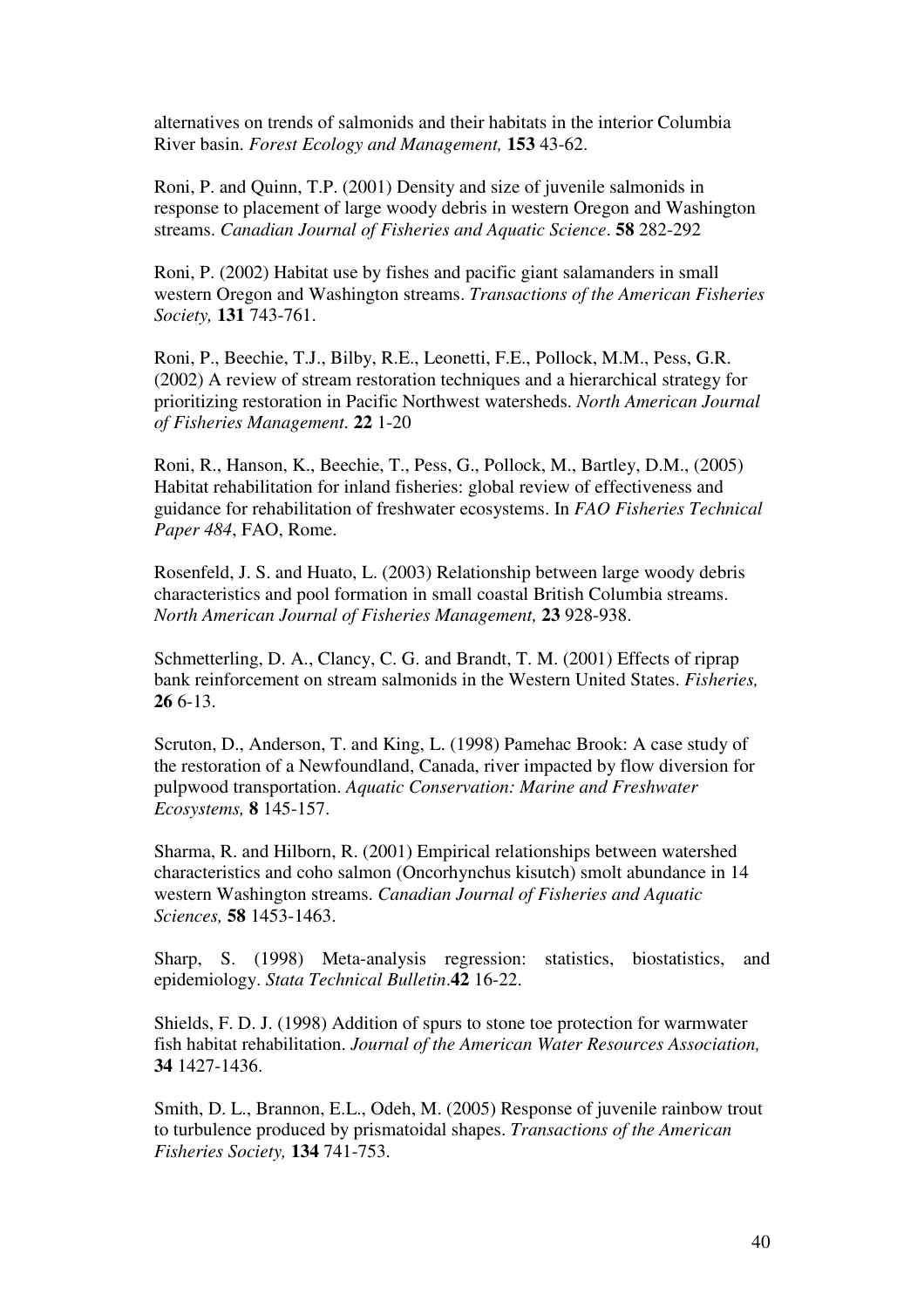Scheiner and Gurevich (2001) (eds.) *Design and Analysis of ecological experiments*. Oxford University Press, New York.

Stata Corporation, (2003) *Stata statistical software:* release 8.2. College Station, TX: Stata Corporation.

Summers, D., Giles, N. and Willis, DJ (1996) Restoration of Riverine Trout Habitats - a Guidance Manual. In *The Game Conservancy Trust Fisheries Technical Manual 1*, Environment Agency.

Summers, D. G., N. and Willis, DJ (1997) Restoration of Riverine Trout Habitats. Environment Agency.

Sundbaum, K. (2001) Importance of woody debris for stream dwelling brown trout (*Salmo trutta* L.). In *Sveriges Lantbruksuniversitet*, Vattenbruksinstitutionen, Umeå.

Sundbaum, K., Naslund, I., (1998) Effects of woody debris on the growth and behaviour of brown trout in experimental stream channels. *Canadian Journal of Zoology,* **76** 56-61.

Swales, S., O'Hara, K., (1983) A short- term study of the effects of a habitat improvement programme on the distribution and abundance of fish stocks in a small lowland river in Shropshire. *Fisheries Management,* **14** 134-144.

Sweka, J. A. and Hartman, K. J. (2006) Effects of large woody debris addition on stream habitat and brook trout populations in Appalachian streams. *Hydrobiologia,* **559** 363-378.

Tarzwell, C. (1938) Factors influencing fish food and fish production in Southwestern streams. *American Fisheries Society,* **67** 246-255.

Thompson, D. M. (2002) Long-Term Effect of In-stream Habitat-Improvement Structures on Channel Morphology Along the Blackledge and Salmon Rivers, Connecticut, USA. *Environmental Management,* **29** 250-265.

Thompson, D. M. (2006) Did the pre-1980 use of in-stream structures improve streams? A reanalysis of historical data. *Ecological Applications,* **16** 784-796.

Thompson, S,G, and Sharp, S.J. (1999). Explaining heterogeneity in metaanalysis: a comparison of methods. *Statistics in Medicine*, **18** 2693-708.

VanDusen, P. J., Huckins, C. J. E. and Flaspohler, D. J. (2005) Associations among selection logging history, brook trout, macroinvertebrates, and habitat in northern Michigan headwater streams. *Transactions of the American Fisheries Society,* **134** 762-774.

Vehanen, T., Huusko, A., Yrjana, T., Lahti, M. and Maki-Petays, A. (2003) Habitat preference by grayling(Thymallus thymallus) in an artificially modified,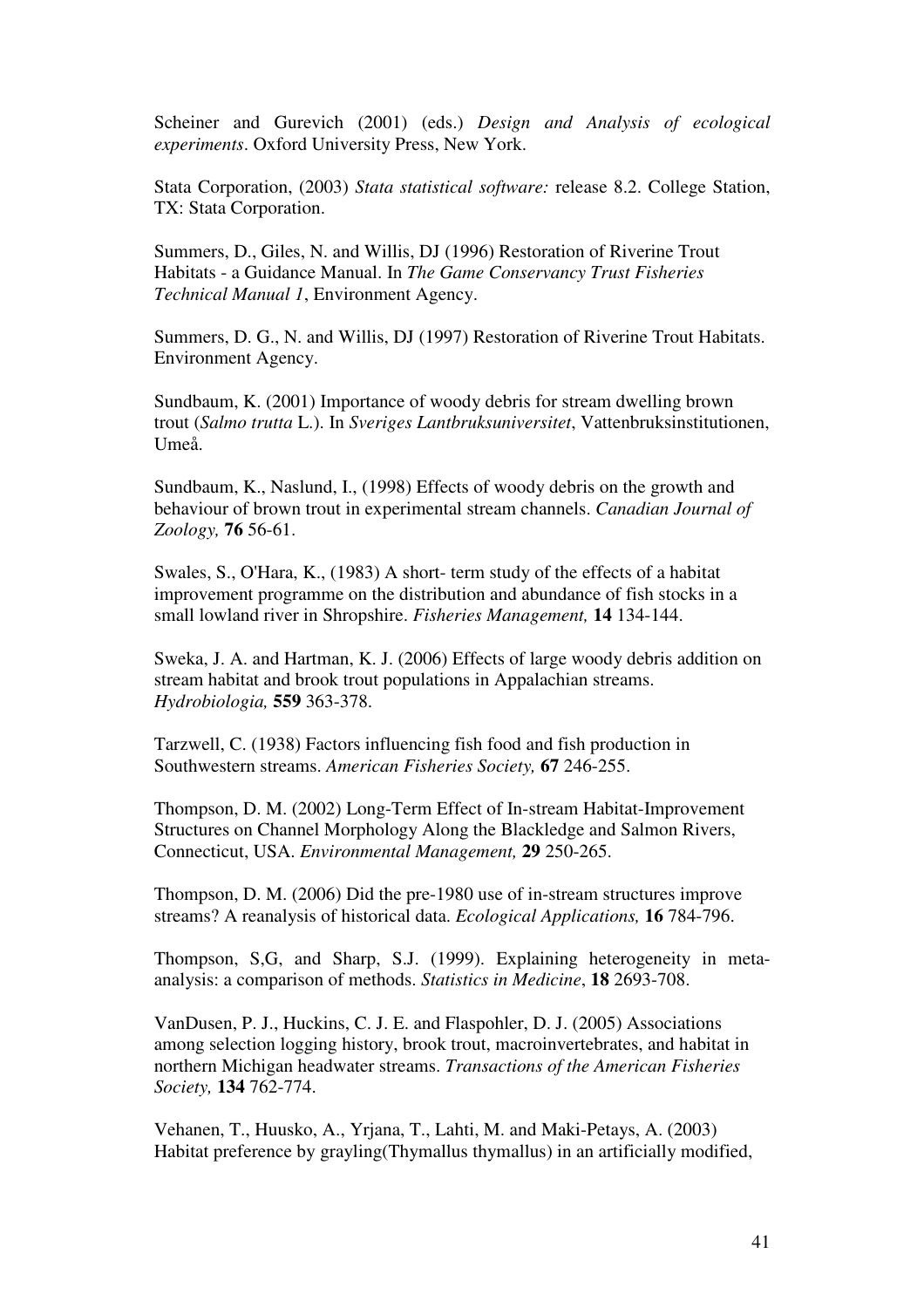hydropeaking riverbed: a contribution to understand the effectiveness of habitat enhancement measures. *Journal of Applied Ichthyology,* **19** 15-20.

Wang, L. Z., Lyons, J. and Kanehl, P. (2002) Effects of watershed best management practices on habitat and fish in Wisconsin streams. *Journal of the American Water Resources Association,* **38** 663-680.

Wu, J. J., Adams, R. M. and Boggess, W. G. (2000) Cumulative effects and optimal targeting of conservation efforts: Steelhead trout habitat enhancement in Oregon. *American Journal of Agricultural Economics,* **82** 400-413.

Yrjana, T., Erkinaro, J., Juntunen, K., Maki-Petays, A., (2002) Baltic salmon enhancement programmes in humic lowland rivers in Northern Finland. In *13th Salmonid Habitat Enhancement Workshop*, Westport, Co. Mayo.

Zika, U. and Peter, A. (2002) The introduction of woody debris into a channelized stream: Effect on trout populations and habitat. *River Research and Applications,* **18** 355-366.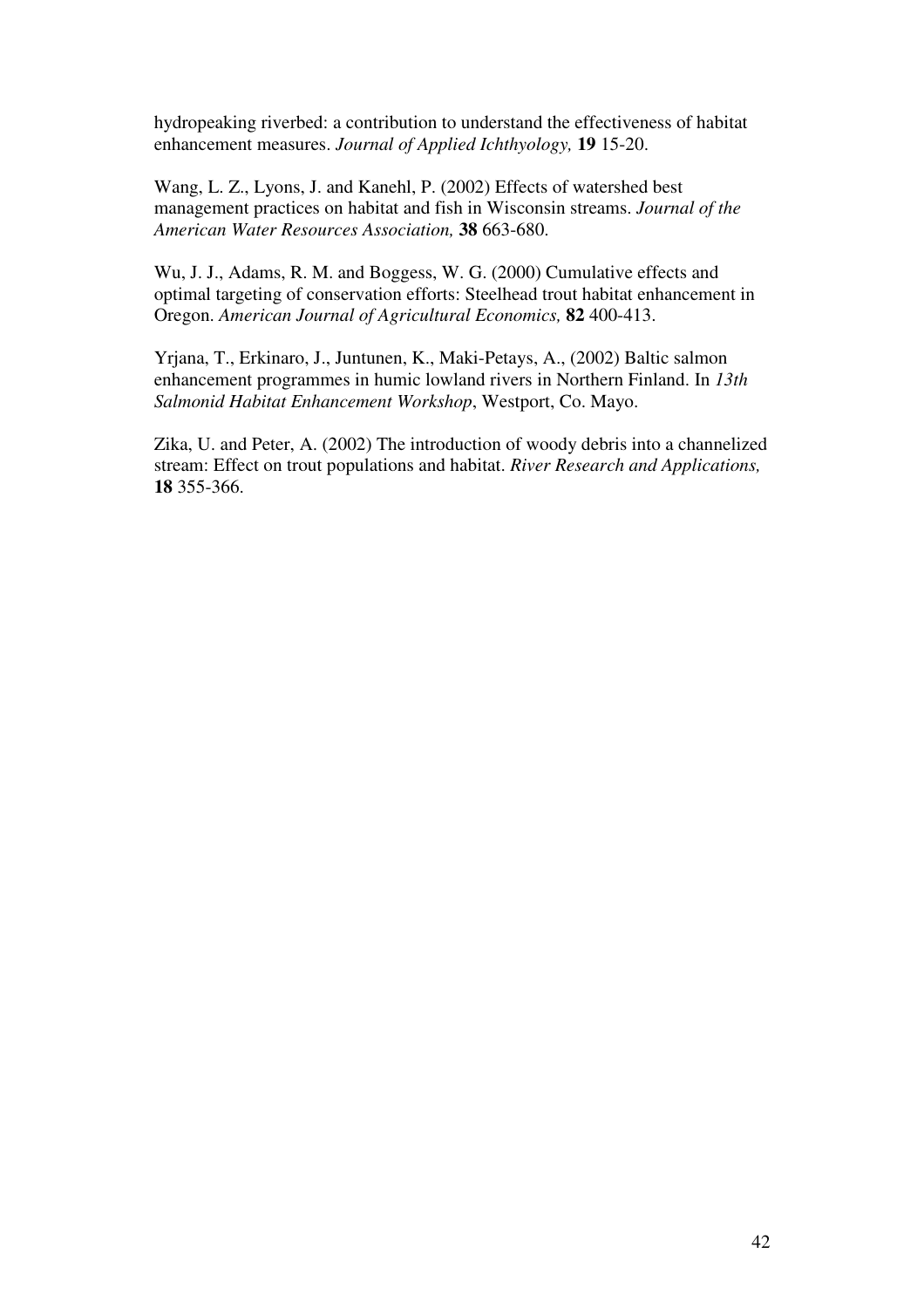## **10. APPENDICES**

## Appendix 1 - Data Extraction Forms For Studies Included In Meta Analysis

| <b>Reference</b>          | <b>Binns</b>                                          |     |     |              |         |                                                                                                                                                                |
|---------------------------|-------------------------------------------------------|-----|-----|--------------|---------|----------------------------------------------------------------------------------------------------------------------------------------------------------------|
| Location                  | Wyoming, USA                                          |     |     |              |         |                                                                                                                                                                |
| Subject                   | Oncorhynchus, Salmo, & Salvelinus trout genera        |     |     |              |         |                                                                                                                                                                |
| Intervention              |                                                       |     |     |              |         | revetments, check dams, deflectors, rock weirs, boulders, wooden bank cover, trash-catcher, livestock exclusion, LWD, rock funnels, pool                       |
|                           | excavation, flow modification                         |     |     |              |         |                                                                                                                                                                |
| Methodology               |                                                       |     |     |              |         | Site comparisons were combined from 35 reaches where one or more interventions had occurred to assess the overall impact of in-stream                          |
|                           | improvement in Wyoming.                               |     |     |              |         |                                                                                                                                                                |
|                           |                                                       |     |     |              |         | Sources of bias This is effectively a multi-site comparison so variation between sites could impact the results. Additional bias stems from generation of mean |
|                           |                                                       |     |     |              |         | values which were combined across studies with no weighting (e.g. inverse variance). This also means the impact of variation in in-stream                      |
|                           |                                                       |     |     |              |         | improvement intervention cannot be assessed (hence no reasons for heterogeneity).                                                                              |
| Outcomes                  | treatment                                             |     |     |              | control |                                                                                                                                                                |
|                           | $\mathbf n$                                           | m   | sd  | $\mathbf{n}$ | m       | sd                                                                                                                                                             |
| Trout numbers per mile 35 |                                                       | 600 | 300 | 35           | 1200    | 400                                                                                                                                                            |
| Reasons for heterogeneity |                                                       |     |     |              |         | time (no information on age of in-stream devices), mean flow (unknown), stream gradient (6), proportion of cobbles in                                          |
|                           |                                                       |     |     |              |         | substrate (dominant cf 75%?), degree of existing modification (unknown assumed low?), distance from source (3km), water quality                                |
|                           |                                                       |     |     |              |         | (unknown), size of stream $(3.5)$ , canopy cover (hard wood forest assumed high cf $20\%$ ?).                                                                  |
| Pop/pref                  | population due to catchment wide scale                |     |     |              |         |                                                                                                                                                                |
| Extraction                |                                                       |     |     |              |         | data were abstracted from Figure 1 with associated reading error.                                                                                              |
| <b>Notes</b>              |                                                       |     |     |              |         | The author was contacted and asked to provide the raw data which would provide 35 data points rather than a single (albeit heavily weighted)                   |
|                           | effect size                                           |     |     |              |         |                                                                                                                                                                |
|                           |                                                       |     |     |              |         |                                                                                                                                                                |
| Reference                 | <b>Binns &amp; Remmick</b>                            |     |     |              |         |                                                                                                                                                                |
| Location                  | Huff Creek, Idaho, USA                                |     |     |              |         |                                                                                                                                                                |
| Subject                   | Oncorhynchus clarki utah (Bonneville cutthroat trout) |     |     |              |         |                                                                                                                                                                |
| Intervention              |                                                       |     |     |              |         | in-stream habitat structures (36 wooden dams, 9 rock plunges, wooden double deflector, rock deflector, 14 small rock grade controls) rock                      |
|                           | riprap, fencing of banks                              |     |     |              |         |                                                                                                                                                                |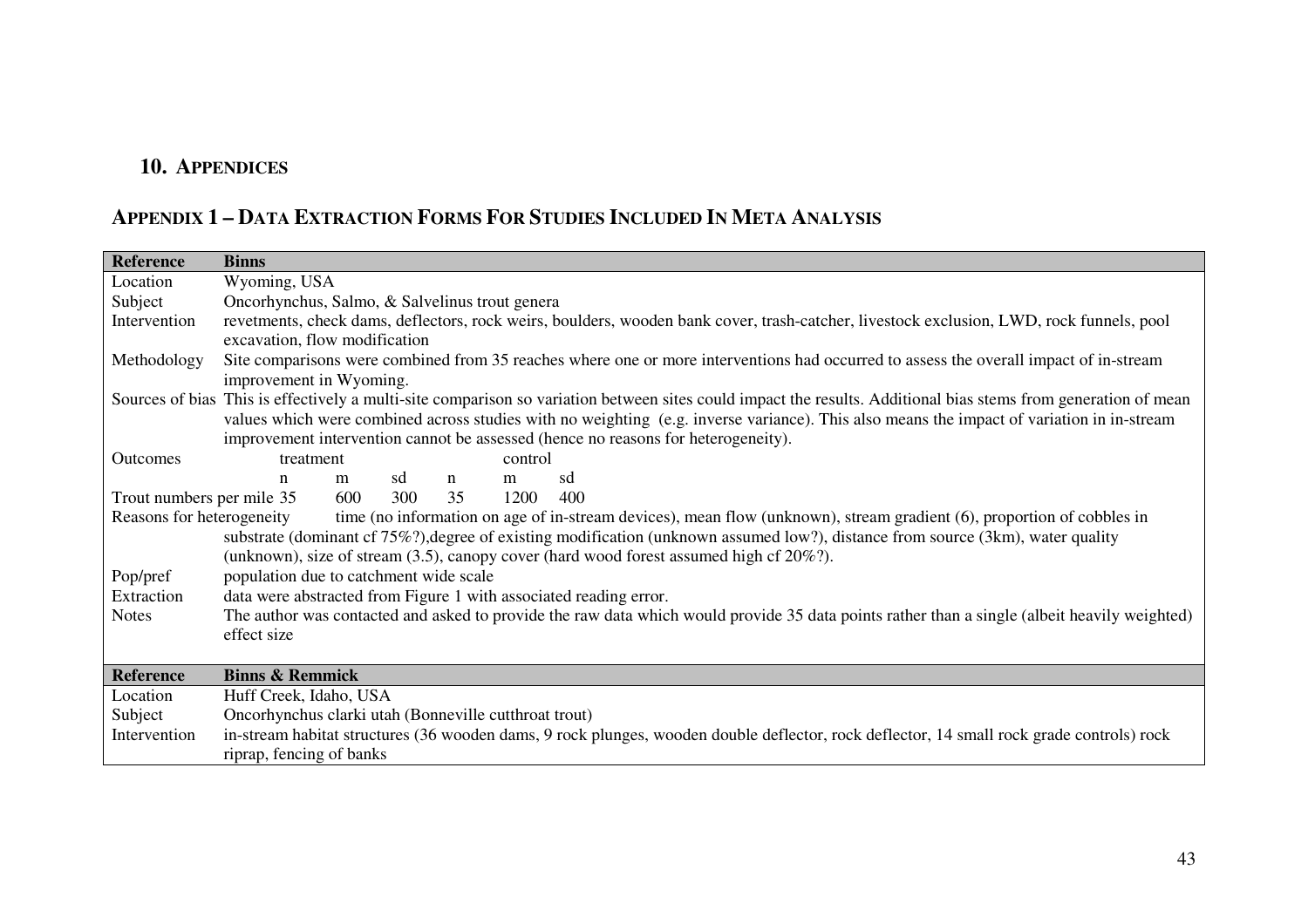| Methodology                 | Before and after monitoring                                                                 |                   |     |                |           |                  |                |         |   |                                                                                                                                                            |
|-----------------------------|---------------------------------------------------------------------------------------------|-------------------|-----|----------------|-----------|------------------|----------------|---------|---|------------------------------------------------------------------------------------------------------------------------------------------------------------|
|                             |                                                                                             |                   |     |                |           |                  |                |         |   | Sources of bias Confounding impacts concurrent with the habitat improvement are probably the most important sources of bias. Post improvement droughts     |
|                             | occurred resulting in a likely under-estimate of effectiveness.                             |                   |     |                |           |                  |                |         |   |                                                                                                                                                            |
| Outcomes                    |                                                                                             | post intervention |     |                |           | pre intervention |                |         |   |                                                                                                                                                            |
|                             |                                                                                             | n                 | m   | sd             | n         | m                | sd             |         |   |                                                                                                                                                            |
| Habitat quality index (HQI) |                                                                                             | 6                 | 38  | $\overline{2}$ | 6         | 30               | $\overline{2}$ |         |   |                                                                                                                                                            |
| Trout numbers               |                                                                                             | 6                 | 170 | 59             | 6         | 35               | 18             |         |   |                                                                                                                                                            |
| Reasons for heterogeneity   |                                                                                             |                   |     |                |           |                  |                |         |   | Monitoring time 11 years. Discharge is extremely variable with a mean of 6ft3/s, stream gradient (1%), proportion of cobbles                               |
|                             |                                                                                             |                   |     |                |           |                  |                |         |   | in substrate (common in half of river, estimated at 25%), degree of existing modification (heavy grazing but river unmodified-low), distance               |
|                             |                                                                                             |                   |     |                |           |                  |                |         |   | from source (6km), water quality (no information), size of stream (small stream $>5m$ ), canopy cover (low $>5\%$ ).                                       |
| Pop/pref                    | population                                                                                  |                   |     |                |           |                  |                |         |   |                                                                                                                                                            |
| Extraction                  |                                                                                             |                   |     |                |           |                  |                |         |   | habitat quality pre and post treatment, from text and figure 6. trout numbers from text and table 2. n is the number of sites. Maximum time                |
|                             |                                                                                             |                   |     |                |           |                  |                |         |   | range was used for post treatment assessment (11 years). Some data is presented for individual sites which allows some separation of                       |
|                             |                                                                                             |                   |     |                |           |                  |                |         |   | features. This was not extracted i) to maintain independence, ii) because no pre treatment assessments are available at a site level                       |
| <b>Notes</b>                |                                                                                             |                   |     |                |           |                  |                |         |   | HQI was evaluated for cutthroat trout. population sizes were estimated using electrofishing (Armour et al. 1983) with degree of population                 |
|                             |                                                                                             |                   |     |                |           |                  |                |         |   | fluctuation assessed as in Platts and Nelson (1988). Much other data regarding both physical habitat and trout was presented but not                       |
|                             | extracted.                                                                                  |                   |     |                |           |                  |                |         |   |                                                                                                                                                            |
| References                  |                                                                                             |                   |     |                |           |                  |                |         |   | Armour, C.L., Burnham, K.P., and Platts, W.S. (1983) Field methods and statistical analysis for monitoring small salmonid streams. U.S.                    |
|                             | Fish and Wildlife Service FWS/OBS 83/33.                                                    |                   |     |                |           |                  |                |         |   |                                                                                                                                                            |
|                             |                                                                                             |                   |     |                |           |                  |                |         |   | Platts, W.S. and Nelson, R.L. (1988) Fluctuations in Trout populations and their implications for land-use evaluation. North American Journal of Fisheries |
|                             | Management 8. 333-345.                                                                      |                   |     |                |           |                  |                |         |   |                                                                                                                                                            |
|                             |                                                                                             |                   |     |                |           |                  |                |         |   |                                                                                                                                                            |
| <b>Reference</b>            | Bjornn et al.                                                                               |                   |     |                |           |                  |                |         |   |                                                                                                                                                            |
| Location                    | Staney/Shaheen Creeks, Prince of Wales Island, Alaska                                       |                   |     |                |           |                  |                |         |   |                                                                                                                                                            |
| Subject                     | Oncorhynchus kisutch (Coho salmon)                                                          |                   |     |                |           |                  |                |         |   |                                                                                                                                                            |
| Intervention                | addition of riparian cover, woody debris cover, undercut bank cover and large boulder cover |                   |     |                |           |                  |                |         |   |                                                                                                                                                            |
| Methodology                 | <b>BACI</b> Design with four treatments                                                     |                   |     |                |           |                  |                |         |   |                                                                                                                                                            |
|                             |                                                                                             |                   |     |                |           |                  |                |         |   | Sources of bias BACI design minimizes bias but only one control is used for four comparisons. However use of genuine replication rather than               |
|                             | pseudoreplicated points minimizes bias by reducing the number of comparisons sixfold.       |                   |     |                |           |                  |                |         |   |                                                                                                                                                            |
| Outcomes                    |                                                                                             |                   |     |                | Treatment |                  |                | Control |   |                                                                                                                                                            |
|                             |                                                                                             |                   |     |                | n         | m                | sd             | n       | m | sd                                                                                                                                                         |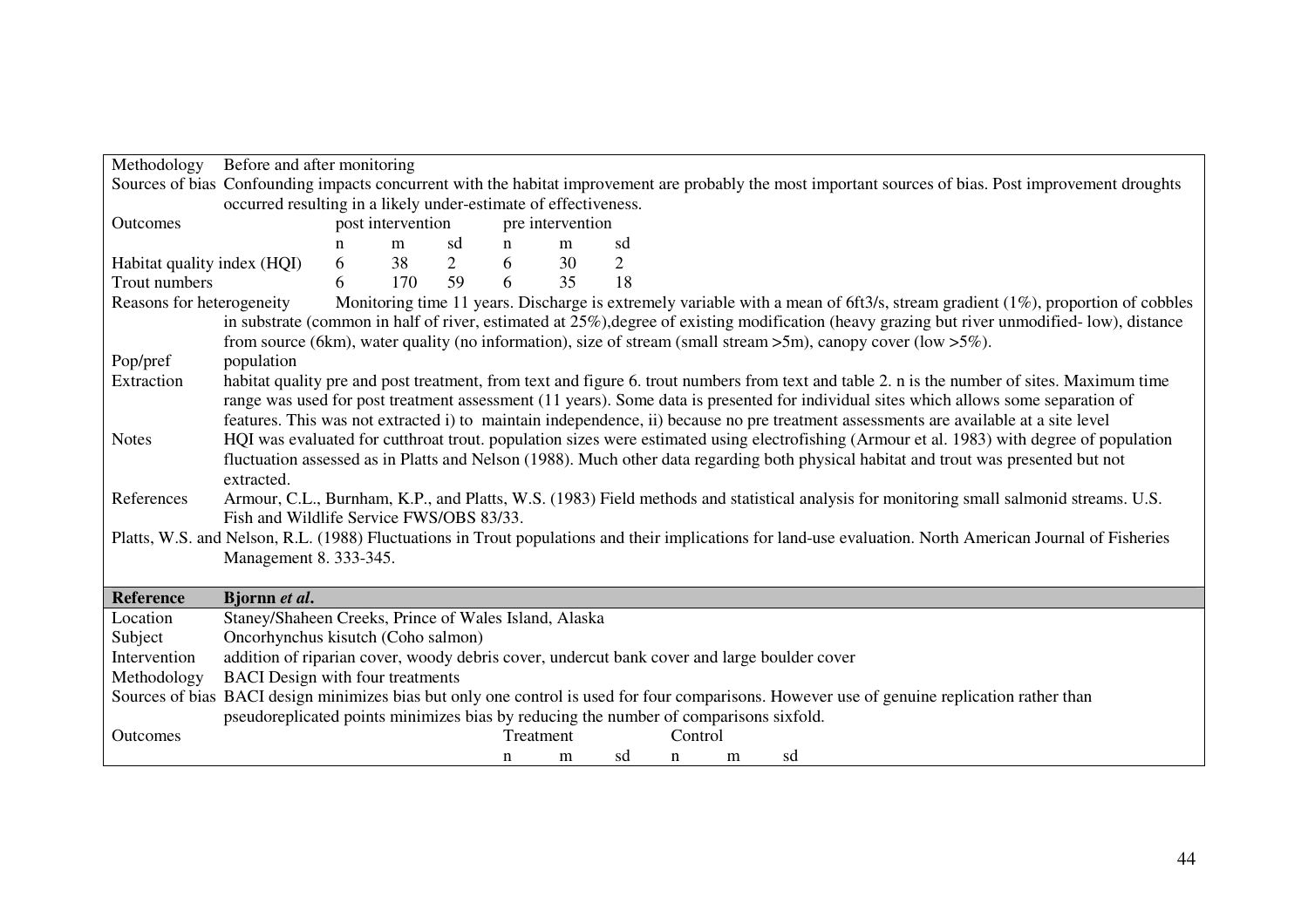|                           | riparian cover-change in number of salmon                                         | 6         | 0.8        | 11.5           | 6          | $-1.2$ | 4.5                                                                                                                                                                |
|---------------------------|-----------------------------------------------------------------------------------|-----------|------------|----------------|------------|--------|--------------------------------------------------------------------------------------------------------------------------------------------------------------------|
|                           | LWD-change in number of salmon                                                    | 6         | $-7.6$     | 12.2           | 6          | $-1.2$ | 4.5                                                                                                                                                                |
|                           | undercut bank cover-change in number of salmon                                    | 6         | $-4.3$     | 16.1           | 6          | $-1.2$ | 4.5                                                                                                                                                                |
|                           | large boulder cover-change in number of salmon                                    | 6         | 2.1        | 11             | 6          | $-1.2$ | 4.5                                                                                                                                                                |
| Reasons for heterogeneity |                                                                                   |           |            |                |            |        | time (11 days), mean flow (0.03m3/s1), stream gradient (unknown), proportion of cobbles in substrate (unknown), degree of                                          |
|                           |                                                                                   |           |            |                |            |        | existing modification (previously logged-high), distance from source (unknown), water quality (unknown), size of stream (3m), canopy cover                         |
|                           | (alder cover but unquantified-medium).                                            |           |            |                |            |        |                                                                                                                                                                    |
|                           |                                                                                   |           |            |                |            |        | Population/Preference Assessment of fish number was made only 11 days after cover addition therefore the study is concerned with habitat preference                |
| Extraction                |                                                                                   |           |            |                |            |        | Data was extracted from Table 3. Theoretically pseudoreplicated data could have been used to provide six effect sizes for each treatment                           |
|                           |                                                                                   |           |            |                |            |        | rather than one (although only means were presented) but genuine replication was used as i) this downweights the number of points extracted                        |
|                           |                                                                                   |           |            |                |            |        | from this study minimizing potential bias derived by comparing four treatments to one control and ii) SDs for change over time were                                |
|                           | calculable.                                                                       |           |            |                |            |        |                                                                                                                                                                    |
| <b>Notes</b>              |                                                                                   |           |            |                |            |        | Other data is presented regarding the response of fish to removal of cover and the recolonization rate when fish were removed. The change                          |
|                           |                                                                                   |           |            |                |            |        | over time SDs are much smaller than pooled SDs substituted in other studies when they are incalculable resulting in downweighting of                               |
|                           | studies where all data is not presented                                           |           |            |                |            |        |                                                                                                                                                                    |
|                           |                                                                                   |           |            |                |            |        |                                                                                                                                                                    |
|                           |                                                                                   |           |            |                |            |        |                                                                                                                                                                    |
| <b>Reference</b>          | Brusven et al.                                                                    |           |            |                |            |        |                                                                                                                                                                    |
| Location                  | South Fork Salmon River, Idaho, U.S.A                                             |           |            |                |            |        |                                                                                                                                                                    |
| Subject                   | Oncorhynchus tshawytscha (Chinook Salmon)                                         |           |            |                |            |        |                                                                                                                                                                    |
| Intervention              | artificial cover simulating undercut bank                                         |           |            |                |            |        |                                                                                                                                                                    |
| Methodology               | randomized block design (but data presented is essentially a site comparison)     |           |            |                |            |        |                                                                                                                                                                    |
|                           |                                                                                   |           |            |                |            |        | Sources of bias Fish distribution is not reported prior to the experiment therefore it is not clear if treatment and control sites were similar prior to treatment |
| <b>Outcomes</b>           |                                                                                   | Treatment |            | Control        |            |        |                                                                                                                                                                    |
|                           | n                                                                                 | m         | sd         | n              | m          | sd     |                                                                                                                                                                    |
|                           | Chinook Salmon mean number per section<br>$\overline{4}$                          |           | 22.125 7.5 | $\overline{4}$ | 5.125 3.49 |        |                                                                                                                                                                    |
| Reasons for heterogeneity |                                                                                   |           |            |                |            |        | time (48 hours), mean flow (0.05m3/s), stream gradient (unknown), proportion of cobbles in substrate (removed by hand-                                             |
|                           |                                                                                   |           |            |                |            |        | 0), degree of existing modification (artificial channel-high), distance from source (unknown), water quality (unknown), size of stream (2.5m),                     |
|                           | canopy cover (riparian vegetation cut-0).                                         |           |            |                |            |        |                                                                                                                                                                    |
|                           | Population/Preference small scale experimentation to determine habitat preference |           |            |                |            |        |                                                                                                                                                                    |
| Extraction                | July and August data were averaged rather than selecting one month or the other.  |           |            |                |            |        | Data was extracted from Table 2. Data from 1980 was extracted in preference to data from 1981 as 1981 experimentation involved stocking.                           |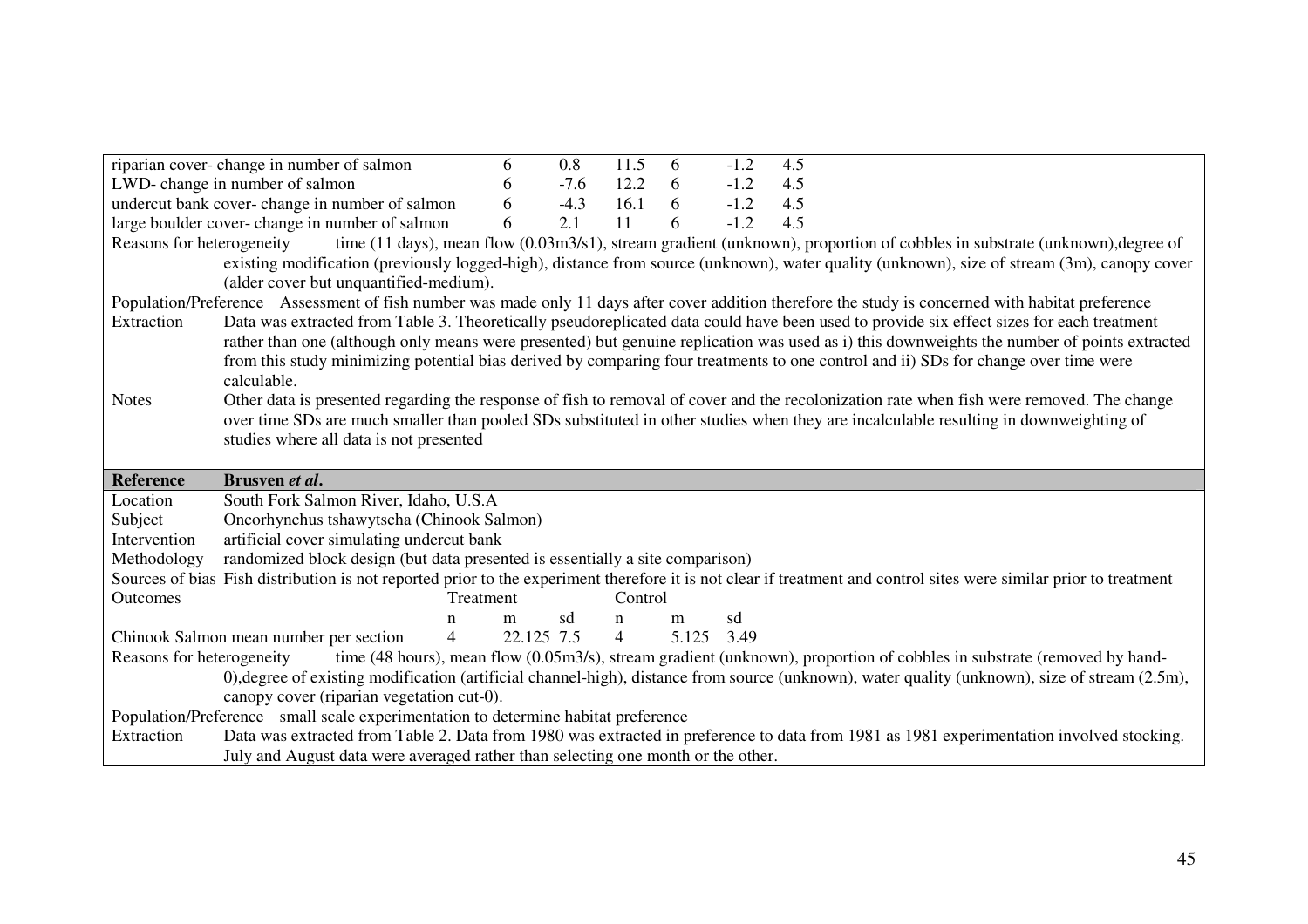| <b>Reference</b> | Cederholm et al                                                                                                                                                                                                                                                                                                                                                                                                                             |  |  |  |  |  |  |  |  |  |  |  |  |
|------------------|---------------------------------------------------------------------------------------------------------------------------------------------------------------------------------------------------------------------------------------------------------------------------------------------------------------------------------------------------------------------------------------------------------------------------------------------|--|--|--|--|--|--|--|--|--|--|--|--|
| Location         | North Fork Porter Creek, Washington, USA                                                                                                                                                                                                                                                                                                                                                                                                    |  |  |  |  |  |  |  |  |  |  |  |  |
| Subject          | Oncorhynchus kisutch (Coho Salmon)                                                                                                                                                                                                                                                                                                                                                                                                          |  |  |  |  |  |  |  |  |  |  |  |  |
| Intervention     | <b>LWD</b>                                                                                                                                                                                                                                                                                                                                                                                                                                  |  |  |  |  |  |  |  |  |  |  |  |  |
| Methodology      | BACI design but only time series data presented. Two methods for the addition of LWD were used in this study- one used an engineered<br>approach where imported logs were anchored using a variety of methods- a second approach (the "logger's choice") used chain to tether felled<br>trees to their stumps.                                                                                                                              |  |  |  |  |  |  |  |  |  |  |  |  |
|                  | Sources of bias It is not clear if the change in population is due to the addition of LWD or some other factor (control data not presented with n). The post<br>treatment data is entered twice resulting in problems of independence. LWD naturally entered reference stretch as a result of storms etc<br>during the experimental period, fish were stocked in pre-treatment years. SDs were extracted temporally (sensitivity analysis). |  |  |  |  |  |  |  |  |  |  |  |  |
| Outcomes         | Treatment or Post-Intervention Control or Pre-Intervention                                                                                                                                                                                                                                                                                                                                                                                  |  |  |  |  |  |  |  |  |  |  |  |  |
|                  | sd<br>sd<br>$\mathbf n$<br>m<br>$\mathbf n$<br>m                                                                                                                                                                                                                                                                                                                                                                                            |  |  |  |  |  |  |  |  |  |  |  |  |
|                  | $\mathfrak{Z}$<br>252.6466667 31.36426417<br>$\mathfrak{Z}$<br>$-10.58$<br>ENGINEERED - Change over time treatment and control<br>23.50514063                                                                                                                                                                                                                                                                                               |  |  |  |  |  |  |  |  |  |  |  |  |
|                  | LOGGER'S CHOICE - Change over time treatment and control 3<br>$-10.58$<br>85.32<br>20.0756237<br>3<br>23.50514063                                                                                                                                                                                                                                                                                                                           |  |  |  |  |  |  |  |  |  |  |  |  |
|                  | Reasons for heterogeneity<br>time (3 years pre- and post treatment), mean flow (discharge (av annual) 1m3/s, low summer flow of 0.05m3/s), stream<br>gradient $(2\%)$ , proportion of cobbles in substrate (), degree of existing modification (), distance from source (), water quality (), size of stream<br>(width 10m av), canopy cover (post logging regrowth).                                                                       |  |  |  |  |  |  |  |  |  |  |  |  |
|                  | Population/Preference population assessed using electrofishing                                                                                                                                                                                                                                                                                                                                                                              |  |  |  |  |  |  |  |  |  |  |  |  |
| Extraction       | Data extracted from Figure 6- each year pre-treatment and each post is treated as a replicate as no SD presented- can not extract from fig 5 etc                                                                                                                                                                                                                                                                                            |  |  |  |  |  |  |  |  |  |  |  |  |
|                  | as sample size not known.                                                                                                                                                                                                                                                                                                                                                                                                                   |  |  |  |  |  |  |  |  |  |  |  |  |
| <b>Notes</b>     | Additional BACI data broken down into fish species not extractable as n is unreported.                                                                                                                                                                                                                                                                                                                                                      |  |  |  |  |  |  |  |  |  |  |  |  |
| <b>Reference</b> | Culp et al                                                                                                                                                                                                                                                                                                                                                                                                                                  |  |  |  |  |  |  |  |  |  |  |  |  |
| Location         | Jumping Pound Creek, Alberta, Canada                                                                                                                                                                                                                                                                                                                                                                                                        |  |  |  |  |  |  |  |  |  |  |  |  |
| Subject          | Oncorhynchus mykiss (Rainbow Trout)                                                                                                                                                                                                                                                                                                                                                                                                         |  |  |  |  |  |  |  |  |  |  |  |  |
| Intervention     | LWD - but FINE woody debris                                                                                                                                                                                                                                                                                                                                                                                                                 |  |  |  |  |  |  |  |  |  |  |  |  |
| Methodology      | BACI type design monitoring change over time in treatment and control-40 sites selected, 20 had FWD added, 20 were controls, min 4m                                                                                                                                                                                                                                                                                                         |  |  |  |  |  |  |  |  |  |  |  |  |
|                  | apart within stream reach. Surrounded instalments by minnow nets before triple-pass electrofishing.                                                                                                                                                                                                                                                                                                                                         |  |  |  |  |  |  |  |  |  |  |  |  |
|                  | Sources of bias Design minimizes bias. Data read from graph, SDs pooled resulting in underweighting of the study (sensitivity analysis).                                                                                                                                                                                                                                                                                                    |  |  |  |  |  |  |  |  |  |  |  |  |

 $\overline{\phantom{0}}$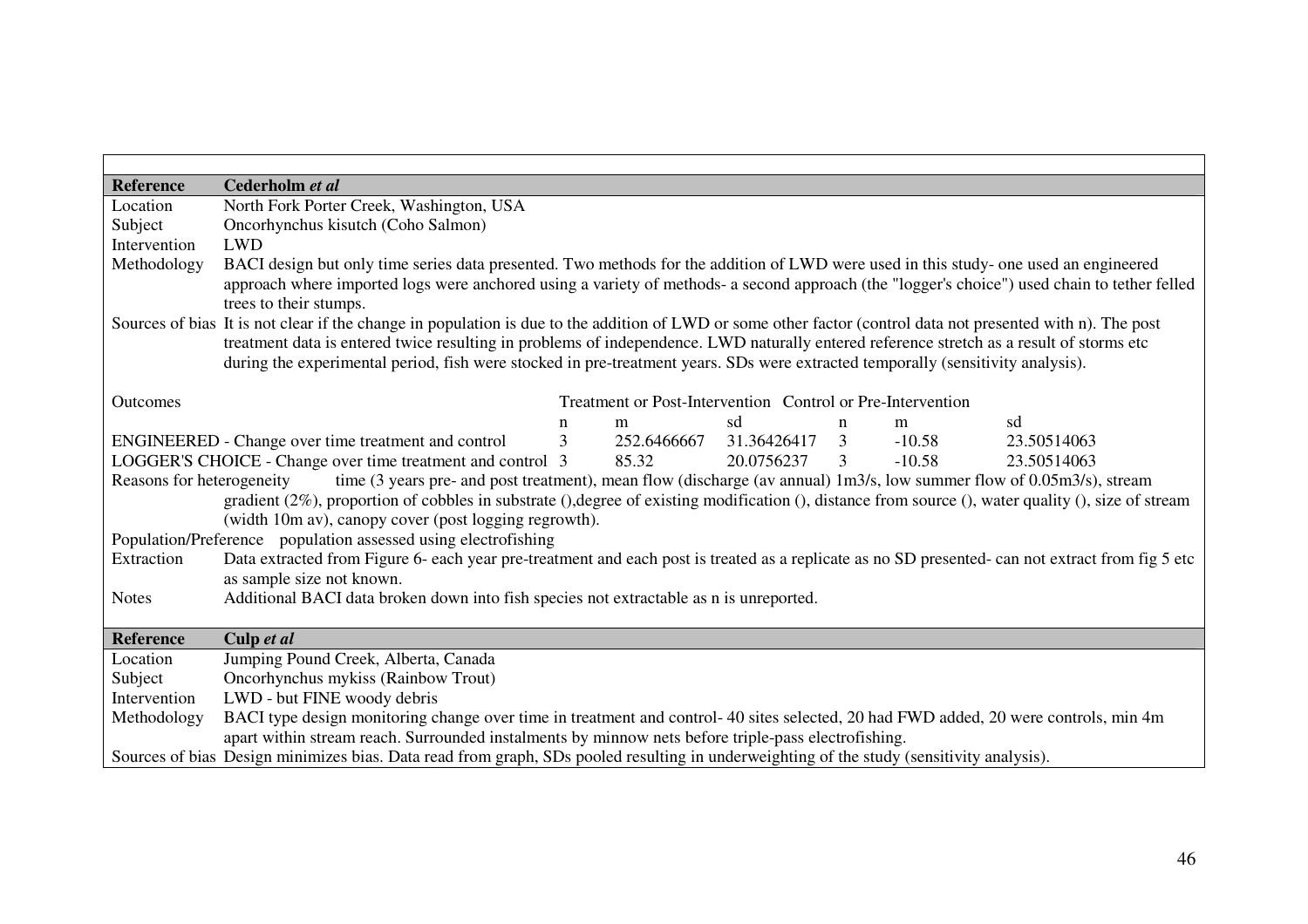| Outcomes                                                                                                                                       |                                                                                                                                       |                |                   |                |                | Treatment                                                                                                            |                          |                  | Control |                                                                                                                                            |  |  |  |  |
|------------------------------------------------------------------------------------------------------------------------------------------------|---------------------------------------------------------------------------------------------------------------------------------------|----------------|-------------------|----------------|----------------|----------------------------------------------------------------------------------------------------------------------|--------------------------|------------------|---------|--------------------------------------------------------------------------------------------------------------------------------------------|--|--|--|--|
|                                                                                                                                                |                                                                                                                                       | n              | m                 | sd             | n              | m                                                                                                                    | sd                       |                  |         |                                                                                                                                            |  |  |  |  |
|                                                                                                                                                | Change in density of Rainbow Trout fry (no/m2)                                                                                        |                |                   |                | 20             | 1.05                                                                                                                 | 0.55                     | 20               | 0.15    | 0.3                                                                                                                                        |  |  |  |  |
| Reasons for heterogeneity                                                                                                                      |                                                                                                                                       |                |                   |                |                | time (3 months), mean flow (mean discharge at confluence is 1.43m3/s), stream gradient (?), proportion of cobbles in |                          |                  |         |                                                                                                                                            |  |  |  |  |
| substrate (sand, gravel and cobble-), degree of existing modification (), distance from source (?), water quality (assumed to be quite good as |                                                                                                                                       |                |                   |                |                |                                                                                                                      |                          |                  |         |                                                                                                                                            |  |  |  |  |
|                                                                                                                                                | provides rich habitat for invertebrate microfauna and other fish species), size of stream (width 23m, depth 0.5m), canopy cover (open |                |                   |                |                |                                                                                                                      |                          |                  |         |                                                                                                                                            |  |  |  |  |
| meadow with aspen, willow and poplar).                                                                                                         |                                                                                                                                       |                |                   |                |                |                                                                                                                      |                          |                  |         |                                                                                                                                            |  |  |  |  |
| Population/Preference Preference - short term, small spatial scale (within reach) and deals with fry.                                          |                                                                                                                                       |                |                   |                |                |                                                                                                                      |                          |                  |         |                                                                                                                                            |  |  |  |  |
| Extraction                                                                                                                                     |                                                                                                                                       |                |                   |                |                |                                                                                                                      |                          |                  |         | Density of fry (no/m2) extracted from Fig 4 p475. Data read from graph, and includes control and intervention data for longest time range  |  |  |  |  |
|                                                                                                                                                |                                                                                                                                       |                |                   |                |                |                                                                                                                      |                          |                  |         | available (I.e. day 220 and day 300 for with and without FWD). SEs also read from graph and SDs calculated from this. Calibration of graph |  |  |  |  |
|                                                                                                                                                | reading: $2mm = 0.1$ of a fish. SDs before and after intervention were pooled                                                         |                |                   |                |                |                                                                                                                      |                          |                  |         |                                                                                                                                            |  |  |  |  |
| <b>Notes</b>                                                                                                                                   |                                                                                                                                       |                |                   |                |                |                                                                                                                      |                          |                  |         | Experimental design aimed to reduce effects of sampling methods by moving upstream, and electrofishing should impact fry at both control   |  |  |  |  |
|                                                                                                                                                | sites and interventions equally.                                                                                                      |                |                   |                |                |                                                                                                                      |                          |                  |         |                                                                                                                                            |  |  |  |  |
|                                                                                                                                                |                                                                                                                                       |                |                   |                |                |                                                                                                                      |                          |                  |         |                                                                                                                                            |  |  |  |  |
| <b>Reference</b>                                                                                                                               | De Jong et al.                                                                                                                        |                |                   |                |                |                                                                                                                      |                          |                  |         |                                                                                                                                            |  |  |  |  |
| Location                                                                                                                                       | Joe Farrell's Brook, Newfoundland, Canada                                                                                             |                |                   |                |                |                                                                                                                      |                          |                  |         |                                                                                                                                            |  |  |  |  |
| Subject                                                                                                                                        | Salmo salar (Atlantic Salmon), Salvelinus fontinalis (Brook trout)                                                                    |                |                   |                |                |                                                                                                                      |                          |                  |         |                                                                                                                                            |  |  |  |  |
| Intervention                                                                                                                                   | boulder clusters, V-dams, half-log covers v no devices                                                                                |                |                   |                |                |                                                                                                                      |                          |                  |         |                                                                                                                                            |  |  |  |  |
| Methodology                                                                                                                                    |                                                                                                                                       |                |                   |                |                |                                                                                                                      |                          |                  |         | Before and after monitoring (a reference control is mentioned in the methods but no data are presented regarding it)                       |  |  |  |  |
|                                                                                                                                                |                                                                                                                                       |                |                   |                |                |                                                                                                                      |                          |                  |         | Sources of bias Confounding impacts concurrent with the habitat improvement are probably the most important sources of bias.               |  |  |  |  |
| Outcomes                                                                                                                                       |                                                                                                                                       |                | post intervention |                |                |                                                                                                                      |                          | pre intervention |         |                                                                                                                                            |  |  |  |  |
|                                                                                                                                                |                                                                                                                                       | n              | m                 | sd             | n              | m                                                                                                                    | sd                       |                  |         |                                                                                                                                            |  |  |  |  |
| trout density boulder cluster                                                                                                                  |                                                                                                                                       | $\overline{4}$ | 0.02              | $\overline{?}$ | $\overline{4}$ | 0.014                                                                                                                | $\overline{?}$           | sig              |         |                                                                                                                                            |  |  |  |  |
| trout density v dam                                                                                                                            |                                                                                                                                       | $\overline{4}$ | 0.05              | $\overline{?}$ | $\overline{4}$ | 0.026                                                                                                                | $\overline{?}$           | ns               |         |                                                                                                                                            |  |  |  |  |
| trout density half-log cover                                                                                                                   |                                                                                                                                       | 2              | 0.04              | $\overline{?}$ | $\mathbf{2}$   | 0.035                                                                                                                | $\overline{?}$           | ns               |         |                                                                                                                                            |  |  |  |  |
|                                                                                                                                                | salmon density boulder cluster                                                                                                        | $\overline{4}$ | 0.19              | $\, ?$         | $\overline{4}$ | 0.06                                                                                                                 | $\overline{\mathcal{L}}$ | sig              |         |                                                                                                                                            |  |  |  |  |
| salmon density v dam                                                                                                                           |                                                                                                                                       | $\overline{4}$ | 0.3               | $\overline{?}$ | $\overline{4}$ | 0.06                                                                                                                 | $\overline{?}$           | sig              |         |                                                                                                                                            |  |  |  |  |
|                                                                                                                                                | salmon density half-log cover                                                                                                         | 2              | 0.056             | $\gamma$       | 2              | 0.03                                                                                                                 | $\overline{?}$           | sig              |         |                                                                                                                                            |  |  |  |  |
| Reasons for heterogeneity                                                                                                                      |                                                                                                                                       |                |                   |                |                |                                                                                                                      |                          |                  |         | time (24months), mean flow (0.49ms), stream gradient (0.19%), proportion of cobbles in substrate (unknown), degree of                      |  |  |  |  |
|                                                                                                                                                |                                                                                                                                       |                |                   |                |                |                                                                                                                      |                          |                  |         | existing modification (clear cutting of forest, channelisation and removal of in-stream substrate and creation of dams result in heavily   |  |  |  |  |
|                                                                                                                                                |                                                                                                                                       |                |                   |                |                |                                                                                                                      |                          |                  |         | modified river), distance from source (<18.4km), water quality (unknown), size of stream (9.3), canopy cover (47.6).                       |  |  |  |  |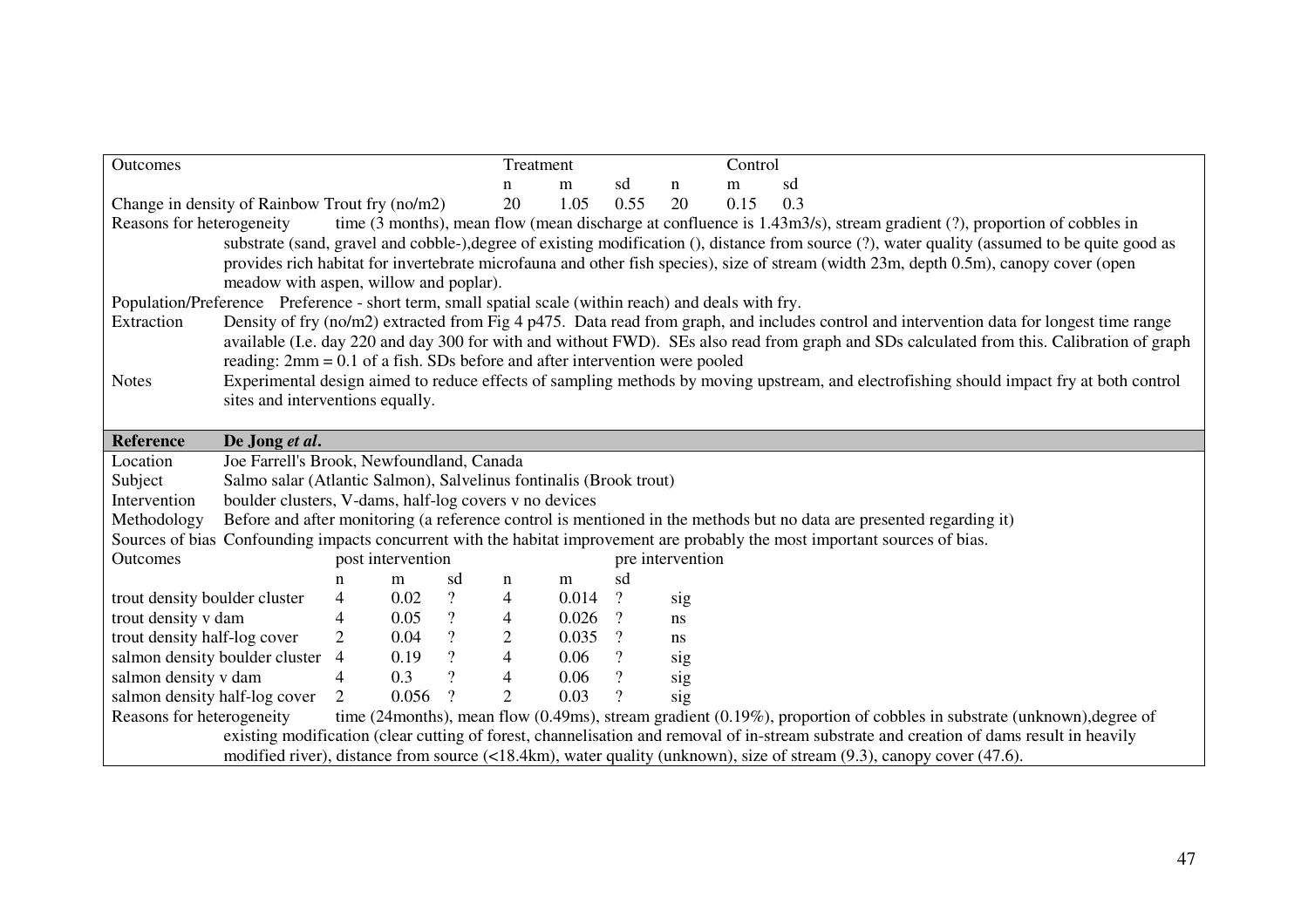| Pop/pref<br>Extraction    | Data were extracted from figure 2 although this necessitated extracting before and after data rather than the BACI data which the methods<br>infer exist. Data extraction is problematic as results were read off a graph with associated transcription error. furthermore fish densities were<br>averaged across age classes assuming equal numbers of fish in each age class. Standard deviations could not be extracted from the data<br>presented. Habitat attributes are means across all measurements presented. Before data (1993), after data (1995).           |
|---------------------------|-------------------------------------------------------------------------------------------------------------------------------------------------------------------------------------------------------------------------------------------------------------------------------------------------------------------------------------------------------------------------------------------------------------------------------------------------------------------------------------------------------------------------------------------------------------------------|
| <b>Notes</b>              | The author's general conclusion was that restoration techniques increased habitat heterogeneity and degree of complexity in channelised<br>sections therefore reducing competition and increasing production of salmonids.                                                                                                                                                                                                                                                                                                                                              |
| <b>Reference</b>          | Fjellheim et al.                                                                                                                                                                                                                                                                                                                                                                                                                                                                                                                                                        |
| Location                  | River Teigdalselva, Western Norway                                                                                                                                                                                                                                                                                                                                                                                                                                                                                                                                      |
| Subject                   | Salmo salar L. (Atlantic Salmon) and Salmo trutta L. (Brown Trout)                                                                                                                                                                                                                                                                                                                                                                                                                                                                                                      |
| Intervention              | Construction of 4 weir basins and bouldering on substrate in one inlet to facilitate spawning                                                                                                                                                                                                                                                                                                                                                                                                                                                                           |
| Methodology               | Before-after; site comparison mentioned but non-extractable                                                                                                                                                                                                                                                                                                                                                                                                                                                                                                             |
|                           | Sources of bias Confounding caused by stocking of both Salmo salar and S. trutta in the river from 1990-1996                                                                                                                                                                                                                                                                                                                                                                                                                                                            |
| <b>Outcomes</b>           | Post Treatment<br>Pre-treatment                                                                                                                                                                                                                                                                                                                                                                                                                                                                                                                                         |
|                           | sd<br>sd<br>m<br>n<br>m<br>n                                                                                                                                                                                                                                                                                                                                                                                                                                                                                                                                            |
|                           | $\overline{3}$<br>3<br>9<br>Trout density individuals (100m2)-1<br>65<br>21<br>23.8                                                                                                                                                                                                                                                                                                                                                                                                                                                                                     |
| Reasons for heterogeneity | time (1991-1997), mean flow (100+ to less than $0.2 \text{m}3s$ -1), stream gradient (?), proportion of cobbles in substrate (in<br>experimental weir basin went from low (very fine substrate) to higher (greater proportion of boulder clusters)), degree of existing modification<br>(weir pools created), distance from source (unknown), water quality (was acidic, containing labile aluminium and ANC quantities, later shells<br>and added to increase pH.), size of stream (wide), canopy cover (surrounded by farmland and mixed forest, cover not apparent). |
| Extraction                | Before and after data extracted from Fig.6 (p.21), showing Brown Trout densities at area of experimental substrate manipulation, pre-<br>treatment sd estimated using reverse t-test, assuming variables for both are the same.                                                                                                                                                                                                                                                                                                                                         |
| <b>Notes</b>              | Paper suggests habitat improvement more effective than stocking on fish numbers, but confounded as both occurred during the test reaches-<br>also does not present weir information in an extractable way.                                                                                                                                                                                                                                                                                                                                                              |
| <b>Reference</b>          | <b>Flebbe</b>                                                                                                                                                                                                                                                                                                                                                                                                                                                                                                                                                           |
| Location                  | Wine spring Creek, North Carolina, U.S.A                                                                                                                                                                                                                                                                                                                                                                                                                                                                                                                                |
| Subject                   | Oncorhynchus mykiss (Rainbow trout)                                                                                                                                                                                                                                                                                                                                                                                                                                                                                                                                     |
| Intervention              | 23 LWD engineered structures and naturally occurring LWD compared to no woody debris                                                                                                                                                                                                                                                                                                                                                                                                                                                                                    |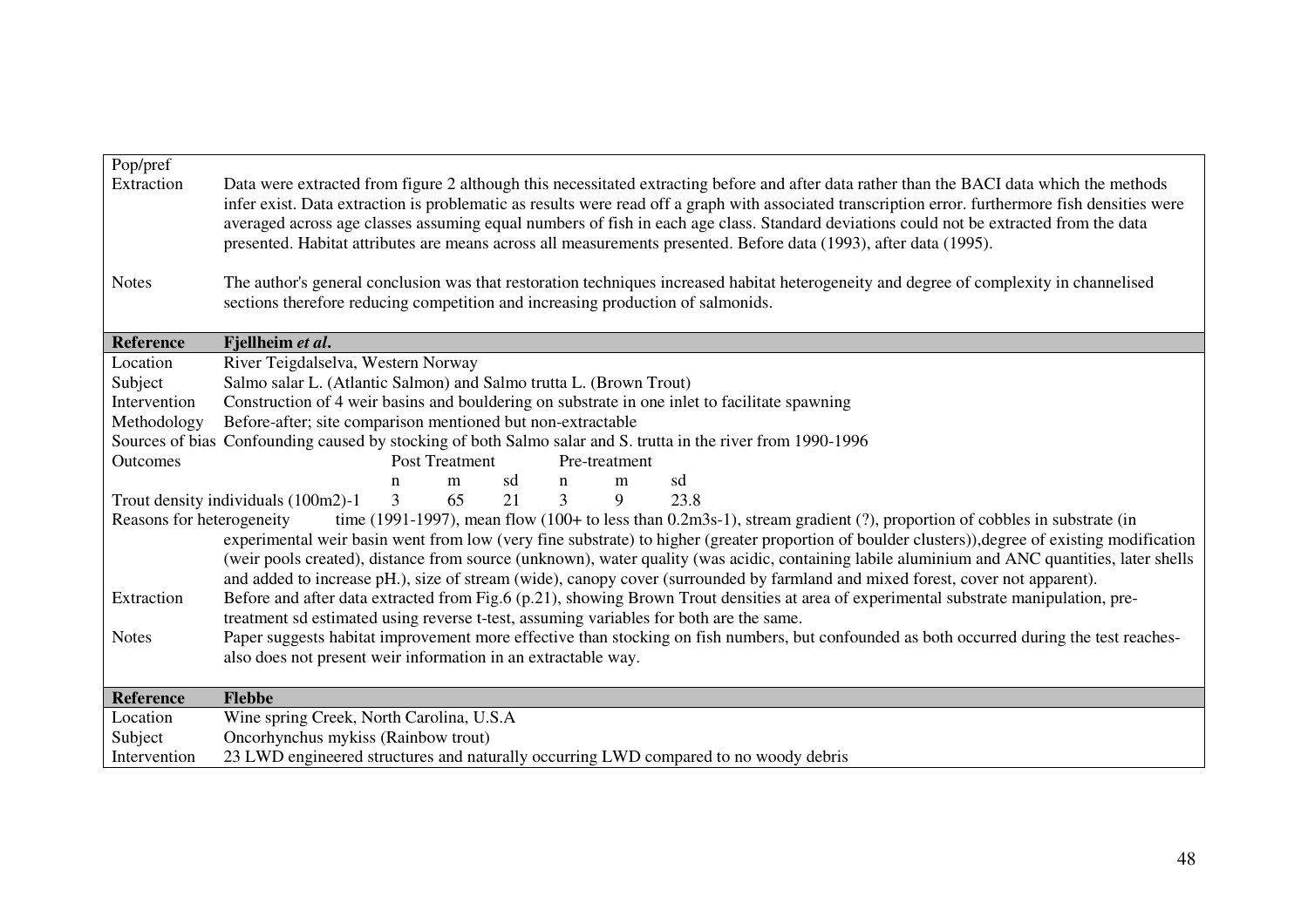| Methodology               | Site comparison                                                          |    |           |                |                               |             |         |                                                                                                                                                        |
|---------------------------|--------------------------------------------------------------------------|----|-----------|----------------|-------------------------------|-------------|---------|--------------------------------------------------------------------------------------------------------------------------------------------------------|
|                           |                                                                          |    |           |                |                               |             |         | Sources of bias The primary source of bias associated with this site comparison is potential confounding e.g. the Lower Creek is dominated by boulders |
|                           |                                                                          |    |           |                |                               |             |         | rather than cobbles and has a higher gradient. Lack of independence of treatment and control may also bias results. Data extraction makes              |
|                           | assumptions regarding sample size and variance.                          |    |           |                |                               |             |         |                                                                                                                                                        |
| Outcomes                  |                                                                          |    |           |                |                               |             |         | Upper Wine Spring Creek (LWD + structures) Lower Wine Spring Creek (no LWD)                                                                            |
|                           | n                                                                        |    | m         | sd             |                               | $\mathbf n$ | m       | sd                                                                                                                                                     |
|                           | Trout numbers per sampling unit                                          | 42 | 1.85      | 3.73           |                               | 42          | 3.47    | 3.73                                                                                                                                                   |
| Reasons for heterogeneity |                                                                          |    |           |                |                               |             |         | time (~20 years), mean flow (unknown), stream gradient (6), proportion of cobbles in substrate (dominant cf $75\%$ ?), degree of                       |
|                           |                                                                          |    |           |                |                               |             |         | existing modification (unknown assumed low?), distance from source (3km), water quality (unknown), size of stream (3.5), canopy cover                  |
|                           | (hard wood forest assumed high cf 20%?).                                 |    |           |                |                               |             |         |                                                                                                                                                        |
| Pop/pref                  | habitat preference (assessed by counts using snorkelling fish surveyors) |    |           |                |                               |             |         |                                                                                                                                                        |
| Extraction                |                                                                          |    |           |                |                               |             |         | The data presented in this paper is mostly concerned with occupancy. Table 3 provides estimates of trout numbers at different parts of the             |
|                           |                                                                          |    |           |                |                               |             |         | catchment. Lower Wine Spring Creek was selected as a control because it contains no woody debris and Upper Wine Spring Creek was                       |
|                           |                                                                          |    |           |                |                               |             |         | originally selected as a treatment because it contains 23 wooden engineered structures with an additional 87 pieces of LWD/km. Following               |
|                           |                                                                          |    |           |                |                               |             |         | communication with the author, Lower and Mid Wine Spring Creek were used, and standard errors were provided.                                           |
|                           |                                                                          |    |           |                |                               |             |         |                                                                                                                                                        |
| <b>Reference</b>          | Gargan et al                                                             |    |           |                |                               |             |         |                                                                                                                                                        |
| Location                  | Lough Corrib Catchment, W Ireland.                                       |    |           |                |                               |             |         |                                                                                                                                                        |
| Subject                   | Salmo trutta (Brown Trout) Salmo salar (Atlantic salmon)                 |    |           |                |                               |             |         |                                                                                                                                                        |
| Intervention              | revetments, weirs, rubble mats, lateral scour pools.                     |    |           |                |                               |             |         |                                                                                                                                                        |
| Methodology               | <b>BACI</b> design                                                       |    |           |                |                               |             |         |                                                                                                                                                        |
|                           | Sources of bias BACI design minimizes bias                               |    |           |                |                               |             |         |                                                                                                                                                        |
| Outcomes                  |                                                                          |    | Treatment |                |                               |             | Control |                                                                                                                                                        |
|                           |                                                                          |    | n         | m              | sd                            |             | n       | sd<br>m                                                                                                                                                |
|                           | change in older brown trout minimum density                              |    | 3         | $-0.001133333$ | 0.021016739                   |             | 3       | $-0.000566667$<br>0.006867557                                                                                                                          |
|                           |                                                                          |    |           |                |                               |             |         |                                                                                                                                                        |
|                           | change in salmon parr minimum density 7                                  |    |           | 0.050757143    | 0.064161589<br>$\overline{7}$ |             |         | -0.032728571  0.079023851                                                                                                                              |
| Reasons for heterogeneity |                                                                          |    |           |                |                               |             |         |                                                                                                                                                        |
|                           |                                                                          |    |           |                |                               |             |         | time (unknown), mean flow (unknown), stream gradient (unknown), proportion of cobbles in substrate (unknown), degree of                                |
|                           | (unknown).                                                               |    |           |                |                               |             |         | existing modification (unknown), distance from source (unknown), water quality (unknown), size of stream (unknown), canopy cover                       |
|                           |                                                                          |    |           |                |                               |             |         | Population/Preference although timescale is unknown fish populations were estimated over a number of years using electrofishing                        |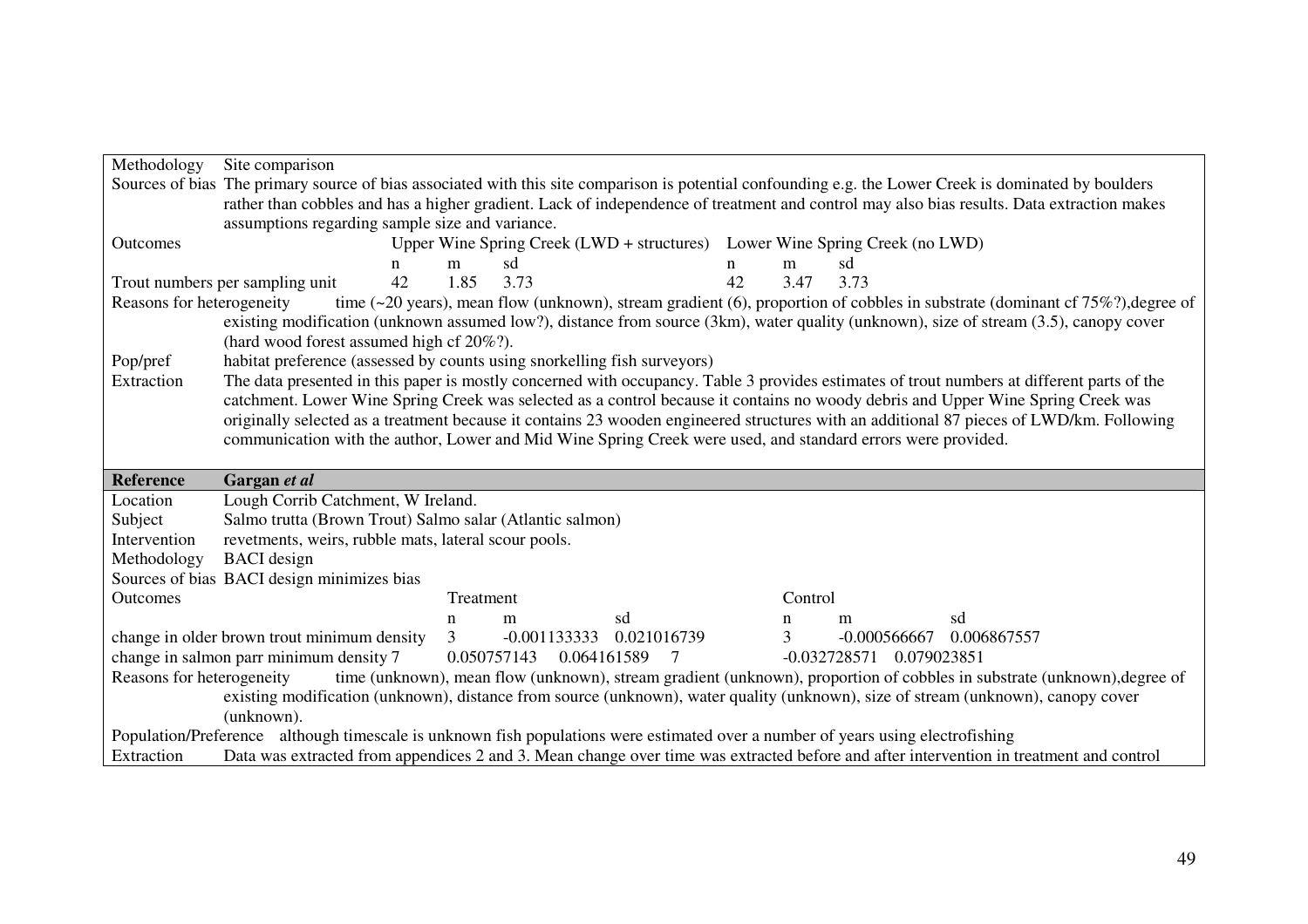|                           | sites. Where there were multiple measures for one site the average was taken. SDs were calculated based on change before and after treatment<br>with n represented by the number of paired data points. Data was extracted from Salmon parr and old trout (older fish) preferentially over fry<br>and young fish to maintain independence.                                                                                                                                 |
|---------------------------|----------------------------------------------------------------------------------------------------------------------------------------------------------------------------------------------------------------------------------------------------------------------------------------------------------------------------------------------------------------------------------------------------------------------------------------------------------------------------|
| <b>Reference</b>          | <b>Giannico</b>                                                                                                                                                                                                                                                                                                                                                                                                                                                            |
| Location                  | Spring Creek, British Columbia, Canada                                                                                                                                                                                                                                                                                                                                                                                                                                     |
| Subject                   | Oncorhynchus kisutch (juvenile coho salmon)                                                                                                                                                                                                                                                                                                                                                                                                                                |
| Intervention              | woody debris consisting of bundles of tree branches (FWD)                                                                                                                                                                                                                                                                                                                                                                                                                  |
| Methodology               | site comparison between experimental treatments in two stretches of the creek                                                                                                                                                                                                                                                                                                                                                                                              |
|                           | Sources of bias Variation in site conditions could impact the result of the experiment (replication is temporal)                                                                                                                                                                                                                                                                                                                                                           |
| Outcomes                  | control<br>treatment                                                                                                                                                                                                                                                                                                                                                                                                                                                       |
|                           | sd<br>sd<br>m<br>$\mathbf n$<br>m<br>n                                                                                                                                                                                                                                                                                                                                                                                                                                     |
|                           | 0.12<br>0.5<br>11<br>proportional distribution of salmon fry 11<br>0.2<br>0.5                                                                                                                                                                                                                                                                                                                                                                                              |
| Reasons for heterogeneity | time (1 month), mean flow (0.04m3s), stream gradient (?), proportion of cobbles in substrate (moderate cf $20\%$ ), degree of<br>existing modification (golf course above experiment and in-stream structures -high), distance from source (unknown), water quality<br>(unknown), size of stream $(2)$ , canopy cover (moderate in lower half of stream cf $10\%$ ).                                                                                                       |
| Pop/pref                  | habitat preference measured by introducing experimental fish into the experimental set up 11 times                                                                                                                                                                                                                                                                                                                                                                         |
| Extraction                | Data was extracted from figure 5 (with associated reading error). The legend is erroneous therefore it is assumed that open bars represent an<br>additional feeding experiment (as in the other figures). Data was only extracted for no cover-no food and dense fwd-no food treatments. This<br>experiment was preferentially extracted to experiment 1 as food addition was not a split-plot treatment (both could not be extracted whilst<br>maintaining independence). |
| notes                     | This paper demonstrates that food is important in determining habitat preference and as food supply varies seasonally, fish prefer pools with<br>woody debris in summer but not in spring                                                                                                                                                                                                                                                                                  |
| <b>Reference</b>          | <b>Giannico &amp; Hinch</b>                                                                                                                                                                                                                                                                                                                                                                                                                                                |
| Location                  | Squamish river, British Columbia, Canada                                                                                                                                                                                                                                                                                                                                                                                                                                   |
| Subject                   | Oncorhynchus kisutch (juvenile coho salmon)                                                                                                                                                                                                                                                                                                                                                                                                                                |
| Intervention              | LWD debris bundles                                                                                                                                                                                                                                                                                                                                                                                                                                                         |
| Methodology               | 2 independent experimental stretches with treatment and control                                                                                                                                                                                                                                                                                                                                                                                                            |
|                           | Sources of bias Experimental design minimizes potential for bias but the extraction of data across seasons (and estimation of subsequent sd) may introduce                                                                                                                                                                                                                                                                                                                 |
|                           | bias and results in potential underweighting (sensitivity analysis required)                                                                                                                                                                                                                                                                                                                                                                                               |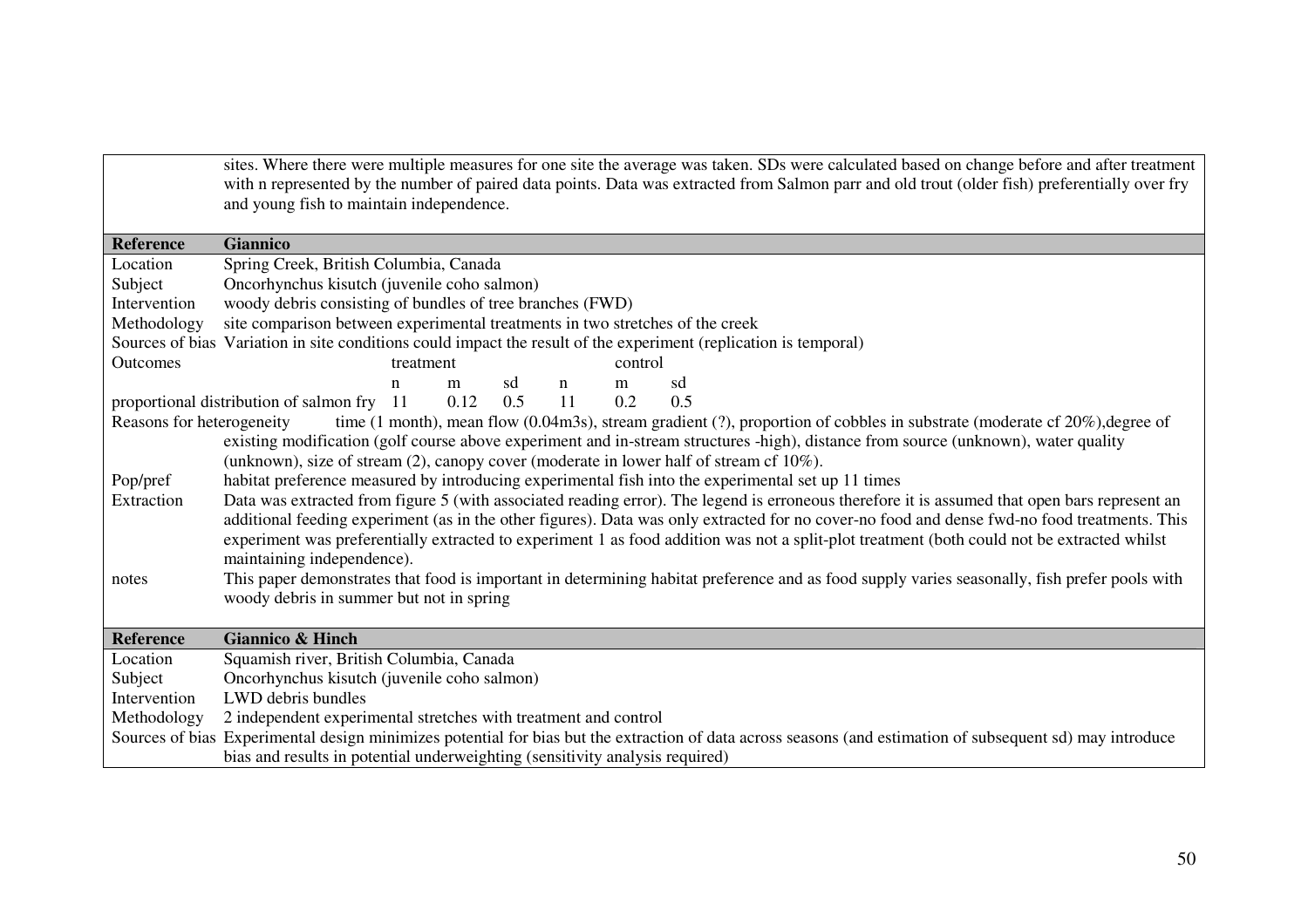| Outcomes                  |                                                                                                                                                                       | treatment      |       |                   |             | control        |                                                                                                                                                                                                                                                                                                |  |  |  |
|---------------------------|-----------------------------------------------------------------------------------------------------------------------------------------------------------------------|----------------|-------|-------------------|-------------|----------------|------------------------------------------------------------------------------------------------------------------------------------------------------------------------------------------------------------------------------------------------------------------------------------------------|--|--|--|
|                           |                                                                                                                                                                       | n              | m     | sd                | $\mathbf n$ | m              | sd                                                                                                                                                                                                                                                                                             |  |  |  |
|                           | coho salmon density upper paradise low density (96/7)                                                                                                                 | $\overline{4}$ | 2.375 |                   | 1.670079838 | $\overline{4}$ | 2.475<br>1.819111505                                                                                                                                                                                                                                                                           |  |  |  |
|                           | coho salmon density upper paradise high density (97/8)                                                                                                                | $\overline{4}$ |       | 3.625 1.367174702 |             | 4              | 2.225<br>1.869714773                                                                                                                                                                                                                                                                           |  |  |  |
|                           | coho salmon density upper mamquam low density (97/8)                                                                                                                  | $\overline{4}$ | 0.55  |                   | 0.264575131 | 4              | 0.5875 0.3473111                                                                                                                                                                                                                                                                               |  |  |  |
|                           | coho salmon density upper mamquam high density (96/7)                                                                                                                 | $\overline{4}$ | 2.52  |                   | 1.252663828 | $\overline{4}$ | 1.9<br>1.669331203                                                                                                                                                                                                                                                                             |  |  |  |
| Reasons for heterogeneity | 0.444ppm nitrate-good), size of stream (up 5.9, um 6.18), canopy cover (?).                                                                                           |                |       |                   |             |                | time $(1$ year), mean flow $(0.09 \text{m3s})$ , stream gradient $(0)$ , proportion of cobbles in substrate $(low?)$ , degree of existing<br>modification (exacvated side channels with riprap-high), distance from source (unknown), water quality (water chemistry results presented-        |  |  |  |
| Pop/pref                  | habitat preference                                                                                                                                                    |                |       |                   |             |                |                                                                                                                                                                                                                                                                                                |  |  |  |
| Extraction                | (maintenance of independence). However, this obscures the effectiveness of lwd at low fish densities in march and may. The standard<br>for monthly treatment effects. |                |       |                   |             |                | Data was extracted from figure 3 (with associated reading error). Data was averaged across seasons to prevent multiple extraction of points<br>deviations and n are also calculated across seasons resulting in potential downweighting although the sds are not dissimilar to those presented |  |  |  |
| <b>Notes</b>              | years were independent $(2 \text{ years} + 2 \text{ sites} = 4 \text{ effect sizes})$ . However, results were averaged across seasons.                                |                |       |                   |             |                | Subjective judgement was required to ascertain how to extract this data which presents results from two years (different fish densities each<br>year) and seasonal variation. It was decided to extract 4 points as i) two sites were independent and ii) the experimental design meant the    |  |  |  |
| <b>Reference</b>          | <b>Gowan &amp; Fausch</b>                                                                                                                                             |                |       |                   |             |                |                                                                                                                                                                                                                                                                                                |  |  |  |
| Location                  | six streams, Colorada, U.S.A                                                                                                                                          |                |       |                   |             |                |                                                                                                                                                                                                                                                                                                |  |  |  |
| Subject                   | Salvelinus fontinalis (Brook trout) Salmo trutta (Brown Trout) Oncorhynchus mykiss (Rainbow Trout)                                                                    |                |       |                   |             |                |                                                                                                                                                                                                                                                                                                |  |  |  |
| Intervention              | LWD 10 log drop structures (low log weirs)                                                                                                                            |                |       |                   |             |                |                                                                                                                                                                                                                                                                                                |  |  |  |
| Methodology               | BACI design with a complex (but rigorous) analysis (ANOVA used to confirm site similarity prior to treatment, MANOVA used for                                         |                |       |                   |             |                |                                                                                                                                                                                                                                                                                                |  |  |  |
|                           | subsequent analysis with mean change imputed as a dependent variable)                                                                                                 |                |       |                   |             |                |                                                                                                                                                                                                                                                                                                |  |  |  |
|                           | Sources of bias Good experimental design limits bias but replication methods are unclear hence there is uncertainty regarding sample size (sensitivity                |                |       |                   |             |                |                                                                                                                                                                                                                                                                                                |  |  |  |
|                           |                                                                                                                                                                       |                |       |                   |             |                | analysis). Data extraction results in further bias as standard deviations (imputed from Confidence intervals) consist of pooled before and after                                                                                                                                               |  |  |  |
|                           | values- probably resulting in underweighting and necessitating sensitivity analysis.                                                                                  |                |       |                   |             |                |                                                                                                                                                                                                                                                                                                |  |  |  |
| Outcomes                  |                                                                                                                                                                       | treatment      |       |                   |             | control        |                                                                                                                                                                                                                                                                                                |  |  |  |
|                           | abundance (no per 250m section)                                                                                                                                       | n              | m     | sd                | n           | m              | sd                                                                                                                                                                                                                                                                                             |  |  |  |
|                           | Change in Brook trout abundance- Colorado Creek<br>Change in Brook trout abundance- Walton Creek                                                                      | 6              | 95    | $\overline{3}$    | 6           | $-24$          | 1.5                                                                                                                                                                                                                                                                                            |  |  |  |
|                           |                                                                                                                                                                       | 6              | 165   | 1.5               | 6           | 35             | 6.7                                                                                                                                                                                                                                                                                            |  |  |  |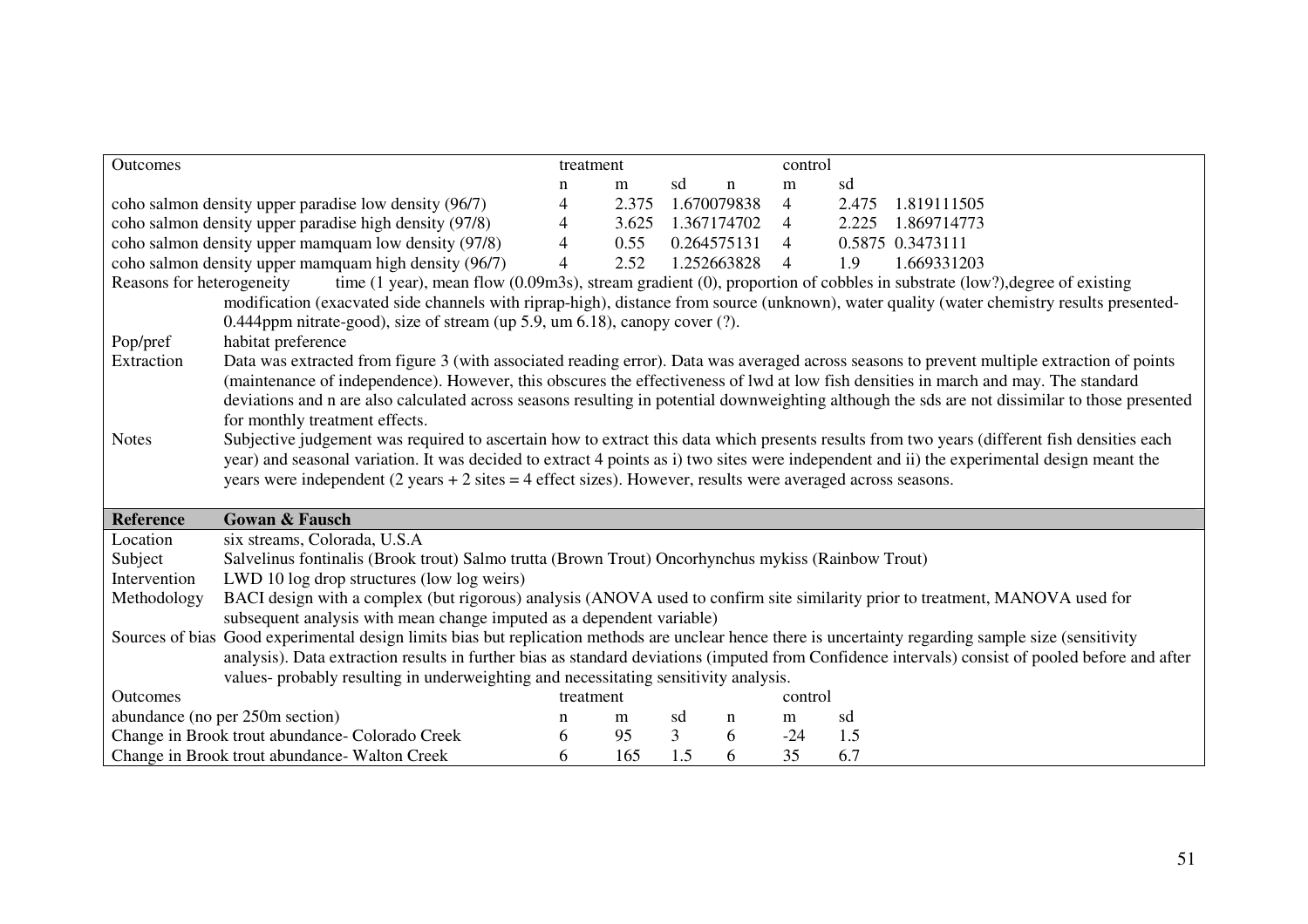|                           | Change in Brook trout abundance- North Fork Poudre                                                                                                      | 6         | 105  | 6              | 6 | 30             | 1.5                                                                                                                                           |
|---------------------------|---------------------------------------------------------------------------------------------------------------------------------------------------------|-----------|------|----------------|---|----------------|-----------------------------------------------------------------------------------------------------------------------------------------------|
|                           | Change in Brook trout abundance- Jack Creek                                                                                                             | 6         | 75   | $\overline{2}$ | 6 | 62             | 6.1                                                                                                                                           |
|                           | Change in Brook trout abundance- South St Vrain Creek                                                                                                   | 6         | 80   | 6.1            | 6 | 17             | 6.1                                                                                                                                           |
|                           | Change in Brown trout abundance- South St Vrain Creek                                                                                                   | 6         | 52   | $\mathfrak{Z}$ | 6 | 8              | 3                                                                                                                                             |
|                           | Change in Rainbow trout abundance- South St Vrain Creek                                                                                                 | 6         | $-5$ | 18             | 6 | 20             | 3                                                                                                                                             |
|                           | Change in Brown trout abundance- Little Beaver Creek                                                                                                    | 6         | 50   | 3              | 6 | $\overline{2}$ | 9                                                                                                                                             |
| Reasons for heterogeneity |                                                                                                                                                         |           |      |                |   |                | time (6 years), mean flow (0.1m3s), stream gradient $(1.9)$ , proportion of cobbles in substrate (unknown), degree of existing                |
|                           | modification (unknown), distance from source (unknown), water quality (unknown), size of stream (4.4), canopy cover (unknown).                          |           |      |                |   |                |                                                                                                                                               |
| Pop/pref                  | population assessed using three pass electrofishing and implant tags with ML population estimates (White et al. 1982)                                   |           |      |                |   |                |                                                                                                                                               |
| Extraction                |                                                                                                                                                         |           |      |                |   |                | Adult trout abundance was extracted from figures $2,3 \& 4$ (with associated reading error) n=6 as there are six possible annual comparisons  |
|                           |                                                                                                                                                         |           |      |                |   |                | but the sample sizes used in the different analyses are not specified by the author. CIs were converted to Sds and pooled (CIs were assumed   |
|                           | equal where one was missing). The down stream control was used for St Vrain Creek.                                                                      |           |      |                |   |                |                                                                                                                                               |
|                           |                                                                                                                                                         |           |      |                |   |                |                                                                                                                                               |
| References                |                                                                                                                                                         |           |      |                |   |                | White, G.C., Anderson, D.R., Burnham, K.P. & Otis, D.L. (1982) Capture-recapture and removal methods for sampling closed populations.         |
|                           | Los Alamos national Laboratory LA-8787-NERP, Los Alamos, New Mexico, U.S.A.                                                                             |           |      |                |   |                |                                                                                                                                               |
|                           |                                                                                                                                                         |           |      |                |   |                |                                                                                                                                               |
|                           |                                                                                                                                                         |           |      |                |   |                |                                                                                                                                               |
| <b>Reference</b>          | <b>Harzler</b>                                                                                                                                          |           |      |                |   |                |                                                                                                                                               |
| Location                  | McMichaels Creek, Pennsylvania, USA                                                                                                                     |           |      |                |   |                |                                                                                                                                               |
| Subject                   | Salmo trutta (Brown Trout)                                                                                                                              |           |      |                |   |                |                                                                                                                                               |
| Intervention              | 68 half log covers providing 40m2 of supplemental shelter to 700m of the Creek                                                                          |           |      |                |   |                |                                                                                                                                               |
| Methodology               | <b>BACI</b>                                                                                                                                             |           |      |                |   |                |                                                                                                                                               |
|                           | Sources of bias Lacking data from before in the control sections therefore study is effectively a site comparison and stocking is a confounding factor. |           |      |                |   |                |                                                                                                                                               |
|                           | (Sensitivity analysis required)                                                                                                                         |           |      |                |   |                |                                                                                                                                               |
| Outcomes                  |                                                                                                                                                         | Treatment |      | Control        |   |                |                                                                                                                                               |
|                           | n                                                                                                                                                       | m         | sd   | $\mathbf n$    | m | sd             |                                                                                                                                               |
|                           | $\overline{5}$<br>Change in mean number of Brown Trout over time                                                                                        | 1.48      |      | 4.551593128    | 5 | $-2.9$         | 6.829348432                                                                                                                                   |
| Reasons for heterogeneity |                                                                                                                                                         |           |      |                |   |                | time (3 years; 2 before, 3 after), mean flow (0.5m3/s during low flows in midsummer), stream gradient (7m/km), proportion                     |
|                           |                                                                                                                                                         |           |      |                |   |                | of cobbles in substrate (rubble and gravel), degree of existing modification (medium- rock and log dams to create pools already constructed), |
|                           |                                                                                                                                                         |           |      |                |   |                | distance from source (unclear but not far?), water quality (low alkalinity and low pH.), size of stream (7m width average), canopy cover      |
|                           | (medium?- second growth deciduous forest shades most of length except for several open meadow sections.).<br>Population/Preference Population           |           |      |                |   |                |                                                                                                                                               |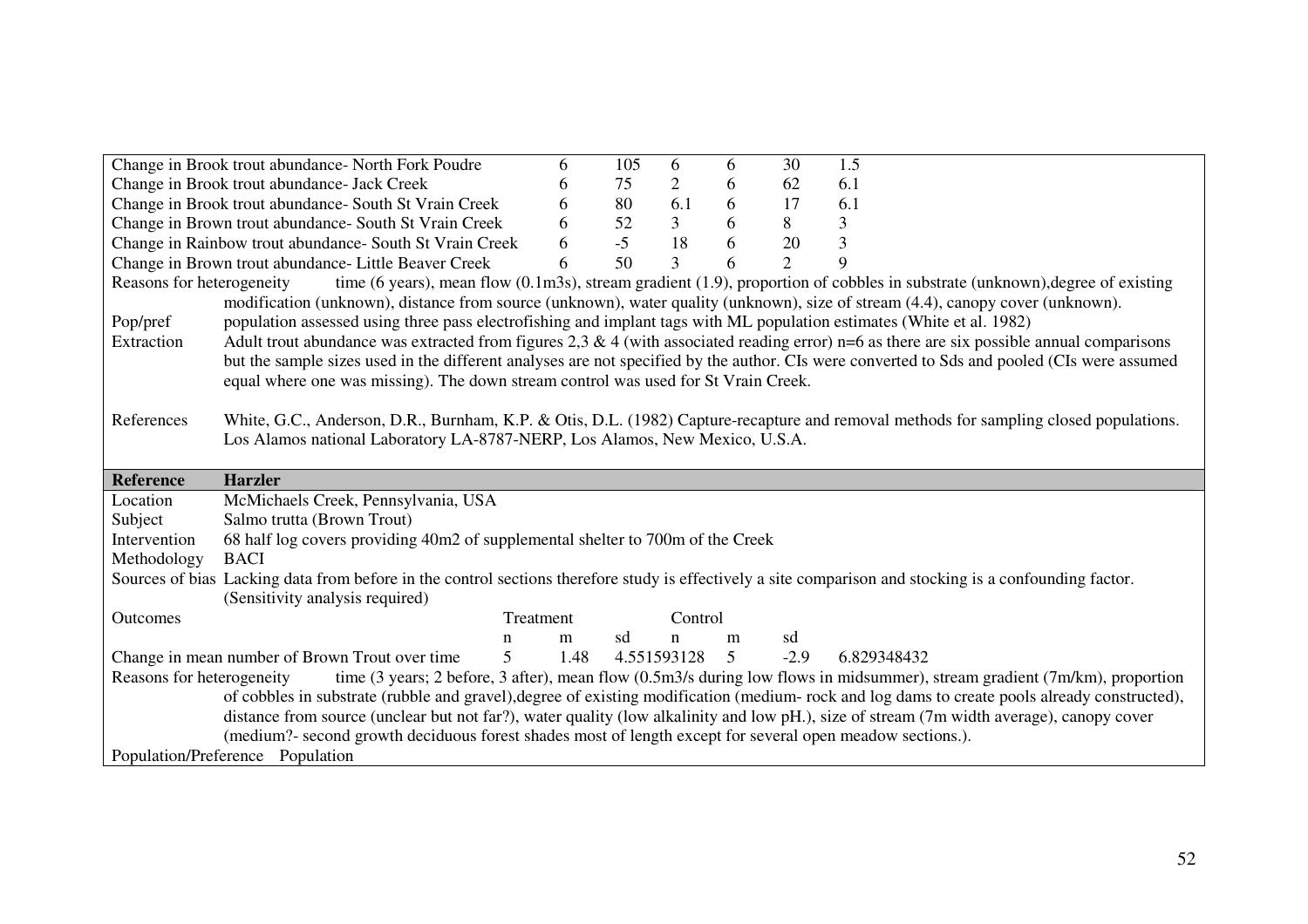| Extraction                   |                                                                                                     |                |          |      |         |      | Pre-and post- data for control and intervention means and standard deviations collected as change over time from table 2, p231, n=5 as               |
|------------------------------|-----------------------------------------------------------------------------------------------------|----------------|----------|------|---------|------|------------------------------------------------------------------------------------------------------------------------------------------------------|
|                              | presented in table 2.                                                                               |                |          |      |         |      |                                                                                                                                                      |
| <b>Notes</b>                 |                                                                                                     |                |          |      |         |      | Other data presented for different age class fish in Tables $3 \& 4$ . Angler harvests increased in the sections containing the half-log covers and  |
|                              | brown trout for 5 sites                                                                             |                |          |      |         |      | decreased in those without (preference?) but were not statistically significant and had increased pre-treatment too. Mean no of harvested            |
|                              |                                                                                                     |                |          |      |         |      |                                                                                                                                                      |
| <b>Reference</b>             | <b>House</b>                                                                                        |                |          |      |         |      |                                                                                                                                                      |
| Location                     | East Fork Lobster Creek, Oregon, USA                                                                |                |          |      |         |      |                                                                                                                                                      |
| Subject                      |                                                                                                     |                |          |      |         |      | Oncorhynchus mykiss (Steelhead), Oncorhynchus clarki clarki (Cutthroat Trout), Oncorhynchus kisutch (juvenile Coho Salmon)                           |
| Intervention                 | 15 full span gabions, 7 full span boulder structures, 10 partial span boulder groups and deflectors |                |          |      |         |      |                                                                                                                                                      |
| Methodology                  | <b>BACI</b> design                                                                                  |                |          |      |         |      |                                                                                                                                                      |
|                              |                                                                                                     |                |          |      |         |      | Sources of bias Experimental design minimizes bias but imputation of sds may lead to errors (coho and steelhead are likely to be underweighted while |
|                              | cutthroats may be overweighted- although not significant- sensitivity analysis).                    |                |          |      |         |      |                                                                                                                                                      |
| Outcomes                     |                                                                                                     | treatment      |          |      | control |      |                                                                                                                                                      |
|                              |                                                                                                     | n              | m        | sd   | n       | m    | sd                                                                                                                                                   |
|                              | Change in juvenile coho salmon total number                                                         | 5              | 1235 223 |      | 5       | 198  | 122                                                                                                                                                  |
|                              | Change in steelhead total number                                                                    | 5              | 46       | 33   | 5       | 20   | 26                                                                                                                                                   |
| Change in cutthroat trout m2 |                                                                                                     | $\overline{5}$ | $\Omega$ | 0.02 | 5       | 0.03 | 0.02                                                                                                                                                 |
| Reasons for heterogeneity    |                                                                                                     |                |          |      |         |      | time (8 years), mean flow (0.04ms), stream gradient (3), proportion of cobbles in substrate (dominant cf $75\%$ ?), degree of                        |
|                              |                                                                                                     |                |          |      |         |      | existing modification (logged-medium), distance from source (not known but 5th order stream), water quality (unknown), size of stream (8),           |
|                              | canopy cover (bank side alnus therefore assumed high cf 20%?).                                      |                |          |      |         |      |                                                                                                                                                      |
| Pop/pref                     | populations estimated using electrofishing over 8 year timescale                                    |                |          |      |         |      |                                                                                                                                                      |
| Extraction                   |                                                                                                     |                |          |      |         |      | Data was extracted from table 4. changes in time for treatment and control were extracted. Sds could not be calculated for rate of change but        |
|                              |                                                                                                     |                |          |      |         |      | were pooled for preand post treatment as an estimate. Sds were imputed for cutthroat trout based on the fact that there was no significant           |
|                              | difference (t test); p was therefore assumed to be $0.051$ for calculation of t and hence sd.       |                |          |      |         |      |                                                                                                                                                      |
| <b>Reference</b>             | Horan et al                                                                                         |                |          |      |         |      |                                                                                                                                                      |
| Location                     | Colorado River, Uinta Mountains, Utah/Wyoming, USA                                                  |                |          |      |         |      |                                                                                                                                                      |
| Subject                      | Colorado River Cutthroat Trout Oncorhynchus clarki pleuriticus                                      |                |          |      |         |      |                                                                                                                                                      |
| Intervention                 | Habitat complexity-large woody debris                                                               |                |          |      |         |      |                                                                                                                                                      |
| Methodology                  | Site comparisons                                                                                    |                |          |      |         |      |                                                                                                                                                      |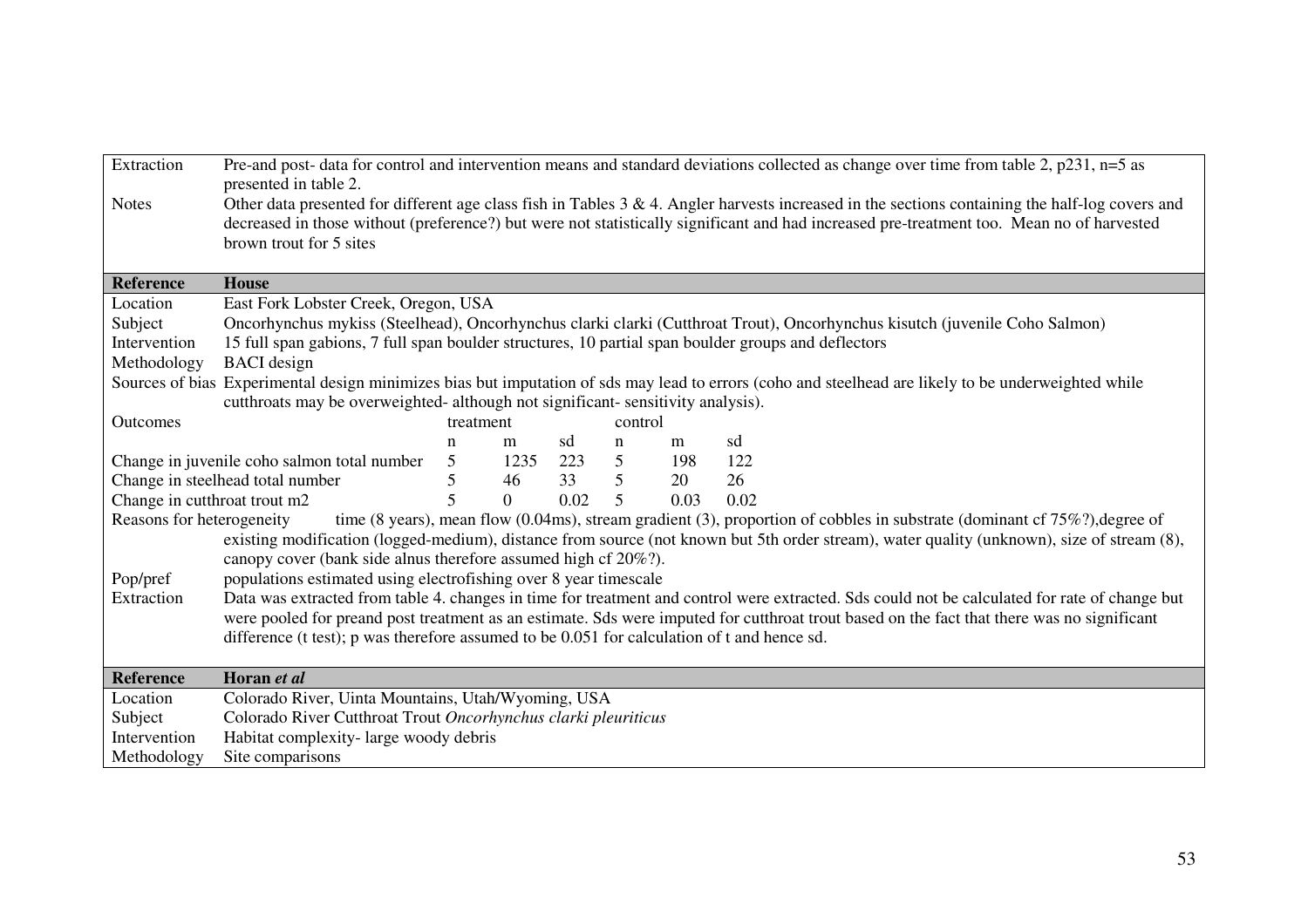| Sources of bias Data extraction, averaged LWD numbers.                                                                                                             |                                                                                |      |          |              |                |      |     |                |            |    |                                                                                                                                         |  |  |                                                                                                                                              |
|--------------------------------------------------------------------------------------------------------------------------------------------------------------------|--------------------------------------------------------------------------------|------|----------|--------------|----------------|------|-----|----------------|------------|----|-----------------------------------------------------------------------------------------------------------------------------------------|--|--|----------------------------------------------------------------------------------------------------------------------------------------------|
| <b>Outcomes</b>                                                                                                                                                    | Treatment                                                                      |      | Control  |              |                |      |     |                |            |    |                                                                                                                                         |  |  |                                                                                                                                              |
|                                                                                                                                                                    | m<br>n                                                                         |      | se       | $\mathbf{n}$ | m              | se   |     |                |            |    |                                                                                                                                         |  |  |                                                                                                                                              |
| CRCT/100m2                                                                                                                                                         | 10                                                                             | 13.9 | 11.69 30 |              | 7.5            | 5.47 |     |                |            |    |                                                                                                                                         |  |  |                                                                                                                                              |
| Pop/pref                                                                                                                                                           | Preference                                                                     |      |          |              |                |      |     |                |            |    |                                                                                                                                         |  |  |                                                                                                                                              |
| Extraction                                                                                                                                                         |                                                                                |      |          |              |                |      |     |                |            |    | WILL and BFBF were selected as highest and lowest levels of LWD densities. Fish numbers for adults and juveniles were combined to       |  |  |                                                                                                                                              |
|                                                                                                                                                                    |                                                                                |      |          |              |                |      |     |                |            |    |                                                                                                                                         |  |  | reflect population trends- data in fish/100m2 was extracted from table 3 p1255 for both sites, n and SEs were presented. Sds calculated from |
|                                                                                                                                                                    | SEs.                                                                           |      |          |              |                |      |     |                |            |    |                                                                                                                                         |  |  |                                                                                                                                              |
|                                                                                                                                                                    |                                                                                |      |          |              |                |      |     |                |            |    |                                                                                                                                         |  |  |                                                                                                                                              |
| <b>Reference</b>                                                                                                                                                   | Hunt                                                                           |      |          |              |                |      |     |                |            |    |                                                                                                                                         |  |  |                                                                                                                                              |
| Location                                                                                                                                                           | <b>Lawrence Creek</b>                                                          |      |          |              |                |      |     |                |            |    |                                                                                                                                         |  |  |                                                                                                                                              |
| Subject                                                                                                                                                            | Salvelinus fontinalis (Brook trout)                                            |      |          |              |                |      |     |                |            |    |                                                                                                                                         |  |  |                                                                                                                                              |
| Intervention                                                                                                                                                       | Bank cover and cover deflection devices                                        |      |          |              |                |      |     |                |            |    |                                                                                                                                         |  |  |                                                                                                                                              |
| Methodology                                                                                                                                                        | Before and After monitoring                                                    |      |          |              |                |      |     |                |            |    |                                                                                                                                         |  |  |                                                                                                                                              |
| Sources of bias There are no control sections in this work (although controls do exists for some of the sections that are treated as replicates in this analysis). |                                                                                |      |          |              |                |      |     |                |            |    |                                                                                                                                         |  |  |                                                                                                                                              |
|                                                                                                                                                                    | Change concurrent with the intervention is therefore the major source of bias. |      |          |              |                |      |     |                |            |    |                                                                                                                                         |  |  |                                                                                                                                              |
| <b>Outcomes</b>                                                                                                                                                    |                                                                                |      |          |              | after          |      |     | before         |            |    |                                                                                                                                         |  |  |                                                                                                                                              |
|                                                                                                                                                                    |                                                                                |      |          |              | $\mathbf n$    | m    | sd  | $\mathbf n$    | m          | sd |                                                                                                                                         |  |  |                                                                                                                                              |
| annual production of brook trout gm2yr                                                                                                                             |                                                                                |      |          |              | $\overline{4}$ | 12.9 | 5.5 | $\overline{4}$ | 12.625 1.7 |    |                                                                                                                                         |  |  |                                                                                                                                              |
| Reasons for heterogeneity                                                                                                                                          |                                                                                |      |          |              |                |      |     |                |            |    |                                                                                                                                         |  |  | time (7 years), mean flow (unknown), stream gradient (unknown), proportion of cobbles in substrate (unknown), degree of                      |
|                                                                                                                                                                    |                                                                                |      |          |              |                |      |     |                |            |    |                                                                                                                                         |  |  | existing modification (unknown), distance from source (unknown), water quality (unknown), size of stream (9.7), canopy cover (unknown).      |
|                                                                                                                                                                    |                                                                                |      |          |              |                |      |     |                |            |    |                                                                                                                                         |  |  |                                                                                                                                              |
| Population/Preference population assessed over 10 years using rigorous electrofishing methodology                                                                  |                                                                                |      |          |              |                |      |     |                |            |    |                                                                                                                                         |  |  |                                                                                                                                              |
| Extraction                                                                                                                                                         |                                                                                |      |          |              |                |      |     |                |            |    |                                                                                                                                         |  |  | Data was extracted from table 2. Mean production before intervention was extracted from 1960 with SD derived from the four sections. Post    |
|                                                                                                                                                                    | intervention data was extracted from 1970 to maximise time range.              |      |          |              |                |      |     |                |            |    |                                                                                                                                         |  |  |                                                                                                                                              |
| <b>Notes</b>                                                                                                                                                       |                                                                                |      |          |              |                |      |     |                |            |    | Data is available from four different publications regarding this site necessitating value judgment about which should be extracted. We |  |  |                                                                                                                                              |
|                                                                                                                                                                    |                                                                                |      |          |              |                |      |     |                |            |    | decided to extract one point from the study (to maintain independence) over maximum timescale at the biggest spatial scale. The data is |  |  |                                                                                                                                              |
|                                                                                                                                                                    | therefore robust but arguably underweighted in the analysis.                   |      |          |              |                |      |     |                |            |    |                                                                                                                                         |  |  |                                                                                                                                              |
| <b>Reference</b>                                                                                                                                                   | Hvidsten & Johnsen                                                             |      |          |              |                |      |     |                |            |    |                                                                                                                                         |  |  |                                                                                                                                              |
| Location                                                                                                                                                           | River Søya, Norway                                                             |      |          |              |                |      |     |                |            |    |                                                                                                                                         |  |  |                                                                                                                                              |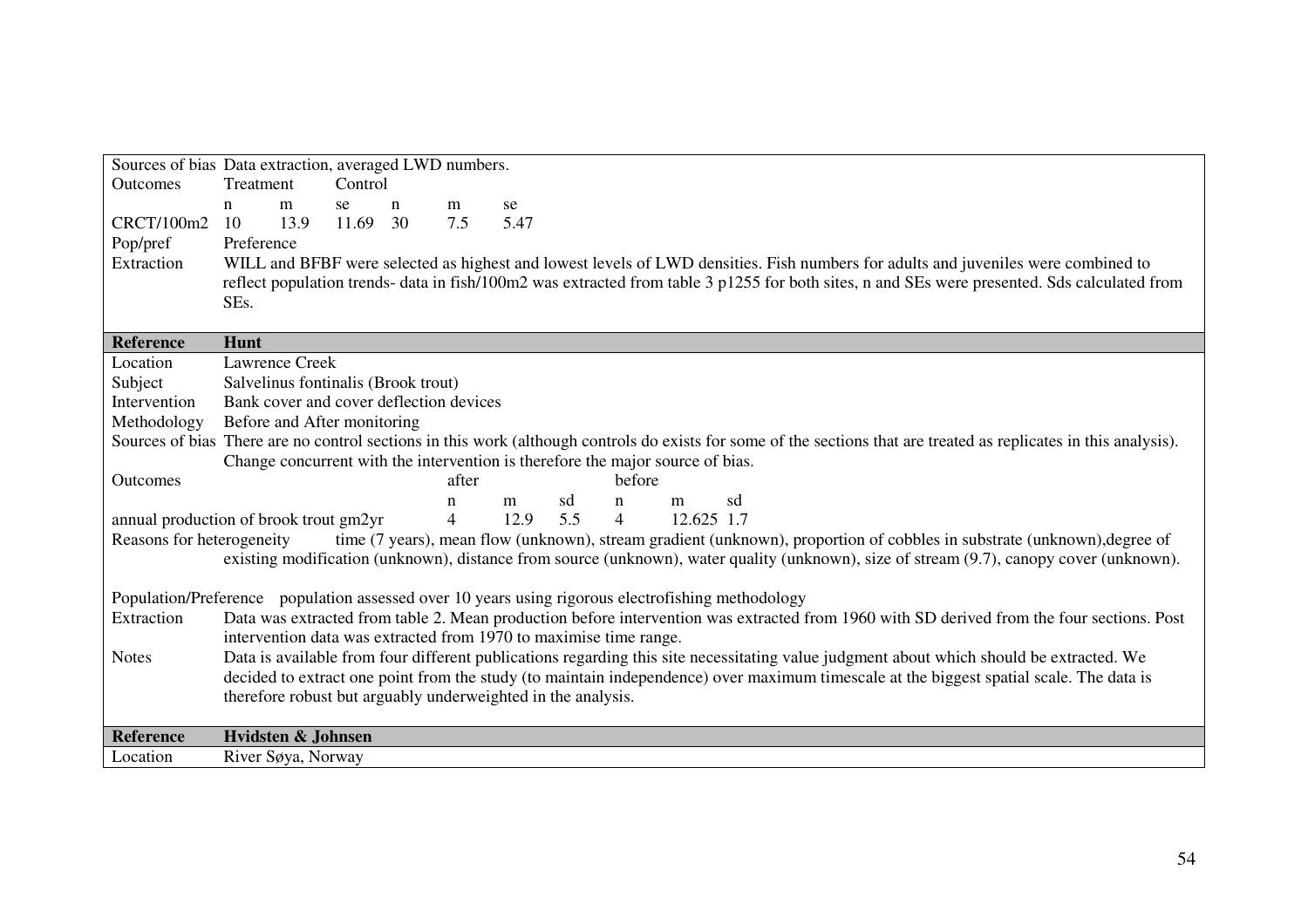| Subject                   | Salmo salar (Atlantic salmon) and Salmo trutta (Brown Trout)                                                           |                                                       |                                  |             |    |                 |                |                |      |                                                                                                                                                                 |
|---------------------------|------------------------------------------------------------------------------------------------------------------------|-------------------------------------------------------|----------------------------------|-------------|----|-----------------|----------------|----------------|------|-----------------------------------------------------------------------------------------------------------------------------------------------------------------|
| Intervention              |                                                                                                                        | Weirs, revetments and bouldering using blasted stones |                                  |             |    |                 |                |                |      |                                                                                                                                                                 |
| Methodology               | Site comparison comparing control/intervention                                                                         |                                                       |                                  |             |    |                 |                |                |      |                                                                                                                                                                 |
|                           | Sources of bias Effects confounded as drainage & channelisation of the stream occurred at the same time as bouldering. |                                                       |                                  |             |    |                 |                |                |      |                                                                                                                                                                 |
| Outcomes                  |                                                                                                                        |                                                       |                                  |             |    |                 |                |                |      |                                                                                                                                                                 |
|                           |                                                                                                                        | n                                                     | m                                | sd          | n  | m               | sd             |                |      |                                                                                                                                                                 |
| Atlantic salmon 100m2     |                                                                                                                        | $\overline{c}$                                        | 35                               | 14.5        | 3  | $5\overline{)}$ | $\overline{2}$ |                |      |                                                                                                                                                                 |
| Brown Trout 100m2         |                                                                                                                        | $\overline{2}$                                        | 29                               | 6.5         | 3  | 34              | 5.7            |                |      |                                                                                                                                                                 |
| Reasons for heterogeneity |                                                                                                                        |                                                       |                                  |             |    |                 |                |                |      | time (1984-1990), mean flow (varies considerably), stream gradient (?), proportion of cobbles in substrate (5-10cm stones to                                    |
|                           |                                                                                                                        |                                                       |                                  |             |    |                 |                |                |      | fine substrate), degree of existing modification (none mentioned from before the draining, channelisation and weir/boulder installations),                      |
|                           |                                                                                                                        |                                                       |                                  |             |    |                 |                |                |      | distance from source (?), water quality (?), size of stream (20m width in channelised areas), canopy cover (unknown, estimated low).                            |
|                           | Population/Preference population estimates                                                                             |                                                       |                                  |             |    |                 |                |                |      |                                                                                                                                                                 |
| Extraction                |                                                                                                                        |                                                       |                                  |             |    |                 |                |                |      | Data taken from Figure 3 and Figure 5, widest time range for average of reference points 6,7 and 8 (upstream controls changed) and data for                     |
|                           |                                                                                                                        |                                                       |                                  |             |    |                 |                |                |      | stream subsection with greatest alteration <i>i.e.</i> riprap across stream bottom and banks- 4b and 5a.                                                        |
|                           |                                                                                                                        |                                                       |                                  |             |    |                 |                |                |      |                                                                                                                                                                 |
| <b>Reference</b>          | <b>Inoue &amp; Nakano</b>                                                                                              |                                                       |                                  |             |    |                 |                |                |      |                                                                                                                                                                 |
| Location                  | Teshio River, N Hokkaido, Japan                                                                                        |                                                       |                                  |             |    |                 |                |                |      |                                                                                                                                                                 |
| Subject                   | Oncorhynchus masou (Masu salmon)                                                                                       |                                                       |                                  |             |    |                 |                |                |      |                                                                                                                                                                 |
| Intervention              | LWD, FWD                                                                                                               |                                                       |                                  |             |    |                 |                |                |      |                                                                                                                                                                 |
| Methodology               |                                                                                                                        |                                                       |                                  |             |    |                 |                |                |      | Correlative study linking habitat features (including woody debris abundance) to salmon population in 48 study reaches                                          |
|                           |                                                                                                                        |                                                       |                                  |             |    |                 |                |                |      | Sources of bias There is no information regarding baseline conditions or change from baseline. The authors state that there is considerable variation in stream |
|                           |                                                                                                                        |                                                       |                                  |             |    |                 |                |                |      | characteristics within the study. This could account for the variation in salmon numbers rather than woody debris. Data extraction uses                         |
|                           | tributaries as replicates therefore the study is underweighted.                                                        |                                                       |                                  |             |    |                 |                |                |      |                                                                                                                                                                 |
| Outcomes                  |                                                                                                                        |                                                       | Treatment (natural woody debris) |             |    |                 |                |                |      | Control (no woody debris)                                                                                                                                       |
|                           |                                                                                                                        | n                                                     | m                                |             | sd |                 |                | n              | m    | sd                                                                                                                                                              |
| masu salmon density       |                                                                                                                        | 9                                                     |                                  | 6.555555556 |    | 8.314311624     |                | $\overline{2}$ | 0.75 | 0.212132034                                                                                                                                                     |
| Reasons for heterogeneity |                                                                                                                        |                                                       |                                  |             |    |                 |                |                |      | Each of the replicates has such different characteristics that overall means summarising the catchment characteristics would                                    |
|                           | be misleading.                                                                                                         |                                                       |                                  |             |    |                 |                |                |      |                                                                                                                                                                 |
|                           |                                                                                                                        |                                                       |                                  |             |    |                 |                |                |      |                                                                                                                                                                 |
|                           | Population/Preference population estimates derived at the reach scale using electrofishing methodology                 |                                                       |                                  |             |    |                 |                |                |      |                                                                                                                                                                 |
| Extraction                |                                                                                                                        |                                                       |                                  |             |    |                 |                |                |      | Data was extracted from table 1 using the 11 tributaries with salmonid data as replicates. The two containing no woody debris were used as                      |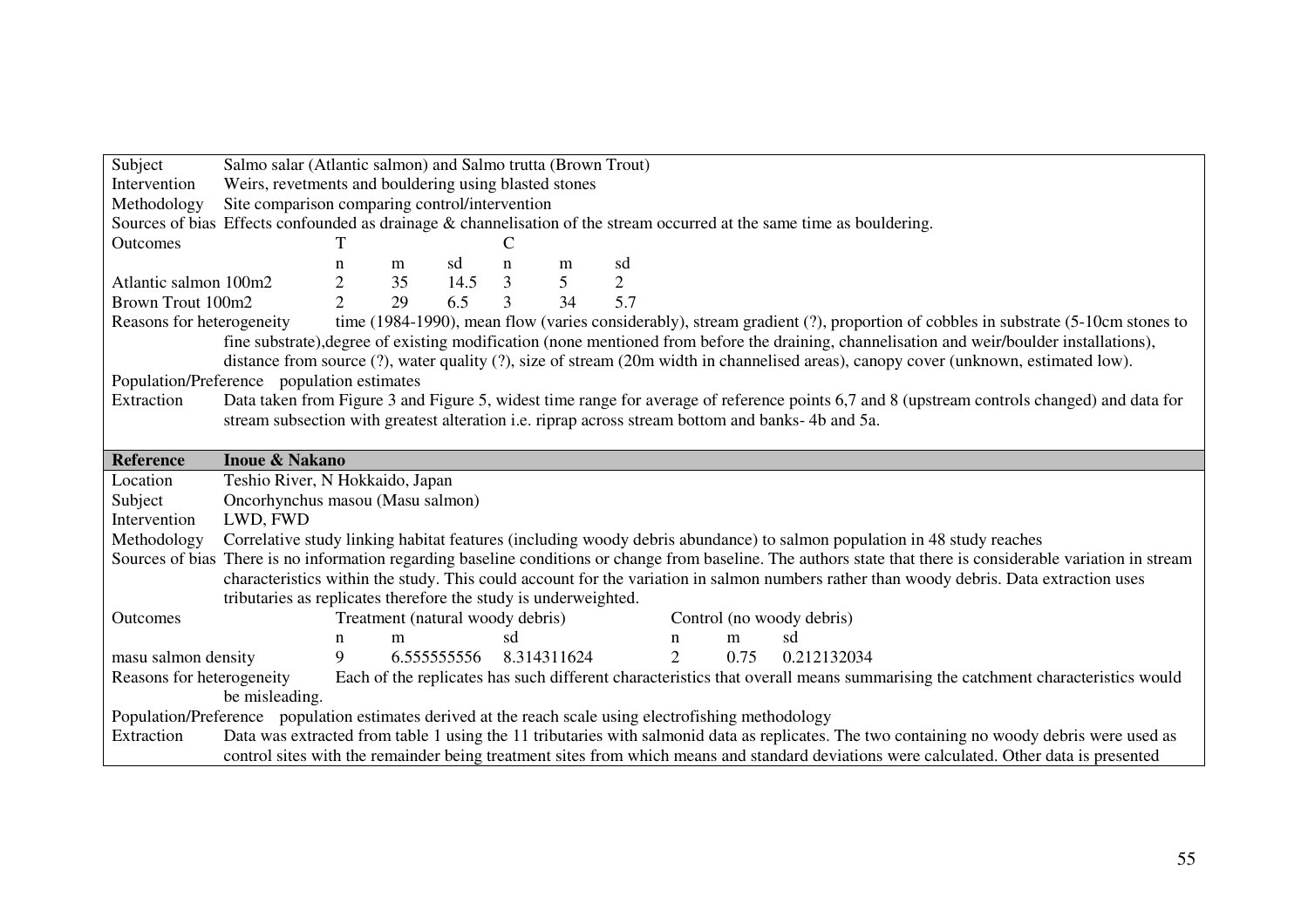| <b>Notes</b>              | than hydraulic variables at the micro-habitat scale.                                                   |                |                   |     |                |      | comparing microhabitat preference but we only extracted the population measure to retain independence.<br>The authors use partial correlation analysis to examine the relative impact of LWD and hydraulic variables and found no relationship between<br>salmonid density and LWD at the reach scale but habitat use by salmon in pools or riffles (non-pools) was affected by woody debris rather |
|---------------------------|--------------------------------------------------------------------------------------------------------|----------------|-------------------|-----|----------------|------|-----------------------------------------------------------------------------------------------------------------------------------------------------------------------------------------------------------------------------------------------------------------------------------------------------------------------------------------------------------------------------------------------------|
|                           |                                                                                                        |                |                   |     |                |      |                                                                                                                                                                                                                                                                                                                                                                                                     |
| Reference                 | Johnson et al.                                                                                         |                |                   |     |                |      |                                                                                                                                                                                                                                                                                                                                                                                                     |
| Location                  | Tenmile Creek, Oregon, U.S.A.                                                                          |                |                   |     |                |      |                                                                                                                                                                                                                                                                                                                                                                                                     |
| Subject                   |                                                                                                        |                |                   |     |                |      | Oncorhynchus mykiss (Steelhead), Oncorhynchus clarki clarki (Cutthroat Trout), Oncorhynchus kisutch (Coho Salmon)                                                                                                                                                                                                                                                                                   |
| Intervention              |                                                                                                        |                |                   |     |                |      | Large Woody Debris (this was a planned intervention but additional woody debris entered the system naturally following a winter storm).                                                                                                                                                                                                                                                             |
| Methodology               | Before and after monitoring (BACI treatment confounded)                                                |                |                   |     |                |      |                                                                                                                                                                                                                                                                                                                                                                                                     |
|                           |                                                                                                        |                |                   |     |                |      | Sources of bias Confounding impacts concurrent with the habitat improvement are probably the most important sources of bias.                                                                                                                                                                                                                                                                        |
| Outcomes                  |                                                                                                        |                | post intervention |     |                |      | pre intervention                                                                                                                                                                                                                                                                                                                                                                                    |
|                           |                                                                                                        | n              | m                 | sd  | n              | m    | sd                                                                                                                                                                                                                                                                                                                                                                                                  |
|                           | Oncorhynchus mykiss population                                                                         | $\mathfrak{2}$ | 9000              | 301 | 2              | 8000 | 301                                                                                                                                                                                                                                                                                                                                                                                                 |
|                           | Oncorhynchus clarki clarki smolt population                                                            | $\overline{2}$ | 2200 500          |     | 2              | 250  | 500                                                                                                                                                                                                                                                                                                                                                                                                 |
|                           | Oncorhynchus kisutch population                                                                        | $\overline{2}$ | 5000              | 207 | $\overline{2}$ | 5150 | 207                                                                                                                                                                                                                                                                                                                                                                                                 |
| Reasons for heterogeneity |                                                                                                        |                |                   |     |                |      | time (60 months), mean flow (unknown), stream gradient (3), proportion of cobbles in substrate (unknown), degree of                                                                                                                                                                                                                                                                                 |
|                           |                                                                                                        |                |                   |     |                |      | existing modification (low?), distance from source (4km), water quality (unknown), size of stream (15.6), canopy cover (coniferous                                                                                                                                                                                                                                                                  |
| Pop/pref                  | catchments therefore moderate cover).<br>population estimates derived for reaches using electrofishing |                |                   |     |                |      |                                                                                                                                                                                                                                                                                                                                                                                                     |
| Extraction                |                                                                                                        |                |                   |     |                |      | Steel head, Coho and cuthtroat smolt population was extracted (figs 5, 6, 7). Data were extracted from the maximum time range 1991-2000                                                                                                                                                                                                                                                             |
|                           |                                                                                                        |                |                   |     |                |      | but the time range is considered as 5 years (5 years post intervention). Sds were calculated working back from the p values reported from T                                                                                                                                                                                                                                                         |
|                           |                                                                                                        |                |                   |     |                |      | tests (note that our mean difference is calculated from the maximum time range not the mean of before and after, which may introduce a                                                                                                                                                                                                                                                              |
|                           | small error). n was downweighted to 2 because three non-independent points were extracted              |                |                   |     |                |      |                                                                                                                                                                                                                                                                                                                                                                                                     |
| <b>Notes</b>              |                                                                                                        |                |                   |     |                |      | The authors interpret the BACI data as confounded because the trends in the reference stream do not match those in the treatment- thus site                                                                                                                                                                                                                                                         |
|                           |                                                                                                        |                |                   |     |                |      | differences are operating. Data has therefore been extracted as time-series data from before and after impact in the treatment.                                                                                                                                                                                                                                                                     |
|                           |                                                                                                        |                |                   |     |                |      |                                                                                                                                                                                                                                                                                                                                                                                                     |
| <b>Reference</b>          | Jones et al                                                                                            |                |                   |     |                |      |                                                                                                                                                                                                                                                                                                                                                                                                     |
| Location                  | Barrenlands, Northwest Territories, Canada                                                             |                |                   |     |                |      |                                                                                                                                                                                                                                                                                                                                                                                                     |
| Subject                   | Thymallus arcticus (Artic grayling)                                                                    |                |                   |     |                |      |                                                                                                                                                                                                                                                                                                                                                                                                     |
| Intervention              | ramps, v-weirs, vanes and groins in an artificial stream                                               |                |                   |     |                |      |                                                                                                                                                                                                                                                                                                                                                                                                     |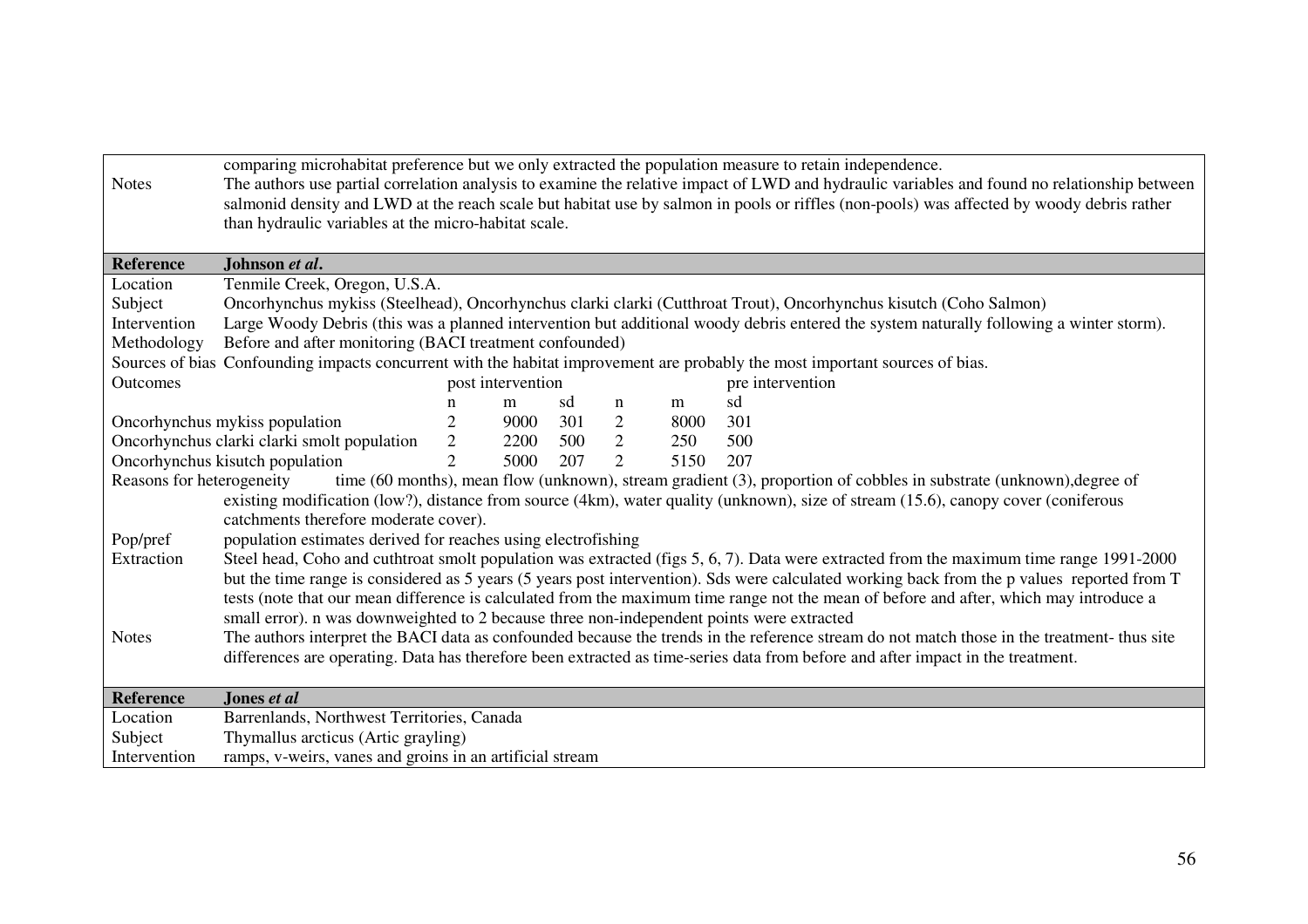| Methodology               | <b>BACI</b>                              |           |          |         |             |         |                                                                                                                                                             |
|---------------------------|------------------------------------------|-----------|----------|---------|-------------|---------|-------------------------------------------------------------------------------------------------------------------------------------------------------------|
|                           |                                          |           |          |         |             |         | Sources of bias extracted pooled standard deviation. Artificially created stream, different fish, weather conditions (sensitivity analysis)                 |
| Outcomes                  |                                          | Treatment |          |         |             | Control |                                                                                                                                                             |
|                           |                                          | n         | m        | sd      | $\mathbf n$ | m       | sd                                                                                                                                                          |
| Fish number per m-3       |                                          | 14        | $-0.6$   | 2.75    | 10          | 8.3     | 4.25                                                                                                                                                        |
| Reasons for heterogeneity |                                          |           |          |         |             |         | time (1998-2000-1), mean flow (?), stream gradient (?), proportion of cobbles in substrate (fine sediments equal 44% so                                     |
|                           |                                          |           |          |         |             |         | cobbles estimated as low), degree of existing modification (entirely unnatural), distance from source (within a lake chain, estimate medium),               |
|                           |                                          |           |          |         |             |         | water quality (?), size of stream (?), canopy cover (unvegetated, estimated low).                                                                           |
|                           | Population/Preference habitat preference |           |          |         |             |         |                                                                                                                                                             |
| Extraction                | underestimation.                         |           |          |         |             |         | p1361- data read from Figure 6a. Standard deviations were pooled, this creates an additional source of bias but should lead to an                           |
| <b>Notes</b>              |                                          |           |          |         |             |         | Although numbers decreased overall, fish showed a preference at a mesohabitat scale for the structures. LWD not naturally occurring in this                 |
|                           |                                          |           |          |         |             |         | tundra environment so not used. Climate conditions appear to reflect overall changes in fish numbers                                                        |
|                           |                                          |           |          |         |             |         |                                                                                                                                                             |
| <b>Reference</b>          | Knaepkens et al.                         |           |          |         |             |         |                                                                                                                                                             |
| Location                  | Witte Nete, Flanders, Belgium            |           |          |         |             |         |                                                                                                                                                             |
|                           |                                          |           |          |         |             |         |                                                                                                                                                             |
| Subject                   | Cottus gobio (European bullhead)         |           |          |         |             |         |                                                                                                                                                             |
| Intervention              | artificial stones v no stones            |           |          |         |             |         |                                                                                                                                                             |
| Methodology               |                                          |           |          |         |             |         | Site comparisons from sampling by electrofishing at 40 random locations 7 of which contain stones                                                           |
|                           |                                          |           |          |         |             |         | Sources of bias The primary source of bias associated with this multi-site comparison is potential confounding. The sites with stones are near bridges with |
|                           |                                          |           |          |         |             |         | offer cover and water velocities are also higher. Lack of independence of treatments could also impact the results                                          |
| <b>Outcomes</b>           | treatment                                |           |          | control |             |         |                                                                                                                                                             |
|                           | n                                        | m         | sd       | n       | m           | sd      |                                                                                                                                                             |
| bullhead numbers          | 7                                        | 6.7       | 6.849 33 |         | 0.2         | 0.442   |                                                                                                                                                             |
| Reasons for heterogeneity |                                          |           |          |         |             |         | time (unknown), mean flow (0.16ms), stream gradient (lowland river with low gradient extracted as $0.1\%$ ), proportion of                                  |
|                           |                                          |           |          |         |             |         | cobbles in substrate (30% on average in the treatment), degree of existing modification (channelised heavily modified lowland river-high),                  |
|                           |                                          |           |          |         |             |         | distance from source (unknown), water quality (unknown), size of stream (unknown), canopy cover (unknown).                                                  |
| Pop/pref                  | habitat preference                       |           |          |         |             |         |                                                                                                                                                             |
| Extraction                |                                          |           |          |         |             |         | Data was extracted from table 1. mean values were used across all sites for habitat variables except proportion of cobbles which was                        |
|                           | restricted to the treatment sites.       |           |          |         |             |         |                                                                                                                                                             |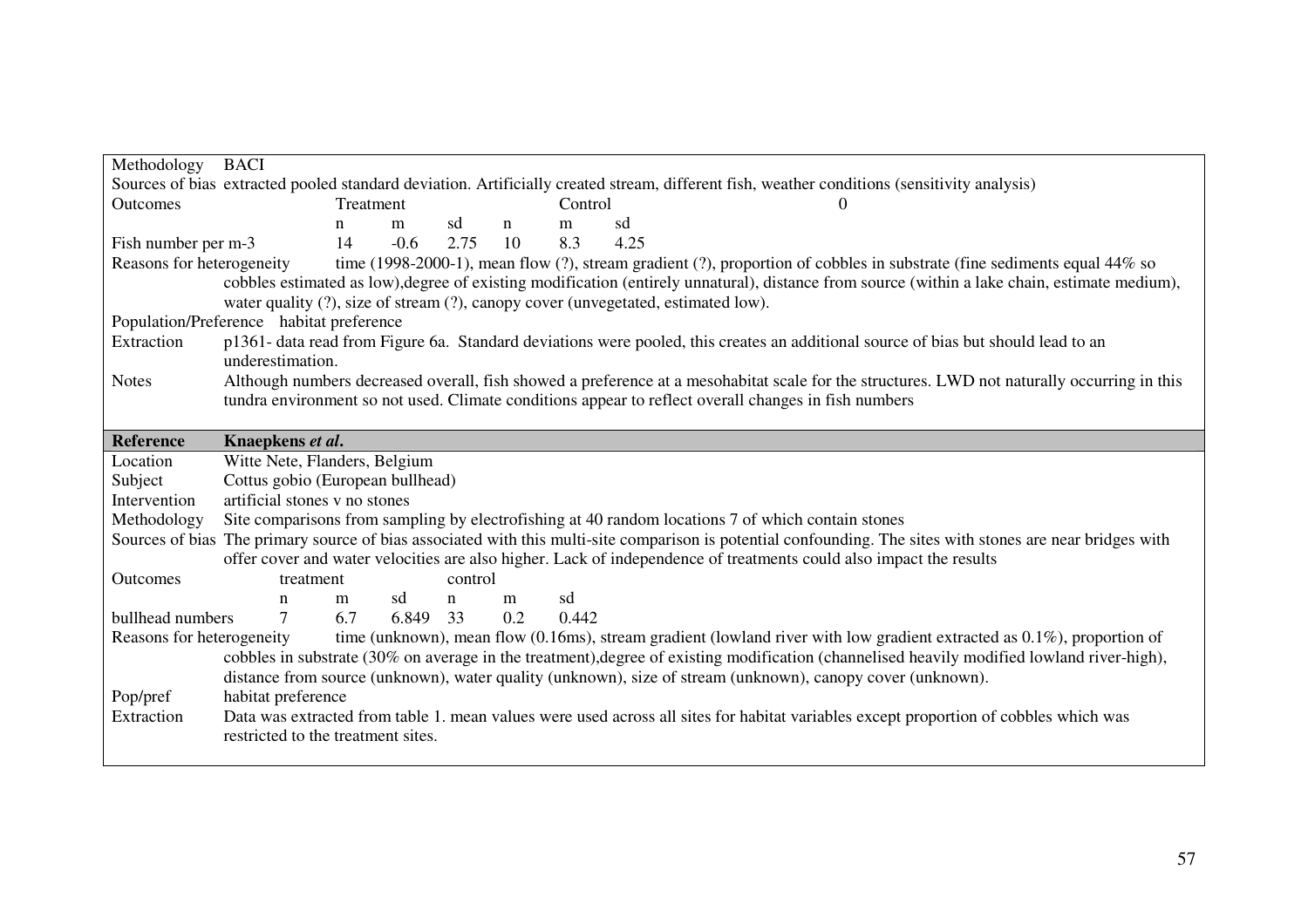| <b>Reference</b>          | <b>Knudsen &amp; Dilley</b>                                                                                                                 |                  |                 |             |                 |                |                                                                                                                                                          |  |  |  |
|---------------------------|---------------------------------------------------------------------------------------------------------------------------------------------|------------------|-----------------|-------------|-----------------|----------------|----------------------------------------------------------------------------------------------------------------------------------------------------------|--|--|--|
| Location                  | Five sites, Western Washington, U.S.A                                                                                                       |                  |                 |             |                 |                |                                                                                                                                                          |  |  |  |
| Subject                   | Oncorhynchus kisutch (Coho salmon), Oncorhynchus mykiss (Steelhead), Oncorhynchus clarki (Cutthroat trout)                                  |                  |                 |             |                 |                |                                                                                                                                                          |  |  |  |
| Intervention              | Streambank relocation, riprap and streambed alteration                                                                                      |                  |                 |             |                 |                |                                                                                                                                                          |  |  |  |
| Methodology               | <b>BACI</b> design                                                                                                                          |                  |                 |             |                 |                |                                                                                                                                                          |  |  |  |
|                           |                                                                                                                                             |                  |                 |             |                 |                | Sources of bias BACI design minimizes bias but extraction involved pooling CIs and converting them to SDs (assuming normal distribution and n of 100!)   |  |  |  |
|                           | potentially underweighting the study (sensitivity analysis). Population parameters were estimated when n>7 thus n is assumed conservatively |                  |                 |             |                 |                |                                                                                                                                                          |  |  |  |
|                           | to be 7.                                                                                                                                    |                  |                 |             |                 |                |                                                                                                                                                          |  |  |  |
| Outcomes                  |                                                                                                                                             |                  | Treatment       |             | Control         |                |                                                                                                                                                          |  |  |  |
|                           |                                                                                                                                             | $\mathbf n$      | m               | sd          | n               | m              | sd                                                                                                                                                       |  |  |  |
|                           | change in coho numbers- Decker                                                                                                              | $\overline{7}$   | 158             | 145.744898  | 7               | 10             | 47.23214286                                                                                                                                              |  |  |  |
|                           | change in coho numbers- big Mission                                                                                                         | 7                | $-1167$         | 410.9196429 | $\tau$          | $-445$         | 290.1403061                                                                                                                                              |  |  |  |
|                           | change in coho numbers- Beaver                                                                                                              | 7                | $-8$            | 14.84438776 | 7               | 11             | 2.698979592                                                                                                                                              |  |  |  |
|                           | change in coho numbers- Lower Deschutes                                                                                                     | $\overline{7}$   | 0.1             | 0.06747449  | $\overline{7}$  | $-35$          | 43.18367347                                                                                                                                              |  |  |  |
|                           | change in coho numbers- Upper Deschutes                                                                                                     | $\tau$           | $-246$          | 107.2844388 | $\overline{7}$  | 87             | 105.934949                                                                                                                                               |  |  |  |
|                           | change in steelhead numbers- Decker                                                                                                         |                  | 417             | 142.3711735 | $\overline{7}$  | 84             | 50.60586735                                                                                                                                              |  |  |  |
|                           | change in steelhead numbers- Big Mission                                                                                                    | $\boldsymbol{7}$ | $-29$           | 31.7130102  | $\tau$          | 28             | 12.14540816                                                                                                                                              |  |  |  |
|                           | change in steelhead numbers- Beaver                                                                                                         | $\overline{7}$   | 8               | 0.674744898 | $\overline{7}$  | 12             | 2.698979592                                                                                                                                              |  |  |  |
|                           | change in steelhead numbers- Lower Deschutes                                                                                                | $\overline{7}$   | 449             | 184.880102  | $\overline{7}$  | 48             | 128.2015306                                                                                                                                              |  |  |  |
|                           | change in steelhead numbers- Upper Deschutes                                                                                                | $\tau$           | $-67$           | 52.63010204 | $\tau$          | 52             | 43.18367347                                                                                                                                              |  |  |  |
|                           | change in cutthroat trout numbers- Decker                                                                                                   | $\overline{7}$   | 16              | 10.79591837 | 7               | 3 <sup>7</sup> | 4.723214286                                                                                                                                              |  |  |  |
|                           | change in cutthroat trout numbers- Big Mission                                                                                              | $\tau$           | $7\overline{ }$ | 11.47066327 | $7\phantom{.0}$ | $-10$          | 19.56760204                                                                                                                                              |  |  |  |
|                           | change in cutthroat trout numbers- Beaver                                                                                                   | $\overline{7}$   | $-1$            | 0.06747449  | $\tau$          | 0.1            | 0.06747449                                                                                                                                               |  |  |  |
|                           | change in cutthroat trout numbers- Lower Deschutes                                                                                          | $\overline{7}$   | 24              | 14.84438776 | $\overline{7}$  | $\overline{2}$ | 26.98979592                                                                                                                                              |  |  |  |
|                           | change in cutthroat trout numbers- Upper Deschutes                                                                                          | $\overline{7}$   | $-7$            | 17.54336735 | $7\phantom{.0}$ | 10             | 3.37372449                                                                                                                                               |  |  |  |
| Reasons for heterogeneity |                                                                                                                                             |                  |                 |             |                 |                | time (three weeks), mean flow $(0.5{\text -}11 \text{m}3/\text{s})$ , stream gradient (unknown), proportion of cobbles in substrate                      |  |  |  |
|                           |                                                                                                                                             |                  |                 |             |                 |                | (unknown), degree of existing modification (unknown), distance from source (unknown), water quality (unknown), size of stream (unknown),                 |  |  |  |
|                           | canopy cover (forested catchment but unquantified).                                                                                         |                  |                 |             |                 |                |                                                                                                                                                          |  |  |  |
|                           |                                                                                                                                             |                  |                 |             |                 |                | Population/Preference Although the authors used population estimation techniques the timescale is so short (maximum three weeks) that habitat preference |  |  |  |
|                           | rather than change in population is being studied.                                                                                          |                  |                 |             |                 |                |                                                                                                                                                          |  |  |  |
| Extraction                |                                                                                                                                             |                  |                 |             |                 |                | Data was extracted from Table 2. Individual fish species were extracted in preference to pooled species. Change over time was extracted for              |  |  |  |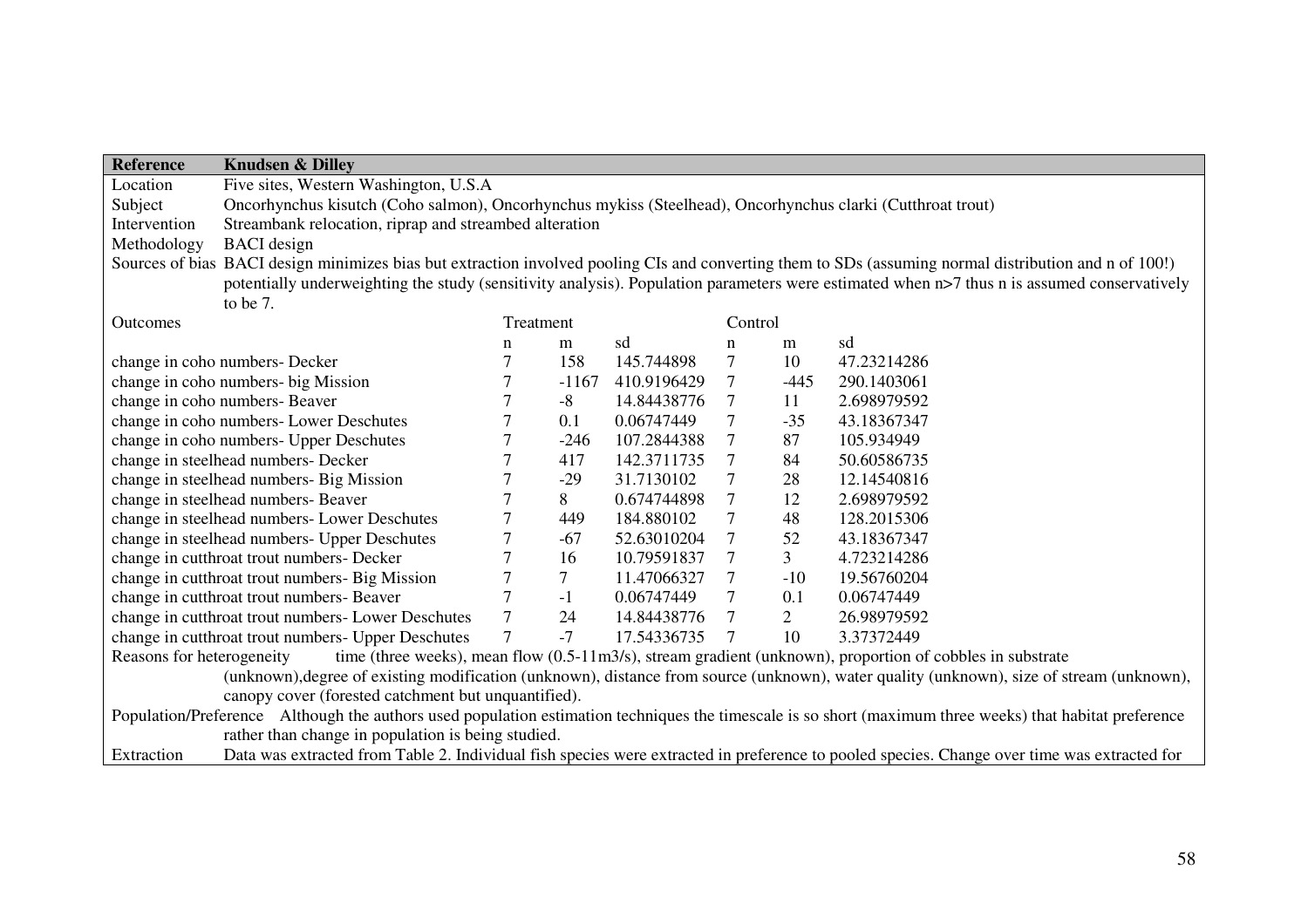|                          | treatment and control sites, n was assumed to be 7 (see methods), CIs were pooled and converted to SD assuming a large sample size and<br>normal distribution by dividing the length of the confidence interval by 3.92, and then multiplying by the square root of the sample size.                                                               |                                                                                         |             |                |                |               |    |                                                                                                                               |  |  |  |  |
|--------------------------|----------------------------------------------------------------------------------------------------------------------------------------------------------------------------------------------------------------------------------------------------------------------------------------------------------------------------------------------------|-----------------------------------------------------------------------------------------|-------------|----------------|----------------|---------------|----|-------------------------------------------------------------------------------------------------------------------------------|--|--|--|--|
|                          |                                                                                                                                                                                                                                                                                                                                                    | Where the mean or CI was zero it was substituted with 0.1 for inclusion in the analysis |             |                |                |               |    |                                                                                                                               |  |  |  |  |
|                          |                                                                                                                                                                                                                                                                                                                                                    |                                                                                         |             |                |                |               |    |                                                                                                                               |  |  |  |  |
| <b>Reference</b>         | Koed et al.                                                                                                                                                                                                                                                                                                                                        |                                                                                         |             |                |                |               |    |                                                                                                                               |  |  |  |  |
| Location                 |                                                                                                                                                                                                                                                                                                                                                    | River Skern, Denmark                                                                    |             |                |                |               |    |                                                                                                                               |  |  |  |  |
| Subject                  | Salmo salar (Atlantic Salmon) and Salmo trutta (Brown Trout)                                                                                                                                                                                                                                                                                       |                                                                                         |             |                |                |               |    |                                                                                                                               |  |  |  |  |
| Intervention             | Dyke removal and re-meandering                                                                                                                                                                                                                                                                                                                     |                                                                                         |             |                |                |               |    |                                                                                                                               |  |  |  |  |
| Methodology              | <b>BA</b>                                                                                                                                                                                                                                                                                                                                          |                                                                                         |             |                |                |               |    |                                                                                                                               |  |  |  |  |
|                          | Sources of bias Large lake (250ha) developed due to bank collapse part way through experimental run leading to increased predation from bird colonies                                                                                                                                                                                              |                                                                                         |             |                |                |               |    |                                                                                                                               |  |  |  |  |
| Outcomes                 |                                                                                                                                                                                                                                                                                                                                                    |                                                                                         | After       |                |                | <b>Before</b> |    |                                                                                                                               |  |  |  |  |
|                          |                                                                                                                                                                                                                                                                                                                                                    |                                                                                         | n           | m              | sd             | n             | m  | sd                                                                                                                            |  |  |  |  |
|                          | Atlantic Salmon Survival (% indiv)                                                                                                                                                                                                                                                                                                                 |                                                                                         |             | 49             |                |               | 54 |                                                                                                                               |  |  |  |  |
|                          | Brown Trout Survival (% indiv)                                                                                                                                                                                                                                                                                                                     |                                                                                         |             | 74             |                |               | 81 |                                                                                                                               |  |  |  |  |
|                          | Reasons for heterogeneity<br>time (24 months), mean flow (?), stream gradient (70m fall over 94km), proportion of cobbles in substrate (), degree of<br>existing modification (), distance from source (? but to mouth), water quality (3-24% salinity in estuarine end), size of stream (?), canopy<br>cover (?). Discharge (mean annual 36m3s-1) |                                                                                         |             |                |                |               |    |                                                                                                                               |  |  |  |  |
|                          | Population/Preference Population?                                                                                                                                                                                                                                                                                                                  |                                                                                         |             |                |                |               |    |                                                                                                                               |  |  |  |  |
| Extraction               |                                                                                                                                                                                                                                                                                                                                                    |                                                                                         |             |                |                |               |    | Survival data (%) taken from Table II, p74, before and after. No Standard Deviation is extractable.                           |  |  |  |  |
|                          |                                                                                                                                                                                                                                                                                                                                                    |                                                                                         |             |                |                |               |    |                                                                                                                               |  |  |  |  |
| Reference                | Langford et al                                                                                                                                                                                                                                                                                                                                     |                                                                                         |             |                |                |               |    |                                                                                                                               |  |  |  |  |
| Location                 | Wessex                                                                                                                                                                                                                                                                                                                                             |                                                                                         |             |                |                |               |    |                                                                                                                               |  |  |  |  |
| Subject                  | <b>Trout and Salmon</b>                                                                                                                                                                                                                                                                                                                            |                                                                                         |             |                |                |               |    |                                                                                                                               |  |  |  |  |
| Intervention             | Bouldering, some livestock fencing and bank alteration                                                                                                                                                                                                                                                                                             |                                                                                         |             |                |                |               |    |                                                                                                                               |  |  |  |  |
| Methodology              | Site comparison                                                                                                                                                                                                                                                                                                                                    |                                                                                         |             |                |                |               |    |                                                                                                                               |  |  |  |  |
|                          |                                                                                                                                                                                                                                                                                                                                                    |                                                                                         |             |                |                |               |    | Sources of bias Confounded interventions and potential error from extraction assumption of sample size (sensitivity analysis) |  |  |  |  |
| <b>Outcomes</b>          |                                                                                                                                                                                                                                                                                                                                                    | Treatment                                                                               |             |                |                | Control       |    |                                                                                                                               |  |  |  |  |
|                          |                                                                                                                                                                                                                                                                                                                                                    | n                                                                                       | m           | sd             | n              | m             | sd |                                                                                                                               |  |  |  |  |
| Wild trout number 100m-2 |                                                                                                                                                                                                                                                                                                                                                    | 4                                                                                       | 0.25        | 0.197          | $\overline{4}$ | 0.0333 0.025  |    |                                                                                                                               |  |  |  |  |
| Salmon parr no 100m-2 4  |                                                                                                                                                                                                                                                                                                                                                    |                                                                                         | 10.26 11.28 | $\overline{4}$ | 3.333          | 2.95          |    |                                                                                                                               |  |  |  |  |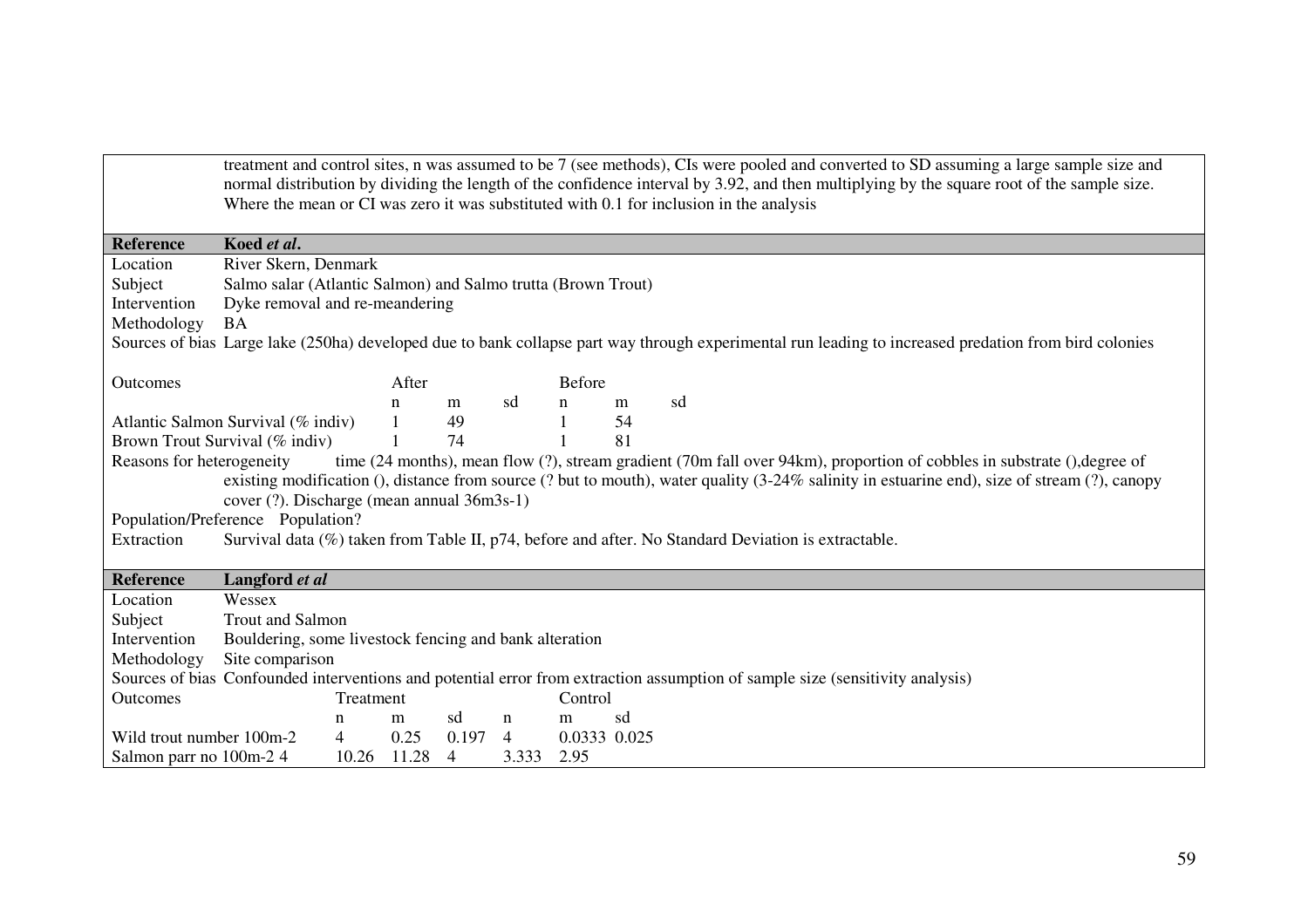| Reasons for heterogeneity                                               | time (approx 2yrs), mean flow (?), stream gradient (?), proportion of cobbles in substrate (estimated as low although<br>some), degree of existing modification (grazing and abstraction), distance from source (?), water quality (unknown), size of stream (?), canopy |  |  |  |  |  |  |  |  |  |  |
|-------------------------------------------------------------------------|--------------------------------------------------------------------------------------------------------------------------------------------------------------------------------------------------------------------------------------------------------------------------|--|--|--|--|--|--|--|--|--|--|
|                                                                         | cover (estimated as low/medium).                                                                                                                                                                                                                                         |  |  |  |  |  |  |  |  |  |  |
| Population/Preference population (assumed given spatial scale and time) |                                                                                                                                                                                                                                                                          |  |  |  |  |  |  |  |  |  |  |
| Extraction                                                              | Data extracted from Fig 30 pXVII for wild trout and for salmon parr, read from graphs. N is given as 4 and this is assumed for both control<br>and intervention. Calibration= (Wild trout: 9mm=0.1 fish/100-2 and Salmon parr: 1.95mm= I fish)                           |  |  |  |  |  |  |  |  |  |  |
| <b>Notes</b>                                                            | Other fish data included but not extracted, as well as for age class (0 and 1 trout)                                                                                                                                                                                     |  |  |  |  |  |  |  |  |  |  |
|                                                                         |                                                                                                                                                                                                                                                                          |  |  |  |  |  |  |  |  |  |  |
| Reference                                                               | Lehane et al                                                                                                                                                                                                                                                             |  |  |  |  |  |  |  |  |  |  |
| Location                                                                | Douglas River, Cork, Ireland                                                                                                                                                                                                                                             |  |  |  |  |  |  |  |  |  |  |
| Subject                                                                 | Salmo trutta (Brown trout)                                                                                                                                                                                                                                               |  |  |  |  |  |  |  |  |  |  |
| Intervention                                                            | large woody debris                                                                                                                                                                                                                                                       |  |  |  |  |  |  |  |  |  |  |
| Methodology                                                             | BACI type RCT design with pre and post treatment and control fish abundance estimated using electrofishing.                                                                                                                                                              |  |  |  |  |  |  |  |  |  |  |
|                                                                         | Sources of bias The experimental design minimizes bias but the short timescale limits the predictive value of results. The control also incorporates "natural"                                                                                                           |  |  |  |  |  |  |  |  |  |  |
|                                                                         | levels of LWD therefore the treatment effect is likely to be underestimated in comparison to no woody debris. mean difference based on the                                                                                                                               |  |  |  |  |  |  |  |  |  |  |
|                                                                         | extracted rate of change $(21.8)$ is higher than mean difference based on treatment-control post intervention $(17)$ or pre and post treatment                                                                                                                           |  |  |  |  |  |  |  |  |  |  |
|                                                                         | (7.5).                                                                                                                                                                                                                                                                   |  |  |  |  |  |  |  |  |  |  |
| Outcomes                                                                | treatment<br>control                                                                                                                                                                                                                                                     |  |  |  |  |  |  |  |  |  |  |
|                                                                         | sd<br>sd<br>$\mathbf n$<br>$\mathbf n$<br>m<br>m                                                                                                                                                                                                                         |  |  |  |  |  |  |  |  |  |  |
| Trout numbers 4                                                         | 14.342<br>7.5<br>8.426 12<br>$-14.3$                                                                                                                                                                                                                                     |  |  |  |  |  |  |  |  |  |  |
| Reasons for heterogeneity                                               | time (21 months), mean flow (0.45ms), stream gradient (3%), proportion of cobbles in substrate (unknown), degree of                                                                                                                                                      |  |  |  |  |  |  |  |  |  |  |
|                                                                         | existing modification (riparian plantation-medium), distance from source (<5Km), water quality (unknown), size of stream (4.7), canopy                                                                                                                                   |  |  |  |  |  |  |  |  |  |  |
|                                                                         | cover (surrounding plantation infers high cover, estimated at 20%).                                                                                                                                                                                                      |  |  |  |  |  |  |  |  |  |  |
| Pop/pref                                                                | habitat preference- small scale measure of trout distribution                                                                                                                                                                                                            |  |  |  |  |  |  |  |  |  |  |
| Extraction                                                              | Changes in total trout captures over time in treatment and control were extracted from table 1. pre installation figures March 1998, installation                                                                                                                        |  |  |  |  |  |  |  |  |  |  |
|                                                                         | is June 1998, post installation was extracted from spring 2000. the 4 segments with dams were treated as four treatment replicates and the 12                                                                                                                            |  |  |  |  |  |  |  |  |  |  |
|                                                                         | segments without dams were treated as controls. The reaches were not deemed independent which is why they were combined to derive a                                                                                                                                      |  |  |  |  |  |  |  |  |  |  |
|                                                                         | single effect size for analysis.                                                                                                                                                                                                                                         |  |  |  |  |  |  |  |  |  |  |
| <b>Notes</b>                                                            | Other data presenting both fish and habitat metrics was presented including ANOVAs, recapture data and a PCA. Mark recapture data                                                                                                                                        |  |  |  |  |  |  |  |  |  |  |
|                                                                         | suggested that the trout moved but they moved less when woody debris was present. The authors concluded that appropriate riparian                                                                                                                                        |  |  |  |  |  |  |  |  |  |  |
|                                                                         | management would provide an input of LWD. In the absence of this input, artificial intervention provides short to medium term stream                                                                                                                                     |  |  |  |  |  |  |  |  |  |  |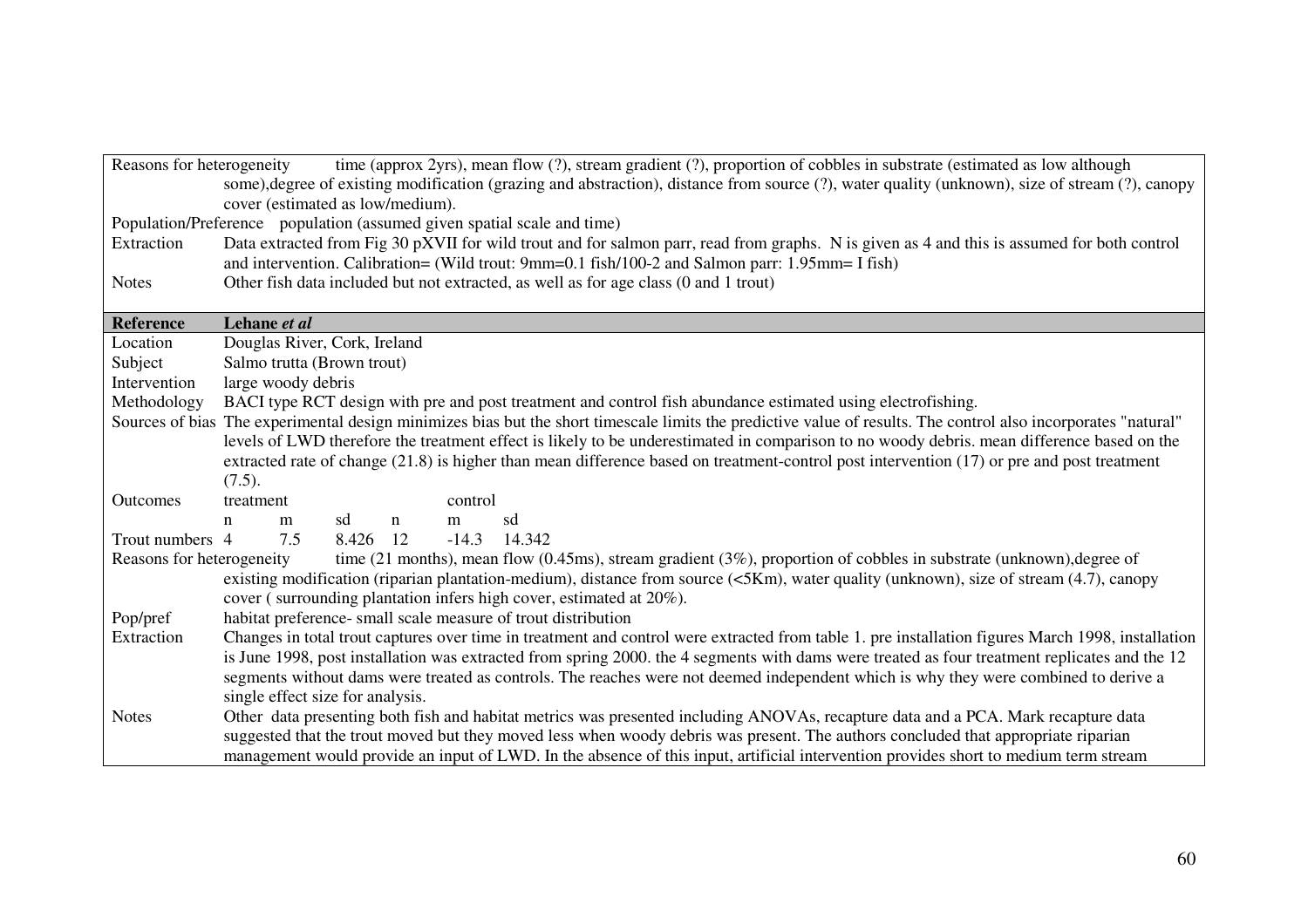|                  | enhancement for trout.                                                                                                                                                                                                                                                                                                                                                                                                                                                                                                                                                                                                                                                                                                                                                        |  |  |  |  |  |  |  |  |
|------------------|-------------------------------------------------------------------------------------------------------------------------------------------------------------------------------------------------------------------------------------------------------------------------------------------------------------------------------------------------------------------------------------------------------------------------------------------------------------------------------------------------------------------------------------------------------------------------------------------------------------------------------------------------------------------------------------------------------------------------------------------------------------------------------|--|--|--|--|--|--|--|--|
| Reference        | Linløkken                                                                                                                                                                                                                                                                                                                                                                                                                                                                                                                                                                                                                                                                                                                                                                     |  |  |  |  |  |  |  |  |
| Location         | River Glomma, SE Norway                                                                                                                                                                                                                                                                                                                                                                                                                                                                                                                                                                                                                                                                                                                                                       |  |  |  |  |  |  |  |  |
| Subject          | Salmo trutta(Brown Trout)                                                                                                                                                                                                                                                                                                                                                                                                                                                                                                                                                                                                                                                                                                                                                     |  |  |  |  |  |  |  |  |
| Intervention     | Four rock weirs and deflectors                                                                                                                                                                                                                                                                                                                                                                                                                                                                                                                                                                                                                                                                                                                                                |  |  |  |  |  |  |  |  |
| Methodology      | <b>BACI</b> type design                                                                                                                                                                                                                                                                                                                                                                                                                                                                                                                                                                                                                                                                                                                                                       |  |  |  |  |  |  |  |  |
| Outcomes         | Sources of bias Although the BACI design minimizes bias, it is unclear how the work was replicated. Data extraction involved pooling CIs and converting<br>them to SDs probably resulting in underweighting. This may have been counteracted by the use of fish numbers from figure 4 to derive<br>sample sizes. A drought also resulted in low flow at the end of the experiment potentially confounding the results, thus there is considerable<br>potential for bias in spite of the BACI design. (sensitivity analysis)<br>Treatment<br>Control                                                                                                                                                                                                                           |  |  |  |  |  |  |  |  |
|                  | sd<br>sd<br>m<br>$\mathbf n$<br>n<br>m                                                                                                                                                                                                                                                                                                                                                                                                                                                                                                                                                                                                                                                                                                                                        |  |  |  |  |  |  |  |  |
|                  | $-5$<br>170<br>255.3 287<br>215.5<br>$\mathbf{1}$                                                                                                                                                                                                                                                                                                                                                                                                                                                                                                                                                                                                                                                                                                                             |  |  |  |  |  |  |  |  |
| Extraction       | Change in brown trout density<br>Reasons for heterogeneity<br>time (8 years), mean flow (0.95m3s1), stream gradient (1.75%), proportion of cobbles in substrate (high but not<br>quantified), degree of existing modification (dredged for logging-high), distance from source (<68Km), water quality (high), size of stream<br>(unknown), canopy cover (unknown).<br>Population/Preference Density estimated by electrofishing and mark recapture over long timescale-population<br>Data was extracted from figure 2 with before data 1986 and after data 1996. CIs were pooled and converted to SD assuming a large sample<br>size and normal distribution by dividing the length of the confidence interval by 3.92, and then multiplying by the square root of the sample |  |  |  |  |  |  |  |  |
|                  | size. Sample size was taken from 1986 from figure 4. Graphical reading errors will decrease accuracy.                                                                                                                                                                                                                                                                                                                                                                                                                                                                                                                                                                                                                                                                         |  |  |  |  |  |  |  |  |
| <b>Reference</b> | <b>Mesick</b>                                                                                                                                                                                                                                                                                                                                                                                                                                                                                                                                                                                                                                                                                                                                                                 |  |  |  |  |  |  |  |  |
| Location         | Rush Creek, California, USA                                                                                                                                                                                                                                                                                                                                                                                                                                                                                                                                                                                                                                                                                                                                                   |  |  |  |  |  |  |  |  |
|                  | Subject Salmo trutta (Brown trout)                                                                                                                                                                                                                                                                                                                                                                                                                                                                                                                                                                                                                                                                                                                                            |  |  |  |  |  |  |  |  |
| Intervention     | excavation of pools with woody debris or boulders added, side channels (to reduce flow) and spawning gravel added downstream of pools                                                                                                                                                                                                                                                                                                                                                                                                                                                                                                                                                                                                                                         |  |  |  |  |  |  |  |  |
| Methodology      | Comparisons of different river sections were made with associated estimates of fish numbers assessed by electrofishing. Population estimates<br>were computed using the maximum likelihood method (Platts et al. 1983). Survival rates were calculated standardized over a 12 month<br>interval. Regression models were developed relating fish population parameters to habitat.                                                                                                                                                                                                                                                                                                                                                                                             |  |  |  |  |  |  |  |  |
|                  | Sources of bias The primary source of bias associated with this multi-site comparison is potential confounding. Lack of independence of treatments could<br>also impact the results, e.g. Immigration of fish resulted in survival indices of over 100% for some sites. It is difficult to assess whether these                                                                                                                                                                                                                                                                                                                                                                                                                                                               |  |  |  |  |  |  |  |  |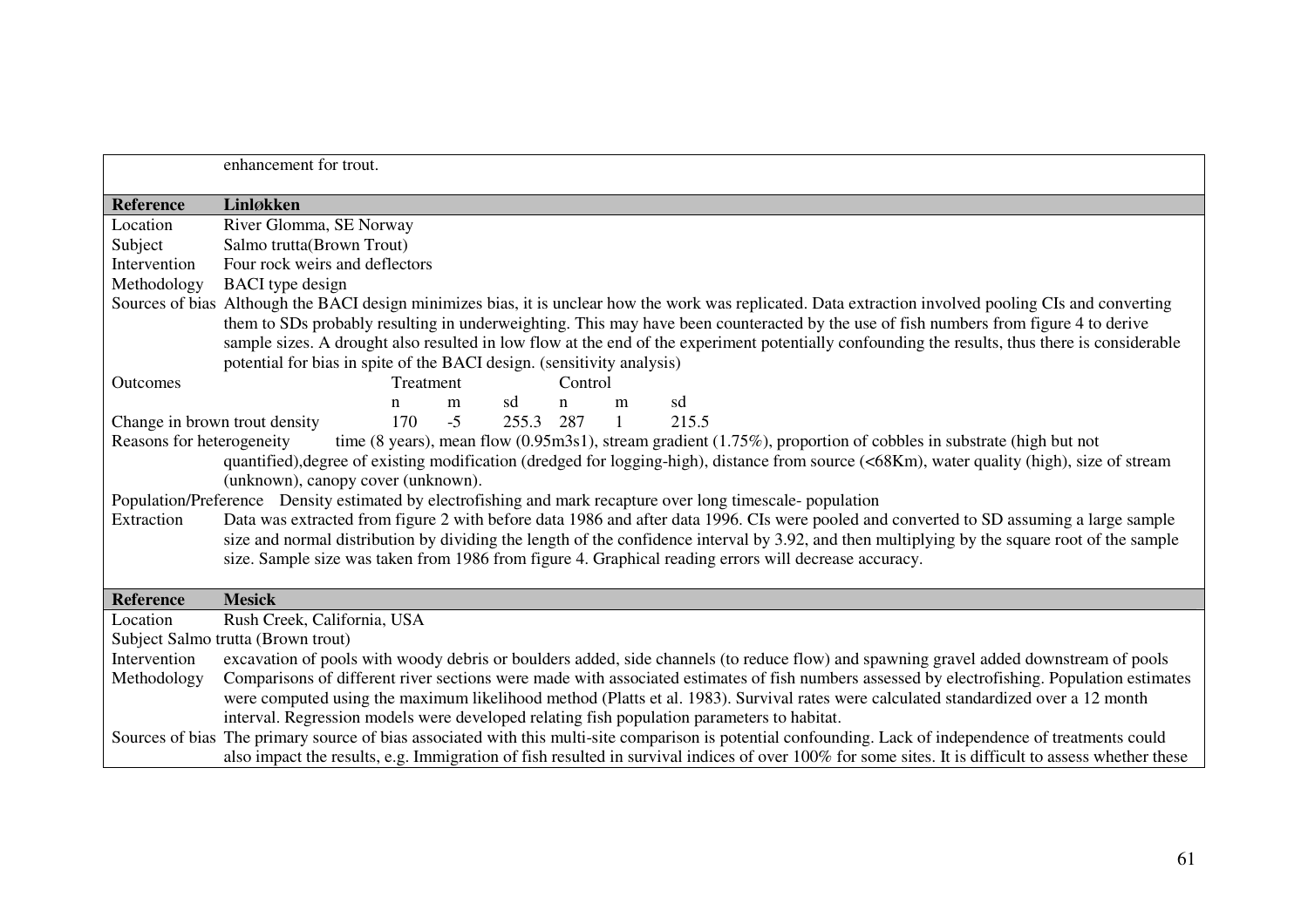|                           | biases would over or underestimate the effect size.                                                                                                                                                                                                                                                                                                                                                                                                   |
|---------------------------|-------------------------------------------------------------------------------------------------------------------------------------------------------------------------------------------------------------------------------------------------------------------------------------------------------------------------------------------------------------------------------------------------------------------------------------------------------|
| <b>Outcomes</b>           | control post intervention<br>treatment post intervention                                                                                                                                                                                                                                                                                                                                                                                              |
|                           | sd<br>sd<br>$\mathbf n$<br>m<br>m<br>n                                                                                                                                                                                                                                                                                                                                                                                                                |
|                           | 3<br>0.732<br>0.646<br>$0.246$ $0.141$<br>survival index $(1=100\%$ survival)<br>- 5                                                                                                                                                                                                                                                                                                                                                                  |
| Reasons for heterogeneity | time (1 year for survival indices), average stream flow 1985-1992 is 61cfs, stream gradient $(2.1\%)$ , proportion of cobbles in<br>substrate (unknown), degree of existing modification (heavy grazing impacts on riparian strip, flow controls from lake higher up the<br>catchment-high), distance from source (unknown), water quality (unknown), size of stream (8m), canopy cover (low <5%).                                                    |
| Pop/pref                  | population                                                                                                                                                                                                                                                                                                                                                                                                                                            |
| Extraction                | This is a complex paper presenting many results. Raw fish number data is not presented in relation to sites or treatments (although the output<br>of a regression model is). Data has been extracted from table 7 comparing survival indices from restoration sites with pools to control sites<br>(main channel only). Extracted data has been averaged across age classes.                                                                          |
| <b>Notes</b>              | The overall regression model indicates that the number of pools, boulders and channel gradient do not have a significant impact on juvenile<br>abundance or catchable biomass but maximum depth, area of vegetation and streambed complexity effect one or other outcome measure.<br>High winter flows appear to be limiting the effectiveness of the habitat modification.                                                                           |
| References                | Platts, W.S., Megahan, W.F. and Minshall, G.W. (1983) Methods for evaluating streams, riparian and biotic conditions. Ogden, UT: U.S.<br>Forest Service, Intermountain Forest and Range Experiment Station (General Technical Report INT-38).                                                                                                                                                                                                         |
| <b>Reference</b>          | Mitchell et al.                                                                                                                                                                                                                                                                                                                                                                                                                                       |
| Location                  | Noel Pauls Brook, Newfoundland, Canada                                                                                                                                                                                                                                                                                                                                                                                                                |
| Subject                   | Salmo salar (Atlantic salmon parr)                                                                                                                                                                                                                                                                                                                                                                                                                    |
| Intervention              | mid channel boulders and a low head barrier dam compared to two mini lunkers (artificial overhangs), wing deflectors and control without in-<br>stream devices (Ripraps were present in all treatments).                                                                                                                                                                                                                                              |
| Methodology               | Site comparison data extracted. Three RCT experiments were run in an experimental streambed with six replicates. Experiment three                                                                                                                                                                                                                                                                                                                     |
|                           | consisted of stocking at natural density at three discharge rates and seeing which habitat (midstream devices, bank side devices, no devices)<br>where preferred by fish. Invertebrates were also sampled                                                                                                                                                                                                                                             |
|                           | Sources of bias Rigorous experimental design minimizes confounding bias's but the timescales are very short thus the experiment is concerned with local<br>habitat preference rather than population change. The sampling methodology is also problematic as electrofishing gives radically different<br>results to counting. Great care must be exercised to avoid "over weighting" this study as two treatments are compared to the same control at |
|                           | three flow rates creating problems of non-independence. (n has therefore been downweighted to two from six).                                                                                                                                                                                                                                                                                                                                          |
| <b>Outcomes</b>           | treatment post intervention<br>control post intervention                                                                                                                                                                                                                                                                                                                                                                                              |
| count of fish numbers n   |                                                                                                                                                                                                                                                                                                                                                                                                                                                       |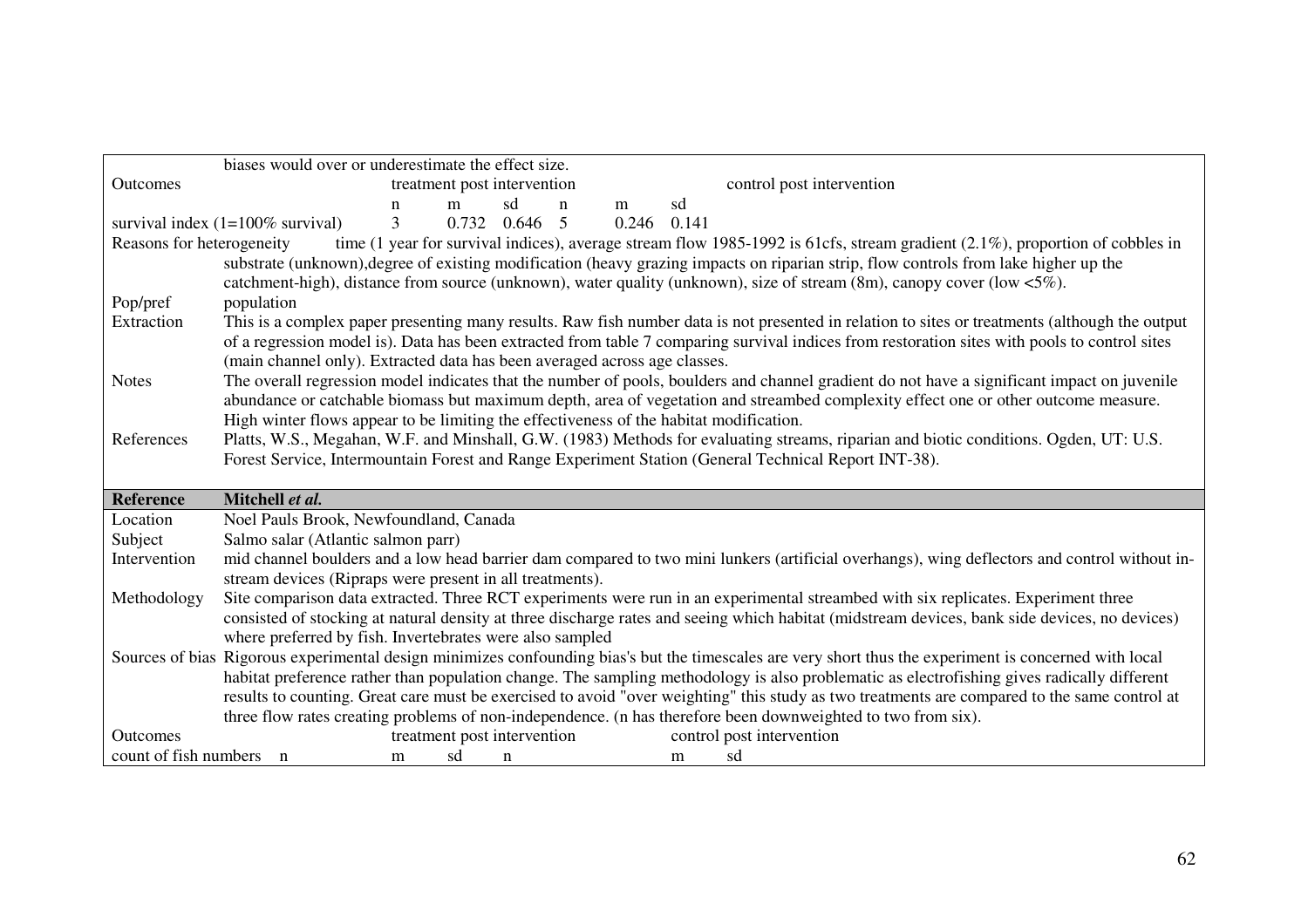| lowdischarge mid-channel                                                                         |                | $\overline{2}$ | 6.9         | 0.5 |                                                                                  | $\overline{2}$ | 7.9 | 0.6                                                                                                                                                                                                                                                                                                                                                       |
|--------------------------------------------------------------------------------------------------|----------------|----------------|-------------|-----|----------------------------------------------------------------------------------|----------------|-----|-----------------------------------------------------------------------------------------------------------------------------------------------------------------------------------------------------------------------------------------------------------------------------------------------------------------------------------------------------------|
| lowdischarge bank                                                                                |                | 2              | 7.4         | 0.5 |                                                                                  | $\overline{2}$ | 7.9 | 0.6                                                                                                                                                                                                                                                                                                                                                       |
| medium discharge mid-channel 2                                                                   |                | 6              | 0.3         |     | $\overline{c}$                                                                   | 6.7            | 0.5 |                                                                                                                                                                                                                                                                                                                                                           |
| mediumdischarge bank                                                                             | $\overline{2}$ | 6.9            | 0.4         |     | $\overline{2}$                                                                   | 6.7            | 0.5 |                                                                                                                                                                                                                                                                                                                                                           |
| highdischarge mid-channel                                                                        |                | $\overline{2}$ | 4.5         | 0.3 |                                                                                  | $\overline{2}$ | 5.2 | 0.3                                                                                                                                                                                                                                                                                                                                                       |
| highdischarge bank                                                                               |                | $\overline{2}$ | 5.4         | 0.5 |                                                                                  | $\overline{2}$ | 5.2 | 0.3                                                                                                                                                                                                                                                                                                                                                       |
| Reasons for heterogeneity                                                                        |                |                |             |     |                                                                                  |                |     | time $(5 \text{ weeks})$ , discharge is $0.032 \text{m}3s1$ (low), $0.063 \text{m}3s1$ (medium), and $0.13 \text{m}3s1$ (high), stream gradient $(0.41)$ ,                                                                                                                                                                                                |
|                                                                                                  |                |                |             |     |                                                                                  |                |     | proportion of cobbles in substrate (low <5%), degree of existing modification (experimental streambed-high), distance from source                                                                                                                                                                                                                         |
|                                                                                                  |                |                |             |     | (unknown), water quality (unknown), size of stream (3m), canopy cover (unknown). |                |     |                                                                                                                                                                                                                                                                                                                                                           |
| Pop/pref<br>habitat preference                                                                   |                |                |             |     |                                                                                  |                |     |                                                                                                                                                                                                                                                                                                                                                           |
| Extraction                                                                                       |                |                |             |     |                                                                                  |                |     | average number of fish and sd's were read off figure 4 (with associated recording error). Fish numbers were estimated by night counting.                                                                                                                                                                                                                  |
|                                                                                                  |                |                |             |     |                                                                                  |                |     | Electrofishing results are also presented at high discharge and are inconsistent with the count data which was extracted preferentially as it is                                                                                                                                                                                                          |
|                                                                                                  |                |                |             |     |                                                                                  |                |     | standard across treatments. Other data is presented but it is of lesser relevance. N has been downweighted from 6 to 2 in an attempt to                                                                                                                                                                                                                   |
|                                                                                                  |                |                |             |     |                                                                                  |                |     | counteract overweighting resulting from multiple extraction of non-independent data (the same controls are used to compare two treatments,                                                                                                                                                                                                                |
|                                                                                                  |                |                |             |     | and the same experimental site is used to compare three discharge rates)         |                |     |                                                                                                                                                                                                                                                                                                                                                           |
|                                                                                                  |                |                |             |     |                                                                                  |                |     |                                                                                                                                                                                                                                                                                                                                                           |
| Moerke & Lamberti<br><b>Reference</b>                                                            |                |                |             |     |                                                                                  |                |     |                                                                                                                                                                                                                                                                                                                                                           |
| Indiana, USA<br>Location                                                                         |                |                |             |     |                                                                                  |                |     |                                                                                                                                                                                                                                                                                                                                                           |
|                                                                                                  |                |                |             |     |                                                                                  |                |     |                                                                                                                                                                                                                                                                                                                                                           |
| Subject<br>Fish, various                                                                         |                |                |             |     |                                                                                  |                |     |                                                                                                                                                                                                                                                                                                                                                           |
| Intervention                                                                                     |                |                |             |     |                                                                                  |                |     | Re-meandering, other (most) habitat improvements (riparian growth, in-stream LWD, gravel, riffle creation etc)                                                                                                                                                                                                                                            |
| CI (almost BACI but insufficient data)<br>Methodology                                            |                |                |             |     |                                                                                  |                |     |                                                                                                                                                                                                                                                                                                                                                           |
| Sources of bias site comparison therefore variation in initial condition is major source of bias |                |                |             |     |                                                                                  |                |     |                                                                                                                                                                                                                                                                                                                                                           |
| Outcomes                                                                                         |                | Treatment      |             |     | Control                                                                          |                |     |                                                                                                                                                                                                                                                                                                                                                           |
|                                                                                                  |                | n              | m           | sd  | m<br>$\mathbf n$                                                                 | sd             |     |                                                                                                                                                                                                                                                                                                                                                           |
| Fish per 100m-1 in Juday Creek 2                                                                 |                |                | 69.23 35.25 | 2   | 96.15 37.96                                                                      |                |     |                                                                                                                                                                                                                                                                                                                                                           |
| Reasons for heterogeneity<br>Population/Preference small scale study of habitat preference       |                |                |             |     |                                                                                  |                |     | time (36 months), mean flow (?), stream gradient (?), proportion of cobbles in substrate ("gravel and cobble<br>substrate"), degree of existing modification (completely new reaches), distance from source (?), water quality (?), size of stream (5.37m)<br>average width, 0.39m average depth), canopy cover (moderate (higher in control stretches)). |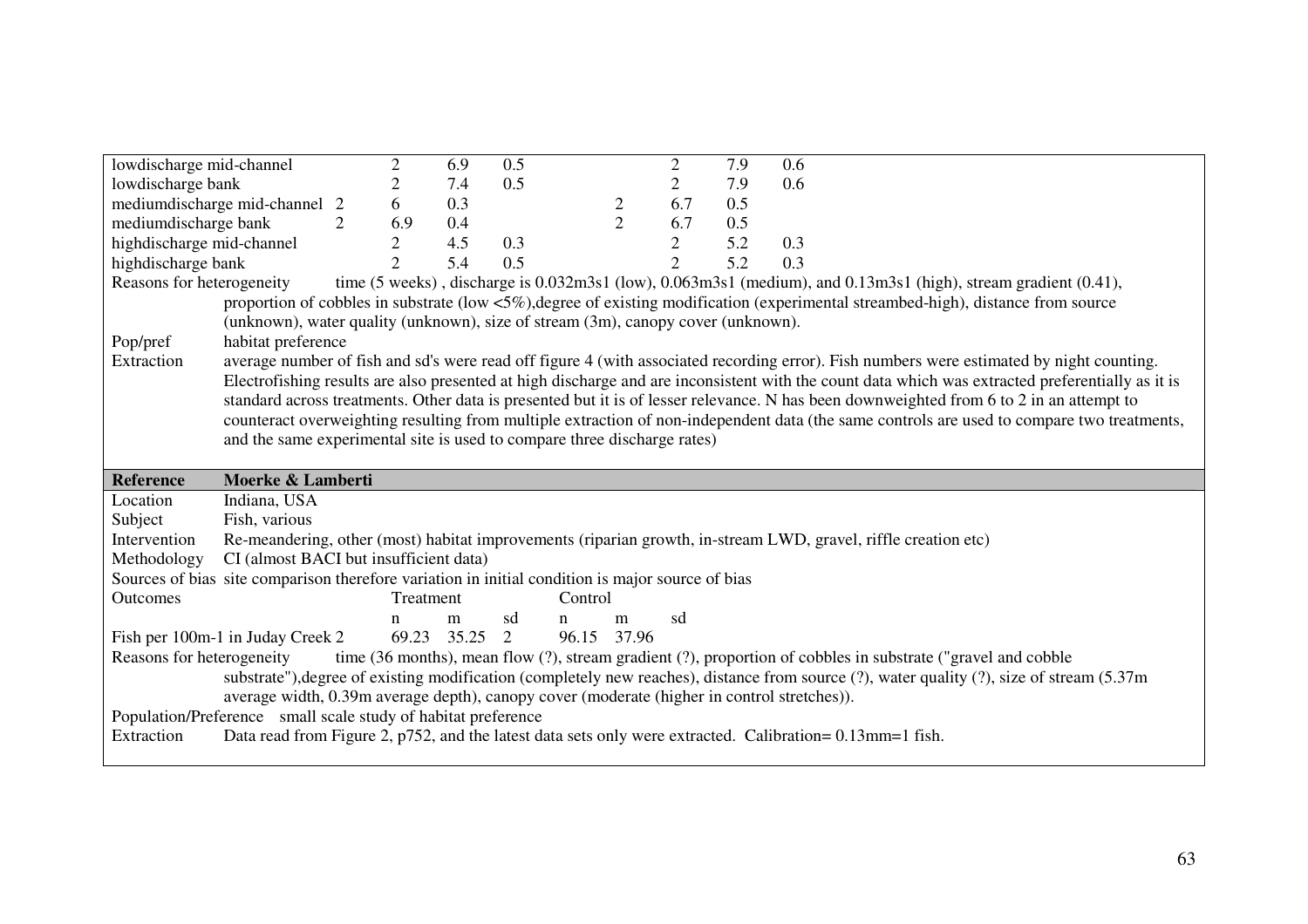| <b>Reference</b><br><b>Mossop &amp; Bradford</b><br>Yukon River Basin, Canada<br>Location<br>Subject<br>Oncorhynchus tshawytscha W. (Chinook Salmon)<br>Intervention<br>Large woody debris<br>Methodology<br>Multi-site analysis (some space-pseudoreplication)<br>Sources of bias site comparison with potential for confounding due to variation in initial condition. Data extraction may have increased bias as we extracted<br>an average over for five years of data (sensitivity analysis required).<br>Treatment<br>Control<br><b>Outcomes</b><br>sd<br>sd<br>m<br>m<br>n<br>n<br>1.03<br>5<br>0.740236449<br>9<br>0.61<br>Juvenile Chinook Salmon number per square metre<br>0.774754441<br>Reasons for heterogeneity<br>time (1998-2002 incomplete data), mean flow (unknown), stream gradient (various), proportion of cobbles in substrate<br>(), degree of existing modification (low), distance from source (tributaries close to river confluence), water quality (?), size of stream (2nd to<br>4th order streams), canopy cover (boreal forest).<br>Population/Preference Reach scale population estimates using petersen formulae<br>Extracted as a Control/Intervention study, where LWD abundance was used to qualify: <30 per 100m = control, >30 per 100m = intervention,<br>Extraction<br>data extracted from Table 2 p1959 and Appendix 1. average excluding 2001- this was highlighted by the authors as 2001 appeared as an<br>abnormality. Fish data is for juvenile Chinook salmon. 13 streams sampled are in three distinct regions with slight climatic variations, many<br>may have been cleared (logged) in the past but no data is available.<br>Median diameter of pool forming debris was 17cm, age count estimated at 70-200 years. One stream discounted as no fish data available<br><b>Notes</b><br>(Stoney).<br><b>Reference</b><br>Nickelson et al.<br>(Pacific Northwest) Oregon, USA<br>Location<br>Subject<br>Oncorhynchus kisutch (Coho Salmon)<br>Intervention<br>LWD (Brush bundle data)<br><b>BACI</b><br>Methodology<br>Sources of bias Did not include "underseeded" streams in their analysis. Data read from graph and sds pooled (sensitivity analysis). | <b>Notes</b> | Larger fishes with greater biomass were found in restored reaches compared to the control. |
|---------------------------------------------------------------------------------------------------------------------------------------------------------------------------------------------------------------------------------------------------------------------------------------------------------------------------------------------------------------------------------------------------------------------------------------------------------------------------------------------------------------------------------------------------------------------------------------------------------------------------------------------------------------------------------------------------------------------------------------------------------------------------------------------------------------------------------------------------------------------------------------------------------------------------------------------------------------------------------------------------------------------------------------------------------------------------------------------------------------------------------------------------------------------------------------------------------------------------------------------------------------------------------------------------------------------------------------------------------------------------------------------------------------------------------------------------------------------------------------------------------------------------------------------------------------------------------------------------------------------------------------------------------------------------------------------------------------------------------------------------------------------------------------------------------------------------------------------------------------------------------------------------------------------------------------------------------------------------------------------------------------------------------------------------------------------------------------------------------------------------------------------------------------------------------------------------------------|--------------|--------------------------------------------------------------------------------------------|
|                                                                                                                                                                                                                                                                                                                                                                                                                                                                                                                                                                                                                                                                                                                                                                                                                                                                                                                                                                                                                                                                                                                                                                                                                                                                                                                                                                                                                                                                                                                                                                                                                                                                                                                                                                                                                                                                                                                                                                                                                                                                                                                                                                                                               |              |                                                                                            |
|                                                                                                                                                                                                                                                                                                                                                                                                                                                                                                                                                                                                                                                                                                                                                                                                                                                                                                                                                                                                                                                                                                                                                                                                                                                                                                                                                                                                                                                                                                                                                                                                                                                                                                                                                                                                                                                                                                                                                                                                                                                                                                                                                                                                               |              |                                                                                            |
|                                                                                                                                                                                                                                                                                                                                                                                                                                                                                                                                                                                                                                                                                                                                                                                                                                                                                                                                                                                                                                                                                                                                                                                                                                                                                                                                                                                                                                                                                                                                                                                                                                                                                                                                                                                                                                                                                                                                                                                                                                                                                                                                                                                                               |              |                                                                                            |
|                                                                                                                                                                                                                                                                                                                                                                                                                                                                                                                                                                                                                                                                                                                                                                                                                                                                                                                                                                                                                                                                                                                                                                                                                                                                                                                                                                                                                                                                                                                                                                                                                                                                                                                                                                                                                                                                                                                                                                                                                                                                                                                                                                                                               |              |                                                                                            |
|                                                                                                                                                                                                                                                                                                                                                                                                                                                                                                                                                                                                                                                                                                                                                                                                                                                                                                                                                                                                                                                                                                                                                                                                                                                                                                                                                                                                                                                                                                                                                                                                                                                                                                                                                                                                                                                                                                                                                                                                                                                                                                                                                                                                               |              |                                                                                            |
|                                                                                                                                                                                                                                                                                                                                                                                                                                                                                                                                                                                                                                                                                                                                                                                                                                                                                                                                                                                                                                                                                                                                                                                                                                                                                                                                                                                                                                                                                                                                                                                                                                                                                                                                                                                                                                                                                                                                                                                                                                                                                                                                                                                                               |              |                                                                                            |
|                                                                                                                                                                                                                                                                                                                                                                                                                                                                                                                                                                                                                                                                                                                                                                                                                                                                                                                                                                                                                                                                                                                                                                                                                                                                                                                                                                                                                                                                                                                                                                                                                                                                                                                                                                                                                                                                                                                                                                                                                                                                                                                                                                                                               |              |                                                                                            |
|                                                                                                                                                                                                                                                                                                                                                                                                                                                                                                                                                                                                                                                                                                                                                                                                                                                                                                                                                                                                                                                                                                                                                                                                                                                                                                                                                                                                                                                                                                                                                                                                                                                                                                                                                                                                                                                                                                                                                                                                                                                                                                                                                                                                               |              |                                                                                            |
|                                                                                                                                                                                                                                                                                                                                                                                                                                                                                                                                                                                                                                                                                                                                                                                                                                                                                                                                                                                                                                                                                                                                                                                                                                                                                                                                                                                                                                                                                                                                                                                                                                                                                                                                                                                                                                                                                                                                                                                                                                                                                                                                                                                                               |              |                                                                                            |
|                                                                                                                                                                                                                                                                                                                                                                                                                                                                                                                                                                                                                                                                                                                                                                                                                                                                                                                                                                                                                                                                                                                                                                                                                                                                                                                                                                                                                                                                                                                                                                                                                                                                                                                                                                                                                                                                                                                                                                                                                                                                                                                                                                                                               |              |                                                                                            |
|                                                                                                                                                                                                                                                                                                                                                                                                                                                                                                                                                                                                                                                                                                                                                                                                                                                                                                                                                                                                                                                                                                                                                                                                                                                                                                                                                                                                                                                                                                                                                                                                                                                                                                                                                                                                                                                                                                                                                                                                                                                                                                                                                                                                               |              |                                                                                            |
|                                                                                                                                                                                                                                                                                                                                                                                                                                                                                                                                                                                                                                                                                                                                                                                                                                                                                                                                                                                                                                                                                                                                                                                                                                                                                                                                                                                                                                                                                                                                                                                                                                                                                                                                                                                                                                                                                                                                                                                                                                                                                                                                                                                                               |              |                                                                                            |
|                                                                                                                                                                                                                                                                                                                                                                                                                                                                                                                                                                                                                                                                                                                                                                                                                                                                                                                                                                                                                                                                                                                                                                                                                                                                                                                                                                                                                                                                                                                                                                                                                                                                                                                                                                                                                                                                                                                                                                                                                                                                                                                                                                                                               |              |                                                                                            |
|                                                                                                                                                                                                                                                                                                                                                                                                                                                                                                                                                                                                                                                                                                                                                                                                                                                                                                                                                                                                                                                                                                                                                                                                                                                                                                                                                                                                                                                                                                                                                                                                                                                                                                                                                                                                                                                                                                                                                                                                                                                                                                                                                                                                               |              |                                                                                            |
|                                                                                                                                                                                                                                                                                                                                                                                                                                                                                                                                                                                                                                                                                                                                                                                                                                                                                                                                                                                                                                                                                                                                                                                                                                                                                                                                                                                                                                                                                                                                                                                                                                                                                                                                                                                                                                                                                                                                                                                                                                                                                                                                                                                                               |              |                                                                                            |
|                                                                                                                                                                                                                                                                                                                                                                                                                                                                                                                                                                                                                                                                                                                                                                                                                                                                                                                                                                                                                                                                                                                                                                                                                                                                                                                                                                                                                                                                                                                                                                                                                                                                                                                                                                                                                                                                                                                                                                                                                                                                                                                                                                                                               |              |                                                                                            |
|                                                                                                                                                                                                                                                                                                                                                                                                                                                                                                                                                                                                                                                                                                                                                                                                                                                                                                                                                                                                                                                                                                                                                                                                                                                                                                                                                                                                                                                                                                                                                                                                                                                                                                                                                                                                                                                                                                                                                                                                                                                                                                                                                                                                               |              |                                                                                            |
|                                                                                                                                                                                                                                                                                                                                                                                                                                                                                                                                                                                                                                                                                                                                                                                                                                                                                                                                                                                                                                                                                                                                                                                                                                                                                                                                                                                                                                                                                                                                                                                                                                                                                                                                                                                                                                                                                                                                                                                                                                                                                                                                                                                                               |              |                                                                                            |
|                                                                                                                                                                                                                                                                                                                                                                                                                                                                                                                                                                                                                                                                                                                                                                                                                                                                                                                                                                                                                                                                                                                                                                                                                                                                                                                                                                                                                                                                                                                                                                                                                                                                                                                                                                                                                                                                                                                                                                                                                                                                                                                                                                                                               |              |                                                                                            |
|                                                                                                                                                                                                                                                                                                                                                                                                                                                                                                                                                                                                                                                                                                                                                                                                                                                                                                                                                                                                                                                                                                                                                                                                                                                                                                                                                                                                                                                                                                                                                                                                                                                                                                                                                                                                                                                                                                                                                                                                                                                                                                                                                                                                               |              |                                                                                            |
|                                                                                                                                                                                                                                                                                                                                                                                                                                                                                                                                                                                                                                                                                                                                                                                                                                                                                                                                                                                                                                                                                                                                                                                                                                                                                                                                                                                                                                                                                                                                                                                                                                                                                                                                                                                                                                                                                                                                                                                                                                                                                                                                                                                                               |              |                                                                                            |
|                                                                                                                                                                                                                                                                                                                                                                                                                                                                                                                                                                                                                                                                                                                                                                                                                                                                                                                                                                                                                                                                                                                                                                                                                                                                                                                                                                                                                                                                                                                                                                                                                                                                                                                                                                                                                                                                                                                                                                                                                                                                                                                                                                                                               |              |                                                                                            |
|                                                                                                                                                                                                                                                                                                                                                                                                                                                                                                                                                                                                                                                                                                                                                                                                                                                                                                                                                                                                                                                                                                                                                                                                                                                                                                                                                                                                                                                                                                                                                                                                                                                                                                                                                                                                                                                                                                                                                                                                                                                                                                                                                                                                               |              |                                                                                            |
|                                                                                                                                                                                                                                                                                                                                                                                                                                                                                                                                                                                                                                                                                                                                                                                                                                                                                                                                                                                                                                                                                                                                                                                                                                                                                                                                                                                                                                                                                                                                                                                                                                                                                                                                                                                                                                                                                                                                                                                                                                                                                                                                                                                                               |              |                                                                                            |
|                                                                                                                                                                                                                                                                                                                                                                                                                                                                                                                                                                                                                                                                                                                                                                                                                                                                                                                                                                                                                                                                                                                                                                                                                                                                                                                                                                                                                                                                                                                                                                                                                                                                                                                                                                                                                                                                                                                                                                                                                                                                                                                                                                                                               |              |                                                                                            |
|                                                                                                                                                                                                                                                                                                                                                                                                                                                                                                                                                                                                                                                                                                                                                                                                                                                                                                                                                                                                                                                                                                                                                                                                                                                                                                                                                                                                                                                                                                                                                                                                                                                                                                                                                                                                                                                                                                                                                                                                                                                                                                                                                                                                               |              |                                                                                            |
|                                                                                                                                                                                                                                                                                                                                                                                                                                                                                                                                                                                                                                                                                                                                                                                                                                                                                                                                                                                                                                                                                                                                                                                                                                                                                                                                                                                                                                                                                                                                                                                                                                                                                                                                                                                                                                                                                                                                                                                                                                                                                                                                                                                                               |              |                                                                                            |
| Treatment - brush bundles<br>Control- no brush bundles<br>Outcomes<br>sd<br>sd<br>m<br>m<br>n<br>n                                                                                                                                                                                                                                                                                                                                                                                                                                                                                                                                                                                                                                                                                                                                                                                                                                                                                                                                                                                                                                                                                                                                                                                                                                                                                                                                                                                                                                                                                                                                                                                                                                                                                                                                                                                                                                                                                                                                                                                                                                                                                                            |              |                                                                                            |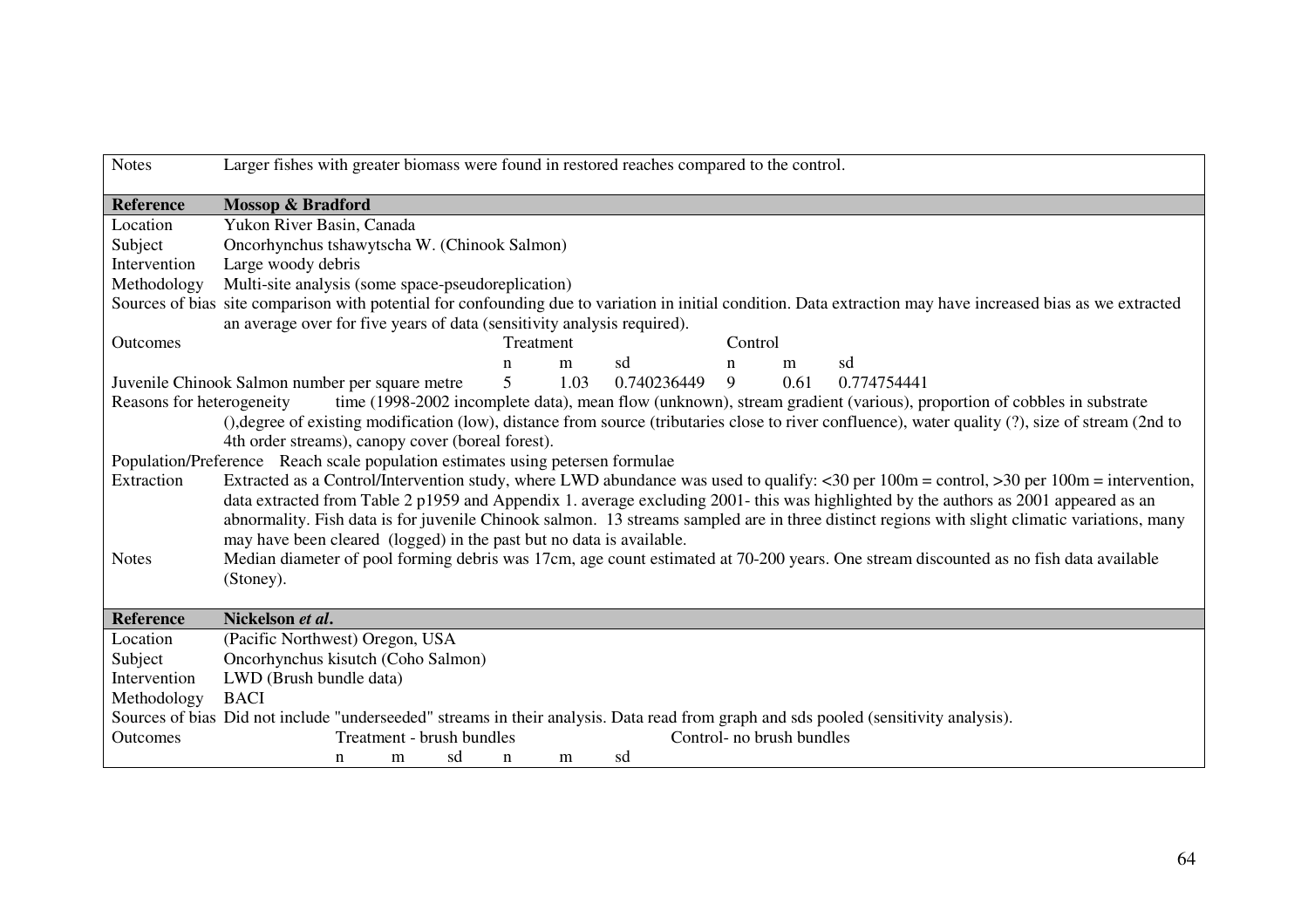| Coho Salmon per m2                                                                                                                                          | 24                                                                                                                                 | 0.39<br>0.12 | 0.1<br>17         | 0.08             |                |                                                                                                                                                               |  |  |  |  |  |
|-------------------------------------------------------------------------------------------------------------------------------------------------------------|------------------------------------------------------------------------------------------------------------------------------------|--------------|-------------------|------------------|----------------|---------------------------------------------------------------------------------------------------------------------------------------------------------------|--|--|--|--|--|
| Reasons for heterogeneity<br>Time (assumed 2 yrs for extracted data), mean flow (?), stream gradient (?), proportion of cobbles in substrate (?), degree of |                                                                                                                                    |              |                   |                  |                |                                                                                                                                                               |  |  |  |  |  |
|                                                                                                                                                             |                                                                                                                                    |              |                   |                  |                | existing modification (pools were formed by artificial means, either dammed or plunge pool.), distance from source (multiple, no data given),                 |  |  |  |  |  |
| water quality $(?)$ , size of stream $(?)$ , canopy cover $(?)$ .                                                                                           |                                                                                                                                    |              |                   |                  |                |                                                                                                                                                               |  |  |  |  |  |
| Population/Preference habitat preference                                                                                                                    |                                                                                                                                    |              |                   |                  |                |                                                                                                                                                               |  |  |  |  |  |
| Extraction                                                                                                                                                  | Took data from Figure 2 "pools combined" for both control and intervention-read from graph and pooled standard deviations. Assumed |              |                   |                  |                |                                                                                                                                                               |  |  |  |  |  |
|                                                                                                                                                             | $0.44$ mm = 0.01 of a fish per meter2                                                                                              |              |                   |                  |                |                                                                                                                                                               |  |  |  |  |  |
| <b>Notes</b>                                                                                                                                                | Shows effects of brush bundles in both dammed and plunge pools                                                                     |              |                   |                  |                |                                                                                                                                                               |  |  |  |  |  |
|                                                                                                                                                             |                                                                                                                                    |              |                   |                  |                |                                                                                                                                                               |  |  |  |  |  |
| <b>Reference</b>                                                                                                                                            | Pretty et al.                                                                                                                      |              |                   |                  |                |                                                                                                                                                               |  |  |  |  |  |
| Location                                                                                                                                                    |                                                                                                                                    |              |                   |                  |                | New Cut, Evenlode, Little Ouse-Knettishall, Little Ouse-St Helens, Witham, Hiz (deflector sites); Lymn, Ivel, Lark, Great Eau (riffle sites),                 |  |  |  |  |  |
|                                                                                                                                                             | These are all lowland rivers, UK.                                                                                                  |              |                   |                  |                |                                                                                                                                                               |  |  |  |  |  |
| Subject                                                                                                                                                     | Cottus gobio (Bullhead)                                                                                                            |              |                   |                  |                |                                                                                                                                                               |  |  |  |  |  |
| Intervention                                                                                                                                                | deflectors and riffles (sampled independently)                                                                                     |              |                   |                  |                |                                                                                                                                                               |  |  |  |  |  |
| Methodology                                                                                                                                                 | Fish population abundance estimated in treatment and control reaches                                                               |              |                   |                  |                |                                                                                                                                                               |  |  |  |  |  |
|                                                                                                                                                             |                                                                                                                                    |              |                   |                  |                | Sources of bias No population estimates exist prior to installation of devices therefore it is not clear if treatment and control sites were similar prior to |  |  |  |  |  |
|                                                                                                                                                             | treatment. Sampling within reaches was not random-20-50 "haphazardly chosen" points were sampled.                                  |              |                   |                  |                |                                                                                                                                                               |  |  |  |  |  |
| Outcomes                                                                                                                                                    |                                                                                                                                    | Treatment    |                   | Control          |                |                                                                                                                                                               |  |  |  |  |  |
|                                                                                                                                                             |                                                                                                                                    | n            | sd<br>m           | m<br>$\mathbf n$ | sd             |                                                                                                                                                               |  |  |  |  |  |
|                                                                                                                                                             | Little Ouse @ St Helens-deflector                                                                                                  | 13           | 0.419354839       | 0.620440357      | $\tau$         | 0.446496332<br>0.175                                                                                                                                          |  |  |  |  |  |
| Evenlode-deflector                                                                                                                                          |                                                                                                                                    | 13           | 0.265306122       | 0.527218345      | 2              | 0.05<br>0.220721428                                                                                                                                           |  |  |  |  |  |
| Hiz-deflector                                                                                                                                               |                                                                                                                                    | 4            | 0.2               | 0.410391341<br>2 | 0.1            | 0.307793506                                                                                                                                                   |  |  |  |  |  |
| Witham Deflector                                                                                                                                            |                                                                                                                                    | 10           | 0.333333333       | 0.758098044      | 10             | 0.333333333<br>0.546672274                                                                                                                                    |  |  |  |  |  |
| Thame-riffle                                                                                                                                                |                                                                                                                                    | 20           | 0.350877193       | 0.550688792      | $\mathfrak{Z}$ | 0.06122449<br>0.242226071                                                                                                                                     |  |  |  |  |  |
| Lark-riffle                                                                                                                                                 |                                                                                                                                    | 4            | 0.125 0.336010753 | $\overline{2}$   | 0.03030303     | 0.174077656                                                                                                                                                   |  |  |  |  |  |
| Ivel-riffle                                                                                                                                                 |                                                                                                                                    | 54           | 0.947368421       | 1.05933019       | 18             | 0.7493587<br>0.45                                                                                                                                             |  |  |  |  |  |
| Witham-Riffle                                                                                                                                               |                                                                                                                                    | 13           | 0.433333333       | 0.727932042      | 9              | 0.3<br>0.595963433                                                                                                                                            |  |  |  |  |  |
| Reasons for heterogeneity                                                                                                                                   |                                                                                                                                    |              |                   |                  |                | time (Little Ouse @ St Helens-deflector-3, Evenlode-deflector-4, Hiz-deflector-5, Witham deflector-6, Thame riffle-5, Lark                                    |  |  |  |  |  |
|                                                                                                                                                             |                                                                                                                                    |              |                   |                  |                | riffle-7, Ivel-riffle 8, witham-riffle 5 years), mean flow (unknown), stream gradient (unknown), proportion of cobbles in substrate                           |  |  |  |  |  |
|                                                                                                                                                             |                                                                                                                                    |              |                   |                  |                | (unquantified), degree of existing modification (medium), distance from source (unknown), water quality (good), size of stream (5-15m),                       |  |  |  |  |  |
|                                                                                                                                                             | canopy cover (unknown).                                                                                                            |              |                   |                  |                |                                                                                                                                                               |  |  |  |  |  |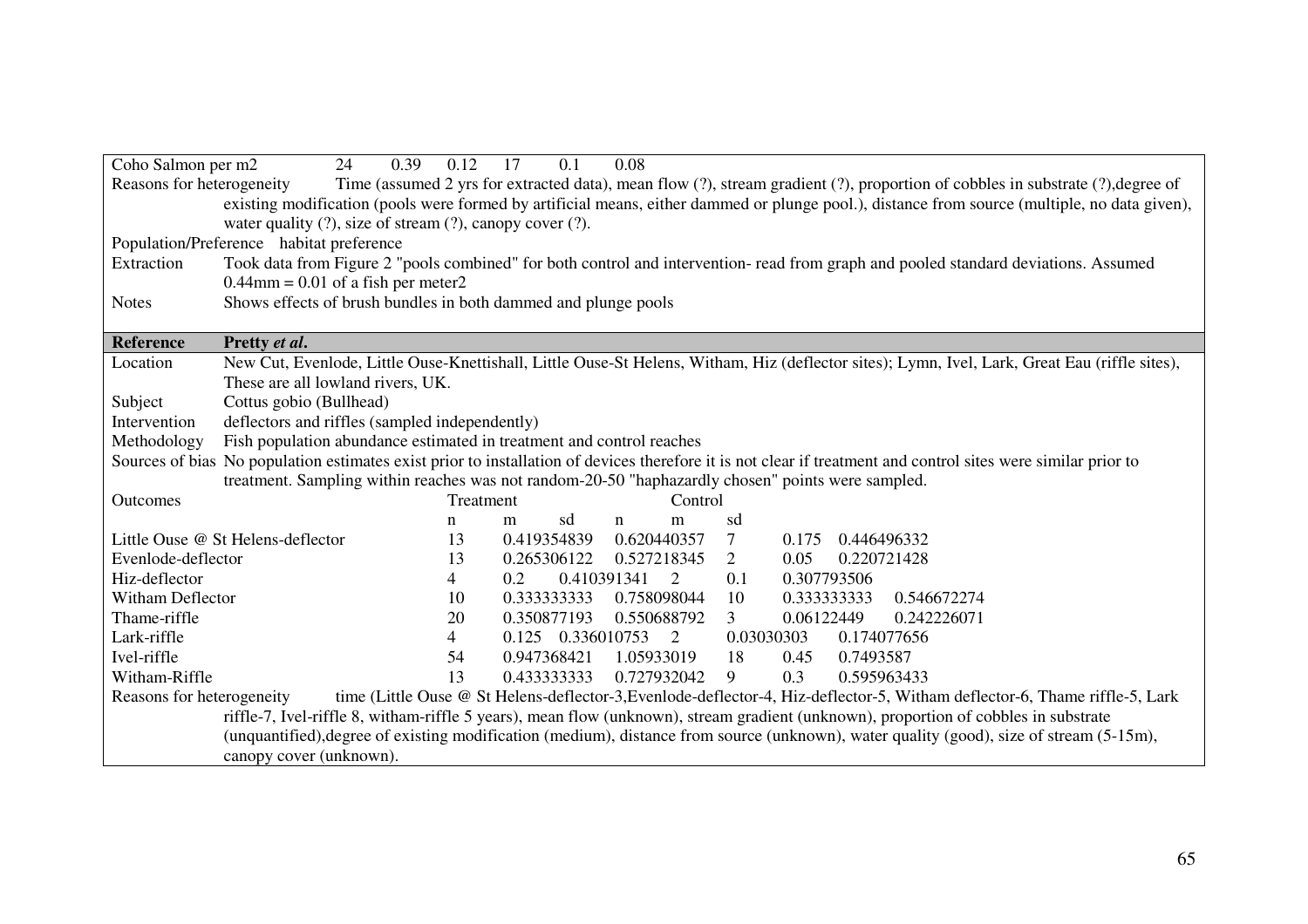|                               |                                        |           |        |     |         |        | Population/Preference point abundance electrofishing and repeated depletion sampling used to assess population abundance                                     |  |
|-------------------------------|----------------------------------------|-----------|--------|-----|---------|--------|--------------------------------------------------------------------------------------------------------------------------------------------------------------|--|
| Extraction                    |                                        |           |        |     |         |        | Raw data was used to provide eight independent data points (rather than two overall points which could have been extracted from the                          |  |
|                               |                                        |           |        |     |         |        | published manuscript) 2001 data was extracted preferentially over 2000 to maximise the timescale. Where data with zero cells occured in                      |  |
|                               |                                        |           |        |     |         |        | treatment or control effect sizes could not be estimated. Lark riffle control (n was made up to 2)                                                           |  |
| <b>Notes</b>                  |                                        |           |        |     |         |        | The author provided raw data which has replaced that published in a Journal article as eight points can be included rather than two pooled                   |  |
|                               | points.                                |           |        |     |         |        |                                                                                                                                                              |  |
|                               |                                        |           |        |     |         |        |                                                                                                                                                              |  |
| Reference                     | Quinn & Kwak                           |           |        |     |         |        |                                                                                                                                                              |  |
| Location                      | Beaver Dam tailwater, Arkansas, U.S.A. |           |        |     |         |        |                                                                                                                                                              |  |
| Subject                       |                                        |           |        |     |         |        | Salmo trutta (Brown Trout) Oncorhynchus mykiss (Rainbow Trout) Salvelinus fontinalis (Brook trout) Oncorhynchus clarki clarki (Cutthroat                     |  |
|                               | Trout)                                 |           |        |     |         |        |                                                                                                                                                              |  |
| Intervention                  |                                        |           |        |     |         |        | wood and rock revetments and planting vegetation to stabilize banks together with in-stream structures (boulders and logs)                                   |  |
|                               |                                        |           |        |     |         |        |                                                                                                                                                              |  |
| Methodology                   | <b>BACI</b> design                     |           |        |     |         |        |                                                                                                                                                              |  |
|                               |                                        |           |        |     |         |        | Sources of bias Experimental design minimizes bias but imputation of sds may lead to errors (pooling before and after Sds will overestimate sd of change and |  |
|                               |                                        |           |        |     |         |        | underweight the study) Additionally the study setting (Dam tailwater) and stocking may confound the results.                                                 |  |
| Outcomes                      |                                        | treatment |        |     | control |        |                                                                                                                                                              |  |
| fish/ha                       |                                        | n         | m      | sd  | n       | m      | sd                                                                                                                                                           |  |
|                               | Change in brown trout density          | 20        | $-430$ | 200 | 20      | $-120$ | 50                                                                                                                                                           |  |
|                               | Change in rainbow trout density        | 20        | 800    | 300 | 20      | 100    | 50                                                                                                                                                           |  |
| Change in brook trout density |                                        | 20        | 950    | 500 | 20      | 10     | 10                                                                                                                                                           |  |
|                               | Change in cutthroat trout density      | 20        | 190    | 125 | 20      | 170    | 60                                                                                                                                                           |  |
| Reasons for heterogeneity     |                                        |           |        |     |         |        | time (2 years), mean flow (very variable-tailwater therefore flow is dependent upon number of turbines active in the dam-                                    |  |
|                               |                                        |           |        |     |         |        | average cf 86m3s), stream gradient (unknown), proportion of cobbles in substrate (cf 70%), degree of existing modification (tailwater-high),                 |  |
|                               |                                        |           |        |     |         |        | distance from source (unknown), water quality (unknown), size of stream (unknown), canopy cover (cf 2%).                                                     |  |
| Pop/pref                      | (Kwak 1992).                           |           |        |     |         |        | population change estimates were derived using electrofishing and mark recapture using a Petersen single-census, mark-recapture method                       |  |
| Extraction                    |                                        |           |        |     |         |        | Data was extracted from figure 5 (with associated reading error) Change in density before and after treatment was extracted for treatment and                |  |
|                               |                                        |           |        |     |         |        | control sites and before and after sds were pooled in the absence of data to calculate rate of change sd. N=20 as 20 transects were sampled in               |  |
|                               |                                        |           |        |     |         |        | treatment and control for microhabitat. As there is no mention of sample size for population estimates, it is assumed the same sampling points               |  |
|                               | were used.                             |           |        |     |         |        |                                                                                                                                                              |  |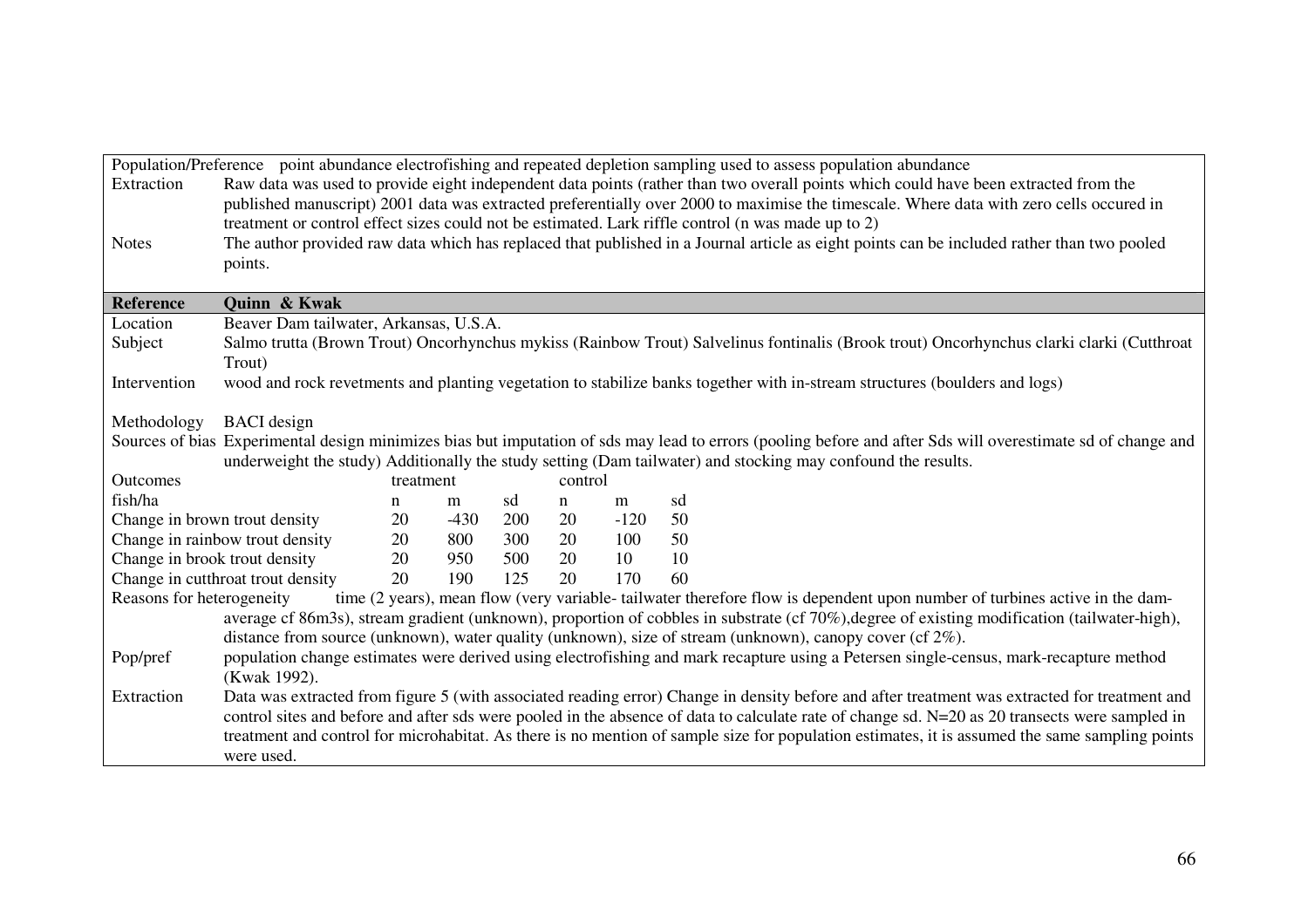| <b>Notes</b>              | microhabitat preference was examined as well as population change                                                                                                                                                 |  |  |  |  |  |
|---------------------------|-------------------------------------------------------------------------------------------------------------------------------------------------------------------------------------------------------------------|--|--|--|--|--|
| References                | Kwak, T.J (1992) Modular microcomputer software to estimate fish population parameters, production rates and associated variance. Ecology                                                                         |  |  |  |  |  |
|                           | of Freshwater Fresh 1, 73-75.                                                                                                                                                                                     |  |  |  |  |  |
|                           |                                                                                                                                                                                                                   |  |  |  |  |  |
| <b>Reference</b>          | Scruton et al.                                                                                                                                                                                                    |  |  |  |  |  |
| Location                  | Pamehac Brook, Newfoundland, Canada                                                                                                                                                                               |  |  |  |  |  |
| Subject                   | Salvelinus fontinalis (Brook Trout) and Salmo salar (Atlantic Salmon)                                                                                                                                             |  |  |  |  |  |
| Intervention              | Rewatering and dam removal (replaced with bridges and culverts)                                                                                                                                                   |  |  |  |  |  |
| Methodology               | Before/After                                                                                                                                                                                                      |  |  |  |  |  |
|                           | Sources of bias Data read from graph. Stocking occurred in 1992 although these fry are likely to have left the river as smolts by 1996. Primary source of bias<br>is dewatering of the site prior to enhancement. |  |  |  |  |  |
| <b>Outcomes</b>           | <b>Before</b><br>After                                                                                                                                                                                            |  |  |  |  |  |
|                           | sd<br>sd<br>m<br>n<br>m<br>n                                                                                                                                                                                      |  |  |  |  |  |
|                           | 8.97<br>4.49<br>6<br>6<br>11.54 5.77<br>Total salmonids density/100m2                                                                                                                                             |  |  |  |  |  |
| Reasons for heterogeneity | Time (6 yrs (72months)), mean flow (?), stream gradient (?), proportion of cobbles and boulders etc in substrate                                                                                                  |  |  |  |  |  |
|                           | (high), degree of existing modification (some-dams & culverts had been put in, stream course diverted, stream bed had been empty for 20                                                                           |  |  |  |  |  |
|                           | years), distance from source (?), water quality (?), size of stream (?), canopy cover (?). Data collected for some of these but not presented.                                                                    |  |  |  |  |  |
|                           | Population/Preference population estimates from electrofishing                                                                                                                                                    |  |  |  |  |  |
| Extraction                | Data extracted only for points below the diversion from 1990 and 1996, data from above not included as confounded control, so before after                                                                        |  |  |  |  |  |
|                           | for downstream read from Figure 2, p151. Also, data for total salmonids was extracted as trout and salmon data was divided by age class.                                                                          |  |  |  |  |  |
| <b>Notes</b>              | Trout decline whereas salmon increase-biomass increases too.                                                                                                                                                      |  |  |  |  |  |
|                           |                                                                                                                                                                                                                   |  |  |  |  |  |
| <b>Reference</b>          | Sweka & Hartman                                                                                                                                                                                                   |  |  |  |  |  |
| Location                  | Middlefork River, Appalachians, West Virginia, USA                                                                                                                                                                |  |  |  |  |  |
| Subject                   | Salvelinus fontinalis (Brook Trout)                                                                                                                                                                               |  |  |  |  |  |
| Intervention              | Large woody debris                                                                                                                                                                                                |  |  |  |  |  |
| Methodology               | <b>BACI</b>                                                                                                                                                                                                       |  |  |  |  |  |
|                           | Sources of bias Sample reaches were over 8 tributary streams from the same river, control and treated stretches were 100m apart. Bias in calculation as                                                           |  |  |  |  |  |
|                           | pooled SD/SE (sensitivity analysis).                                                                                                                                                                              |  |  |  |  |  |
| Outcomes                  | Control<br>Treatment                                                                                                                                                                                              |  |  |  |  |  |
|                           | sd<br>sd<br>n<br>m<br>n<br>m                                                                                                                                                                                      |  |  |  |  |  |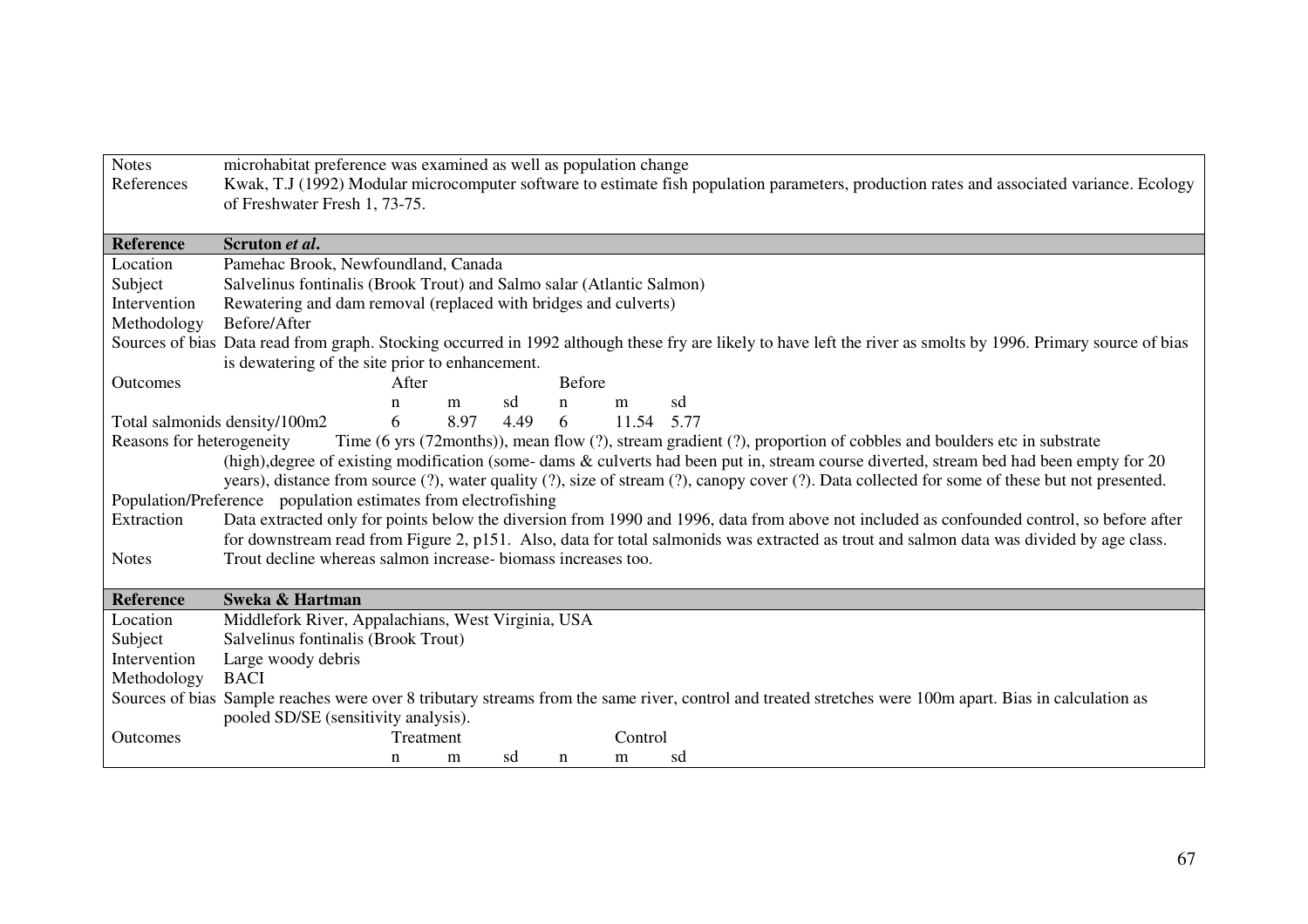|                                                                                                                                                          | mean trout density per 100m2<br>$\overline{4}$<br>$-0.83$                                                                                     | 1.21                | 8              | $-2.25$ 0.590434162 |                |                                                                                                                                                         |  |
|----------------------------------------------------------------------------------------------------------------------------------------------------------|-----------------------------------------------------------------------------------------------------------------------------------------------|---------------------|----------------|---------------------|----------------|---------------------------------------------------------------------------------------------------------------------------------------------------------|--|
| time (4 years), mean flow (), stream gradient ("relatively high"), proportion of cobbles in substrate ("dominated by coarse<br>Reasons for heterogeneity |                                                                                                                                               |                     |                |                     |                |                                                                                                                                                         |  |
|                                                                                                                                                          |                                                                                                                                               |                     |                |                     |                | substrate"), degree of existing modification (), distance from source (), water quality (), size of stream (small), canopy cover (70-80%).              |  |
|                                                                                                                                                          | Population/Preference habitat preference due to small spatial scales (treatments and controls separated by 100m)                              |                     |                |                     |                |                                                                                                                                                         |  |
| Extraction                                                                                                                                               | Data extracted from figure 5 p373 for Age 1+ fish as longest time scale was presented, also more reflective of population not spawning.       |                     |                |                     |                |                                                                                                                                                         |  |
|                                                                                                                                                          | Within stream data was chosen as although smaller scale, offers control/intervention rather than degrees of intervention (as in "among        |                     |                |                     |                |                                                                                                                                                         |  |
|                                                                                                                                                          | stream"). SD was calculated using pooled SE for before and after for the control and intervention separately.                                 |                     |                |                     |                |                                                                                                                                                         |  |
| <b>Notes</b>                                                                                                                                             |                                                                                                                                               |                     |                |                     |                | LWD caused pool formation in lowest gradient streams. No overall effect of LWD in-stream, but among stream, those with greatest amounts                 |  |
|                                                                                                                                                          | of LWD had greatest brook trout densities.                                                                                                    |                     |                |                     |                |                                                                                                                                                         |  |
|                                                                                                                                                          |                                                                                                                                               |                     |                |                     |                |                                                                                                                                                         |  |
| Reference                                                                                                                                                | Wang et al.                                                                                                                                   |                     |                |                     |                |                                                                                                                                                         |  |
| Location                                                                                                                                                 | Spring Creek and Joos/Eagle Creek, Wisconsin, U.S.A                                                                                           |                     |                |                     |                |                                                                                                                                                         |  |
| Subject                                                                                                                                                  | Salvelinus fontinalis (Brook trout) Salmo trutta (Brown Trout)                                                                                |                     |                |                     |                |                                                                                                                                                         |  |
| Intervention                                                                                                                                             |                                                                                                                                               |                     |                |                     |                | barnyard runoff controls, manure storage, contour ploughing, reduced tillage, stream bank fencing, sloping and rip rapping                              |  |
| Methodology                                                                                                                                              | Robust BACI design monitored over 10 years at watershed scale                                                                                 |                     |                |                     |                |                                                                                                                                                         |  |
|                                                                                                                                                          |                                                                                                                                               |                     |                |                     |                | Sources of bias BACI experimental design and watershed scale implementation minimize bias but prevents disassociation of individual interventions. Data |  |
|                                                                                                                                                          | extraction was undertaken across streams (rather than using pseudoreplicates) in the absence of within stream variance measures, resulting in |                     |                |                     |                |                                                                                                                                                         |  |
| potential underweighting of the study (sensitivity analysis).                                                                                            |                                                                                                                                               |                     |                |                     |                |                                                                                                                                                         |  |
| Outcomes                                                                                                                                                 |                                                                                                                                               |                     | Treatment      | Control             |                |                                                                                                                                                         |  |
|                                                                                                                                                          |                                                                                                                                               | n                   | m              | sd<br>n             | m              | sd                                                                                                                                                      |  |
|                                                                                                                                                          | Brook Trout annual catch Joos/Eagle Creek                                                                                                     | $\overline{2}$      | 0.3            | 0.424264069         | $\overline{4}$ | 56.15<br>112.1000297                                                                                                                                    |  |
|                                                                                                                                                          | Brook Trout annual catch Spring Creek                                                                                                         | 3                   | $\overline{0}$ | $0.01 \quad 4$      | 19.75          | 31.54113716                                                                                                                                             |  |
|                                                                                                                                                          | Brown Trout annual catch Joos/Eagle Creek                                                                                                     | $\overline{2}$<br>3 | 0.05           | 0.070710678         | $\overline{4}$ | 82.2<br>156.8198754                                                                                                                                     |  |
| Brown Trout annual catch Spring Creek                                                                                                                    |                                                                                                                                               |                     | 1.8            | 1.2489996           | $\overline{4}$ | 18.675 28.19661623                                                                                                                                      |  |
| Reasons for heterogeneity<br>time (10 years), mean flow (unknown), stream gradient (unknown), proportion of cobbles in substrate (unknown), degree of    |                                                                                                                                               |                     |                |                     |                |                                                                                                                                                         |  |
| existing modification (high), distance from source (unknown), water quality (unknown), size of stream (unknown), canopy cover (unknown).                 |                                                                                                                                               |                     |                |                     |                |                                                                                                                                                         |  |
| Population/Preference population estimates given timescale and watershed level spatial scale                                                             |                                                                                                                                               |                     |                |                     |                |                                                                                                                                                         |  |
| data was extracted as presented in Table 5 with n and sd calculated from the means presented (resulting in underweighting- see sources of<br>Extraction  |                                                                                                                                               |                     |                |                     |                |                                                                                                                                                         |  |
|                                                                                                                                                          | bias- this may be counteracted by the extraction of four data points by one study).                                                           |                     |                |                     |                |                                                                                                                                                         |  |
|                                                                                                                                                          |                                                                                                                                               |                     |                |                     |                |                                                                                                                                                         |  |
| Reference                                                                                                                                                | Wu et al                                                                                                                                      |                     |                |                     |                |                                                                                                                                                         |  |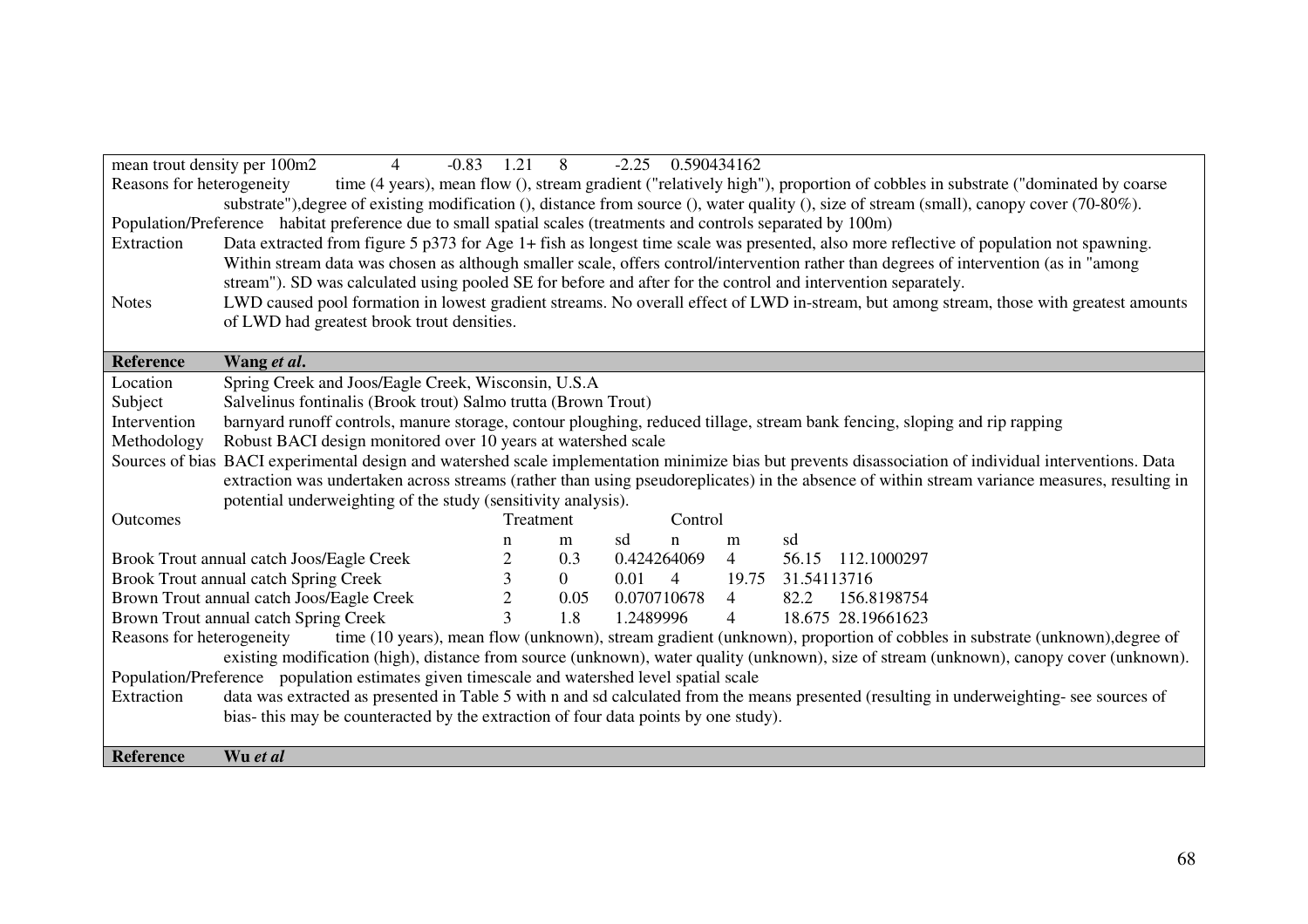| Location                                                                                                                                                         | Middle Fork, John Day River, Oregon, U.S.A                                                                                                                     |      |           |                                                            |               |         |    |  |  |                                                                                                                                                |                                                                                                                                                   |
|------------------------------------------------------------------------------------------------------------------------------------------------------------------|----------------------------------------------------------------------------------------------------------------------------------------------------------------|------|-----------|------------------------------------------------------------|---------------|---------|----|--|--|------------------------------------------------------------------------------------------------------------------------------------------------|---------------------------------------------------------------------------------------------------------------------------------------------------|
| Subject                                                                                                                                                          | Oncorhynchus mykiss (Rainbow Trout)                                                                                                                            |      |           |                                                            |               |         |    |  |  |                                                                                                                                                |                                                                                                                                                   |
| Intervention                                                                                                                                                     | stream bank cover                                                                                                                                              |      |           |                                                            |               |         |    |  |  |                                                                                                                                                |                                                                                                                                                   |
| Methodology<br>Site comparison                                                                                                                                   |                                                                                                                                                                |      |           |                                                            |               |         |    |  |  |                                                                                                                                                |                                                                                                                                                   |
| Sources of bias Factors other than bank cover could account for variation in fish number. Unwarranted statistical assumptions may have been made in data         |                                                                                                                                                                |      |           |                                                            |               |         |    |  |  |                                                                                                                                                |                                                                                                                                                   |
|                                                                                                                                                                  | extraction (sensitivity analysis)                                                                                                                              |      |           |                                                            |               |         |    |  |  |                                                                                                                                                |                                                                                                                                                   |
| Outcomes                                                                                                                                                         | Treatment                                                                                                                                                      |      |           | Control                                                    |               |         |    |  |  |                                                                                                                                                |                                                                                                                                                   |
|                                                                                                                                                                  | n                                                                                                                                                              | m    | sd        | n<br>m                                                     | sd            |         |    |  |  |                                                                                                                                                |                                                                                                                                                   |
| camp creek-trout abundance                                                                                                                                       | 8                                                                                                                                                              | 1.41 | $0.218$ 4 |                                                            | 0.98<br>0.253 |         |    |  |  |                                                                                                                                                |                                                                                                                                                   |
| middle fork-trout abundance                                                                                                                                      | 19                                                                                                                                                             | 0.32 | 0.75      | $\overline{0}$<br>6                                        | 0.589         |         |    |  |  |                                                                                                                                                |                                                                                                                                                   |
| Reasons for heterogeneity                                                                                                                                        |                                                                                                                                                                |      |           |                                                            |               |         |    |  |  | of cobbles in substrate (unknown), degree of existing modification (unknown), distance from source (unknown), water quality (unknown),         | time (na-site comparison), mean flow (mean discharge cc 0.05, mf 0.59m3/s), stream gradient (cc 1.27, mf 0.69), proportion                        |
|                                                                                                                                                                  |                                                                                                                                                                |      |           | size of stream (cc 3.09, mf 8.18), canopy cover (unknown). |               |         |    |  |  |                                                                                                                                                |                                                                                                                                                   |
| Population/Preference data was collected over several years from 64 catchments and is probably therefore more representative of population than habitat          |                                                                                                                                                                |      |           |                                                            |               |         |    |  |  |                                                                                                                                                |                                                                                                                                                   |
| preference.                                                                                                                                                      |                                                                                                                                                                |      |           |                                                            |               |         |    |  |  |                                                                                                                                                |                                                                                                                                                   |
| Extraction                                                                                                                                                       |                                                                                                                                                                |      |           |                                                            |               |         |    |  |  |                                                                                                                                                | Data was extracted from table 4. treatment $= 4$ , control $= 1$ for both camp creek and middle fork. Sds and n were estimated from t values and  |
|                                                                                                                                                                  |                                                                                                                                                                |      |           |                                                            |               |         |    |  |  |                                                                                                                                                | p values using statistical tables (It is worth noting that these do not coincide with the number of observations reported by the authors in table |
|                                                                                                                                                                  | 1 or the stated replication $(n=64)$ ).                                                                                                                        |      |           |                                                            |               |         |    |  |  |                                                                                                                                                |                                                                                                                                                   |
|                                                                                                                                                                  |                                                                                                                                                                |      |           |                                                            |               |         |    |  |  |                                                                                                                                                |                                                                                                                                                   |
| Zika & Peter<br><b>Reference</b>                                                                                                                                 |                                                                                                                                                                |      |           |                                                            |               |         |    |  |  |                                                                                                                                                |                                                                                                                                                   |
| Location                                                                                                                                                         | Furstentum Liechtenstein, W Europe                                                                                                                             |      |           |                                                            |               |         |    |  |  |                                                                                                                                                |                                                                                                                                                   |
| Subject                                                                                                                                                          | Salmo trutta (Brown Trout)                                                                                                                                     |      |           |                                                            |               |         |    |  |  |                                                                                                                                                |                                                                                                                                                   |
| Intervention<br>Large woody debris                                                                                                                               |                                                                                                                                                                |      |           |                                                            |               |         |    |  |  |                                                                                                                                                |                                                                                                                                                   |
| Methodology<br>Site comparison                                                                                                                                   |                                                                                                                                                                |      |           |                                                            |               |         |    |  |  |                                                                                                                                                |                                                                                                                                                   |
|                                                                                                                                                                  | Sources of bias Variation in initial conditions could confound results. Imputation of sds could compound any bias (sensitivity analysis required). 70 000m3 of |      |           |                                                            |               |         |    |  |  |                                                                                                                                                |                                                                                                                                                   |
|                                                                                                                                                                  |                                                                                                                                                                |      |           | raw sewage entered system upstream during final year.      |               |         |    |  |  |                                                                                                                                                |                                                                                                                                                   |
| Outcomes                                                                                                                                                         |                                                                                                                                                                |      | Treatment |                                                            |               | Control |    |  |  |                                                                                                                                                |                                                                                                                                                   |
|                                                                                                                                                                  |                                                                                                                                                                |      | n         | sd<br>m                                                    | n             | m       | sd |  |  |                                                                                                                                                |                                                                                                                                                   |
|                                                                                                                                                                  | $\tau$<br>151.67 6.99066861<br>$7\overline{ }$<br>102.67 11.16216334<br>Brown Trout abundance per 100m stream                                                  |      |           |                                                            |               |         |    |  |  |                                                                                                                                                |                                                                                                                                                   |
| time (1995-1997), mean flow $(?)$ , stream gradient $(0.06-0.18\%)$ , proportion of cobbles in substrate $(.)$ , degree of existing<br>Reasons for heterogeneity |                                                                                                                                                                |      |           |                                                            |               |         |    |  |  |                                                                                                                                                |                                                                                                                                                   |
|                                                                                                                                                                  |                                                                                                                                                                |      |           |                                                            |               |         |    |  |  | modification (channelised, partially with conduits), distance from source (?), water quality (?- see note about sewage in s. of bias), size of |                                                                                                                                                   |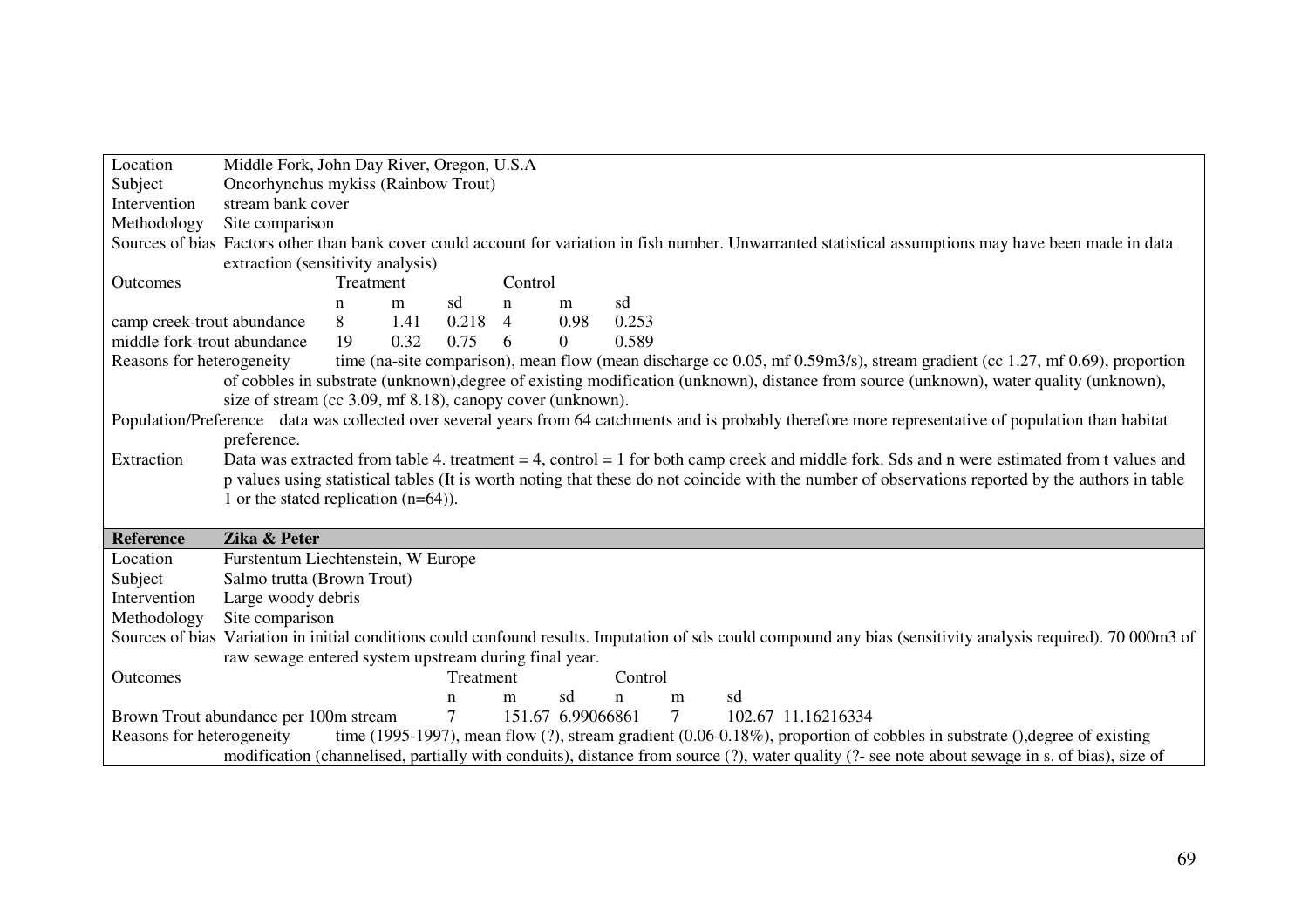|              | stream (4m mean width), canopy cover (some trees along banks).                                                                          |  |  |  |  |  |
|--------------|-----------------------------------------------------------------------------------------------------------------------------------------|--|--|--|--|--|
|              | Population/Preference habitat preference due to small spatial scale.                                                                    |  |  |  |  |  |
| Extraction   | Data extracted from Table II, p360. Took sum of observed and expected control and calculated (imputed) SD from the 7 sample data given. |  |  |  |  |  |
|              | $N=7$ from data taken rather than true n.                                                                                               |  |  |  |  |  |
| <b>Notes</b> | mean water velocities decreased and no and vol of pools increased in treated sections.                                                  |  |  |  |  |  |

## **APPENDIX 2 – <sup>R</sup>EVIEWS (27)**

| Reference                 | <b>Topic</b>                                                                        | <b>Summary Conclusions</b>                                                                                                                                                                                                                                                                                                                                                                                                                                    |
|---------------------------|-------------------------------------------------------------------------------------|---------------------------------------------------------------------------------------------------------------------------------------------------------------------------------------------------------------------------------------------------------------------------------------------------------------------------------------------------------------------------------------------------------------------------------------------------------------|
| Allouche (2002)           | The role of in-stream cover for<br>riverine fishes.                                 | This review looks at the role of in-stream cover and its effects on the distribution of fish,<br>especially the importance at a habitat unit scale. States the three main reasons for the<br>importance of in-stream cover are protection, shelter and isolation from competition.                                                                                                                                                                            |
| Armstrong (2003)          | Habitat requirements of Atlantic<br>salmon and brown trout in rivers<br>and streams | Review looks at factors affecting the distribution and abundance of salmon and trout.<br>Suggests that habitat structures have greatest affect when populations are near carrying<br>capacity, and as such concludes that it is important to understand population bottlenecks<br>in order to determine whether habitat manipulation is appropriate. Author presently finds<br>predictive models of the effects of most habitat modifications hard to derive. |
| Bash & Ryan (2002)        | Monitoring of stream restoration<br>projects.                                       | Found that monitoring does not always occur, and that the type and quality of data<br>collected varies widely for the projects that do monitor.                                                                                                                                                                                                                                                                                                               |
| <b>Bayley</b> (2002)      | The responses of salmon and trout<br>to habitat changes.                            | A review of studies on fish responses of salmon and trout to habitat change through both<br>restoration and environmental factors. The review was undertaken after a thorough<br>journal literature search. Author reports that many studies were of a short time scale and<br>used poor statistical analysis, and that confounding means that studies are often not able<br>to clearly indicate which factor is responsible for changes.                     |
| Cowx & Welcomme<br>(1998) | Rehabilitation of rivers for fish                                                   | Manual looks at the methods and projects undertaken for rehabilitation of rivers, and how<br>biological value can be added to aesthetic restoration projects at little additional cost.                                                                                                                                                                                                                                                                       |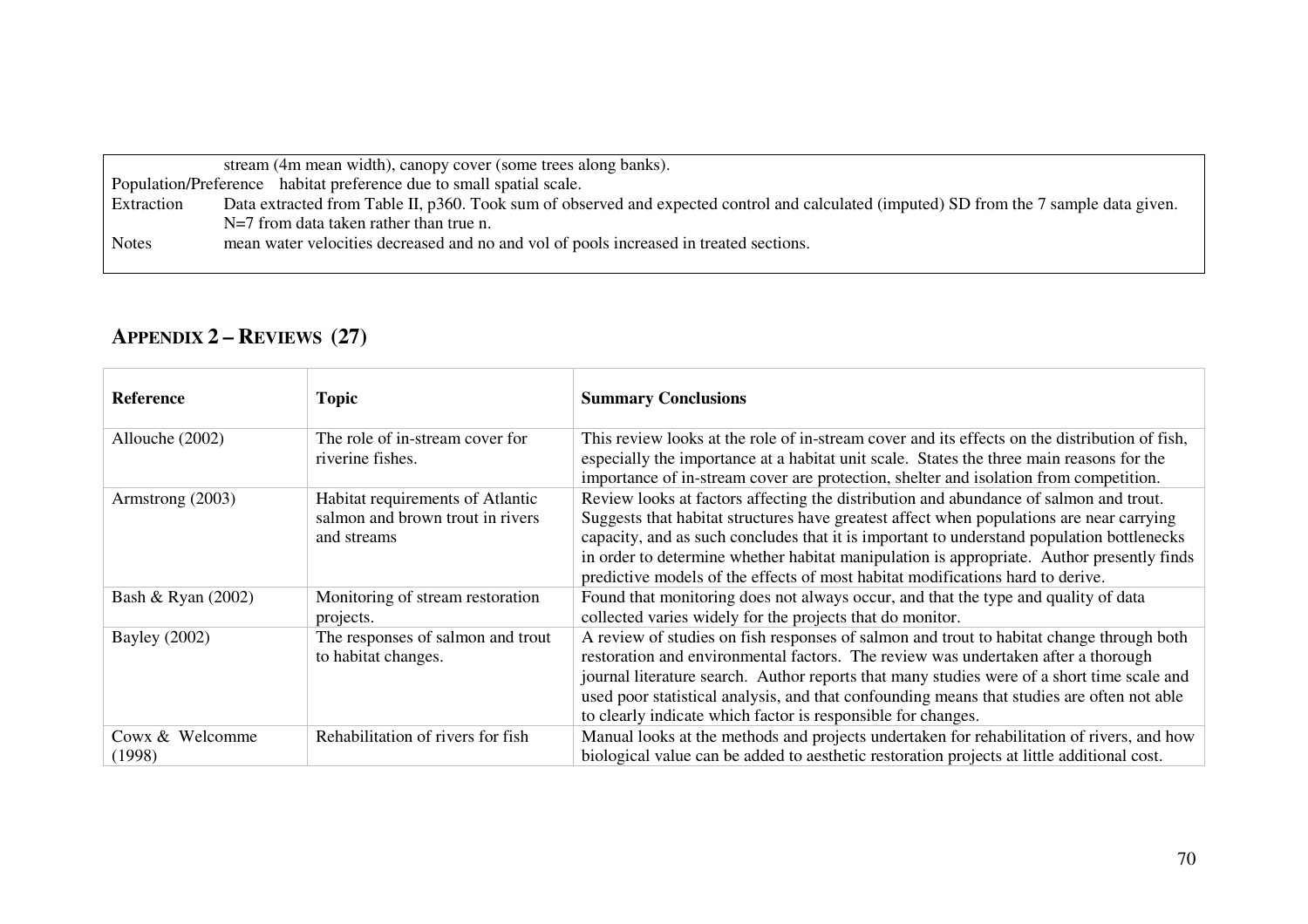| Cowx et al (2003)            | The Bullhead (Cottus gobio)                                                                   | Looks at the ecology, distribution and habitat preferences of the Bullhead, Cottus gobio,<br>part of the Conserving Natura 2000 Rivers Series.                                                                                                                                                                                                                                                                                                                           |
|------------------------------|-----------------------------------------------------------------------------------------------|--------------------------------------------------------------------------------------------------------------------------------------------------------------------------------------------------------------------------------------------------------------------------------------------------------------------------------------------------------------------------------------------------------------------------------------------------------------------------|
| Finlayson et al. (2005)      | Trout restoration in national forests.                                                        | Discusses the projects and work done so far which attempt to restore trout populations,<br>and looking at this evidence debate whether they are being successful or otherwise.                                                                                                                                                                                                                                                                                           |
| Glen (2002)                  | Recovery of Salmon and Trout<br>following habitat enhancement<br>works                        | Reviews case studies of habitat enhancement, including removal of obstruction to<br>migration, with both economic and ecological factors included. Findings suggest that<br>habitat enhancement projects do work, and this can be seen within a short timescale, with<br>removal of migration barriers giving the greatest results. Also finds other habitat<br>enhancement projects are successful but acknowledges the need for monitoring over a<br>longer timescale. |
| Hamilton (1989).             | Response of Juvenile Steelhead to<br>In-stream Deflectors in a High<br><b>Gradient Stream</b> | Found that there was little impact on fish populations from the installation of deflectors,<br>which was attributed to the high gradient of the study reaches. Literature was found to<br>reflect these findings- the most successful studies had been carried out in lower gradient<br>streams.                                                                                                                                                                         |
| Hendry et al. (2003)         | Habitat management for<br>rehabilitation of salmonids                                         | Looks at the main areas to be taken into account in salmonid habitat management. Paper<br>states that land-use regulation is required due to the high levels of degradation that have<br>occurred, and that root causes of problems should be addressed in mitigation and<br>enhancement works.                                                                                                                                                                          |
| Holmes (1998).               | A review of river rehabilitation in<br>the UK, 1990-1996                                      | Reports a lack of consistency in recording or reporting of habitat rehabilitation schemes.<br>Found that the most commonly used methods were often the cheapest, such as restoration<br>of riparian growth, or those river restoration projects targeted at a particular key species<br>(often bird or mammal).                                                                                                                                                          |
| Keeley et al (1996)          | Estimating production benefits of<br>habitat improvement initiatives.                         | Summarised the findings of 30 studies that included control and intervention sites in<br>order to calculate the potential production benefits of stream restoration initiatives on<br>salmonids. Suggests off-channel habitat may increase numbers, and increases in<br>spawning substrates should lead to great increases in numbers.                                                                                                                                   |
| Kauffman & Krueger<br>(1984) | The effects of riparian grazing                                                               | Looks at general effects of riparian grazing, includes studies regarding fish. Concludes<br>that riparian grazing affects salmonid fish populations as a result of changes to water<br>temperature and reduction of organic matter, and states that riparian management is an<br>important part of fisheries management.                                                                                                                                                 |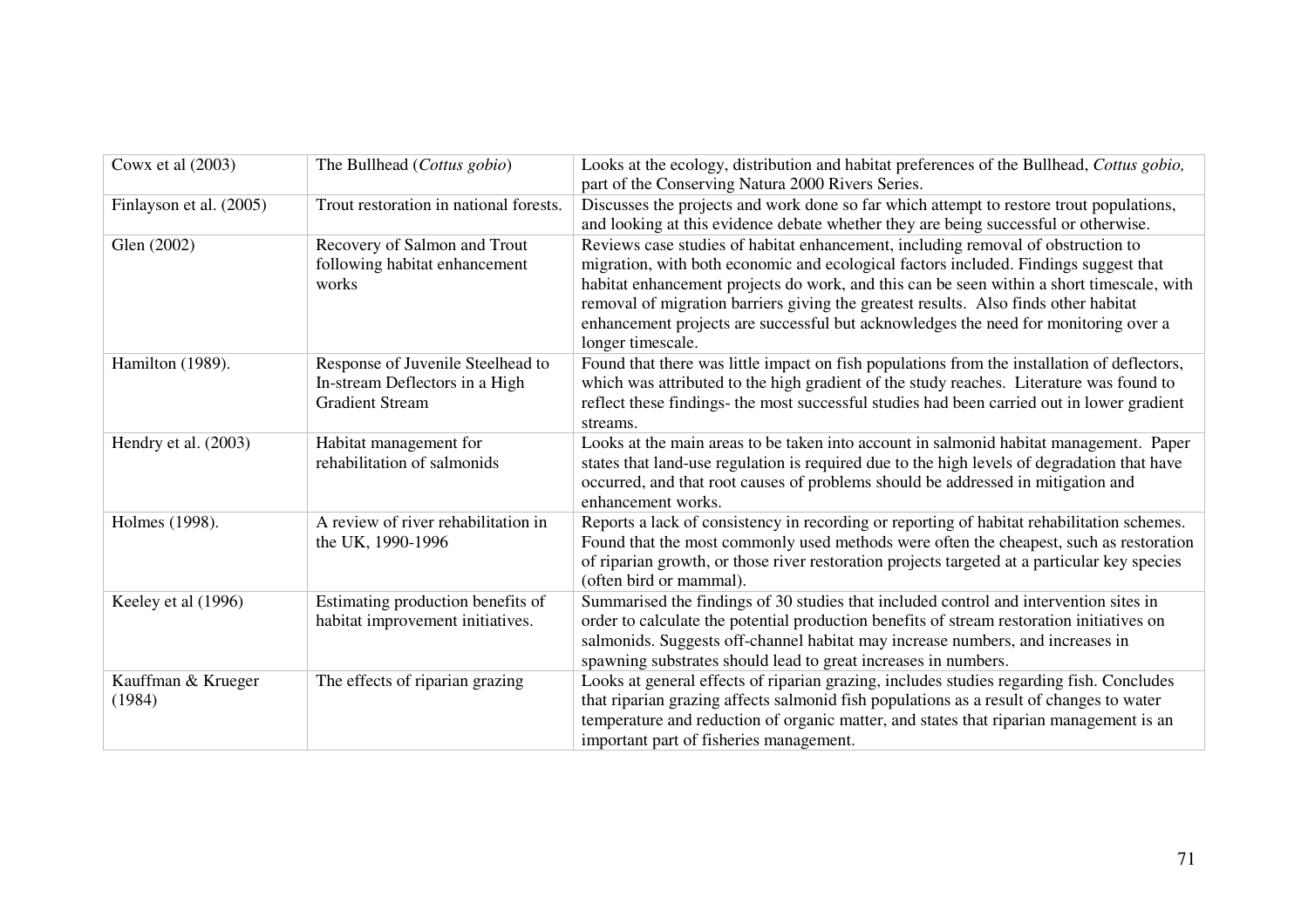| Kauffman et al (1997)                        | Restoration of riparian and stream<br>habitat                                                                                                                    | Suggests that a holistic approach concerning both riparian and stream restoration needs to<br>be used, and that often restoration efforts don't attempt to stop the processes causing<br>degradation of the land.                                                                                                                                                                                                    |
|----------------------------------------------|------------------------------------------------------------------------------------------------------------------------------------------------------------------|----------------------------------------------------------------------------------------------------------------------------------------------------------------------------------------------------------------------------------------------------------------------------------------------------------------------------------------------------------------------------------------------------------------------|
| Kauffman et al. (1993)                       | Fish habitat improvement projects<br>and management recommendations                                                                                              | Reviewed habitat restoration projects over a number of sites. Report looks at the<br>restricting factors that need to be taken into account and the implementation of these<br>projects.                                                                                                                                                                                                                             |
| Kondolf, G. M., J. C. Vick,<br>et al. (1996) | Salmon spawning habitat<br>rehabilitation in the Merced,<br>Tuolumne, and Stanislaus Rivers,<br>California: An evaluation of project<br>planning and performance | Found that projects did not always take into account features that modified the intended<br>workings of modifications, such as upstream dams on riffle sequences. Also found that<br>some of the projects actually increased suitable habitat for salmonid predators, negating<br>positive outcomes of the improvement features.                                                                                     |
| McGrath, C. C. (2003)                        | Whitewater parks                                                                                                                                                 | Study looked at the effects of Whitewater parks on fish populations. Whitewater Parks<br>commonly contain engineered versions of riffles and pools and therefore should provide<br>a good habitat for fish, especially as shelter should protect them from recreational use of<br>the habitat. Conclusions derived from comparisons with data from non-park locations as<br>research in that area extremely limited. |
| <b>McPhail and Baxter</b><br>(1996).         | A review of Bull Trout (Salvelinus<br>confluentus) life history and habitat<br>use in relation to compensation and<br>improvement opportunities                  | This review looks at the biology and habitat use of fish at the different stages of their life<br>cycle, and some of the habitat issues of concern which may impact on choice of habitat<br>remediation.                                                                                                                                                                                                             |
| Opperman et al (2006)                        | Large woody debris in streams                                                                                                                                    | This guidance document discusses the role of LWD in stream and river habitats in<br>relation to salmonids, and states the importance of both living and dead woody debris in<br>the ecosystem.                                                                                                                                                                                                                       |
| Pusey and Arthington<br>(2003).              | Importance of the riparian zone to<br>the conservation and management<br>of freshwater fish: a review.                                                           | Although with an Australian bias, this review describes the role and interactions between<br>stream and riparian zones, and concludes that attention to riparian zones are of key<br>importance when planning restoration work.                                                                                                                                                                                      |
| Roni et al (2002)                            | The effects of habitat improvement<br>studies.                                                                                                                   | A review of habitat improvement studies. Concludes that little is known about the<br>effectiveness of in-stream habitat improvements.                                                                                                                                                                                                                                                                                |
| Roni et al (2005).                           | Habitat rehabilitation for freshwater<br>ecosystems.                                                                                                             | This review discusses the effectiveness of habitat improvement projects and translates the<br>findings into guidelines to help guide and improve future restoration and mitigation                                                                                                                                                                                                                                   |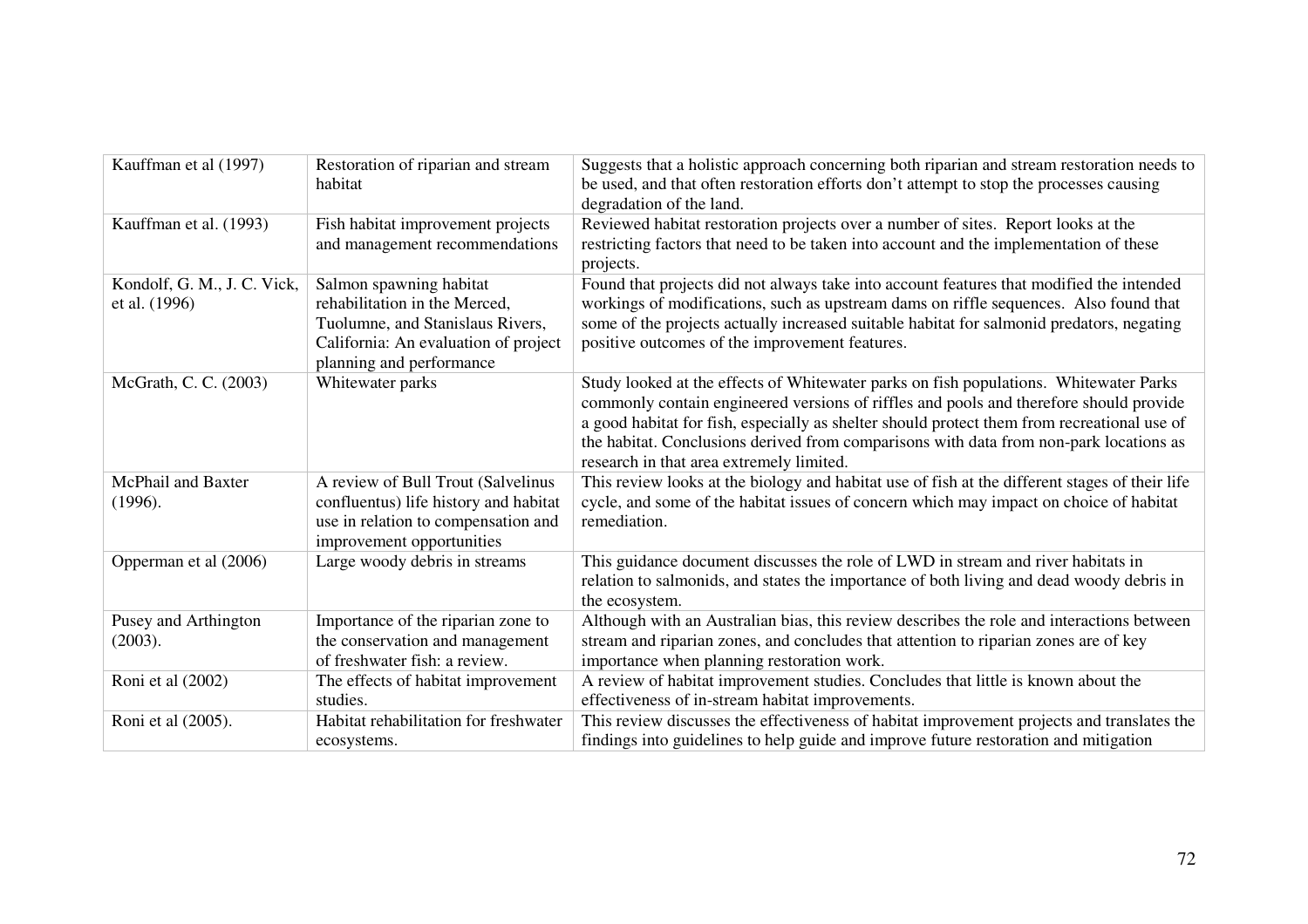|                                 |                                                                                         | attempts.                                                                                                                                                                                                                                                                                                                                                                                                                                                                                   |
|---------------------------------|-----------------------------------------------------------------------------------------|---------------------------------------------------------------------------------------------------------------------------------------------------------------------------------------------------------------------------------------------------------------------------------------------------------------------------------------------------------------------------------------------------------------------------------------------------------------------------------------------|
| Rosenfeld (2003)                | The assessment of fish habitat<br>requirements.                                         | Looks at the different scales at which habitat assessment take place, and some of the<br>factors that affect these. States the need for clearly defined habitat requirements to be<br>understood to make habitat restoration and species management more effective. Review<br>discusses the importance of understanding the optimal habitat configurations for fish<br>species.                                                                                                             |
| Schmetterling et al.<br>(2001). | Effects of riprap bank<br>reinforcement on stream salmonids                             | This review looks at the effects of using riprap to reinforce river and stream banks, and<br>find that although it may provide some benefits on stream banks that have been severely<br>degraded, the use of riprap goes against current restoration philosophy and impedes<br>future attempts to restore the stream reach. Concludes that riprap does not provide an<br>alternative to riparian cover and the benefits this offers to Salmonids, such as LWD,<br>undercut banks and cover. |
| Summers et al (1996)            | <b>Restoration of Riverine Trout</b><br><b>Habitats</b>                                 | This guidance manual describes the methods used for restoring riverine habitats,<br>specifically for trout species.                                                                                                                                                                                                                                                                                                                                                                         |
| Thompson $(2006)$               | The pre-1980 use of in-stream<br>structures to improve streams and<br>fish populations. | This review looks at studies from pre-1980, which attempt to show the positive effects of<br>in-stream structures. The review finds that little evidence exists to show that in-stream<br>structures improve fish populations and concludes that their effectiveness to increase fish<br>populations should not be presumed. The author also notes that many of the studies are<br>confounded, as fishing pressures are not accounted for.                                                  |
| Ward $& Ward(2004)$             | Hydroelectric development<br>mitigation                                                 | Looks at habitat restoration initiatives aimed at mitigating the effects of hydroelectric<br>operations within the Columbia River Basin using various methods.                                                                                                                                                                                                                                                                                                                              |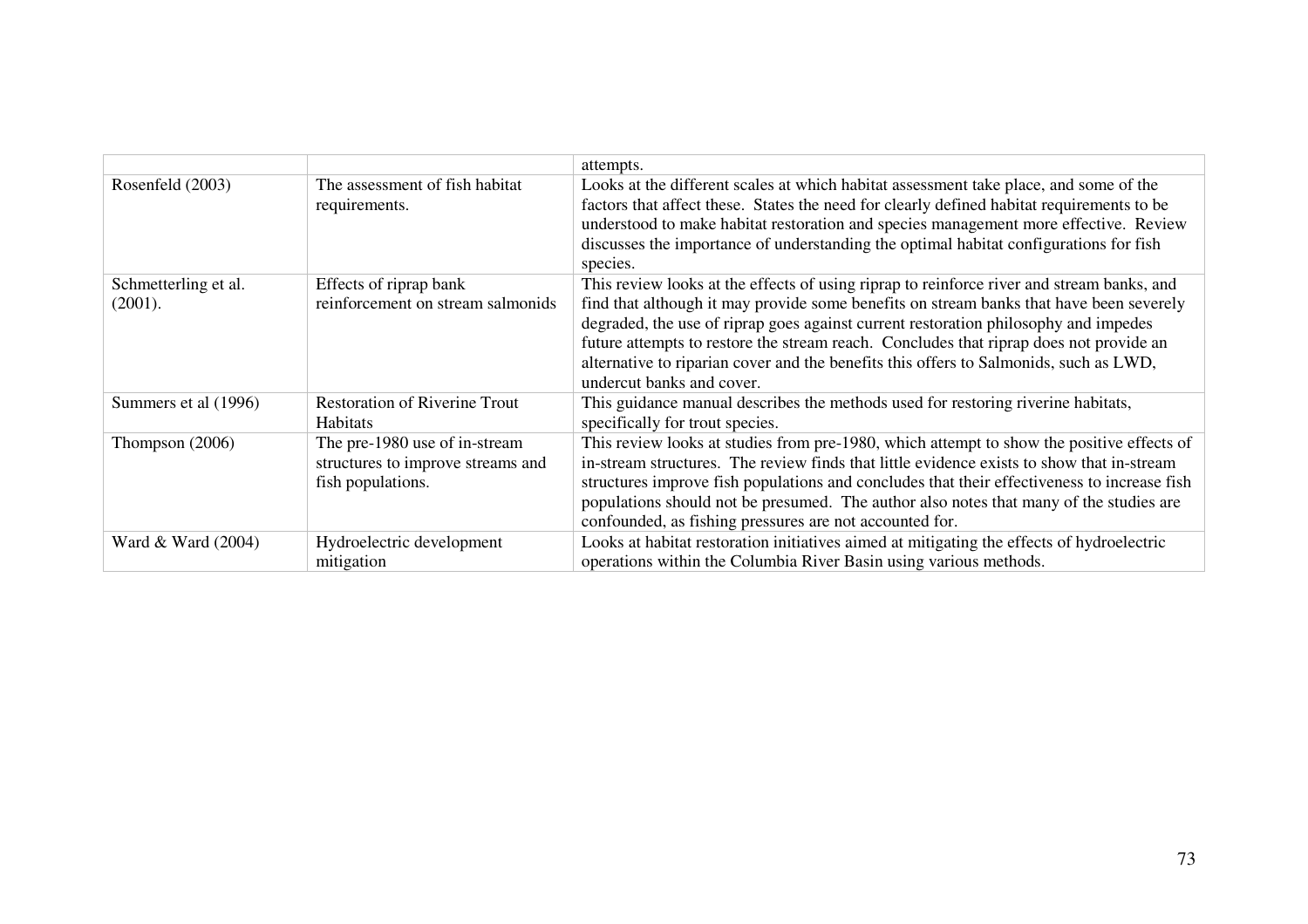| Reference                               | <b>Subject</b>             | <b>Intervention</b>                                                       | <b>Outcome</b>        | <b>Summary findings</b>                                                                                                                                                                                                                                                                                                                                                                                                                                 | Methodology                                                                                                                                                                                            |
|-----------------------------------------|----------------------------|---------------------------------------------------------------------------|-----------------------|---------------------------------------------------------------------------------------------------------------------------------------------------------------------------------------------------------------------------------------------------------------------------------------------------------------------------------------------------------------------------------------------------------------------------------------------------------|--------------------------------------------------------------------------------------------------------------------------------------------------------------------------------------------------------|
| <b>Bank cover deflectors</b>            |                            |                                                                           |                       |                                                                                                                                                                                                                                                                                                                                                                                                                                                         |                                                                                                                                                                                                        |
| Champoux et al<br>(2003)                | N/A                        | Bank-cover<br>deflectors                                                  | N/A                   | Concludes that the siting of bank cover deflectors<br>needs to be considered in relation to the different<br>geomorphic contexts encountered in river reaches<br>as effectiveness is dependent on other factors.                                                                                                                                                                                                                                        | Looks at the long-term changes in river<br>morphology, and as a by-product, fish<br>habitat suitability, before and after<br>installation of bank-cover deflectors. Data<br>sets from 1963, 66 and 99. |
| <b>Bouldering</b>                       |                            |                                                                           |                       |                                                                                                                                                                                                                                                                                                                                                                                                                                                         |                                                                                                                                                                                                        |
| Huusko &<br>Yrjäna" (1997).             | <b>Brown Trout</b>         | Channel<br>modification and suitability<br>boulder structure<br>placement | Habitat               | The effects of channel modification and boulder<br>structure placement using PHABSIM suggests that<br>increased diversity created conditions more likely to<br>sustain a larger trout population.                                                                                                                                                                                                                                                       | PHABSIM based on before and after field<br>site data                                                                                                                                                   |
| Maki-Petays et al Brown Trout<br>(2000) | and Grayling               | Heterogenous<br>substrate and<br>flow level                               | Location              | Looked at microhabitat preference of age-0 brown<br>trout and grayling in two artificial streambeds at<br>high and low flow. Found that trout spatial patterns<br>were different in flume types. Concludes that<br>rehabilitation programmes should aim to provide a<br>broad range of microhabitats, and restoration aimed<br>at one particular species may not provide suitable<br>environmental conditions for other species in the<br>same habitat. | Laboratory conditions experiment of fish<br>habitat preference in both an artificial<br>channel and a "restored" channel, with<br>highly heterogenous substrate                                        |
| Smith et al<br>(2005)                   | Rainbow Trout Prismatoidal | shapes<br>(producing)<br>turbulence)                                      |                       | Fish occupancy Paper concludes that the angular nature of in-stream Measured fish location and focal points in<br>devices could promote higher turbulence than<br>natural objects, meaning potentially reduced habitat flume.<br>occupancy by drift-feeding salmonids.                                                                                                                                                                                  | relation to flow turbulence in a laboratory                                                                                                                                                            |
| <b>Confounded – multiple factors</b>    |                            |                                                                           |                       |                                                                                                                                                                                                                                                                                                                                                                                                                                                         |                                                                                                                                                                                                        |
| <b>Binns</b> (1994)                     | Trout                      | Habitat<br>management-<br>riprap and                                      | Population<br>density | In-stream improvement structures were found to<br>increase numbers of trout of different age classes<br>over a long time period. The degraded habitat had                                                                                                                                                                                                                                                                                               | Triple-pass electrofishing using block nets<br>at sampling sites. No variance measures are<br>presented for fish parameters. Controls                                                                  |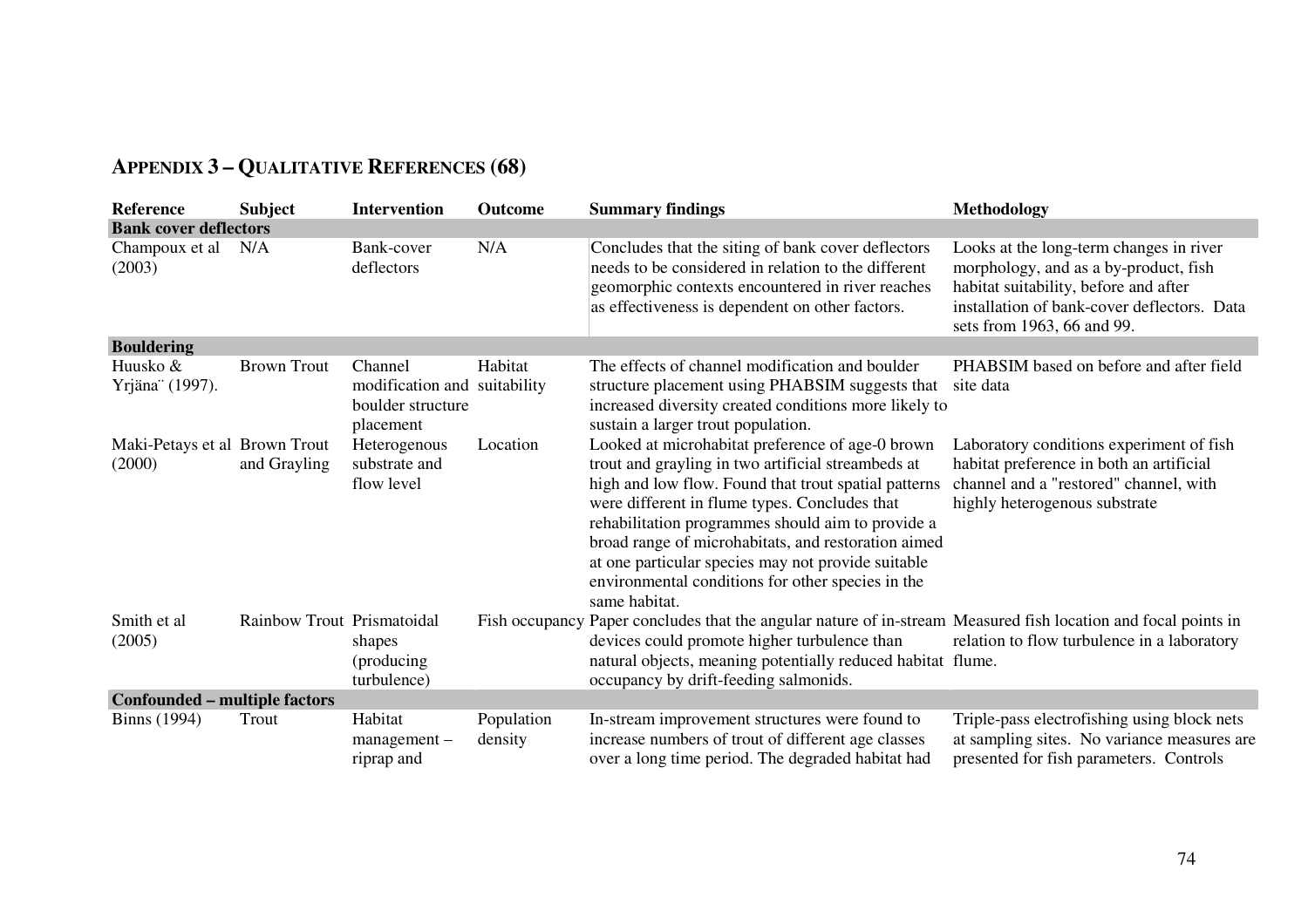|                                |                                                      | improvement<br>devices                                                     |                                              | been restocked prior to works. Wooden plunges<br>seemed to be easy to install and created good pool<br>habitat.                                                                                                                                                                                    | established after treatment.                                                                                                                                                           |
|--------------------------------|------------------------------------------------------|----------------------------------------------------------------------------|----------------------------------------------|----------------------------------------------------------------------------------------------------------------------------------------------------------------------------------------------------------------------------------------------------------------------------------------------------|----------------------------------------------------------------------------------------------------------------------------------------------------------------------------------------|
| Connolly $&$<br>Jezorek (2001) | Steelhead and<br>other<br>salmonids                  | Different Habitat Biomass of<br>sites-unclear as<br>to what                | salmonids                                    | Monitored fish abundance at a number of different<br>habitat sites but do not state which samples relate to<br>what habitat types                                                                                                                                                                  | Electrofishing and PIT-tagging                                                                                                                                                         |
| De Jong et al<br>(1997)        | Atlantic<br>salmon and<br>brook trout                | Boulder clusters, Salmonid<br>v-dams and half- density<br>log covers       |                                              | Suggests that the restoration techniques were<br>successful although success is not solely attributed<br>to the devices.                                                                                                                                                                           | BACI with one control site. Multiple-pass<br>electrofishing using nets. Population<br>estimates made using MICROFISH 3.0.                                                              |
| Environment<br>Agency (2003)   | Salmon                                               | Multiple-<br>riparian, fish<br>pass, water<br>quality                      | Greater fish<br>an Action Plan are presented | Project to improve river habitat for salmonids<br>stocks through included much riparian restoration-costed actions                                                                                                                                                                                 | Assessment and creel data assembled and<br>assessed to decide what steps to take next to<br>restore the River Wye.                                                                     |
| Everest et al<br>(1986)        | Chinook, Coho Off-channel<br>salmon and<br>steelhead | ponds, in-stream<br>bouldering,<br>berms (v-dams)<br>and LWD, gravel       | smolt<br>production                          | Population and Several interventions used in an attempt to improve Data provided in other papers covered by<br>the habitat for salmonids in the river system, which the search with longer time-spans<br>was previously degraded and lacked suitable<br>microhabitats for sheltering and smolting. |                                                                                                                                                                                        |
| Everest et al<br>(1985)        | Chinook, Coho Off-channel<br>salmon and<br>steelhead | ponds, in-stream smolt<br>bouldering,<br>berms (v-dams)<br>and LWD, gravel | production                                   | Population and Several interventions used in an attempt to improve Data provided by other papers covered in<br>the habitat for salmonids in the river system, which the search with longer time-spans<br>was previously degraded and lacked suitable<br>microhabitats for sheltering and smolting. |                                                                                                                                                                                        |
| Goldberg et al<br>(1995)       | Chinook and<br>sockeye<br>salmon                     | Debris structures Microhabitat<br>and channel<br>modifications             | preference                                   | Use of in-stream devices to mitigate effects of flow<br>alteration downstream of a hydroelectric dam<br>showed that fish preferred debris structures to<br>engineered in-stream structures and both over<br>natural (comparator) sites.                                                            | Snorkeller observations and electrofishing<br>surveys using stopnets around structures.<br>Data not extracted as species figures<br>presented as percentages of total fish<br>counted. |
| Hale (1969)                    | Trout                                                | Habitat<br>improvement-<br>artificial                                      | Changes in<br>angling and<br>standing crop   | Increase in fish abundance in treated sections after<br>improvement work in YOY and older trout. Angling sections and angling creel data collected.<br>catch rate (fish per man hour) increased in treated                                                                                         | Electrofishing of control and altered                                                                                                                                                  |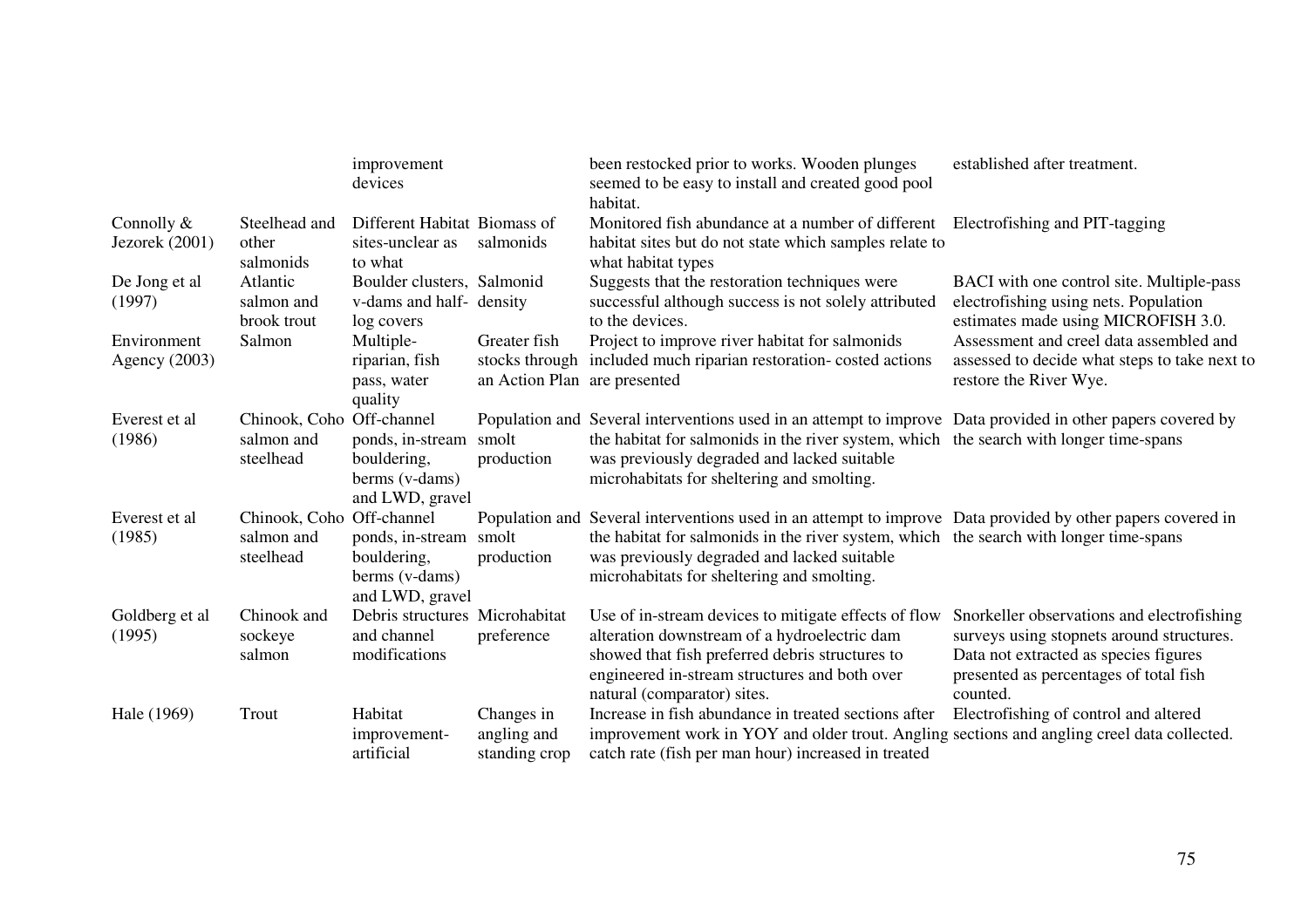|                              |                                            | deflectors and<br>log shelters                                 |                                       | sections but decreased in the reference sections.                                                                                                                                                                                                                                                                       |                                                                                                                                                                                                                                                              |
|------------------------------|--------------------------------------------|----------------------------------------------------------------|---------------------------------------|-------------------------------------------------------------------------------------------------------------------------------------------------------------------------------------------------------------------------------------------------------------------------------------------------------------------------|--------------------------------------------------------------------------------------------------------------------------------------------------------------------------------------------------------------------------------------------------------------|
| Hubert & Joyce<br>(2005)     | Cutthroat<br>Trout(Age-0)                  | Habitat type<br>(artificially)<br>created)                     | Presence of<br>trout                  | Stream modified with artificial pools and riffles and Field survey using electrofishing<br>riparian (willow) planting is sampled for Cutthroat<br>Trout (age-0) at riffle, riffle margin, pool margin<br>and backwater. Stream margin habitats more<br>popular with trout than riffles.                                 |                                                                                                                                                                                                                                                              |
| Hunt (1976a)                 | Trout                                      | Stream bank<br>covers and<br>current-deflector<br>devices      | <b>Brook</b> trout<br>production      | Studies showed habitat was degraded and so major<br>renovation was undertaken, leading to changed<br>morphology and an increase in fish numbers.<br>Labour and equipment proved to be highly costly<br>compared to the actual cost of the devices.                                                                      | Semi-annual electrofishing surveys to<br>measure the number of fish stock in the<br>river. Data extracted from other papers by<br>author.                                                                                                                    |
| Hunt (1969)                  | <b>Trout (Brook)</b><br>trout)             | Bank covers and Increased<br>current deflectors production     |                                       | Increases in trout numbers attributed to higher<br>overwinter survival than recruitment or growth.                                                                                                                                                                                                                      | Electrofishing to enable mark-recapture.<br>Multiple papers by author cover experiment<br>and so data extracted from another source.                                                                                                                         |
| Hunt (1976b)                 | Trout                                      | Bank covers and Biomass, size<br>current deflectors and number |                                       | Paper shows that although increases were observed<br>during the first few years after installation of<br>devices, the greatest improvements in fish size and<br>number became apparent after a longer time scale<br>(after the initial three years).                                                                    | Electrofishing to enable mark-recapture.<br>Multiple papers by author cover experiment<br>and so data extracted from another source.                                                                                                                         |
| Keith et al (1991) Salmonids |                                            | Riparian and in- Abundance<br>stream cover                     |                                       | Findings showed that abundance decreased in all<br>stream sections, but at a greater rate in the closed<br>canopy cover sections. In streams with and without<br>in-stream cover, the only noticeable result reported<br>was greater abundance in Age-1 and older fish in<br>streams with in-stream cover than without. | In-stream cover removed from pools. Alder<br>brush bundles placed in sections and<br>overhead alder cover removed from some<br>sections. Some sections were stocked with<br>fish to increase numbers. Electrofishing<br>technique used for fish measurement. |
| Lacey & Millar<br>(2004)     | Salmonids-<br>Coho salmon<br>and steelhead | In-stream LWD<br>and rock groyne<br>structures                 | Modelled fish<br>habitat<br>increases | Paper reports that modeling simulations suggest<br>greatest increase in the weighted useable area at<br>periods of high flow.                                                                                                                                                                                           | Use of 2D monitoring software (River2D)<br>based on field survey data.                                                                                                                                                                                       |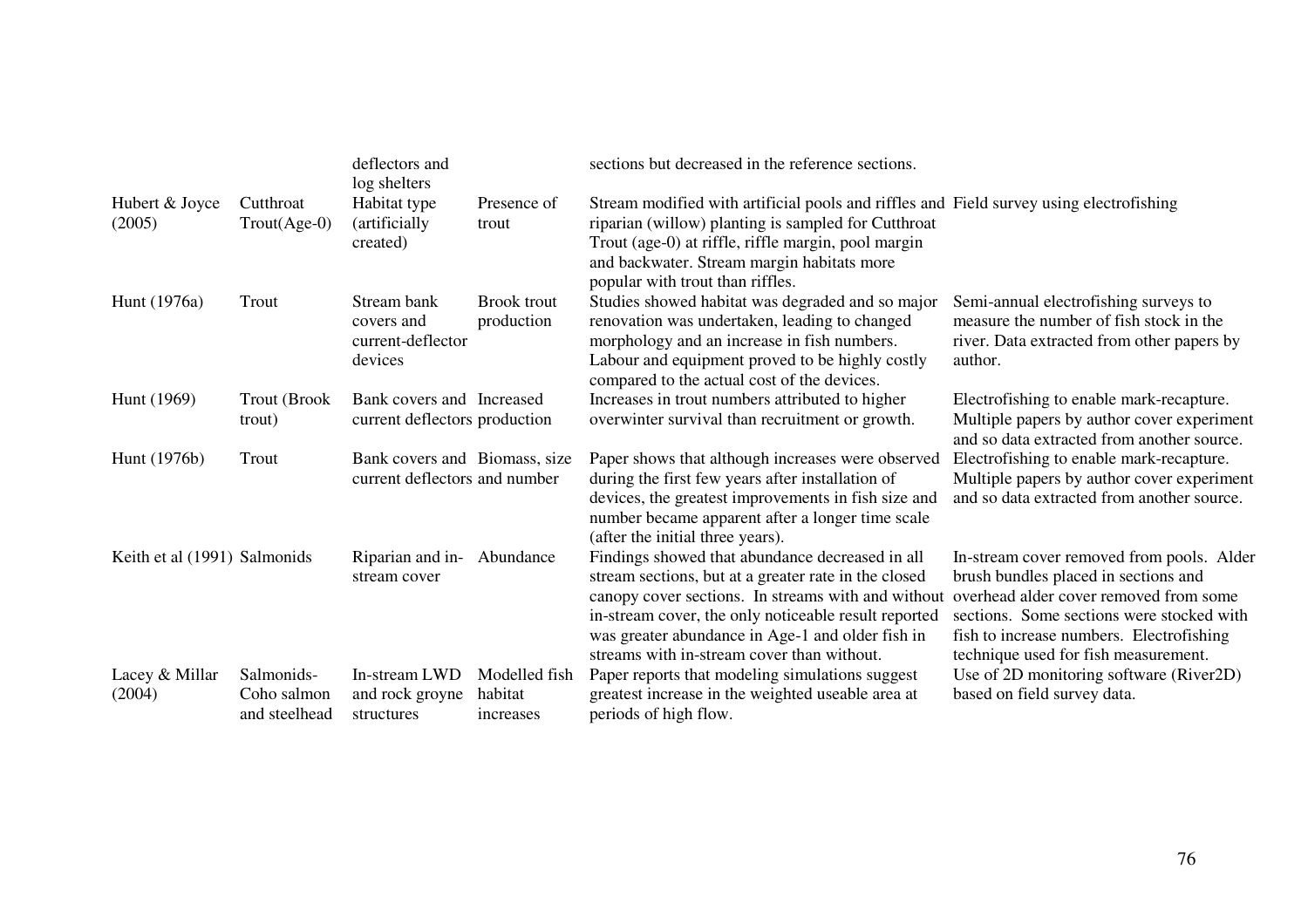| Lamouroux and<br>Capra (2002).                     | Fish                                          | <b>Habitat alteration Modeled</b>                                                            | outcomes.                     | Simple predictions of in-stream habitat model<br>outputs for target fish populations- suggest they<br>should be used as part of the restoration planning<br>process.                                                                                                                                                                                                  | Use of habitat modeling software compared<br>to real site derived data.                                                                                                                 |
|----------------------------------------------------|-----------------------------------------------|----------------------------------------------------------------------------------------------|-------------------------------|-----------------------------------------------------------------------------------------------------------------------------------------------------------------------------------------------------------------------------------------------------------------------------------------------------------------------------------------------------------------------|-----------------------------------------------------------------------------------------------------------------------------------------------------------------------------------------|
| Mamorek et al<br>(2004)                            | Salmonids                                     | Multiple                                                                                     | Population<br>increase        | Report on multiple watersheds which have had<br>restoration work carried out- Findings ask for more<br>and better information on projects; hypotheses and<br>monitoring were lacking; data retrieval requires<br>significant effort; space & timing need more<br>thought in experiments; scale of studies and<br>comparative scale of inferences are not appropriate. | Data assembly and synthesis of projects<br>carried out in the region to evaluate their<br>successes.                                                                                    |
| O'Grady (1995)                                     | Salmonid<br>rivers                            | Enhancement<br>works                                                                         | Increased fish<br>production  | Looks at river enhancement in Ireland, including<br>cost-benefit factors and the importance of<br>monitoring. Concludes that in-stream and riparian-<br>pruning methods are more effective than stocking or<br>smolt ranching.                                                                                                                                        | Reviews and discusses the costs and effects<br>of a number of in-stream enhancement<br>projects                                                                                         |
| Shields et al.<br>(1998)                           | Fish-mainly<br>cyprinids and<br>centrarchids. | Addition of spurs Fish and fish<br>to stone toe-also habitat.<br>included willow<br>planting |                               | Found that the addition of the spurs to the stone toe<br>created different habitat features that may be of<br>preference to different fish species than the straight<br>run sections present before-fish populations<br>reflected this but in part was confounded by beaver<br>dams.                                                                                  | Stone spurs added to toe and willow planted<br>on opposite bank. Physical habitat<br>characteristics and fish types and numbers<br>monitored. Beaver dams affected fish<br>populations. |
| Summers et al.<br>(1996)                           | Trout                                         | Rehabilitation                                                                               | Restoration of<br>populations | Guidance manual on restoring rivers for trout<br>populations. Discusses limitations of knowledge.                                                                                                                                                                                                                                                                     | Contains further reading at each section on<br>each type of habitat alteration intervention<br>although no useable data                                                                 |
| Swales & O'Hara Dace, chub and Low dams,<br>(1983) | other species                                 | current deflectors distribution<br>and artificial<br>cover structures                        | Fish<br>and abundance         | Paper found that fish populations increased after<br>habitat improvement had taken place, but also that<br>fish relocation had occurred, with large densities of<br>fish being found around the improvement<br>structures, especially the artificial cover devices and<br>the pools associated with the low dams.                                                     | Boat electrofished using stopnets for each<br>study section before and after the devices<br>were installed.                                                                             |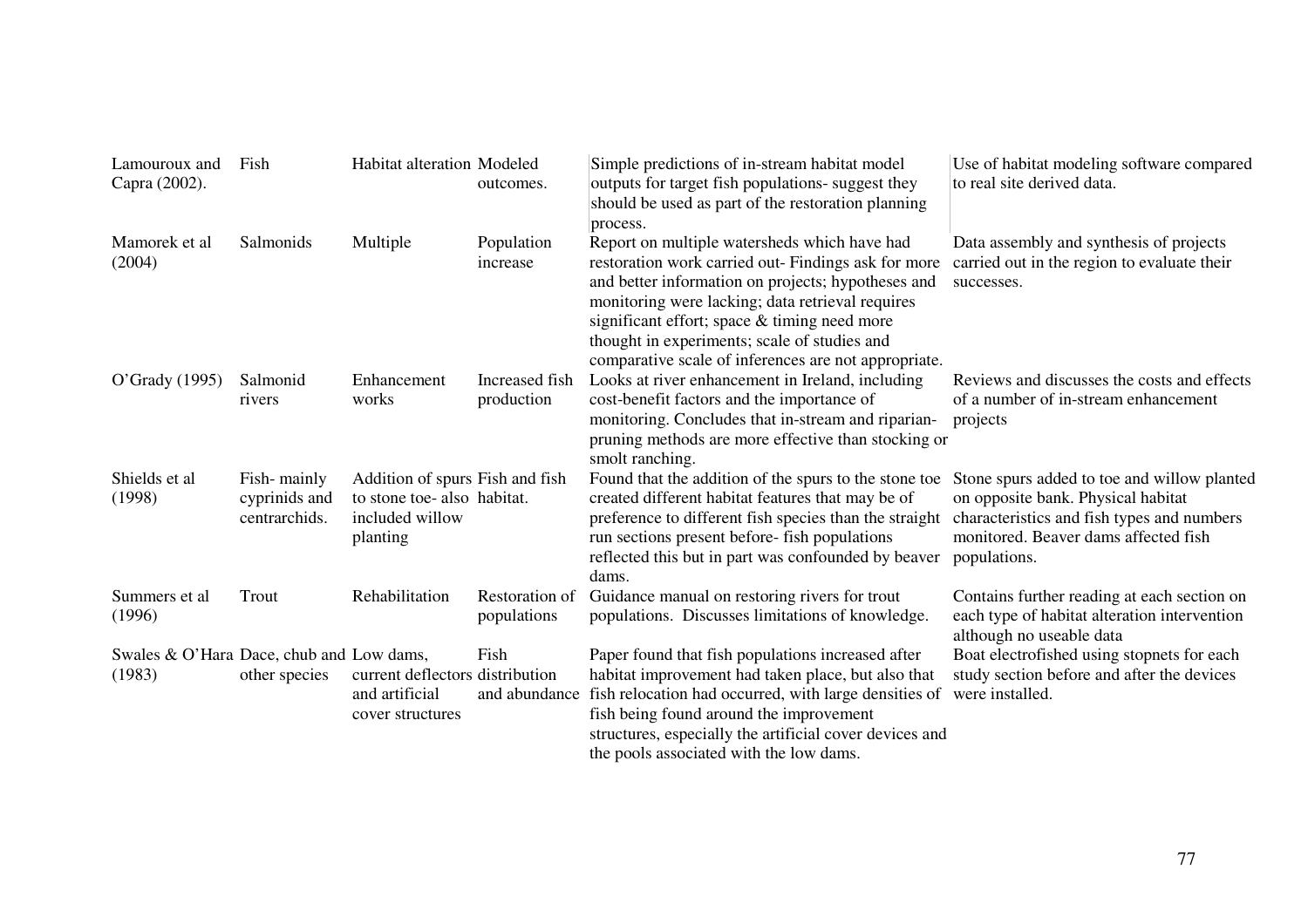| Tarzwell (1938)                | Trout                                                | In-stream<br>devices- unclear creel counts                                             | Fish yield and                                 | Stream improvement devices increase the food<br>production, and the growth rate and number of trout invertebrates and creel counts but stocking<br>compared to an unimproved stream.                                                                                                                                                          | Several studies carried out including<br>had taken place in control reach at different<br>levels.                                                                                              |
|--------------------------------|------------------------------------------------------|----------------------------------------------------------------------------------------|------------------------------------------------|-----------------------------------------------------------------------------------------------------------------------------------------------------------------------------------------------------------------------------------------------------------------------------------------------------------------------------------------------|------------------------------------------------------------------------------------------------------------------------------------------------------------------------------------------------|
| Thompson (2002) Channel        | Morphology                                           | In-stream Habitat Long term<br>improvement<br>structures                               | changes in<br>morphology<br>and<br>environment | Paper found over a long term many in-stream<br>structures had lead to levels of unintended bank<br>erosion and a loss of riparian vegetation and<br>overhead cover in modified reaches.                                                                                                                                                       | Fieldwork involved site histories and<br>measurement of 40 in-stream structures.                                                                                                               |
| Vehanen et al<br>(2003)        | Grayling<br>( <i>Thymallus</i><br><i>thymallus</i> ) | Constructed<br>islands, reefs,<br>and cobble and<br>boulder<br>structures              | Habitat<br>preference                          | Paper reported the importance of awareness of other 2D hydraulic modeling used on data from<br>factors operating on a river system that has been<br>identified for restoration, as these may impact on<br>any improvement attempts. High fishing pressures,<br>and underlying issues such as nutrient load are two<br>such factors mentioned. | echo sounder, Doppler device, tachometer<br>and scuba surveys. Tagged grayling were<br>monitored and tracked.                                                                                  |
| Wu et al. (2000).              | Steelhead<br>Trout                                   | <b>Stream Bank</b><br>Improvements<br>(Vegetation)<br>Stability Index)                 | Abundance                                      | Looks at the economic effects of stream restoration Data sets used from other studies.<br>projects in Oregon but also includes some data from<br>case studies regarding vegetation cover and fish<br>numbers.                                                                                                                                 |                                                                                                                                                                                                |
| Yrjana et al<br>(2002)         | Salmon                                               | Confounded<br>habitat changes<br>& stocking                                            | salmon fry                                     | Density of wild Stocking and wild fry densities in modified river<br>channels undergoing restoration have limited<br>success, wider work needs to be undertaken                                                                                                                                                                               | Field surveys using electrofishing; catch<br>data                                                                                                                                              |
| Yrjana et al<br>(2002)         | Salmon                                               | Spawning,<br>habitat & nursery populations<br>improvement<br>measures and<br>fishways. | Increase                                       | Despite a number of measures to improve habitat<br>and increase numbers, recovery of salmon numbers<br>appears to be slow. Concludes that in-stream<br>restoration and stocking are not enough, and wider<br>schemes such as integrated river management are<br>needed to increase salmon numbers.                                            | Rod catch data, electrofishing for parr,<br>smolt trapping and mark recapture have<br>been used to measure fish numbers<br>following habitat enhancement-rivers<br>stocked heavily throughout. |
| <b>Flow modification</b>       |                                                      |                                                                                        |                                                |                                                                                                                                                                                                                                                                                                                                               |                                                                                                                                                                                                |
| Biggs et al (1998) Macrophytes | and aquatic                                          | River channel<br>restoration e.g.                                                      | Species<br>richness, rarity                    | Plant species showed recolonisation to at least pre-<br>works levels during the survey time, whereas                                                                                                                                                                                                                                          | BACI design with upstream control<br>sections. Macroinvertebrates surveyed                                                                                                                     |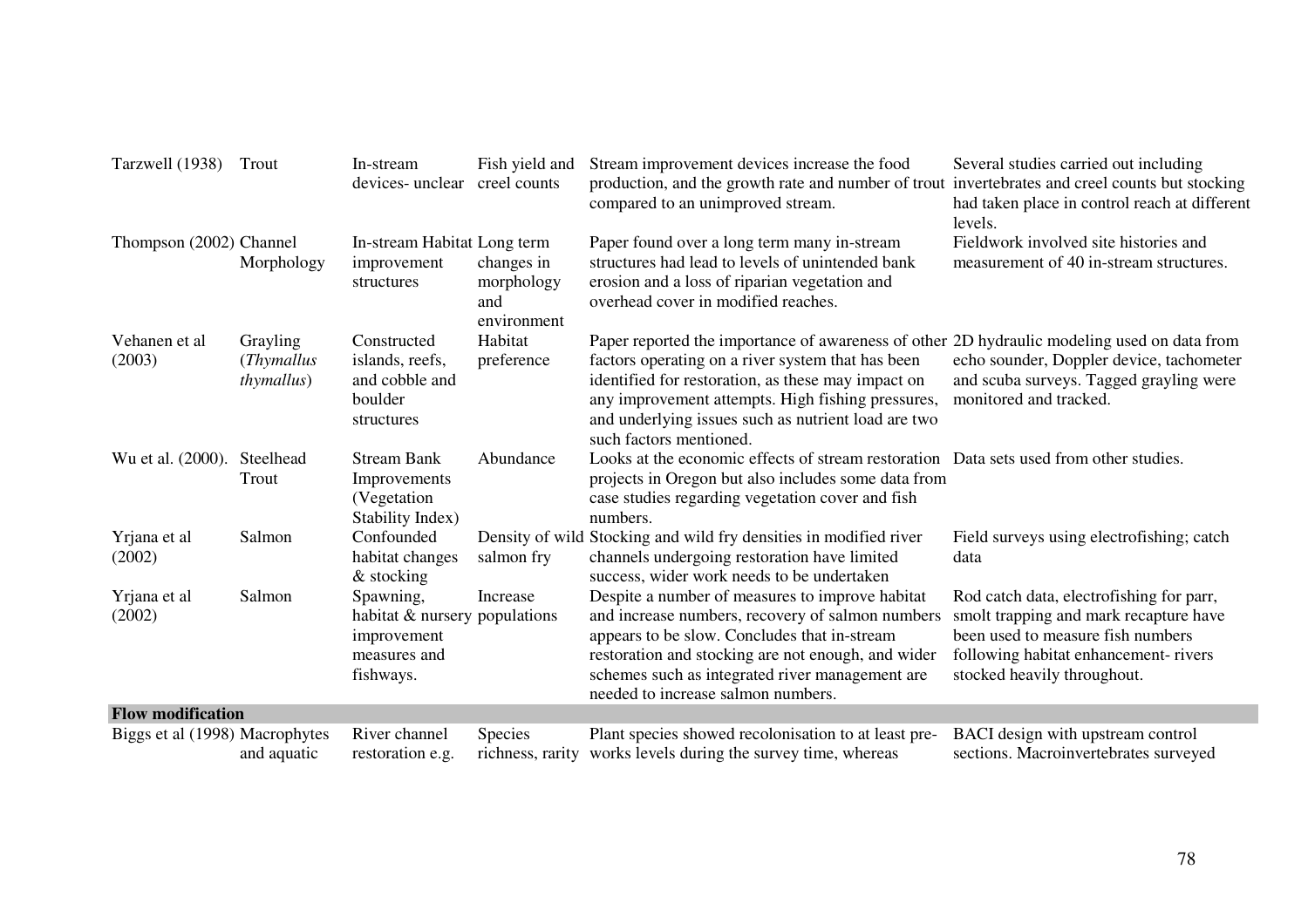|                                       | macroinvertebr remeandering<br>ates              |                                                                     |                                            | and abundance macroinvertebrates took longer to recover.<br>Abundance increased but species richness was<br>slower to recover.                                                                                                                         | using kick and sweep sampling or core<br>sampling.                                                   |
|---------------------------------------|--------------------------------------------------|---------------------------------------------------------------------|--------------------------------------------|--------------------------------------------------------------------------------------------------------------------------------------------------------------------------------------------------------------------------------------------------------|------------------------------------------------------------------------------------------------------|
| Booker & Dunbar Chub, roach<br>(2004) | and dace                                         | Channel<br>modification-<br>straightening                           | Modelled<br>habitat<br>suitability         | Models channelled urban rivers to measure impact<br>of channelling on available habitat.                                                                                                                                                               | PHABSIM used based on data from two<br>study sites using degrees of modification                     |
| Capra et al<br>(2003)                 | Brown trout                                      | Natural and<br>bypassed stream<br>reaches                           |                                            | Fish abundance Software to predict trout populations in streams<br>suggests discharge fluctuations effect populations<br>positively as ease effects of high discharge                                                                                  | EVHA and MODYPOP modeling software<br>used, compared with electrofishing data                        |
| Connor et al.<br>(2003)               | Chinook<br>salmon                                | Summer flow<br>augmentation                                         | Survival                                   | Measure survival of tagged salmon in a flow<br>augmented river but control is hypothetical model-<br>predicts summer flow augmentation enhances<br>survival                                                                                            | Field sampling and PIT-tagging but using a<br>modelled control                                       |
| Connor & Pflug<br>(2004)              | Salmon – Pink, Water flow<br>Chum and<br>Chinook |                                                                     | Distribution<br>and density<br>(abundance) | Measure abundance and spatial distribution of<br>salmon in three reaches before and after flow<br>management measures- suggests salmon numbers<br>improved after implementation.                                                                       | Field study for flow retrieval, fish data<br>acquired from WDFW and compared for<br>before and after |
| Covington $&$<br>Hubert (2003)        | <b>Brown Trout</b>                               | Summer flows                                                        | biomass                                    | Abundance and Measure trout abundance at sites with natural flow<br>and "less than natural" flow, suggestion higher and<br>lower numbers and biomass of trout respectively.                                                                            | Sites surveyed, fish abundance estimated<br>for control and intervention                             |
| (2004)                                |                                                  | channelisation                                                      |                                            | Hagen & Baxter Rainbow Trout Habitat types and Population size Investigate habitat use and abundance of trout in<br>watershed system using radio telemetry- showed<br>fish preferred deeper pools in low flow and didn't<br>like channelised sections. | Radio telemetry of angled catches and diver<br>counts                                                |
| Jutila et al (2001) Brown Trout       |                                                  | In-stream and<br>catchment<br>characteristics in<br>dredged streams | Density                                    | Study of rivers with both dredged and non-dredged<br>sample sites to assess abundance of trout, shows<br>trout prefer the more complex habitats and pools                                                                                              | Field surveys using electrofishing at control<br>and treated sites                                   |
| Oscoz et al<br>(2005)                 | Fish - various                                   | Channelisation                                                      | Fish density<br>and biomass                | The effects of channeling a stretch of river during<br>highway construction on fish populations upstream,<br>downstream and in the channeled section.                                                                                                  | Field sampling using electrofishing with<br>control and treatment sections                           |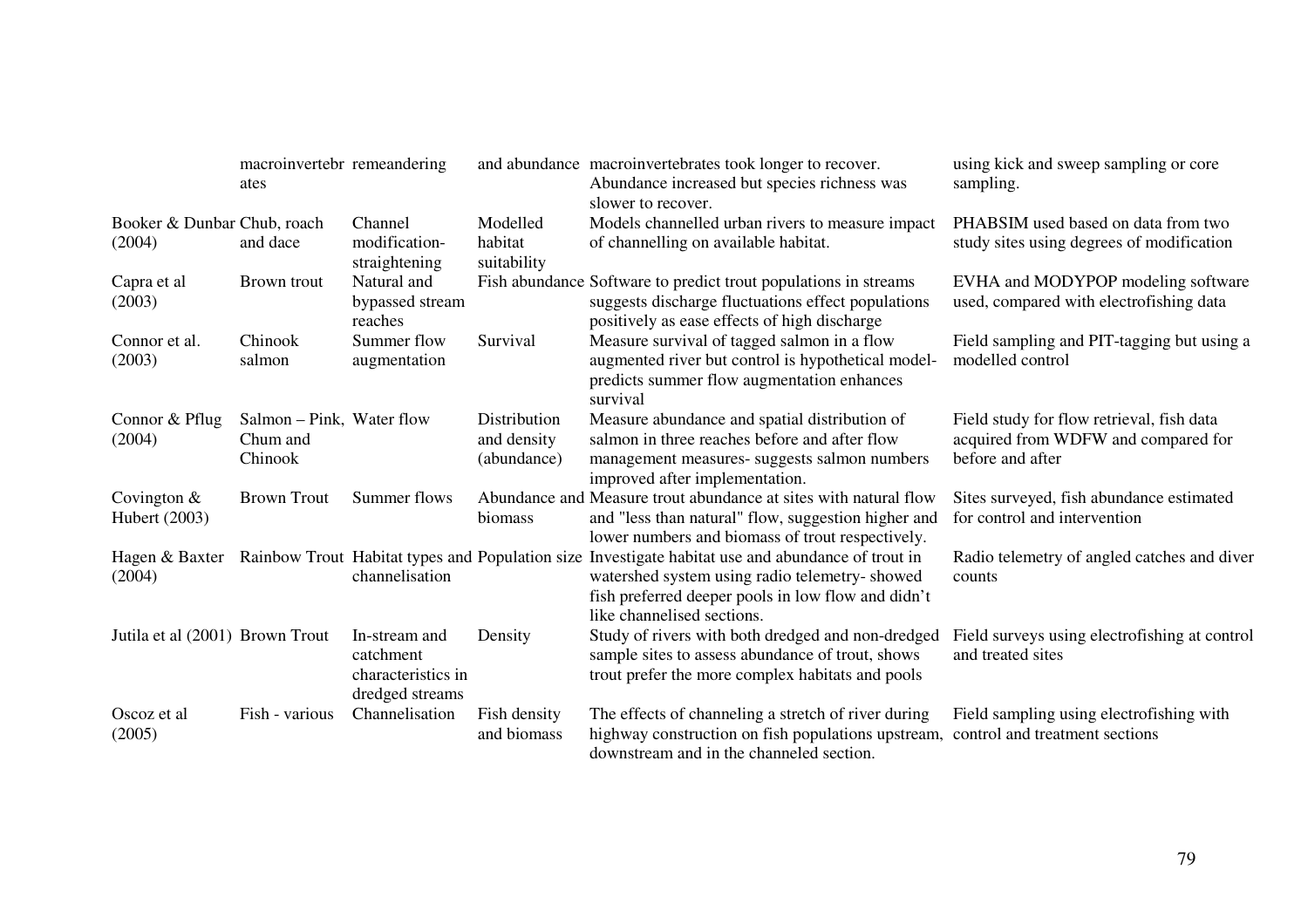|                                                                                                       |                             |                                             |                                             | Compares channeled with natural, and finds lower<br>density and biomass of fish in modified sections.                                                                                                                               |                                                                                                                                                        |
|-------------------------------------------------------------------------------------------------------|-----------------------------|---------------------------------------------|---------------------------------------------|-------------------------------------------------------------------------------------------------------------------------------------------------------------------------------------------------------------------------------------|--------------------------------------------------------------------------------------------------------------------------------------------------------|
| <b>Habitat characteristics</b>                                                                        |                             |                                             |                                             |                                                                                                                                                                                                                                     |                                                                                                                                                        |
| Bryant et al<br>(2005)                                                                                | Anadromous<br>salmonids     | Habitat variables Population                | estimates                                   | Monitoring aquatic habitat for salmonids can give<br>good estimates of population. Relationships<br>between habitat features are not always clear but<br>can be demonstrated with pools and LWD.                                    | Used statistical models to calculate fish<br>populations and compared to field data<br>from correlative data from multiple sites.                      |
| Franco & Budy<br>(2005)                                                                               | Trout and<br>salmon         | Biotic and<br>abiotic habitat<br>components | Distribution,<br>abundance and<br>condition | Looks at trout and salmon populations along a river Field sampling using electrofishing,<br>in relation to biotic and abiotic factors inc substrate<br>size                                                                         | dissection                                                                                                                                             |
| Legalle et al.<br>(2005).                                                                             | <b>Bullhead</b>             | Microhabitat<br>features                    | Weighted<br>useable area<br>predictions     | Compares stretches of reach with differing habitat<br>characteristics with Bullhead distribution                                                                                                                                    | Field sampling using electrofishing                                                                                                                    |
| Legalle et al.<br>(2005)                                                                              | <b>Bullhead</b>             | Stream width,<br>slope and<br>substrate     | Population<br>density                       | Compares stretches of a river with differing habitat Field sampling using electrofishing<br>characteristics with Bullhead distribution                                                                                              |                                                                                                                                                        |
| Rich et al (2003) Bull Trout                                                                          |                             | Local habitat<br>features                   | Fish<br>occurrence                          | Bull trout were positively associated with presence<br>of LWD and channel width, other associations<br>detailed too.                                                                                                                | Correlative data compiled on habitat<br>conditions of 112 streams, which were<br>single-pass electrofished to assess fish<br>occurrence.               |
| Roni (2002)                                                                                           | Oncorhynchus Habitat<br>sp. | charicteristics                             | Fish density,                               | Greater numbers of often larger fish were found in<br>size and weight pools compared with riffles. Suggests reach or<br>watershed scale characteristics are better predictors<br>of fish density than microhabitat characteristics. | Correlative study of 30 streams comparing<br>habitat variables with fish and salamander<br>densities using multiple-removal<br>electrofishing.         |
| Sharma &<br>Hilborn $(2001)$<br>$\mathbf{I}$ and more convent $\mathbf{0}$ and because the sale model | Coho salmon                 | Watershed<br>characteristics                | Smolt<br>abundance                          | Study reports that pool and pond densities in<br>streams act as an indicator of smolts and<br>productivity.                                                                                                                         | Correlative study comparing watershed<br>characteristics at different sites in relation<br>to smolt abundance, ascertained from fish<br>count studies. |

**Land management & catchment scale works**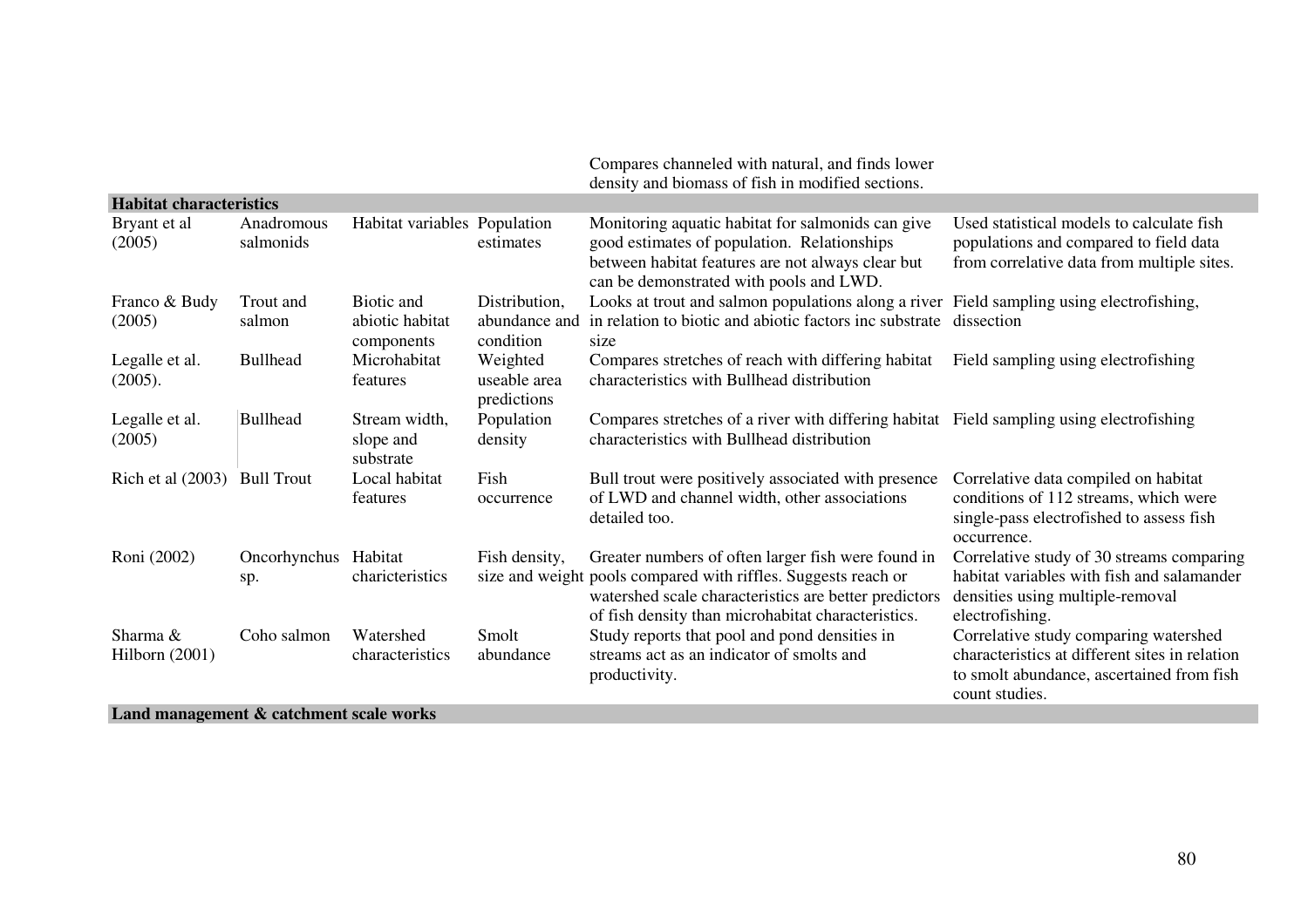| Erman &<br>Mahoney (1983)             | Macro-<br>invertebrates   | Logging buffer<br>strips                   | Macro-<br>invertebrate<br>diversity                     | Study observed a positive association between<br>buffer width and macro-invertebrate diversity.<br>Concludes that narrow buffers are no more<br>effective than rivers without buffer strips in the<br>recovery of logged ecosystems. | Water was sampled, river characteristics<br>were recorded and macro invertebrate<br>diversity measured using Surber sampling.                                                                                    |
|---------------------------------------|---------------------------|--------------------------------------------|---------------------------------------------------------|--------------------------------------------------------------------------------------------------------------------------------------------------------------------------------------------------------------------------------------|------------------------------------------------------------------------------------------------------------------------------------------------------------------------------------------------------------------|
| Knapp et al<br>(1998)                 | Golden Trout              | River width and<br>bank vegetation         | Age-0 trout<br>and redd<br>density                      | Compares stream morphology on trout spawning at<br>both narrow, vegetated sites and grazed wider<br>reaches- grazed areas had higher densities of<br>smaller fish, and spawning habitat was the limiting<br>factor.                  | Field survey using electrofishing on narrow<br>and grazed river sections                                                                                                                                         |
| Koed et al (2006) Atlantic            | salmon and<br>brown trout | Dyke removal<br>and re-<br>meandering      | mortality                                               | Restoration works caused development of a lake<br>which led to increased threat of predation for<br>migratory fish.                                                                                                                  | Tagging and tracking individuals,<br>electrofishing for smolts suspected of being<br>predated.                                                                                                                   |
| Opperman $&$<br>Merenlender<br>(2004) | Steelhead                 | Riparian<br>restoration                    | Improved fish<br>habitat                                | Paper finds that, when compared to in-stream<br>devices, riparian restoration produces more<br>comprehensive and sustainable benefits, as well as<br>being more cost-effective.                                                      | Riparian restoration and use of exclusion<br>fencing on treatment reaches-changes in<br>habitat compared with those in control<br>reaches. Compares cost and performance of<br>in-stream v riparian restoration. |
| Rieman et al<br>(2001)                | Salmonids                 | Federal land<br>management<br>alternatives | Predicted<br>status and<br>distribution of<br>salmonids | Findings from this study suggest that an active but<br>cautious management plan would yield the best<br>results, with an aggressive scheme providing the<br>worst results, and the status quo falling somewhere<br>in the middle.    | Used Bayesian Belief Networks to estimate<br>effects of different management schemes on<br>salmonid populations over 100 years.                                                                                  |
| VanDusen et al.<br>(2005).            | <b>Brook Trout</b>        | Logging                                    | Density and<br>biomass                                  | Brook Trout habitat preferences at sites that have<br>been subjected to logging shows recently logged<br>areas have smaller populations than areas logged<br>previously.                                                             | Field survey using electrofishing                                                                                                                                                                                |
| <b>Log Jams</b>                       |                           |                                            |                                                         |                                                                                                                                                                                                                                      |                                                                                                                                                                                                                  |
| Pess et al $(2005)$                   | Salmonids                 | Engineered log<br>jams                     | Fish density                                            | Engineered log jams appear to increase number of<br>juvenile salmonids and provide preferential habitat<br>compared with control sites.                                                                                              | Control and treatment data collected, some<br>before data available. Fish counts using<br>snorkel lanes.                                                                                                         |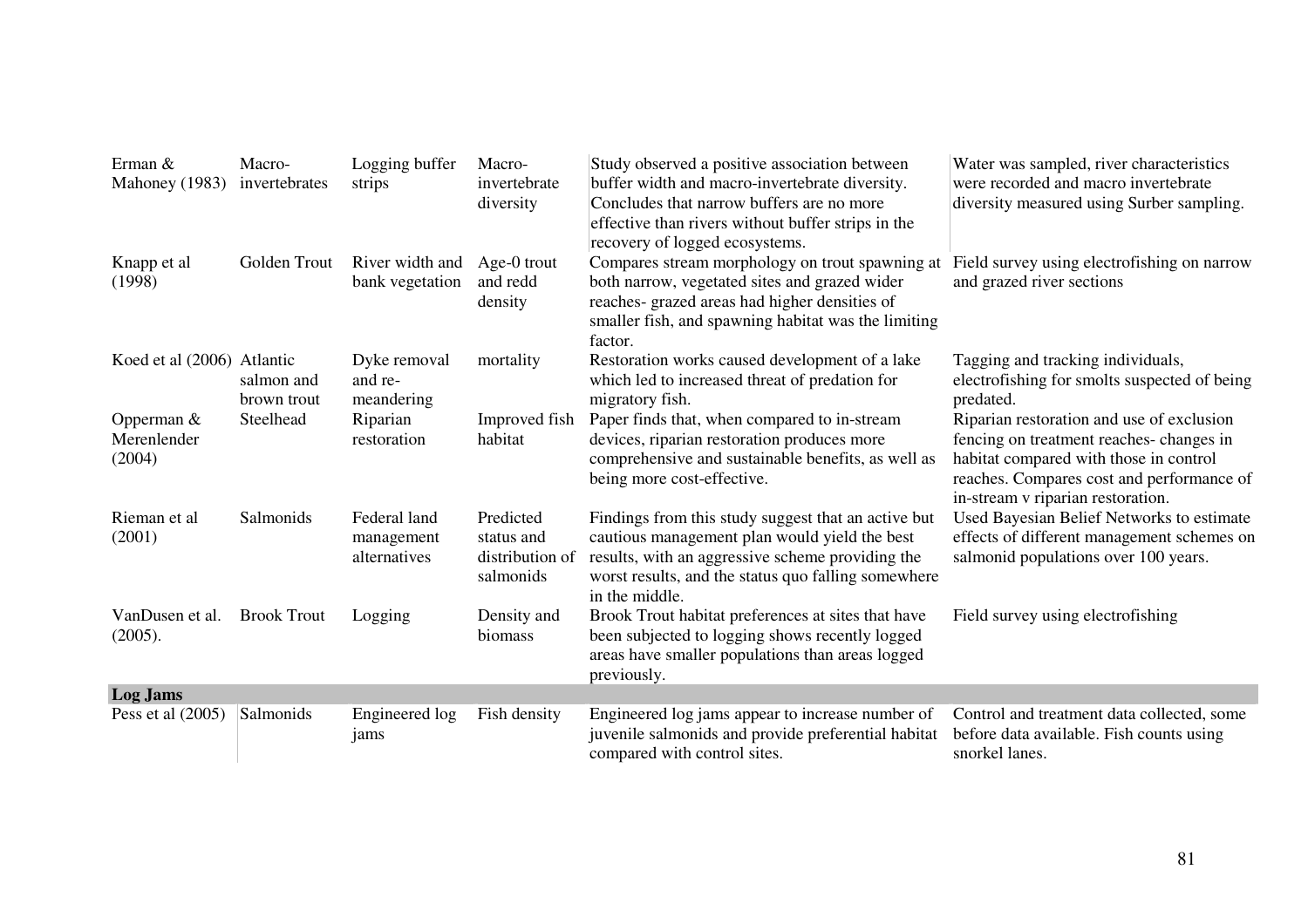| <b>Revetments</b>             |                                   |                                                        |                                           |                                                                                                                                                                                                                                                                  |                                                                                                                                                                        |
|-------------------------------|-----------------------------------|--------------------------------------------------------|-------------------------------------------|------------------------------------------------------------------------------------------------------------------------------------------------------------------------------------------------------------------------------------------------------------------|------------------------------------------------------------------------------------------------------------------------------------------------------------------------|
| O'Grady et al<br>(2002)       | Salmon and<br>trout               | Log bank<br>revetment (and<br>minor<br>debraiding)     | Fish density                              | Log bank revetments were used along a degraded<br>Irish river. Results indicate altered channel<br>morphology and the beginnings of plant<br>recolonisation. Increases of fish stocks were<br>reported for the modified reaches compared to<br>control sections. | Electrofishing data used to measure<br>abundance. Not all sections monitored over<br>same time period. Insufficient data<br>presented for robust extraction.           |
| <b>Riffles</b>                |                                   |                                                        |                                           |                                                                                                                                                                                                                                                                  |                                                                                                                                                                        |
| Gore et al (1998)             | invertebrate)<br>communities      | Benthic (macro Artificial riffles                      | Habitat<br>suitability                    | Model effects of two artificial riffles put into a<br>stream using PHABSIM, focuses on the benthic<br>macro invertebrate populations suitable habitat                                                                                                            | PHABSIM habitat simulation                                                                                                                                             |
| <b>Weirs</b>                  |                                   |                                                        |                                           |                                                                                                                                                                                                                                                                  |                                                                                                                                                                        |
| Gowan (1995)                  | Trout                             | Low log weirs                                          | Population                                | Found that abundance and biomass of adult fishes<br>increased, but believed to be due to immigration<br>rather than population increase.                                                                                                                         | Used mark-recapture to look at trout<br>responses to low log weirs. Data not<br>extracted as thesis abstract only obtained.                                            |
| <b>Woody Debris</b>           |                                   |                                                        |                                           |                                                                                                                                                                                                                                                                  |                                                                                                                                                                        |
| Bilby & Fransen<br>(1992)     | Fish inc<br>Steelhead and<br>dace | <b>LWD</b>                                             | Fish density                              | Addition of LWD increased pool area in treatment<br>sections. Fish numbers were found to increase at all<br>sites. Dace increased most in the enhanced reach<br>containing LWD.                                                                                  | Methodology not presented. Data gathered<br>at three sites, one with added LWD, and<br>two without. Of the two without, one had<br>canopy cover and the other did not. |
| Brooks et al<br>(2004)        | Fish-<br>Australian<br>species    | <b>Woody Debris</b>                                    | Fish<br>abundance,<br>species<br>richness | Engineered logjams appear to improve species<br>richness and abundance in Australian fish species.                                                                                                                                                               | BACI field surveys using electrofishing                                                                                                                                |
| Bunt et al (1999) Brown Trout |                                   | Flow (pulsed<br>discharge),<br>woody debris &<br>pools |                                           | Fish movement Looks at effects of high and low flow on Brown<br>Trout populations by measuring fish movements to<br>show microhabitat preference- pools and LWD<br>most popular.                                                                                 | 2D modeling of available habitat, fish<br>radio-tagging                                                                                                                |
| Coulston &<br>Maughan (1983)  | Salmonids                         | Removal of<br>natural woody<br>debris                  |                                           | Trout numbers Looking at the effects of removal on trout<br>populations, so the habitat restoration in this<br>example is removal of woody debris                                                                                                                | BACI experimental design whereby<br>restoration is removal of LWD<br>(degradation)                                                                                     |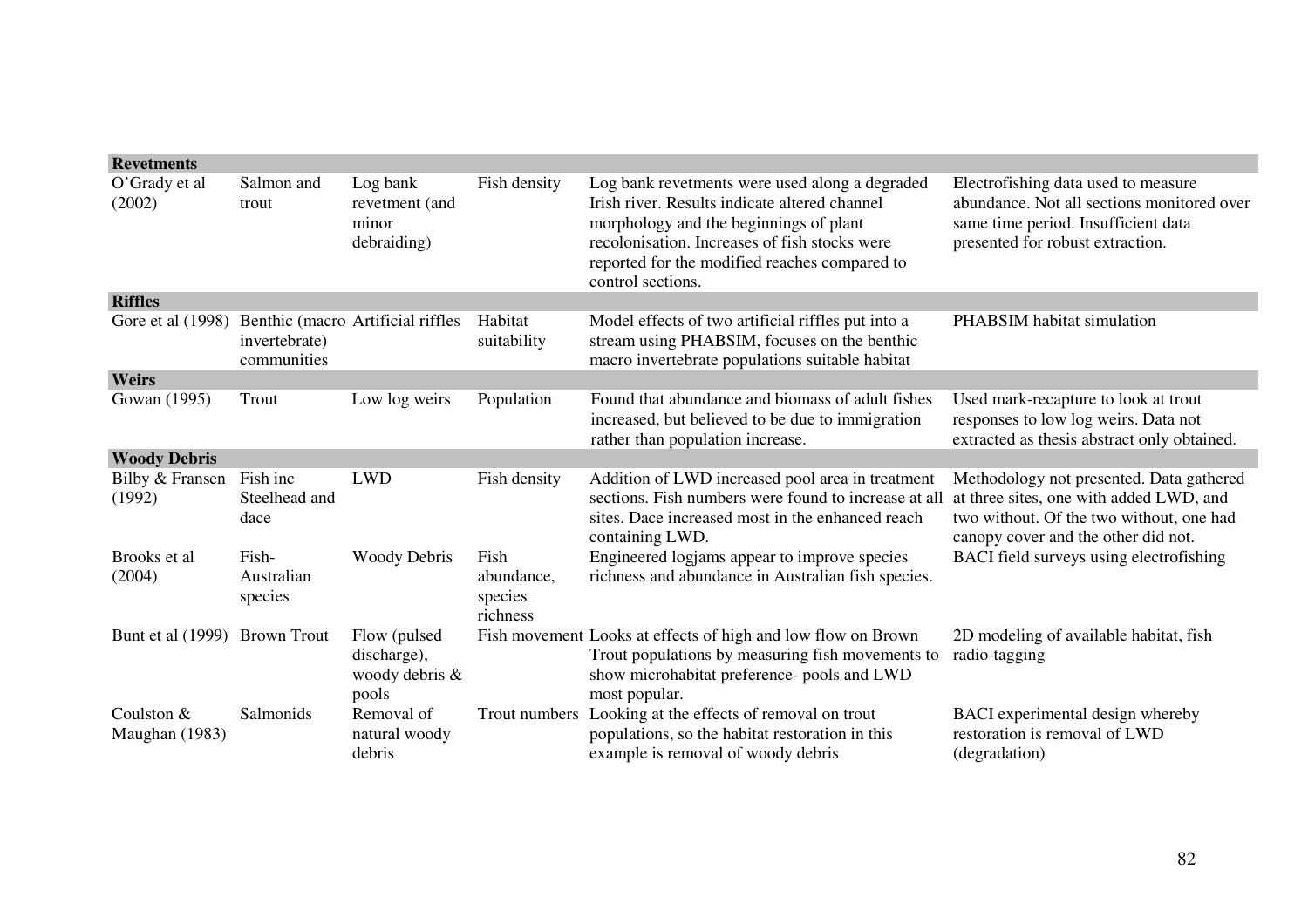| Fausch &<br>Northcote (1992)                    | Coho salmon<br>and cutthroat<br>trout      | <b>LWD</b>                     | <b>Biomass</b>                                              | Individual and overall fish biomass was greater in<br>the complex sections that contained LWD than<br>those where the LWD had been removed.                                                                                                                                                                                                                                                    | Naturally occurring LWD was removed<br>from sections of a stream and these were<br>compared with reaches where LWD had not<br>been removed. Not included for meta-<br>analysis as LWD removal was a form of<br>habitat degradation and so is not the same<br>as addition or natural variation. |
|-------------------------------------------------|--------------------------------------------|--------------------------------|-------------------------------------------------------------|------------------------------------------------------------------------------------------------------------------------------------------------------------------------------------------------------------------------------------------------------------------------------------------------------------------------------------------------------------------------------------------------|------------------------------------------------------------------------------------------------------------------------------------------------------------------------------------------------------------------------------------------------------------------------------------------------|
| Gore & Hamilton trout & benthic weirs<br>(1996) | macroinvertebr<br>ate potential<br>habitat |                                | increase in<br>potential<br>habitat                         | Models effects of weirs in variable flow conditions<br>on fish (trout) and benthic macroinvertebrate<br>populations.                                                                                                                                                                                                                                                                           | Comparison of PHABSIM and published<br>data on a comparable water body.                                                                                                                                                                                                                        |
| <b>Harvey</b> (1998)                            | Cutthroat trout Naturally                  | occurring LWD                  | Retention and<br>immigration                                | Measuring pairs of complex and simple ponds<br>(complex ponds containing naturally occurring in-<br>stream matter, usually LWD, tree roots and boulder) into body cavity and monitored at river<br>fish were tagged and measured over time to see<br>which pools were preferred. Concludes that the<br>presence of woody debris appeared to affect<br>retention but not immigration or growth. | Multiple pass electrofishing used to collect<br>fish, which were injected with a PIT tag<br>sites.                                                                                                                                                                                             |
| Keim et al (2002) Salmonids                     |                                            | <b>LWD</b>                     | Increase in<br>physical<br>habitat                          | Paper looks at effects of LWD in creating physical<br>habitat for salmonids when LWD source is from<br>riparian alder rather than conifers.                                                                                                                                                                                                                                                    | Site surveys in stream sections before and<br>after the addition of LWD to monitor<br>changes in the channel morphology.                                                                                                                                                                       |
| Larson et al<br>(2001)                          | <b>Streams</b>                             | Large woody<br>debris addition | Habitat<br>condition and<br>benthic macro-<br>invertebrates | Looks at a number of projects within the Puget<br>Sound Lowland urban basin in Washington, and the<br>effects of LWD on benthic macro invertebrates and<br>environmental conditions. Found less effectiveness<br>of LWD addition in urban rivers than has been<br>reported for forested rivers, and concluded that<br>LWD did not improve the biological conditions.                           | Selected six restoration projects and<br>measured characteristics. Used a Surber<br>sampler to identify macro invertebrate<br>populations.                                                                                                                                                     |
| Neumann &<br>Wildman $(2002)$                   | <b>Brook</b> trout<br>and brown<br>trout   | <b>LWD</b>                     | Habitat use                                                 | Findings indicate that both LWD and FWD<br>correlate with trout density, and that woody debris<br>is an important part of habitat.                                                                                                                                                                                                                                                             | Site inventories and fish counts by snorkel<br>counts.                                                                                                                                                                                                                                         |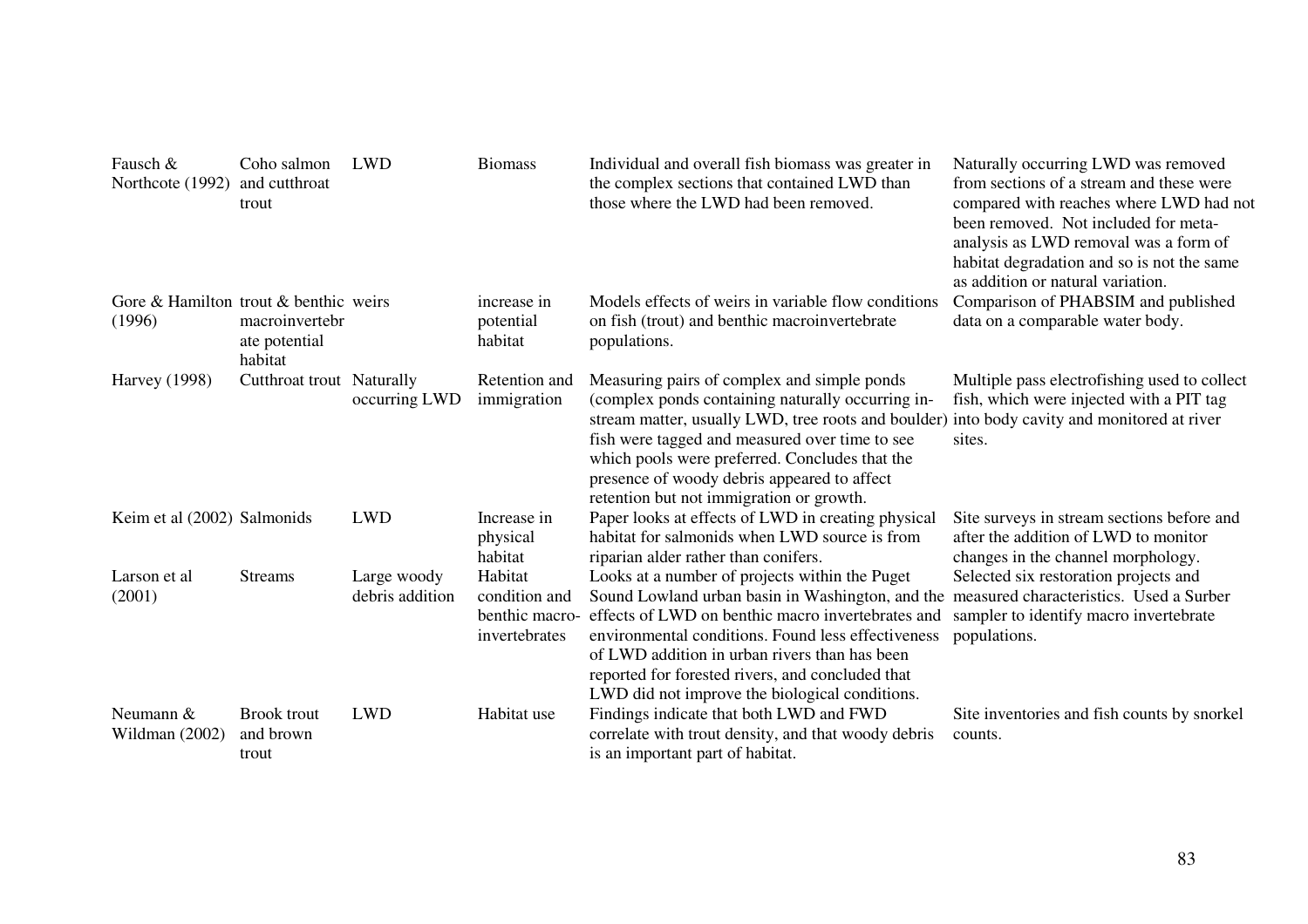| Nicol et al (2004) Carp and |                            | Habitat                         | Distribution   | Findings showed that Carp were not strongly                                               | Compared treatment and control reaches,      |
|-----------------------------|----------------------------|---------------------------------|----------------|-------------------------------------------------------------------------------------------|----------------------------------------------|
|                             | Australian                 | restoration using and abundance |                | associated with habitat features, whereas native                                          | fish measured using boat mounted             |
|                             | native species             | <b>LWD</b>                      |                | species were strongly associated with LWD.                                                | electrofishing                               |
| Nislow et al.               | Atlantic                   | In-stream                       | Amount of      | Suggests that addition of large woody debris                                              | Mathematical modeling based on field and     |
| (1999)                      | Salmon,                    | remediation e.g.                | potential      | increases the amount of potential habitat and                                             | lab observations, compared with real         |
|                             | Invertebrates              | large woody                     | habitat, fish  | foraging habitat, increasing salmon retention.                                            | findings.                                    |
|                             |                            | debris                          | retention      |                                                                                           |                                              |
| Roni and Quinn              | Oncorhynchus               | Large woody                     | Densities of   | Suggests that woody debris placement leads to                                             | Correlative study on amount of LWD and       |
| (2001)                      | sp.                        | debris                          | fish           | higher densities of salmonids, especially during                                          | number of fish in treatment and reference    |
|                             |                            |                                 |                | winter.                                                                                   | sites using multiple-removal electrofishing. |
| Rosenfeld $&$               | Pool formation Large Woody |                                 | Pool frequency | LWD with a diameter of >60cm is likeliest to cause                                        | Field survey and statistical analysis        |
| Huato (2003)                |                            | <b>Debris</b>                   | and quality    | pool formation, especially across wider channels.                                         |                                              |
| Sundbaum &                  | Brown Trout                | Woody debris                    | Growth and     | Study found that although individual fish biomass                                         | Experiments comparing woody debris and       |
| Naslund (1997)              |                            |                                 | behaviour      | decreased in both control and treatment streams, the non-LWD streams carried out outdoors |                                              |
|                             |                            |                                 |                | biomass decrease was less in those streams with                                           | with wild fish and also indoors with         |
|                             |                            |                                 |                | LWD. Concludes that the LWD decreases                                                     | hatchery stock. No population density data   |
|                             |                            |                                 |                | intraspecific competition through visual isolation.                                       | measured.                                    |
| Sundbaum, K.                | Brown trout                | woody debris                    | multiple       | Study of effects of LWD on Brown Trout in both                                            | Concludes that trout prefer WD as habitat,   |
| (2001)                      |                            |                                 |                | stream and artificial conditions- data not included                                       | and addition of LWD increases the number     |
|                             |                            |                                 |                | but author contactable                                                                    | of feeding sites and visual isolation.       |